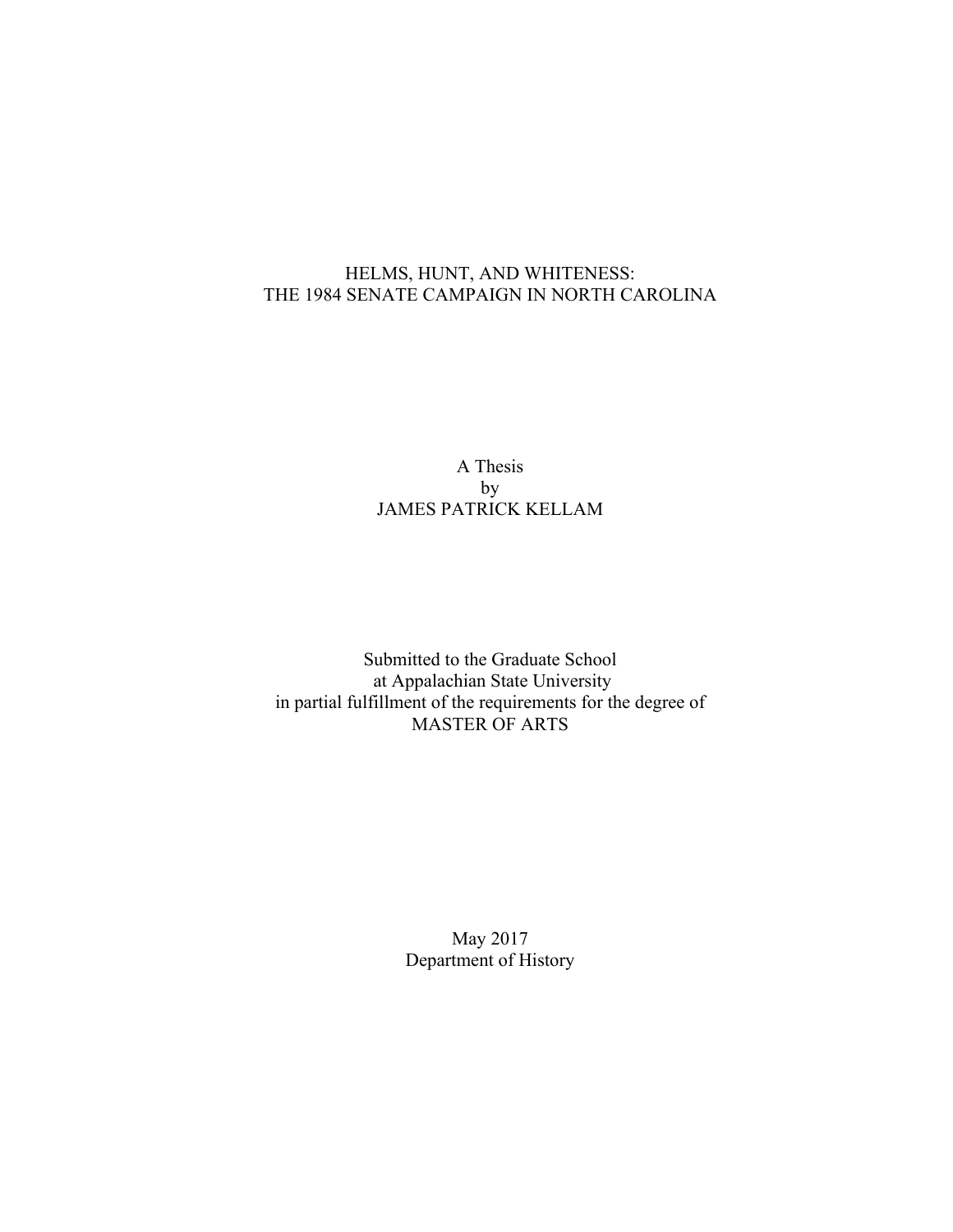### HELMS, HUNT, AND WHITENESS: THE 1984 SENATE CAMPAIGN IN NORTH CAROLINA

### A Thesis by JAMES PATRICK KELLAM May 2017

#### APPROVED BY:

Karl E. Campbell, Ph.D. Chairperson, Thesis Committee

Antonio T. Bly, Ph.D. Member, Thesis Committee

James R. Goff, Ph.D. Member, Thesis Committee Chairperson, Department of History

Max C. Poole, Ph.D. Dean, Cratis D. Williams School of Graduate Studies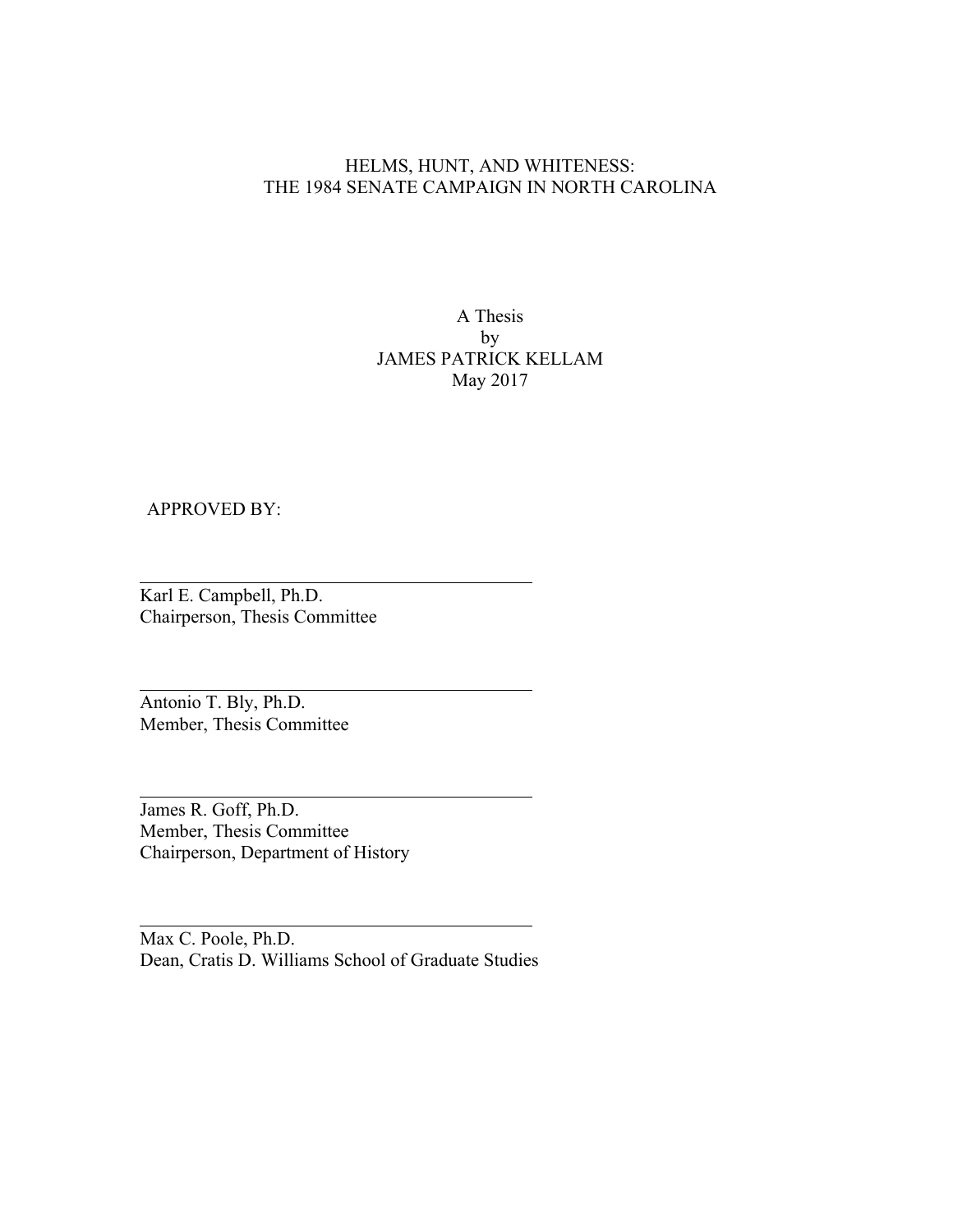Copyright by James Patrick Kellam 2017 All Rights Reserved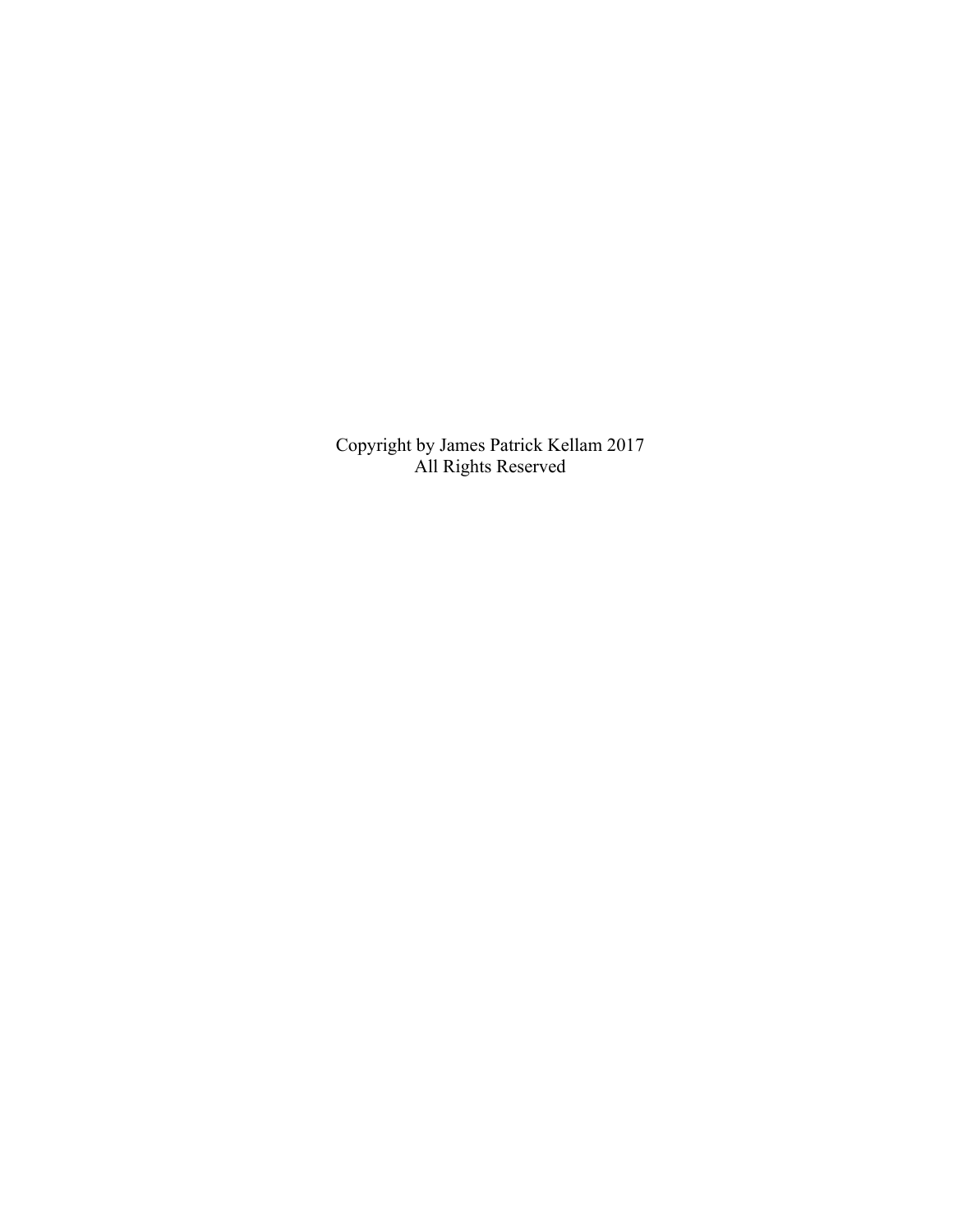#### **Abstract**

## HELMS, HUNT, AND WHITENESS: THE 1984 SENATE CAMPAIGN IN NORTH CAROLINA

James Patrick Kellam B.A., Appalachian State University M.A., Appalachian State University

Chairperson: Dr. Karl E. Campbell

In 1984, the Democratic governor of North Carolina, Jim Hunt, challenged Republican Jesse Helms for his seat in the United States Senate, and the contest between the two Tar Heel politicians proved to be the most expensive non-presidential election in American history up to that time. Two decades after the Civil Rights Movement of the midtwentieth century, race continued to impact the politics of the American South. Helms won with a four percent margin over his Democratic rival by appealing to 63 percent of the vote cast by white Tar Heels, most of whom lived in rural North Carolina and the state's small towns.<sup>1</sup> The post-civil rights, emotionally-charged culture of whiteness in the Tar Heel state—the transcendence of anti-black racial prejudice and other cultural issues favored by white conservatives over class interests—informed the tactics used by the Helms campaign as well the response from Hunt's campaign. Only by giving equal attention to both campaigns, their strategies, and tactics—particularly within the advertising battle that flooded

 <sup>1</sup> William A. Link, *Righteous Warrior: Jesse Helms and the Rise of Modern Conservatism*  (New York: St. Martin's Press, 2008), 302.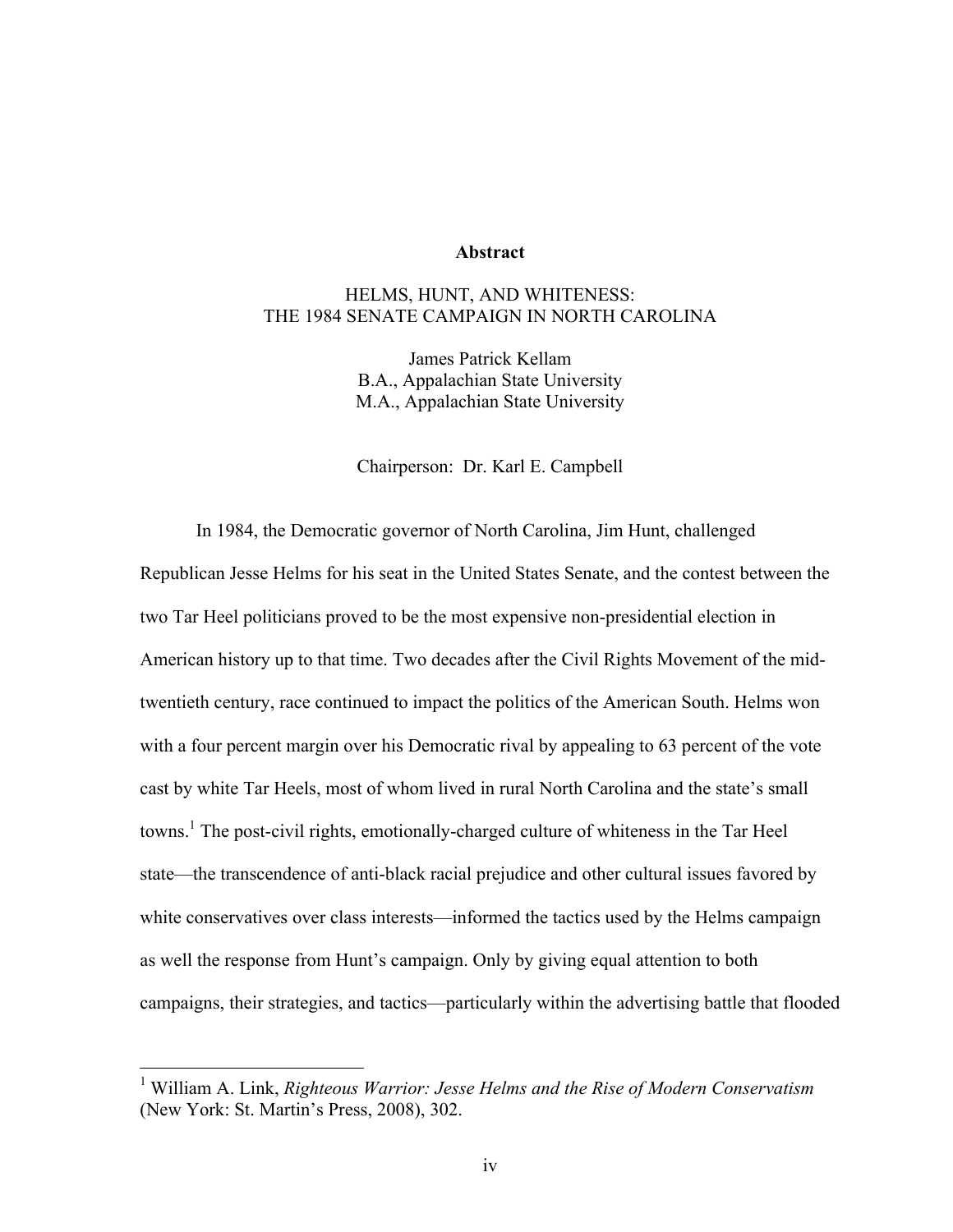media outlets in the state for over a year—can the irrational influence of whiteness on North Carolina politics be understood. Moreover, a better grasp of whiteness illuminates not only the effects the culture has on American politics but *how* race is used by those seeking power within American political culture.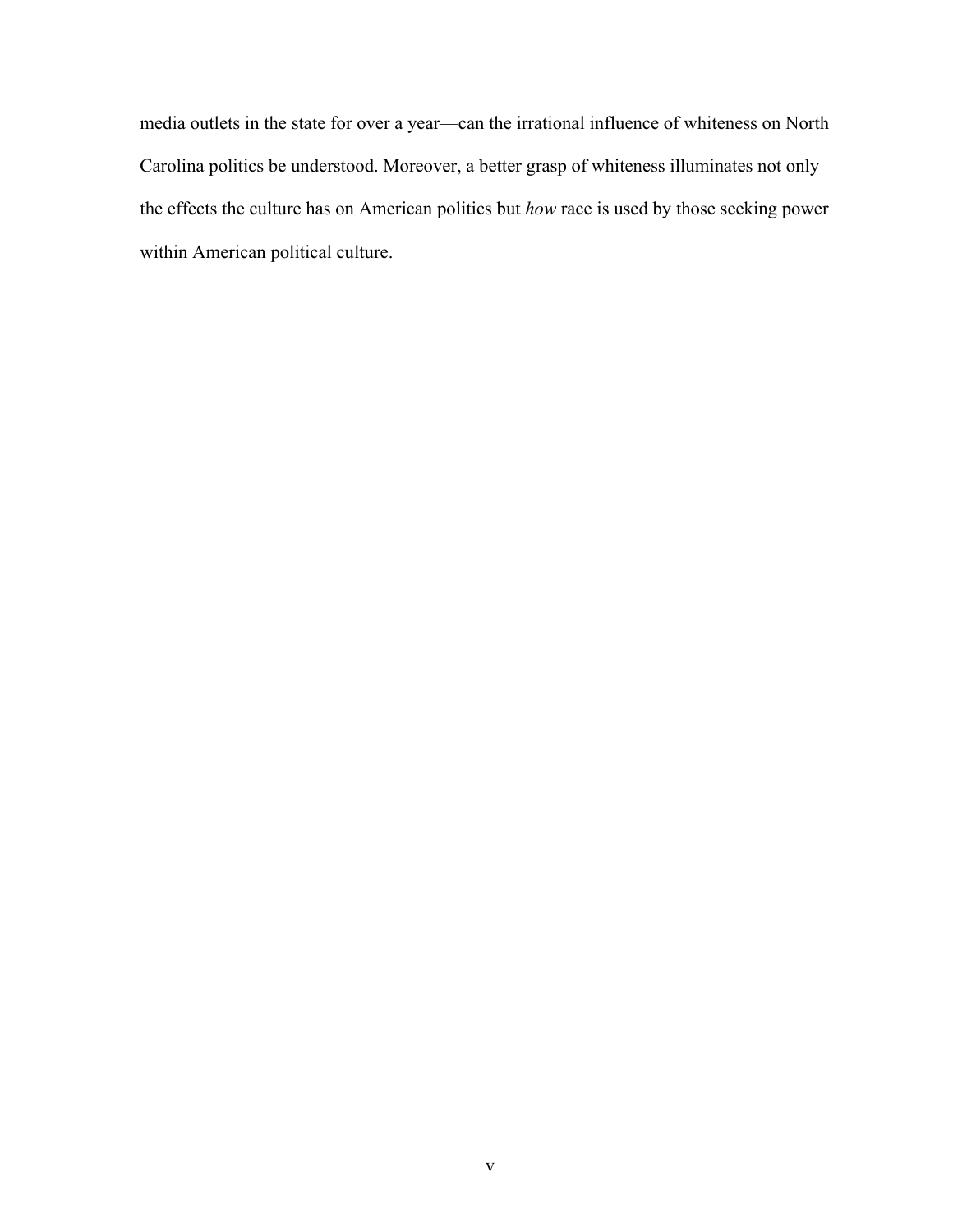#### **Acknowledgments**

First, thank you to my thesis director, Dr. Karl E. Campbell, who suggested Jesse Helms as a research topic to a wide-eyed graduate student intent on answering all the questions pertaining to contemporary southern political history. His tutelage and guidance have been invaluable throughout this project. Secondly, the graduate seminars taught by Drs. Antonio T. Bly and James R. Goff helped open my eyes to the complexities of race, southern culture, and the inseparable combination of the two. I am grateful that both agreed to serve on the committee for this thesis. Thank you also to Drs. W. Scott Jessee, Timothy H. Silver, Michael Turner, and Mary Valante for their critiques and criticisms of my writing for the projects undertaken in their various seminars. A word of thanks, as well, to Cathy Dorin-Black, Jennifer Baker, and the staff in the Special Collections at D.H. Hill Library at North Carolina State University, as well as Sarah Carrier of the North Carolina Collection in the Wilson Library at the University of North Carolina at Chapel Hill. Without their help, I never could have navigated the incredible amount of source material from which this study grew. A special thank you to my parents James and Pam Kellam. They suffered a son whose favorite activity growing up was asking questions, and their interest and love of history fueled mine. Lastly and most importantly, thank you to my wife Amelia who read multiple drafts and suffered through endless late-night discussions on southern politics, race, and culture as I tried to refine my ideas and focus my thoughts on a topic that has proven to be infinitely more complex than I originally thought possible.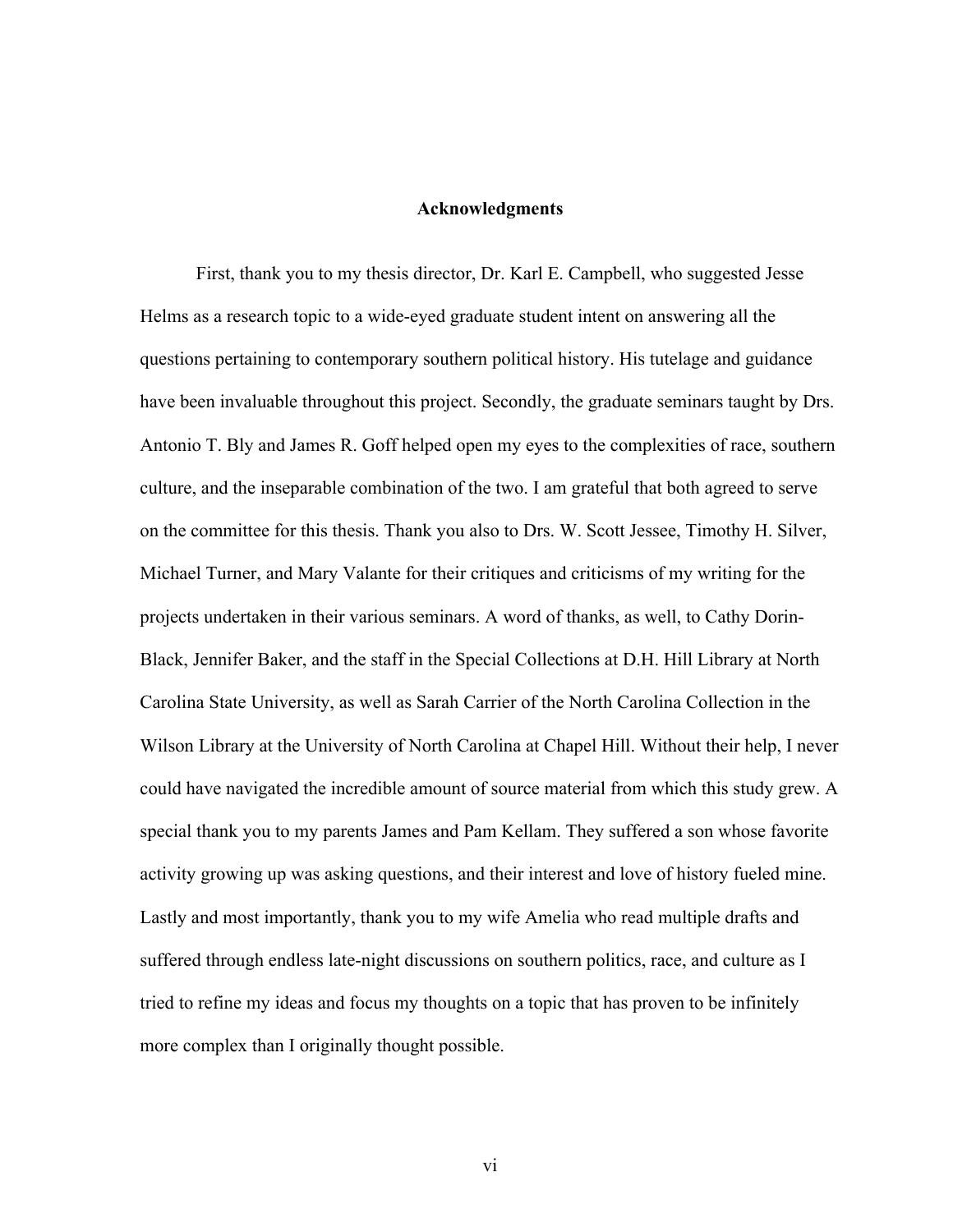# **Dedication**

To my wife and my parents who encouraged me to pursue something I had only talked about

for years. Thank you.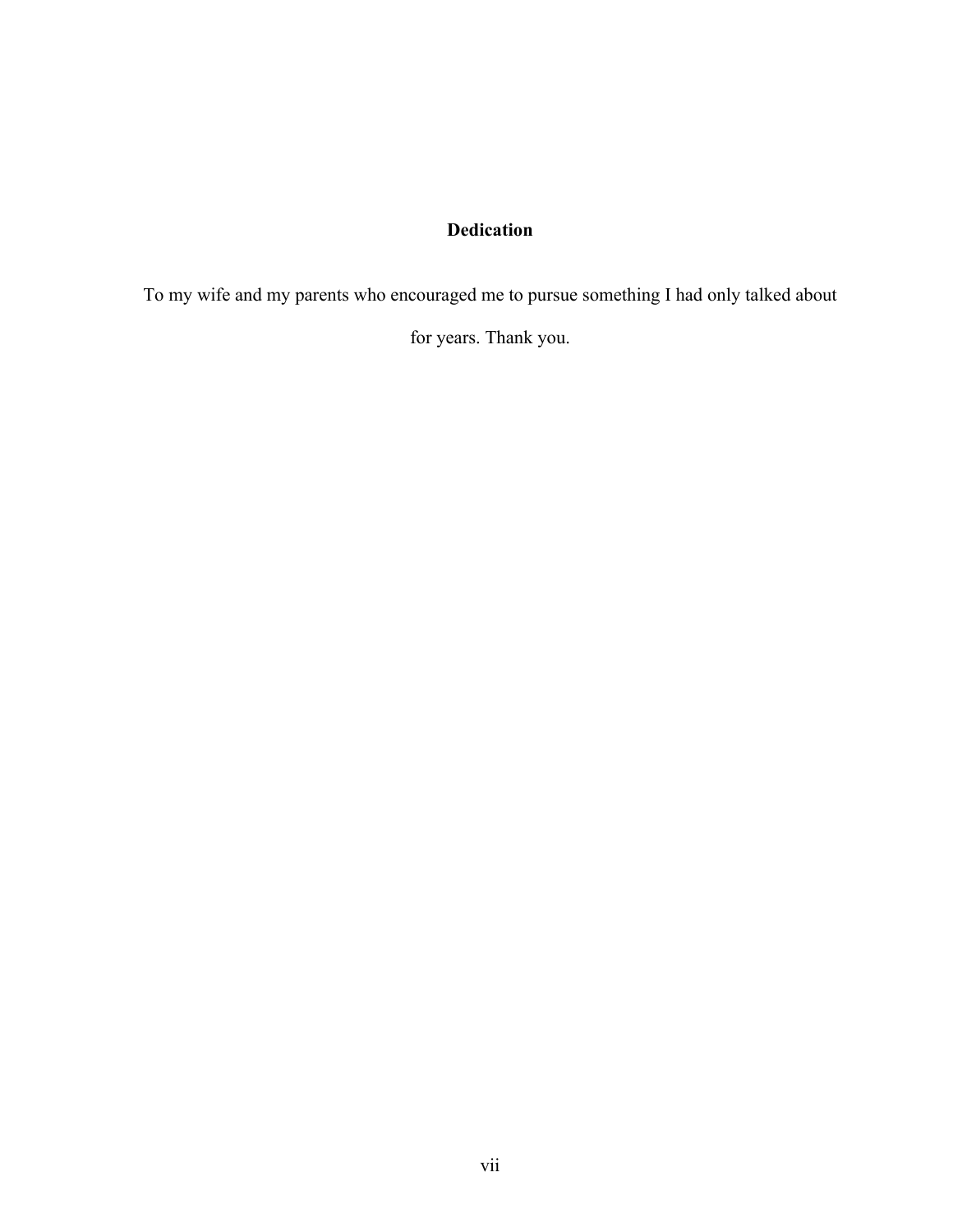# **Table of Contents**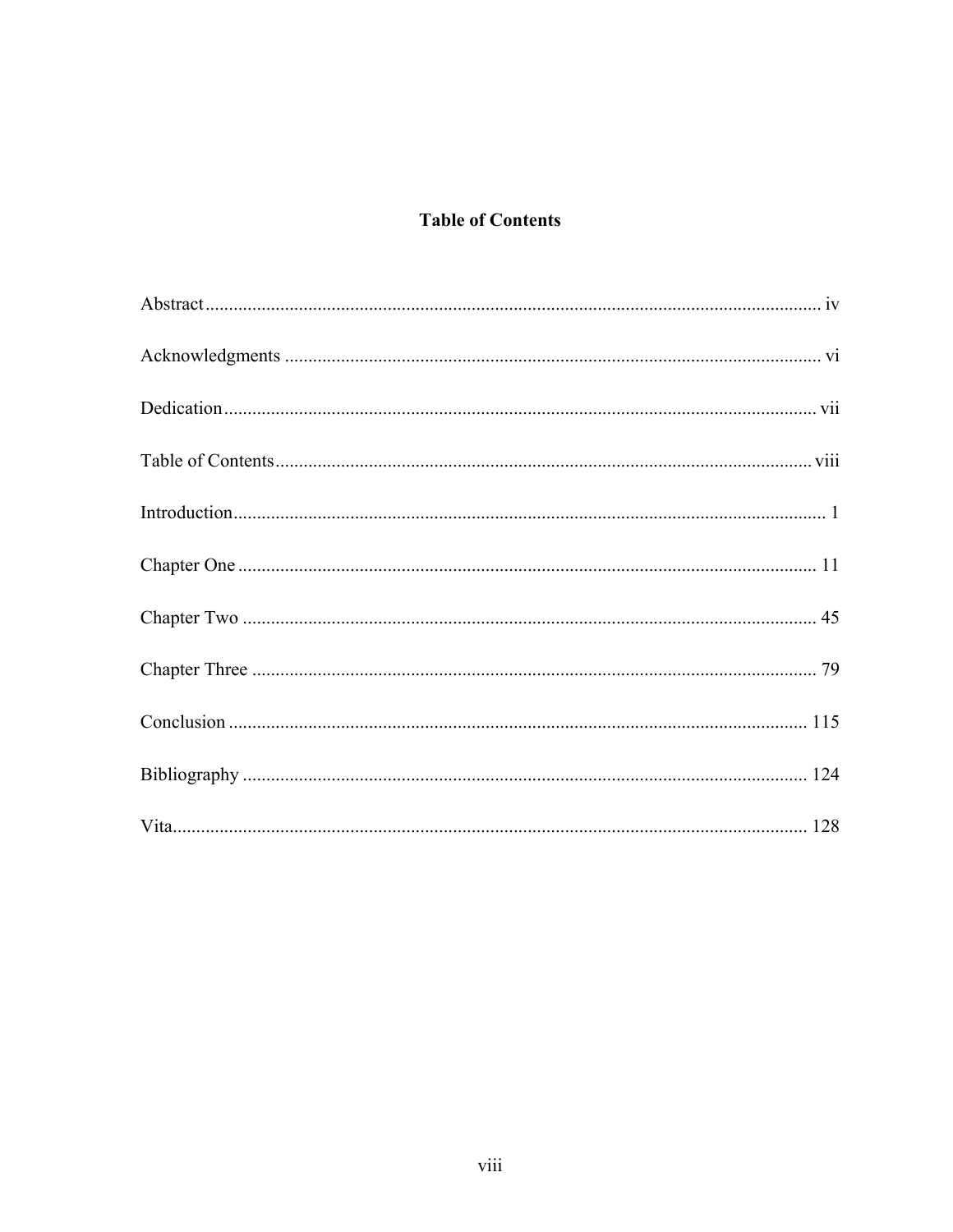#### **Introduction Two Politicians, Two Souths, and One Group of People**

The political contest between Senator Jesse Helms and Governor Jim Hunt defined the way with which southern politicians approached the political culture of the South in the decades after the Civil Rights era of the mid-twentieth century. Prior to the 1984 Senate campaign, both men achieved success in North Carolina politics. Helms won his Senate seat in 1972 and was re-elected in 1978. The Tar Heel state elected Hunt lieutenant governor in 1972; put him in the governor's mansion in 1976; and re-elected him governor in 1980. In 1984, Hunt challenged Helms's Senate seat and lost by four percentage points, 52 to 48. It was the only loss Hunt experienced in his political career and the closest margin of victory in any election in which Helms ran. One Greensboro journalist wrote that the election was not just a contest between two politicians, but a showdown "between the conservative Old South and the progressive forces of the New."

Though certainly a contest between the Old and New Souths, the campaign between Helms and Hunt, the two most powerful politicians in North Carolina during the last three decades of the twentieth century, represented something deeper within the South's politics. The two men pitched an eighteen-month political battle that conveyed two visions of the region. One sought the exclusion of others through the maintenance of the cultural status quo in order to appeal to white Tar Heels. The other attempted to gain the consent of white voters to expand the state's politics beyond the center of power within the cultural confines of the traditional South through the cautious political inclusion of cultural others. They approached

 

<sup>1</sup> William D. Snider, *Helms and Hunt: The North Carolina Senate Race, 1984* (Chapel Hill: The University of North Carolina Press, 1985), 3.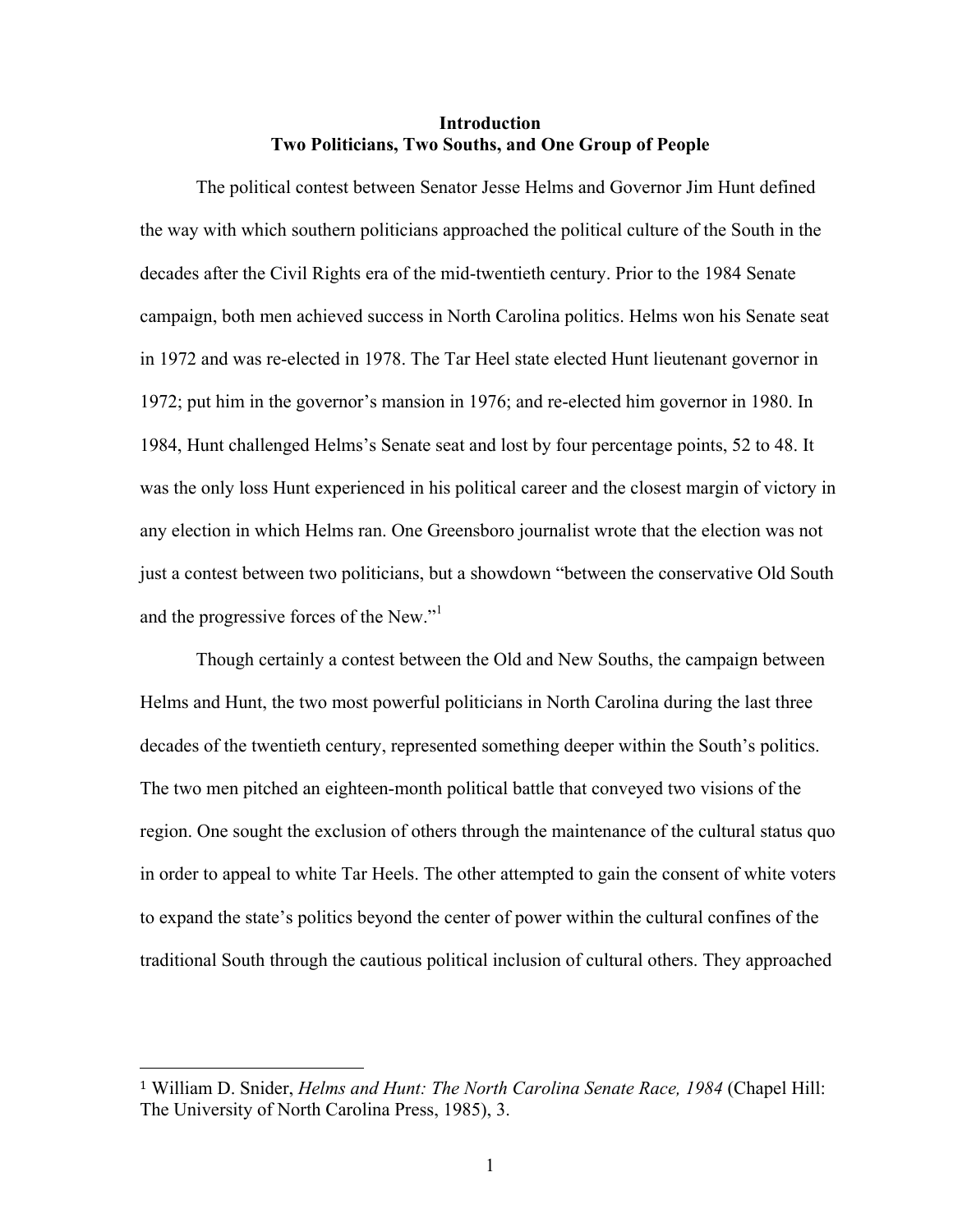the state's electorate in different ways with different strategies heavily focused on attracting the votes of Tar Heel whites.

Historians, political scientists, journalists, and sociologists have analyzed the 1984 campaign in an effort to explain the forces at work within southern and North Carolina politics. Elements central to the campaign such as southern progressivism versus traditional conservatism, modernization versus traditionalism, and race have been thoroughly studied in an effort to show how and why Helms won the election. One point of broad consensus within the historiography was the influence of President Ronald Reagan's victorious coattails on Helms's victory. Another focus within the historiography, though with less consensus, has been Helms's use of race within the campaign.<sup>2</sup>

Though the issue of race has been included within the analysis of the election, it has been treated as a peripheral element of the campaign with other factors having greater influence on the Tar Heel state's electorate. Former editor of the *Greensboro News & Record* William D. Snider noted the role of race in the campaign, but argued that it was "the

 <sup>2</sup> For studies on the <sup>1984</sup> campaign see: See William D. Snider, *Helms and Hunt: The North Carolina Senate Race, 1984* (Chapel Hill: The University of North Carolina Press, 1985); Ernest B. Furgurson, *Hard Right: The Rise of Jesse Helms* (New York: W.W. Norton & Company, 1986) 165-187; Paul Luebke, *Tar Heel Politics 2000* (Chapel Hill: The University of North Carolina Press, 1998) 167-179, 184-188; Rob Christensen, *The Paradox of North Carolina Politics: The Personalities, Elections, and Events That Shaped Modern North Carolina* (Chapel Hill: The University of North Carolina Press, 2008), 248-255; William D. Link, *Righteous Warrior: Jesse Helms and the Rise of Modern Conservatism* (New York: St. Martin's Press, 2008), 271-305; Earl Black and Merle Black, *The Rise of Southern Republicans* (Cambridge, MA: The Belknap Press, 2002), 105-106; Jesse Helms, *Here's Where I Stand: A Memoir* (New York: Random House, 2005), 165-169; Gary Pearce, *Jim Hunt: A Biography* (Winston-Salem, NC: John F. Blair, Publisher, 2010), 148-189. For the consensus on Reagan's coattails see: Snider, *Helms and Hunt,* 205-207; Furgurson, *Hard Right,* 187; Luebke, *Tar Heel Politics* 176; Christensen, *The Paradox of Tar Heel Politics,* 255; Link, *Righteous Warrior,* 302; Black and Black, *The Rise of Southern Republicans,* 105- 106; Pearce, *Jim Hunt,* 187, 192.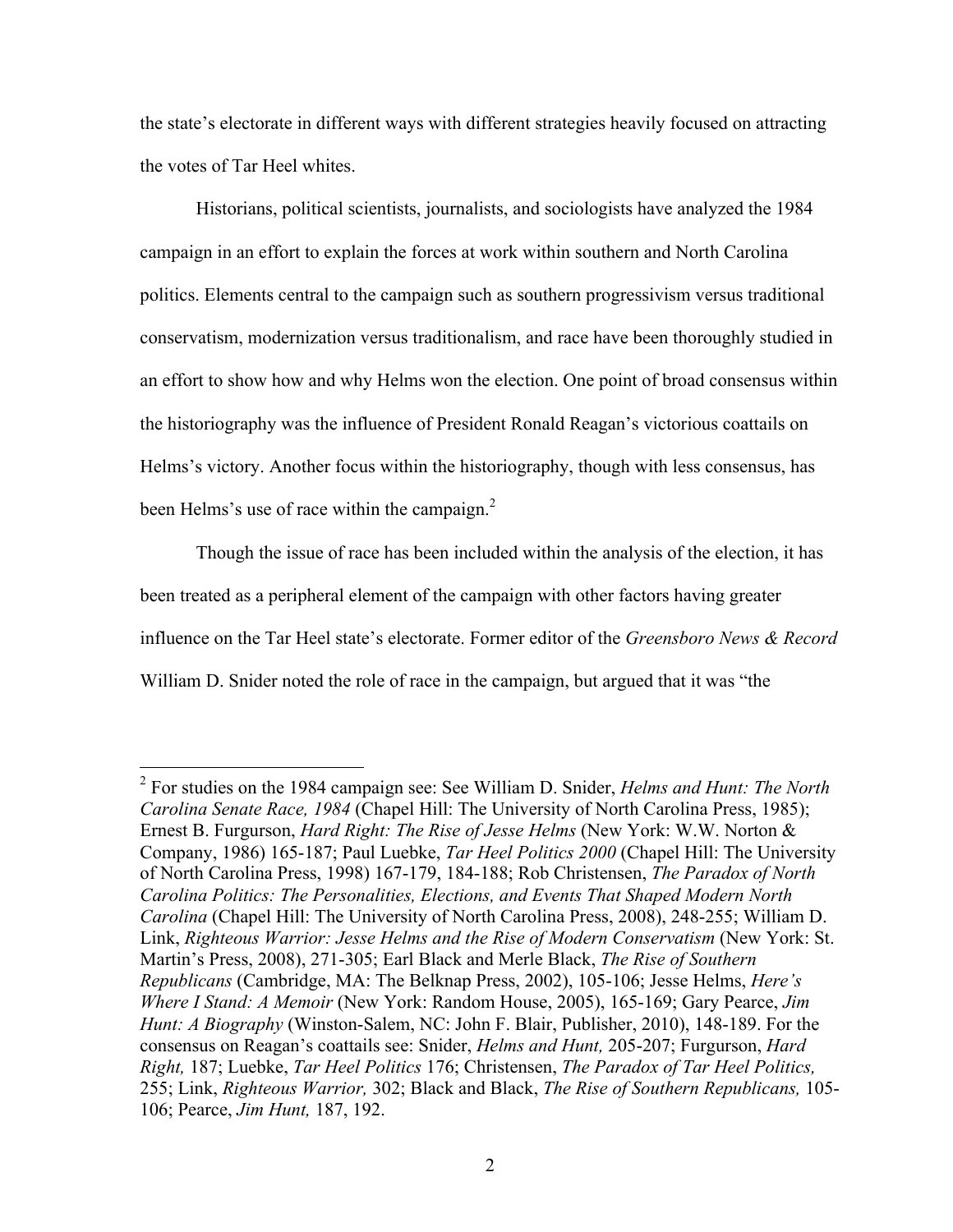senator's vision" of less government regulation and strong enforcement of personal morals that allowed Helms to build a successful voter coalition with North Carolina business, bluecollar workers, and rural Tar Heels. Historian William A. Link, one of Helms's biographers, mentioned the senator's "injection of the race issue," but he only used that strategy to frame his campaign around a broad conservative ideology rather than addressing "concrete issues." Raleigh journalist Rob Christensen claimed that Helms used "racially charged issues" such as the Martin Luther King, Jr. holiday to his advantage, but concluded that North Carolina's conservative core propelled Helms to victory. North Carolina politician and sociologist Paul Luebke touched on both the senator's use of race and the governor's move to the political right during the campaign, but, in his "final analysis," Helms proved to be a "one-of-a-kind" Republican that no North Carolina Democrat could beat in a statewide election.<sup>3</sup>

Political scientist Alexander Lamis noted the importance of racial attitudes, particularly those of white Tar Heel Democrats, in the election. Tensions surrounding race lessened in the two decades following the pinnacle of the Civil Rights Movement in the 1960s. The ebb of racial tensions led to an "abatement of the race issue," according to Lamis. This abatement allowed southern Democrats to build coalitions among black voters and white racial progressives throughout the South, allowing for a gradual realignment of blacks into the historically white Democratic Party and white racial conservatives into the traditionally racially moderate Republican Party. Throughout his political career, Hunt succeeded in garnering a substantial amount of white support, but the combination of the

 <sup>3</sup> Snider, *Helms and Hunt*, 214-215; Link, *Righteous Warrior,* 303; Christensen, *The Paradox of North Carolina Politics*, 255; Luebke, *Tar Heel Politics,* 188.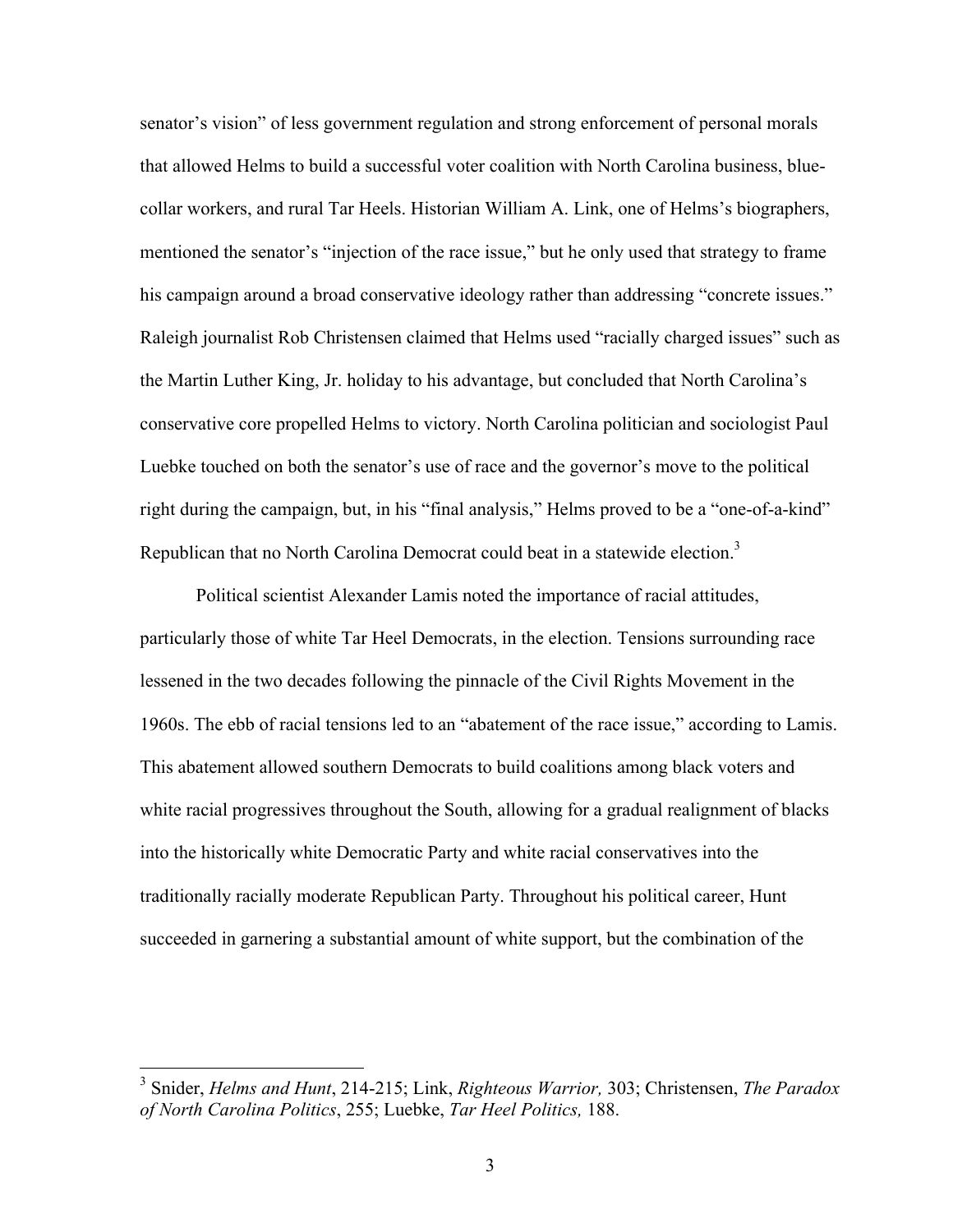senator's one-of-a-kind personality and, what Lamis called, "a polarized environment" kept the governor from being able to hold together his "diverse racial coalition."<sup>4</sup>

Saying that Helms was a racist who used strategies couched in racism, however, does not fully address the issue of race in southern political culture. Whether primary or secondary in the motivations of southern politicians, race existed as the central issue, regardless of political party, when it came to communicating with the electorate in the South during the late twentieth century. In order to address this, a more nuanced explanation that considers the cultural prejudices that underlay the use of race as a political issue is needed. In other words, race would not be an effective strategic tool if it did not appeal to the culture in which a society's politics exist. Those cultural prejudices constitute the foundation of the cultural hegemony of whiteness, the transcendence of anti-black racial prejudice and other cultural issues favored by white conservatives over class interests.<sup>5</sup>

With so much focus on Helms's strategy and his use of race, less has been noted of Hunt's strategy and the use of race in this campaign, which more fully displays the effect whiteness has on southern politics. Both candidates used race in order to persuade Tar Heel whites to vote for them. To understand how politicians used race in the decades following the 1960s however, one must understand how whiteness influenced southern politics after the Civil Rights Movement. The overt use of race in the creation of racial slavery and Jim Crow segregation evolved into language and imagery that proved to be more insidious with the

 <sup>4</sup> Alexander P. Lamis, *The Two-Party South,* Expanded Edition (New York: Oxford University Press, 1988), 5, 131, 264.

<sup>5</sup> See Winthrop Jordan, *White Over Black: American Attitudes Toward the Negro, 1550-1812*  (Chapel Hill: The University of North Carolina Press, 1968); Michelle Brattain, *The Politics of Whiteness: Race, Workers, and Culture in the Modern South* (Princeton, NJ: Princeton University Press, 2001); Nell Irvin Painter, *The History of White People* (New York: W.W. Norton, 2010).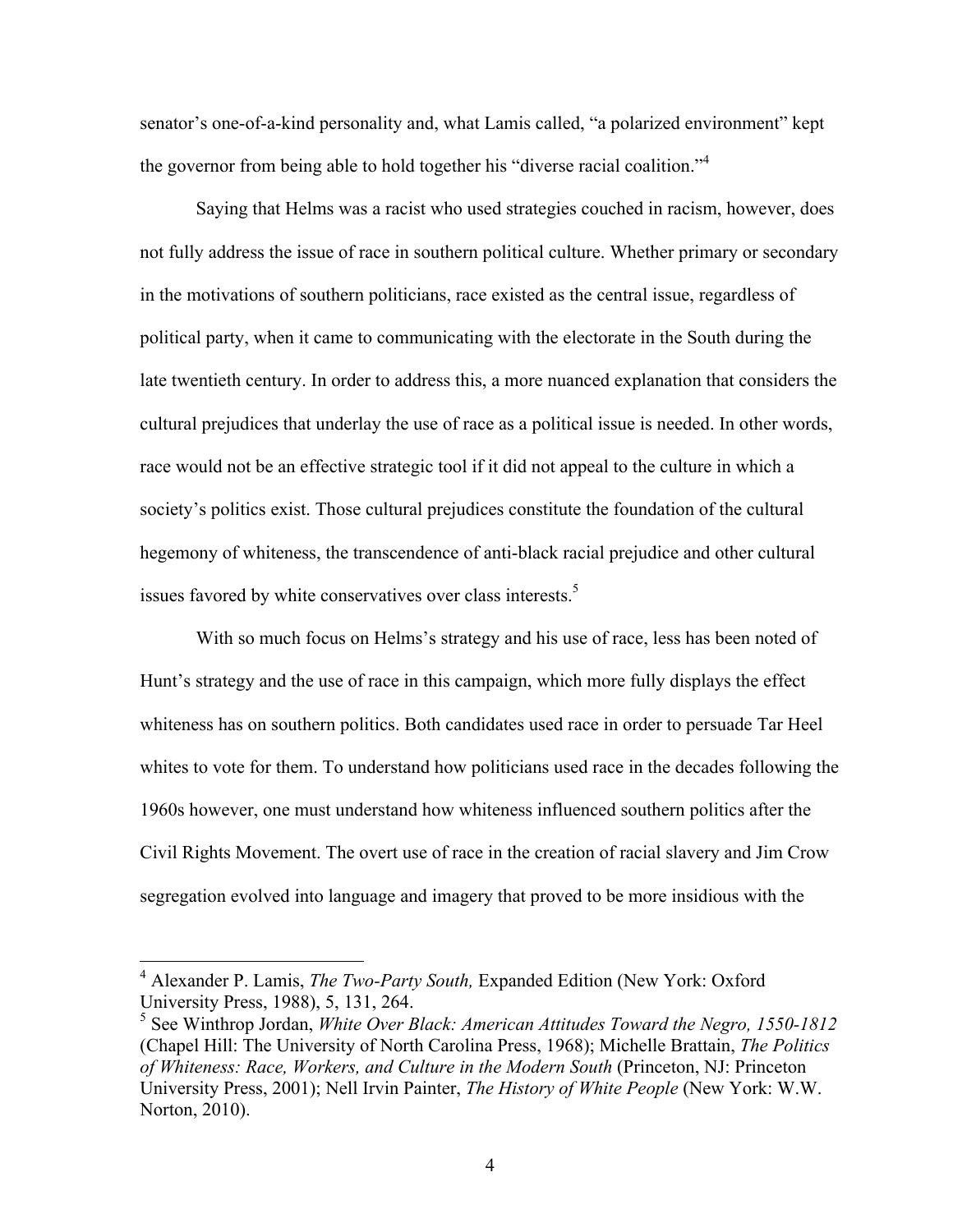success of the Civil Rights Movement of the mid-twentieth century, the rise of the black power movement in the late-1960s, and the outbreak of the culture wars of the 1970s. Whiteness during the late twentieth century relied less on overt racism and more on language and imagery couched in white middle-class values, such as "law and order" and "forced busing" during Nixon's presidential campaign in 1972, and the use of "welfare queens," "states' rights," and the reduction of "big government" during the Reagan campaigns of 1980 and 1984. White southerners, regardless of economic status, responded favorably to this new color-blind language, and though conservatives touted the universality of these values, they failed to appeal to the vast majority of southern blacks.<sup>6</sup>

Both candidates had found favor among North Carolina's white electorate in their past elections. Jesse Helms exuded conservatism and traditionalism in his appeal to white conservatives. Prior to his switch to the Republican Party in September 1970, he was a member of the conservative wing of the southern Democratic Party. In 1950, he wholeheartedly supported the conservative Democrat Willis Smith in his campaign against the progressive Senator Frank Porter Graham. Following Smith's victory, Helms went with Smith to Washington, D.C., and served as an administrative assistant on the senator's staff. After winning his first Senate election in 1972, Helms campaigned for Ronald Reagan in North Carolina during the Republican presidential primary in 1976 and helped the up-andcoming Republican win the Tar Heel state. He did the same in 1980 and continued his unwavering support of Reagan in the general election later that year. His political organization, the Congressional Club, revolutionized the way in which conservative

 <sup>6</sup> Matthew D. Lassiter, *The Silent Majority: Suburban Politics in the Sunbelt South* (Princeton, NJ: Princeton University Press, 2006), 5-6.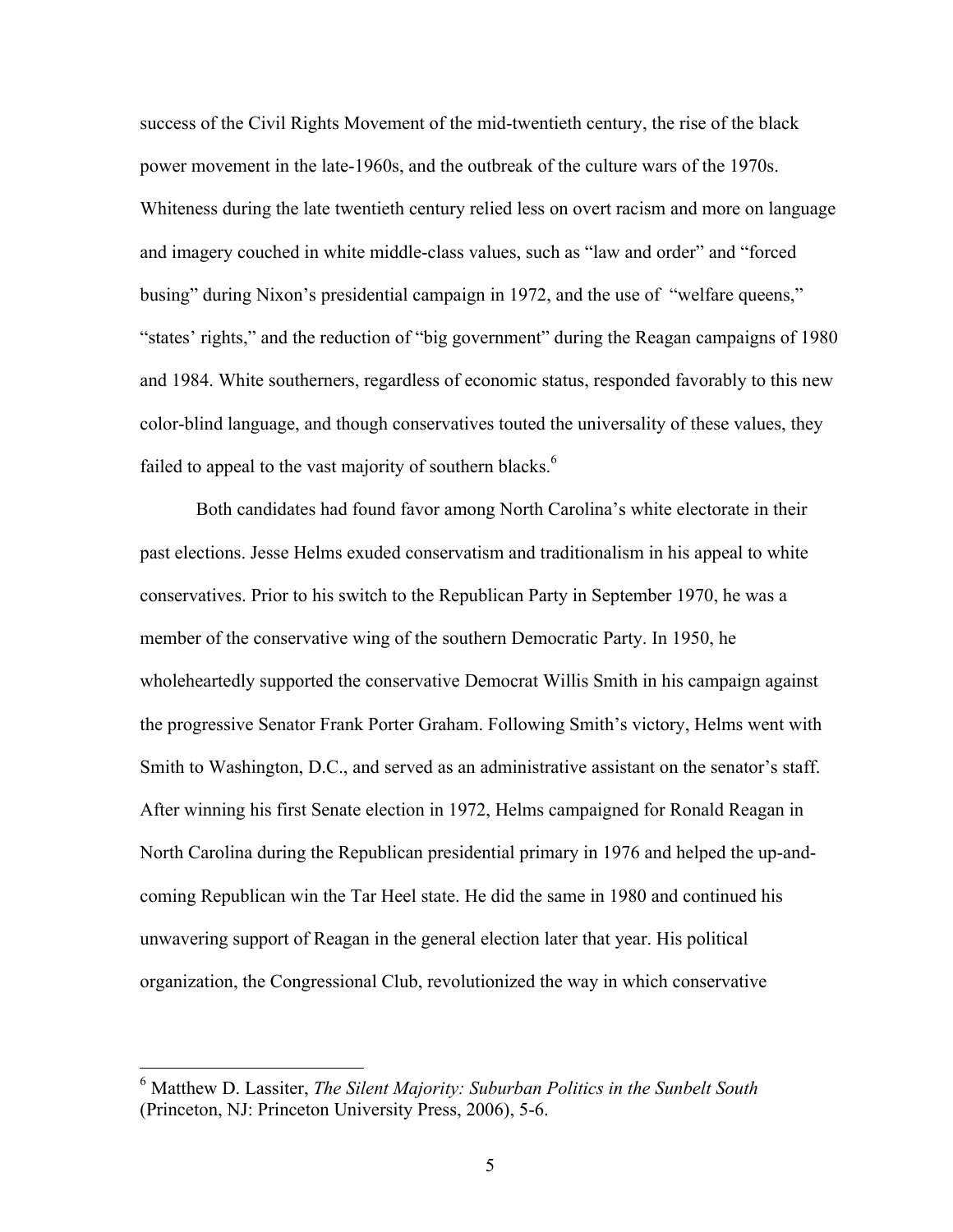politicians raised money and conveyed awareness of conservative issues. He was a staunch anticommunist throughout his tenure as senator and his later chairmanship of the Senate Foreign Relations Committee. His unwavering anticommunist convictions fueled his outlook and perceptions on foreign relations, particularly with respect to Latin America.<sup>7</sup>

Jim Hunt, by contrast, epitomized a new breed of southern progressive. He supported the development of North Carolina's economy and the continued transition from its traditional agrarian roots. He marketed the Tar Heel state as business-friendly, favored lower taxes, and pushed hard to bring in new businesses, especially those involving modern technologies. He also pushed for reform of the state's educational system in order to keep North Carolina competitive with other states. As Gary Pearce, Hunt's former press secretary and 1984 campaign co-chairman, noted, the governor "preached a message for economic growth through better education that dominated the state's agenda for years." Hunt also brought minorities into integral parts of his gubernatorial administration, as well as other branches of the state's government, including the state Supreme Court. He was the quintessential southern moderate and was careful to avoid being seen as too liberal by conservative elements within his constituency.<sup>8</sup>

Despite the differences between the two politicians, Helms and Hunt shared some common characteristics. Both men grew up in rural North Carolina and were raised in Christian households: Helms in Monroe, the seat of rural Union County in the southern Piedmont, and Hunt in Rock Ridge, a small agricultural community in Wilson County on the eastern Coastal Plain. Prior to 1970, they were both members of the Democratic Party, just as

 <sup>7</sup> Link, *Righteous Warrior,* 38, 95-104, 113-125; Helms, *Here's Where I Stand,* 203-216.

<sup>8</sup> Pearce, *Jim Hunt,* 7.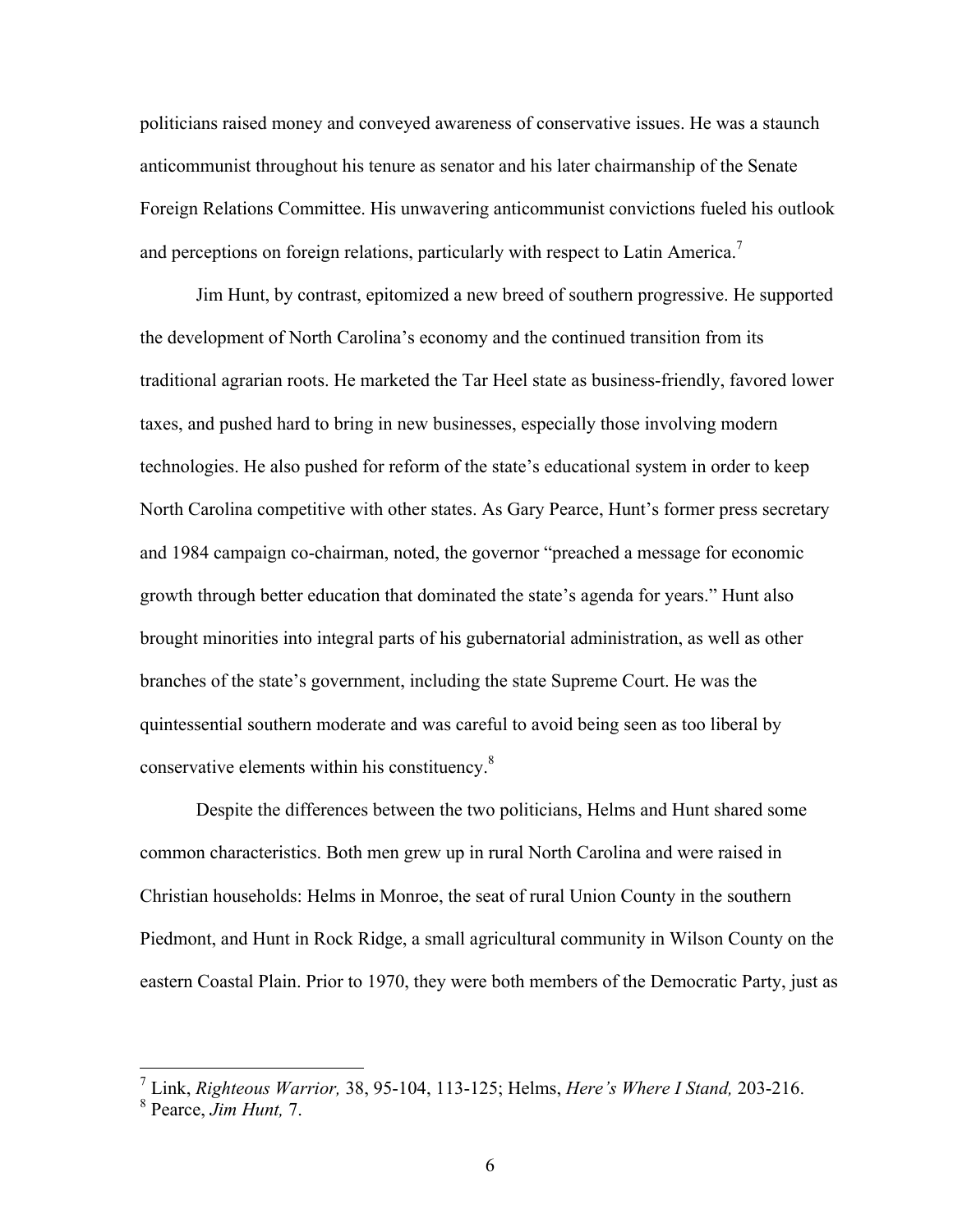any successful southern politician was before the break-up of the Solid South. In reaction to the success of the Civil Rights Movement, President Lyndon B. Johnson's Great Society, and the Vietnam War, however, the politics of consensus that held the southern Democratic Party together became more difficult to maintain. This prompted southern conservative Democrats, including Helms, to cross the political aisle to join the Republican Party.<sup>9</sup>

The two men also had one other thing in common: the need for votes from white North Carolina conservatives in order to win elections. These voters bridged the gap of party support enjoyed by both Helms and Hunt. Though used differently, both Helms and Hunt employed the hegemonic nature of whiteness throughout the 1984 campaign in order to attract this prized group of voters. Helms employed the exclusive nature of the hegemony based on race and cultural distinction to attract white voters, whereas Hunt attempted to utilize the inclusiveness of hegemony by proclaiming a largely color-blind message to white audiences throughout the state and a hesitance to get involved in cultural debates where various prejudices flourished.

This thesis explores the use of the hegemony of whiteness in southern political culture by demonstrating its prejudice-based construction beyond the institutional existence of racism and examining the campaign strategies of both Jesse Helms and Jim Hunt during the eighteen-month long Senate campaign of 1984. The first chapter introduces the cultural elements of whiteness that neutralize class antagonism and shows how the hegemony has remained consistent within the political history of the South from the colonial era to the late twentieth century. Along with whiteness's consistency, chapter one analyzes the

 <sup>9</sup> Helms, *Here's Where I Stand,* 3; Pearce, *Jim Hunt,* 11; Sean P. Cunningham, *American Politics in the Postwar Sunbelt: Conservative Growth in a Battleground Region* (New York: Cambridge University Press, 2014), 76, 116, 120.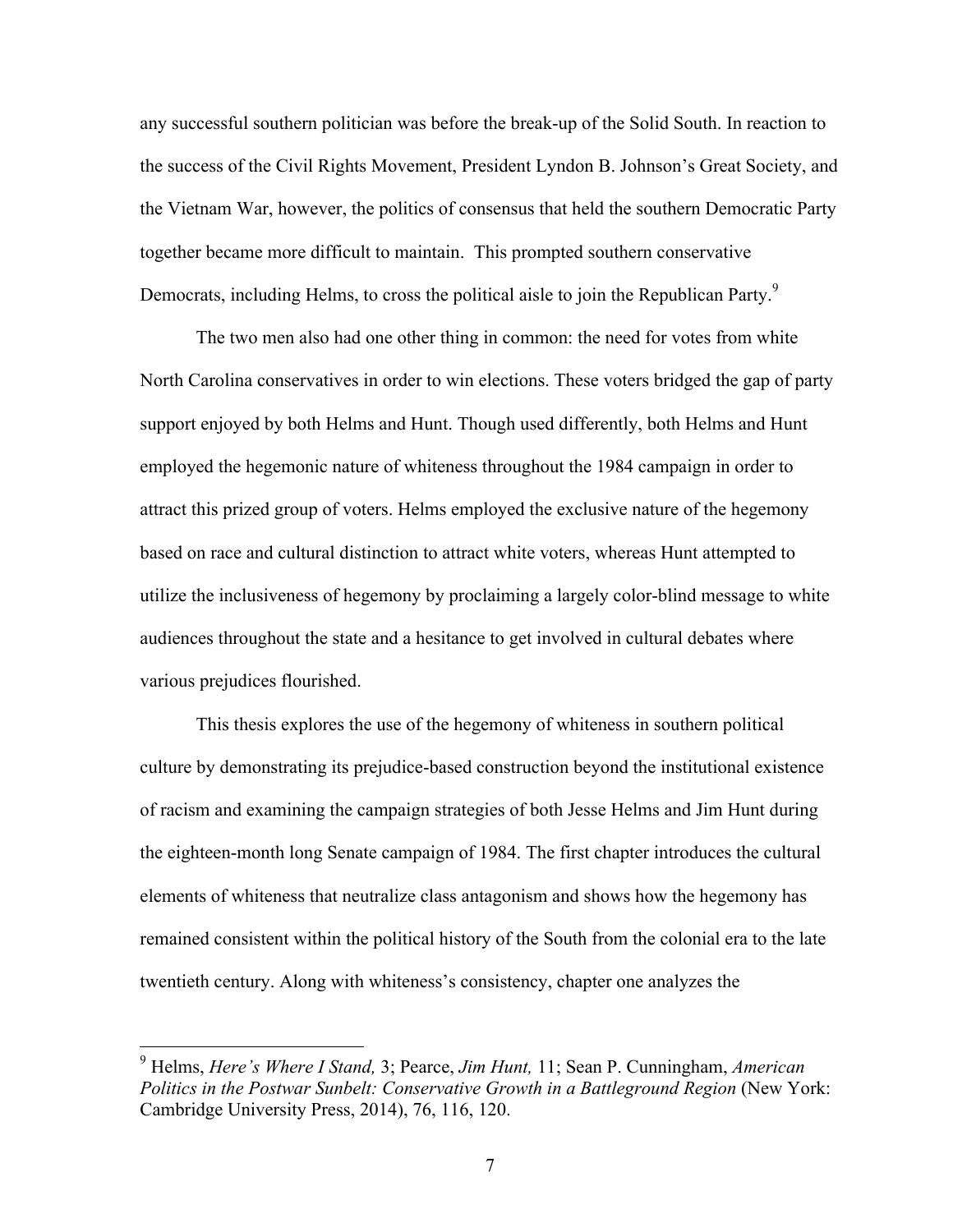historiography of race in political culture to demonstrate how the tactics used to maintain the hegemony have evolved in response to challenges over time. The contribution of cultural intellectuals and the sciences of psychology and psychiatry included in the first chapter reveal the natural connections made through both human instinct and emotion that are involved in the formation of group formation, hegemony, and through that, the cultural construction of whiteness.

With an understanding of how the cultural hegemony of whiteness works, chapters two and three demonstrate how both Helms and Hunt used whiteness to garner the approval of much-sought-after white Tar Heel voters. The second chapter focuses on Helms's explicit use of race to neutralize class difference among white North Carolinians and Hunt's inability to construct a persuasive color-blind strategy that would bridge the gap between white conservative Democrats and the increased party participation of the state's African American population. Chapter three explores wider cultural elements of whiteness. Helms combined race with other cultural themes throughout the last four months of the campaign—including homosexuality, Christian fundamentalism, nationalism, and abortion—that Hunt only hesitantly addressed, if at all. Hunt continued with his color-blind and issues-based message in an effort to address the concerns of white North Carolinians without alienating them.

A critical appraisal of primary sources constitutes the narrative of both chapters two and three. An analysis of the advertisements produced by both campaigns in visual, audio, and print media that bombarded North Carolina for over a year shows the voter groups Helms and Hunt targeted, white middle- and working-class North Carolinians. In the television ads that assailed the state, analyzing the images, rhetoric, music, and recurring themes the campaigns addressed, one sees the overwhelming presence of white North

8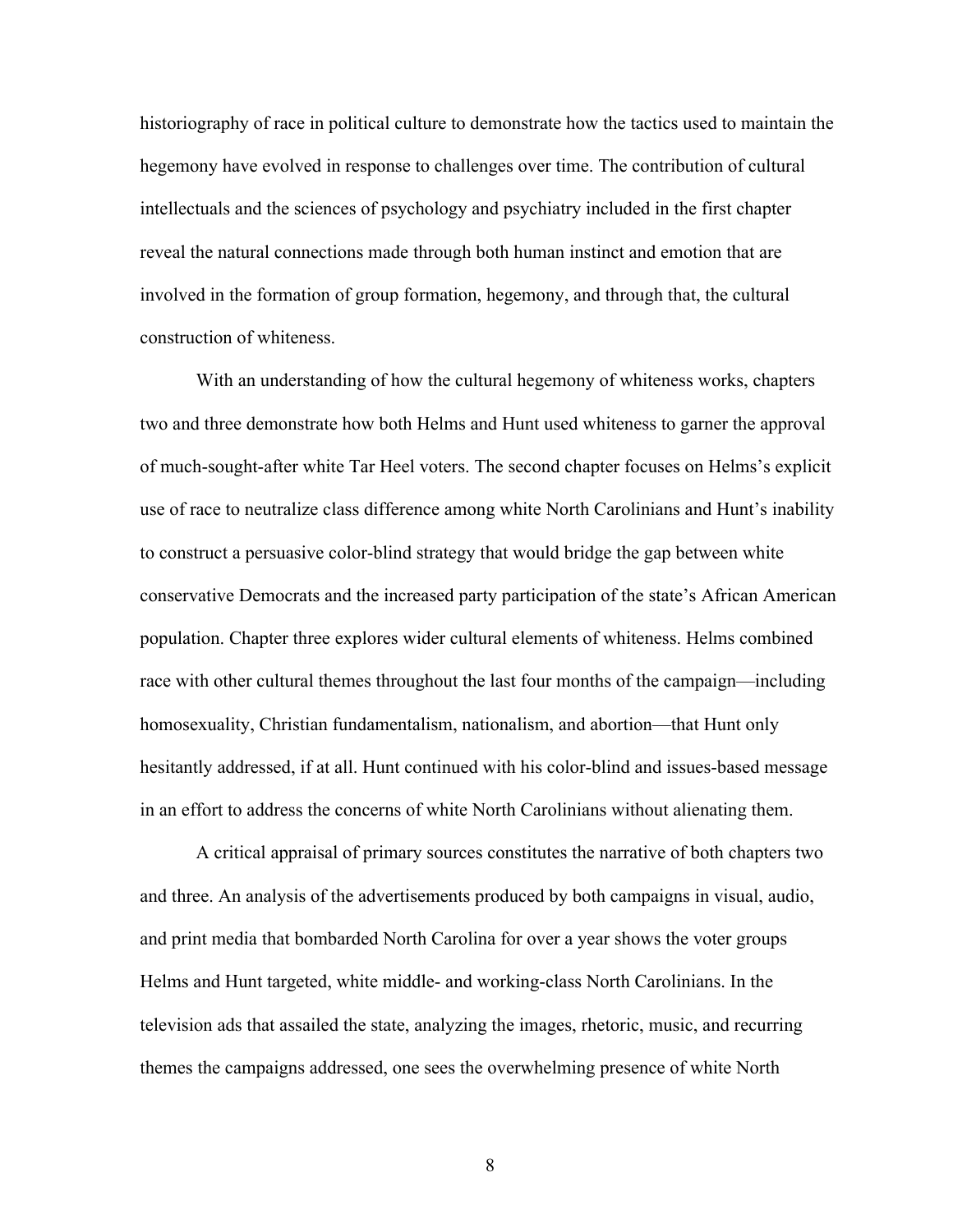Carolinians. The advertisements targeted issues important to the state's white middle-class and working-class electorate—including agriculture, crime, Social Security, taxes, the size and scope of the federal government, and the threat of non-white and cultural others. With the whiteness of these television advertisements, one can readily see the near-total absence of black North Carolinians within the campaign's visual and linguistic discourse. The *News & Observer* (*N&O*), in Raleigh, North Carolina, serves as the newspaper of record to help construct the narrative of the campaign, along with other news sources found in the James B. Hunt Papers in the Special Collections at North Carolina State University and the North Carolina Collection at the University of North Carolina at Chapel Hill. Helms's memoir, *Here's Where I Stand,* and Gary Pearce's memoir of the campaign in his biography of Jim Hunt are used to provide a glimpse within the campaigns to see how they developed their strategies.

The contest between Jesse Helms and Jim Hunt took place during a pivotal moment in southern political history. After World War II, at the same time the Civil Rights Movement began climbing to its peak, the white middle-class exploded in the South. The region experienced incredible changes through the following decades. As the South became more economically sophisticated, so too did many of its white inhabitants. With the growth of a suburban middle class came a shift of political power that transferred the balance of power from the rural black belt into the southern metropolis and into the hands of white racial moderates and modern, pro-business conservatives. It remained, however, that white voters made up 83 percent of the electorate in the South in 1984, the plurality of whom described themselves as independent, regardless of registered party affiliation. In North Carolina, 80.1 percent of voters were white. Helms knew that to win he needed the

9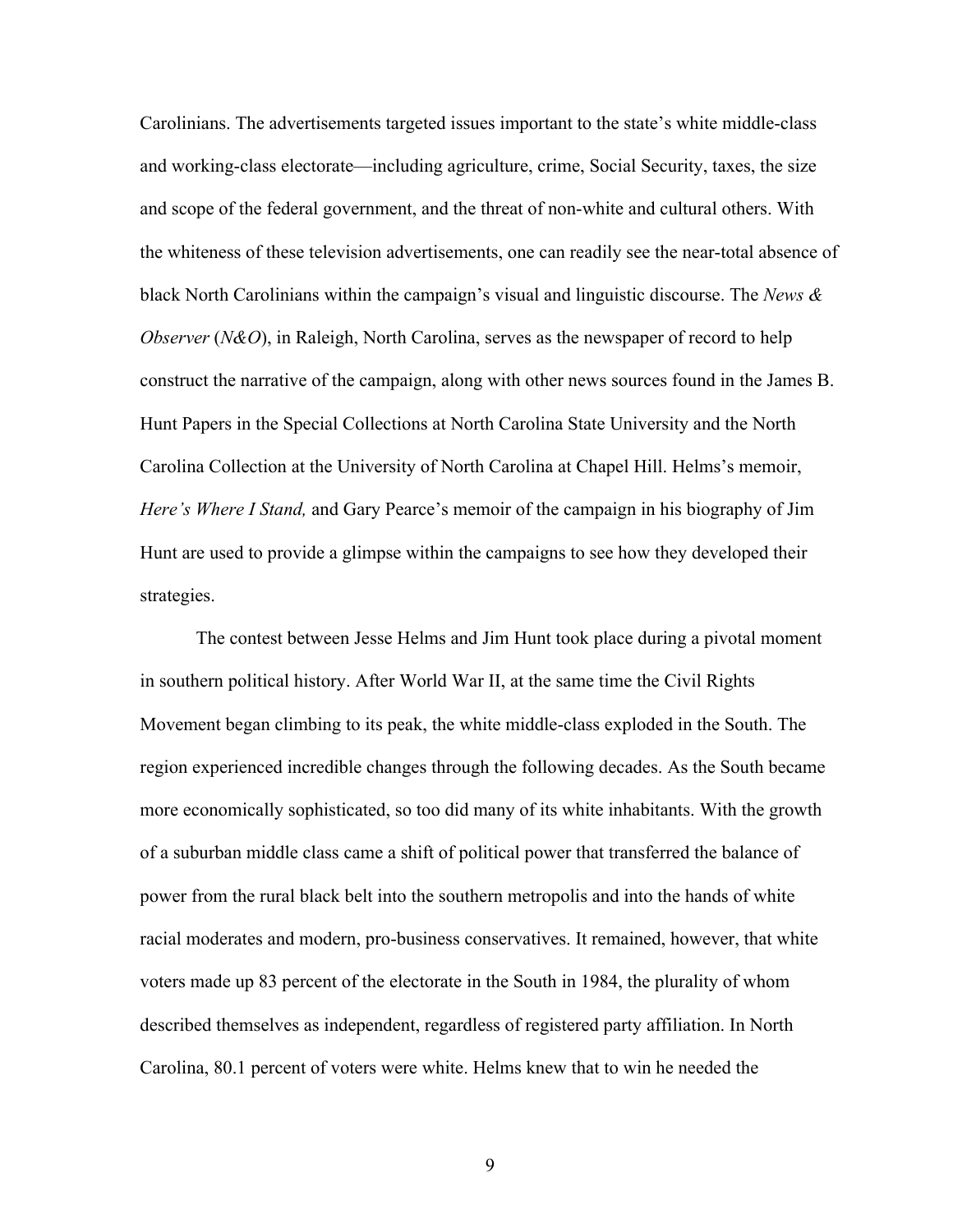overwhelming approval of this group of people, since the other nearly 20 percent of nonwhite voters would be voting for Hunt. The governor knew he would need a substantial portion of the white electorate to vote for him, particularly white conservatives, since they largely outnumbered both the state's black and liberal white electorate.<sup>10</sup>

This knowledge and substantial majority gave white voters the power to influence the tactics used by Helms and Hunt to exercise their campaign strategies. Traditionally, most North Carolina politicians appealed to the overt racism of the eastern black belt. In the years after the demolition of Jim Crow, though the small cities of North Carolina had always been predominantly white, the political power of whiteness expanded into the suburban middle class in the twenty years after the Civil Rights Movement. Political scientist Tom Eamon called the 1984 campaign a "passion play," and it indeed was. The target of both campaigns were the passions displayed through whiteness with regard to property and race. Both candidates knew it and responded with their appeals to Tar Heel whiteness to win.<sup>11</sup>

 <sup>10</sup> Earl Black and Merle Black, *Politics and Society in the South* (Cambridge, MA: Harvard University Press, 1987), 44, 138; Frederick A. Day and Gregory A. Weeks, "The 1984 Helms-Hunt Senate Race: A Spatial Postmortem of Emerging Republican Strength in the South," *Social Science Quarterly* 69, no. 4 (December 1988): 944; Ginny Carroll, "N.C. Voters Increase 18 Percent Since '80," *Raleigh News & Observer,* October 20, 1984. <sup>11</sup> V.O. Key, *Southern Politics in State and Nation* (New York: Alfred A. Knopf, 1949), 217- 218; Tom Eamon, *The Making of a Southern Democracy: North Carolina Politics from Kerr* 

*Scott to Pat McCrory* (Chapel Hill: The University of North Carolina Press, 2014), 216.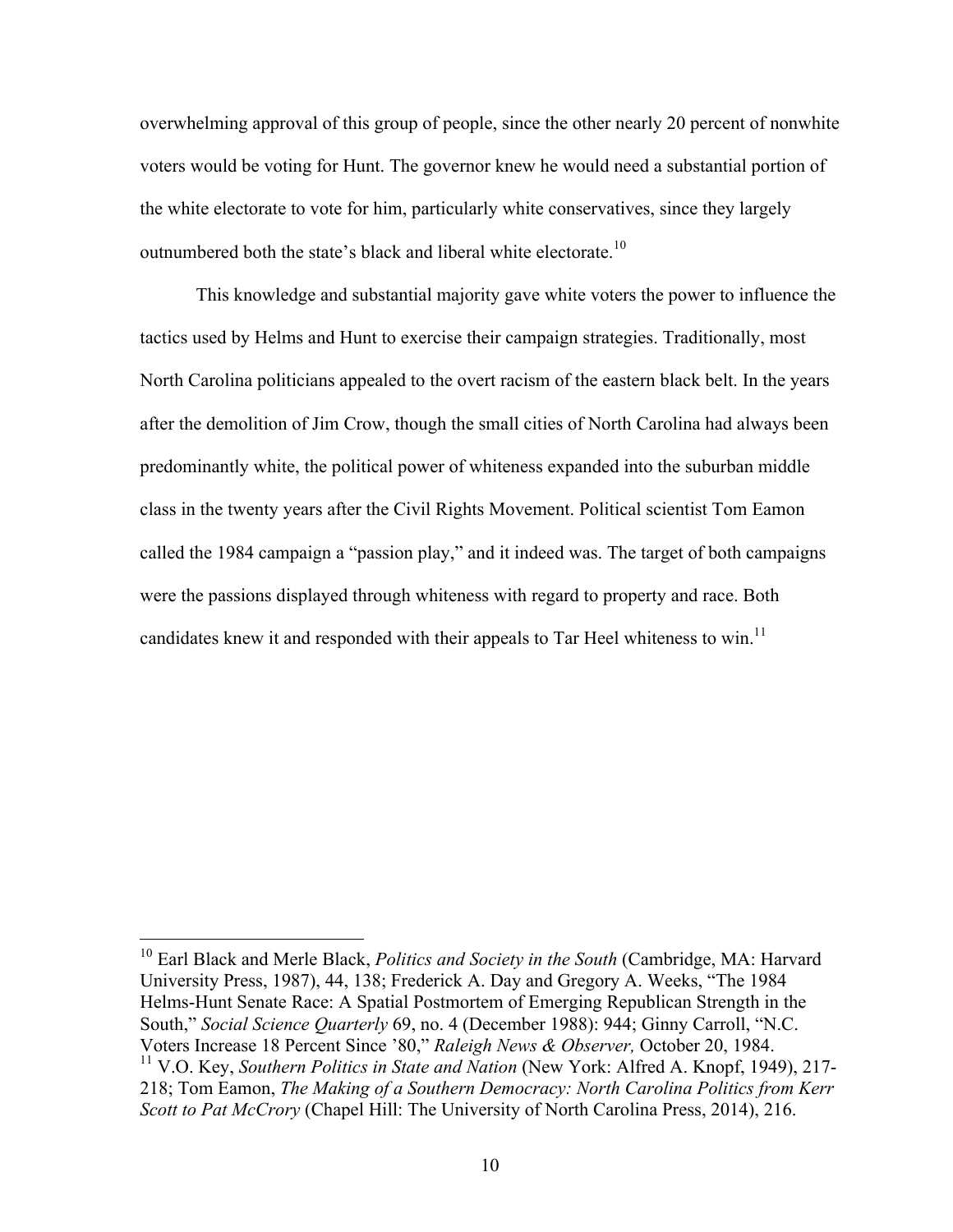#### **Chapter One The Insidious Hegemony: Whiteness In American Political Culture**

In the late 1940s, political scientist V.O. Key published his study *Southern Politics in State and Nation.* Written prior to the breakup of the Democratic Solid South, Key's work attempted to explain southern politics and the uncompetitive one-party system that had held almost insurmountable power from the turn of the twentieth century. In the introduction to his landmark work he noted that "whatever phase of the southern political process one seeks to understand, sooner or later the trail of inquiry leads to the Negro." More than half a century later scholars still study southern politics, society, and culture, and the issue of race continues to emerge throughout the discussion, but their approach leads them not to black southerners, as Key believed. Rather, scholarly inquiry has shifted from focus on the "Negro" to the white South and its various attitudes toward southern blacks and the privileges inherent within white southern culture. Those attitudes and privileges have both changed and remained consistent over time and space, illustrating the shifting hegemonic foundation of the culture of whiteness. $<sup>1</sup>$ </sup>

 <sup>1</sup> Key, *Southern Politics in State and Nation*, 5. For studies on whiteness see, for example, George Lipsitz, *The Possessive Investment in Whiteness: How White People Profit from Identity Politics* (Philadelphia: Temple University Press, 2006); Winthrop Jordan, *White Over Black: American Attitudes Toward the Negro, 1550-1812* (Chapel Hill: University of North Carolina Press, 1968); Nell Irvin Painter, *The History of White People* (New York: W.W. Norton & Company, 2010); A. Leon Higginbotham, Jr., *Shades of Freedom: Racial Politics and Presumptions of the American Legal Process* (New York: Oxford University Press, 1996); Michelle Brattain, *The Politics of Whiteness: Race, Workers, and Culture in the Modern South* (Princeton, N.J.: Princeton University Press, 2001); Angie Maxwell, *The Indicted South: Public Criticism, Southern Inferiority, and the Politics of Whiteness* (Chapel Hill: The University of North Carolina Press); David R. Roediger, *The Wages of Whiteness: Race and the Making of the American Working Class,* Revised Edition (New York: Verso, 2007).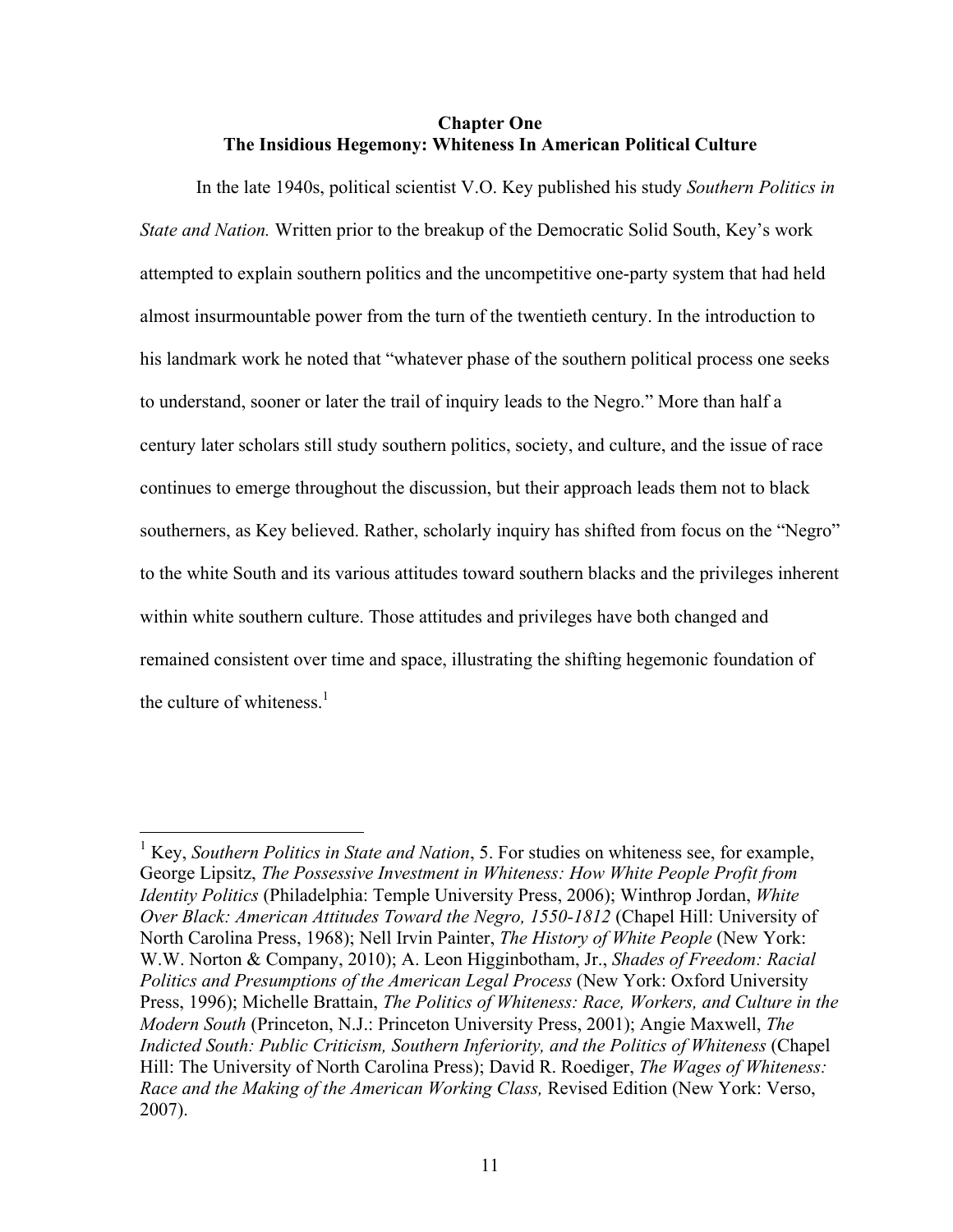Rather than emphasizing the consequences of individual or systemic racism, be it the attitude of a white supremacist or the de jure/de facto systems of segregation maintained through collective white supremacy, the cultural roots of white privilege are the focus of studies on whiteness. Where Key believed that all inquiry leads to southern blacks, the thought is incomplete. To truly understand not only southern political culture but also that of the United States in general, inquiry must focus on the hegemonic culture of whiteness and the power dynamics within it and the hegemony's relationship with those from without it.

The insidious nature of whiteness exists almost invisibly within American political culture. Sociologist and professor of black studies George Lipsitz began his *The Possessive Investment in Whiteness* by quoting Richard Wright, a black author and intellectual, who said about America, "there isn't any Negro problem; there is only a white problem." Lipsitz argued that one can see plainly the "hidden assumptions" that exist within American culture through Wright's statement. The primary assumption, Lipsitz noted, was that "racial polarization comes from the existence of blacks rather than from the behavior of whites, that black people are a 'problem' for whites rather than fellow citizens entitled to justice, and that, unless otherwise specified, 'Americans' means 'whites.'" The same assumption lies within Key's statement that any question regarding the politics of the South must lead to the "Negro," thereby singling out southern blacks instead of addressing the racist attitudes within the white South that provided the foundation for Jim Crow. His statement supports the hidden nature of the assumption further through the invisibility of the whiteness within as it is only inferred as the opposite of the blackness of the Negro. This is how whiteness is able

12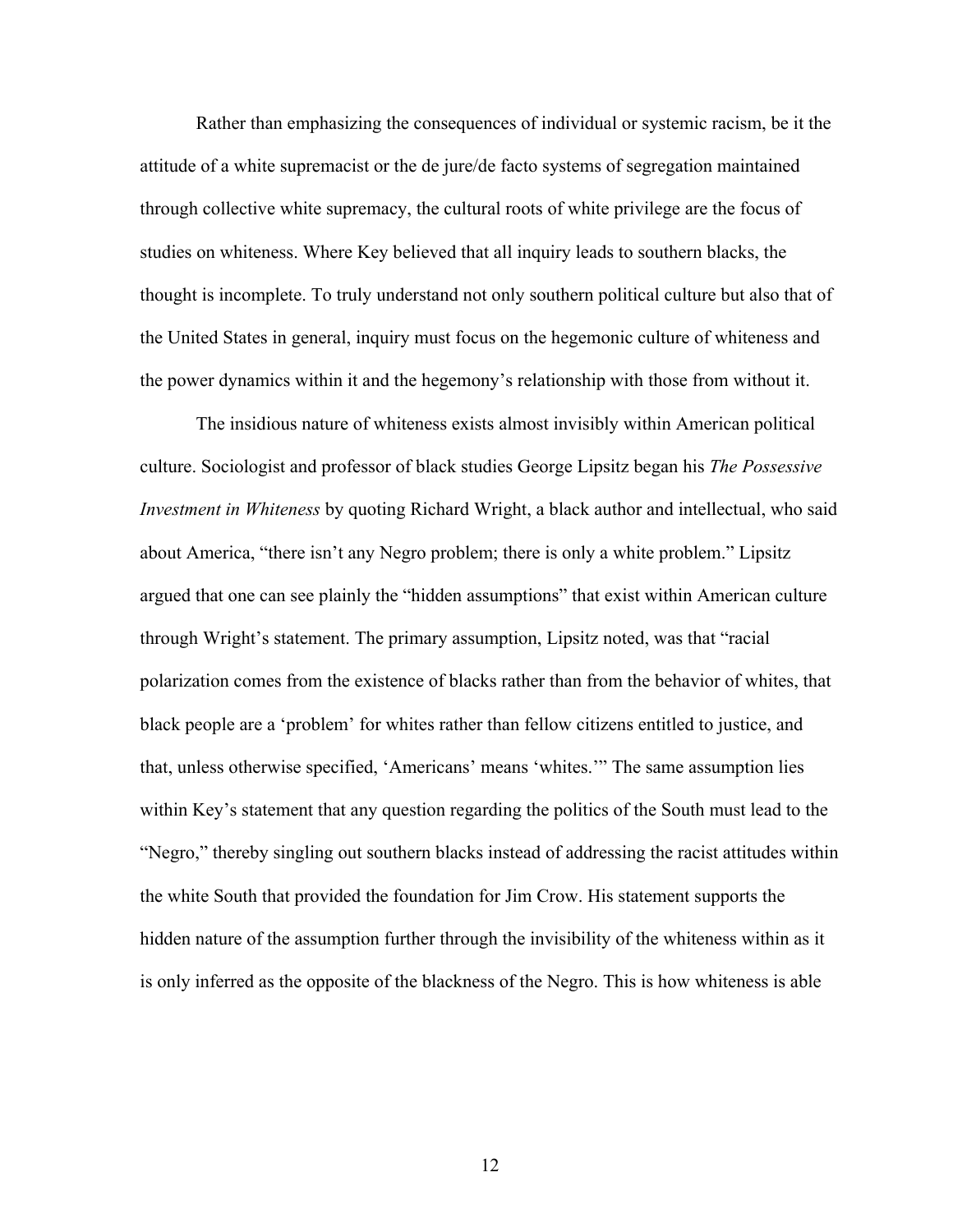to maintain its hold on American culture, as Richard Dyer noted, "because it is not seen as whiteness, but as normal."<sup>2</sup>

As a product of the culture from which it emanates, the politics of the United States has contributed to the power of whiteness in America through the legislation and execution of government policy. Following World War II, federal housing policy displayed favor toward whites by providing funding for private realtors who operated openly with discriminatory mortgage loans. Lipsitz noted that metropolitan areas utilized federal funds in order to pay for "'slum clearance' programs" as well as the development of postwar suburbia. As these policies either discouraged affordable development for minorities in cities or forced them to move altogether due to freeway construction, the voice of urban minorities diminished under new overpasses and calls for urban renewal. In the 1980s and 1990s, social welfare policy saw reductions that disproportionately affected minorities with the reduction in federal education funds and a decline in the willingness to confront segregationist school systems. White politicians used the foundation of whiteness during this period as a "wedge" in order to "divide progressive coalitions along racial lines" and further political gains in order to derail the civil rights achievements of the previous decades, especially when speaking out against affirmative action and legislation to strengthen voting rights.<sup>3</sup>

Knowing how those in power use whiteness to their advantage provides only a portion of the story. The only way to truly understand whiteness is to know both what it is and how it works. The roots of whiteness took hold in the British colonies of North America

 <sup>2</sup> George Lipsitz, *The Possessive Investment in Whiteness: How White People Profit from Identity Politics* (Philadelphia: Temple University Press, 2006), 1; Richard Dyer, *White* (New York: Routledge, 1997), 10.

<sup>3</sup> Lipsitz, *The Possessive Investment in Whiteness*, 6, 8, 15, 16.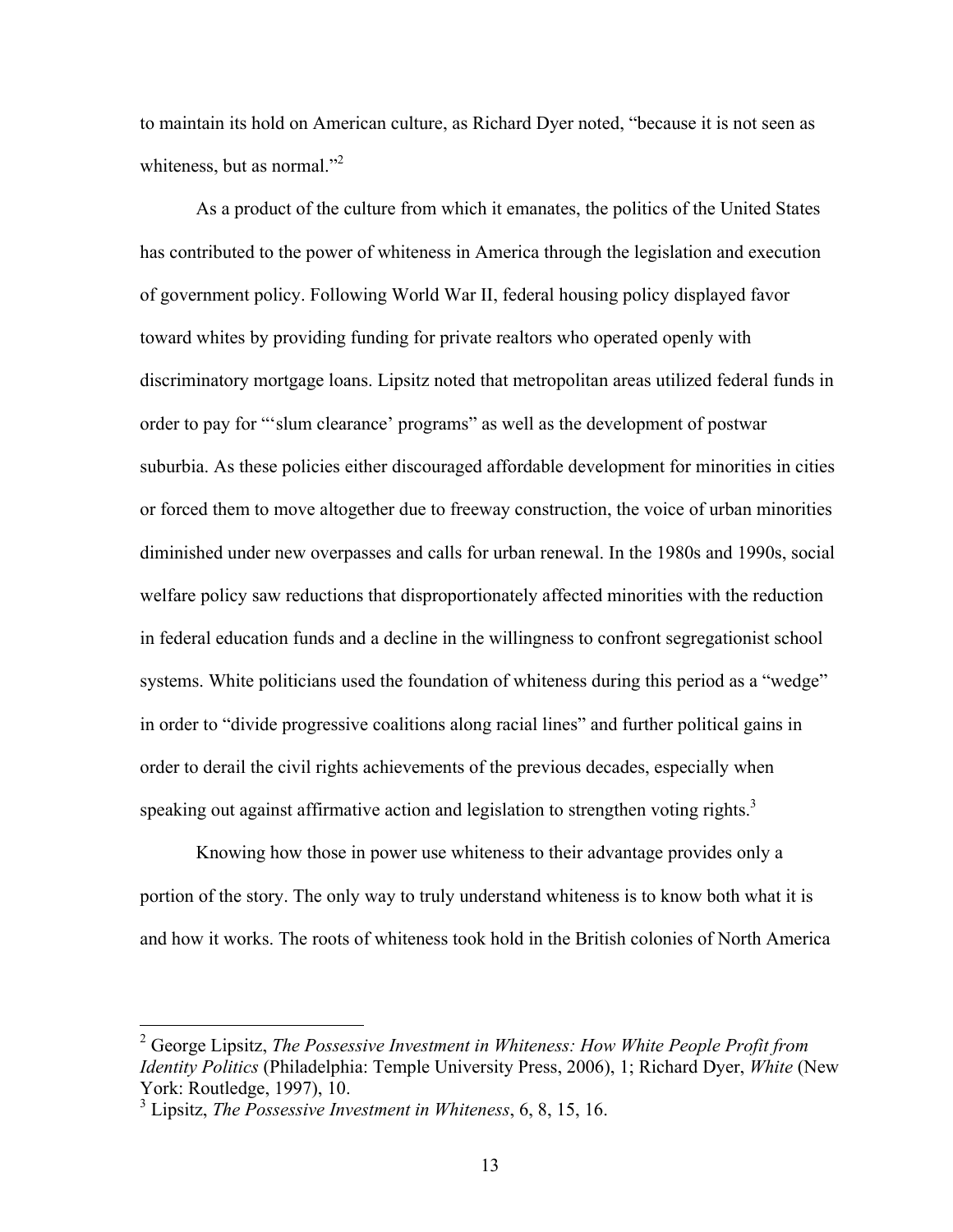and the Caribbean during the mid-to-late seventeenth century when the term "white" began to replace the term "Christian" to differentiate settlers of European descent from those of other, non-white colors. First used as a social distinction and method of social control, after 400 years whiteness has become part and parcel of American culture. To be sure, the manifestations of whiteness have changed in the four centuries of established European settlement of the New World. However, the primary symbol used to portray it, one's skin color, has remained consistent and steady through myriad innovations of active white supremacy, expansions of those who have qualified to be white, and the suasive language of whiteness $4$ 

In short, whiteness exists as a hegemony within American culture. Italian Marxist intellectual Antonio Gramsci defined the concept of cultural hegemony as "the 'spontaneous' consent given by the great masses of the population to the general direction imposed on social life by the dominant fundamental group." The definition itself is somewhat vague with little historical context through which to grasp the concept, for as historian T. J. Jackson Lears noted, "to give Gramsci his due, we need first to recognize that the concept of hegemony has little meaning unless paired with the notion of domination." In this particular case, white people make up the "dominant fundamental group," and it is this group that established order within American society.<sup>5</sup>

 <sup>4</sup> Theodore W. Allen, *The Invention of the White Race: Volume II, The Origin of Racial Oppression in Anglo-America,* with an Introduction by Jeffrey B. Perry, Second Edition (New York: Verso, 2012), 228.

<sup>5</sup> T.J. Jackson Lears, "The Concept of Cultural Hegemony: Problems and Possibilities," *The American Historical Review* 90, no.3 (June, 1985): 568; Edmund Morgan, *American Slavery, American Freedom: The Ordeal of Colonial Virginia* (New York: W.W. Norton & Company, Inc., 1975), 328; see also Allan Kulikoff, *Tobacco & Slaves: The Development of Southern Cultures in the Chesapeake 1680-1800* (Chapel Hill: University of North Carolina Press, 1986), 261-313; Jordan, *White Over Black,*44-98.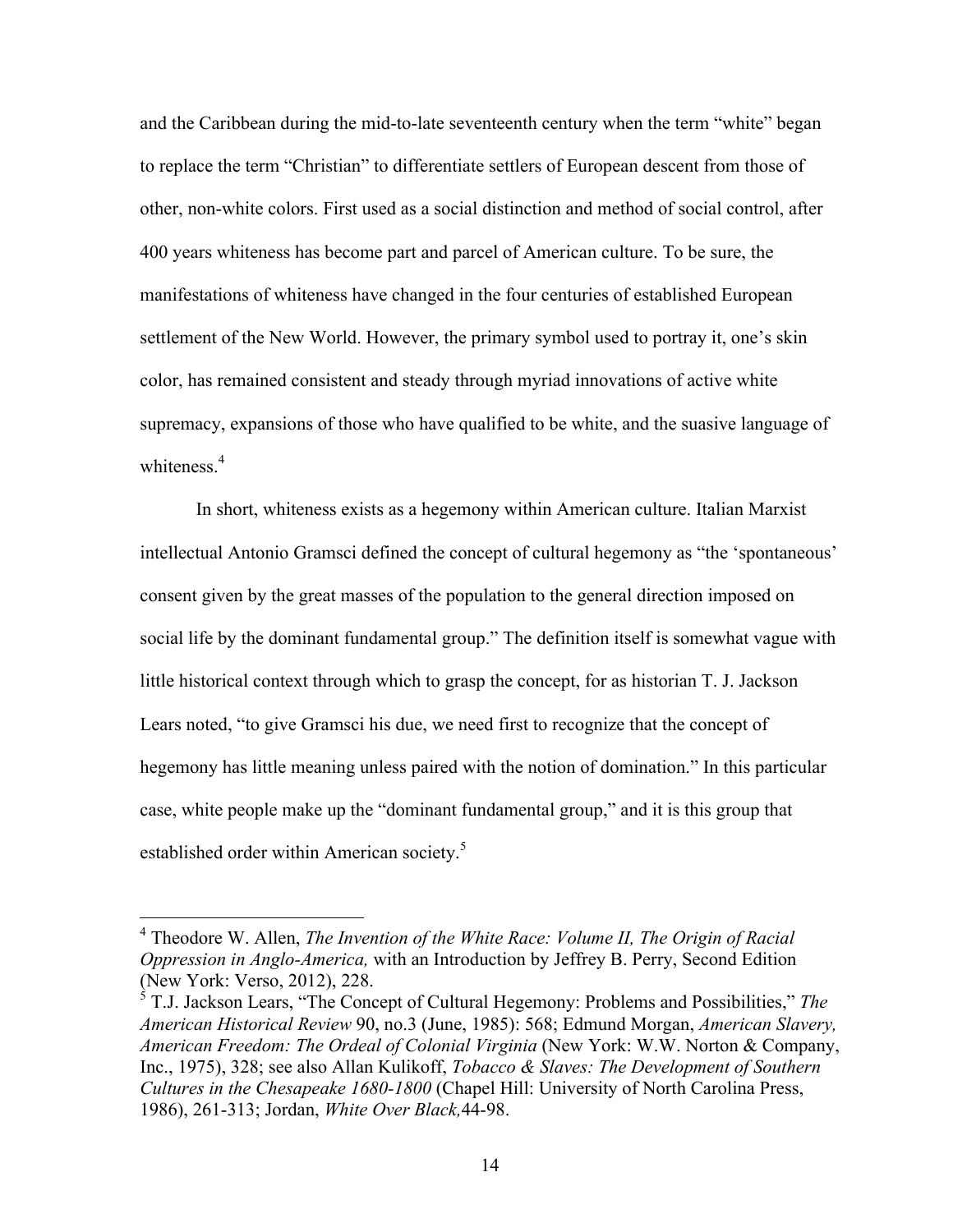Though culture is dictated from the top of the social hierarchy, hegemony requires, as Lears paraphrased Gramsci, the "consent of subordinate groups" that exist on the lower rungs of the social ladder. In order to achieve this, Gramsci suggested that the ruling group must establish "a worldview that appeals to a wide range of other groups within the society," and ensure those whom it is attempting to persuade that its primary interests, both ideologically and economically, are aligned with theirs. According to Gramsci, as the ruling group matures in its worldview and gathers influence, it develops into a "historical bloc," which allows for both "cultural and economic solidarity." Once the historical bloc is achieved, the dominant group within the bloc has to develop its own "spontaneous philosophy" that supports its interests while allowing for the consent of others the group wishes to include and maintaining the exclusion of those from which the bloc seeks to remain separate. The group's new philosophy is made up of rhetoric, "common sense," "folklore," being made up of a group's "popular religion" and its "entire system of beliefs," all of which are communicated through language. As the hegemonic culture gains power through consent and its own dictation of interests, it continues to serve the "interests of ruling groups" within the bloc "at the expense of subordinate ones" without it.<sup>6</sup>

Gramsci's spontaneous philosophies find their original spark in what anthropologist Clifford Geertz defined as symbols which are "interworked systems of construable signs." With the adoption of symbols, groups of people come together and create a culture by means of "webs of significance" through which people find common connection. The symbols used by those to develop common connections aid in the construction of ideologies, the function of which, Geertz explained, "is to make an autonomous politics possible by providing the

 $6$  Lears, "The Concept of Cultural Hegemony," 569-571.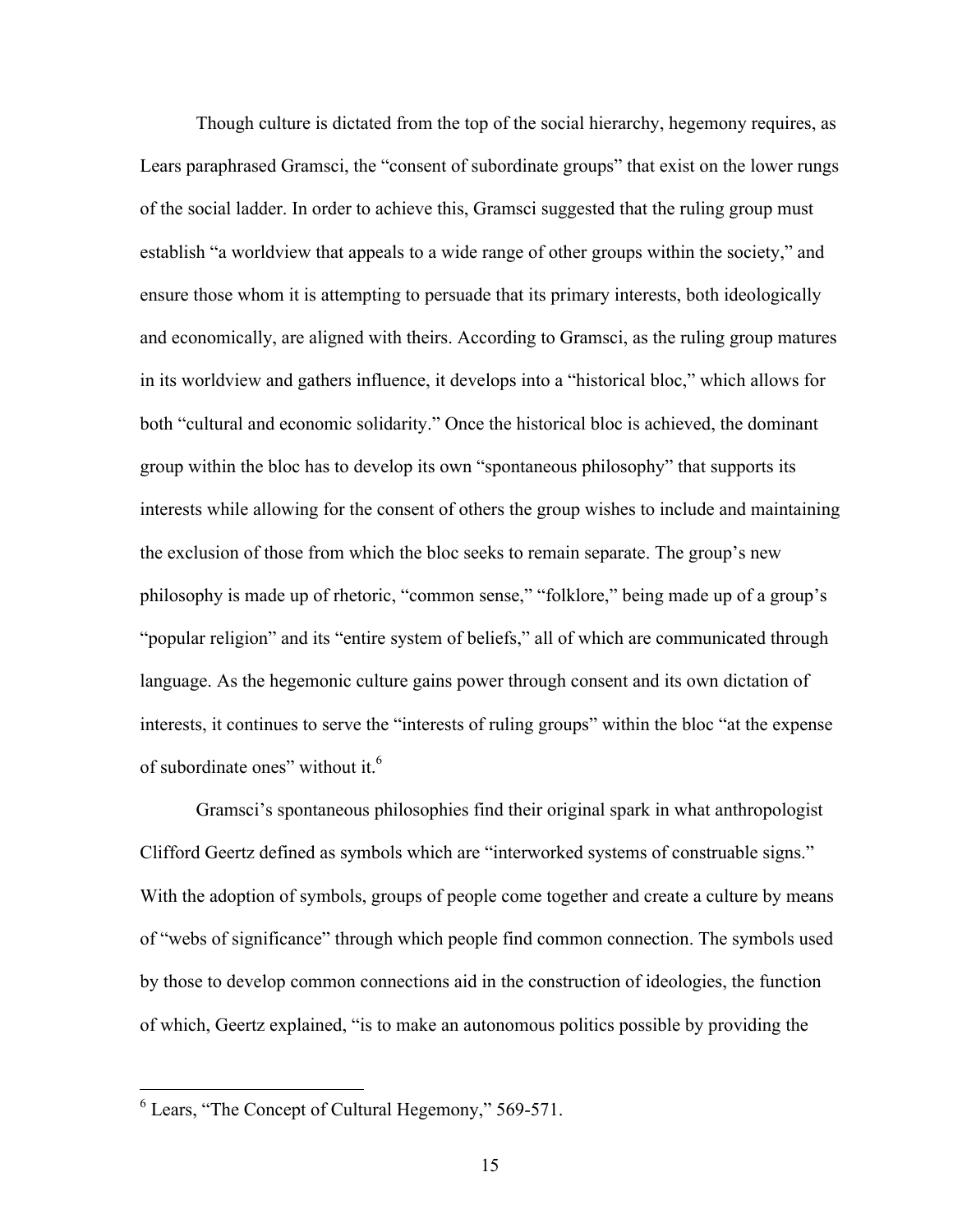authoritative concepts that render it meaningful, the suasive images by means of which it can be sensibly grasped." Ideology exhibits itself as a "cultural symbol-system" when the rules of an institution that govern "behavior, thought, or feeling" become inadequate to maintain order within that institution. Once a group begins to feel strains within the connections of the group that are instigated by challenges from outside of the group, those who seek to maintain influence within the group create symbols to both keep the group together and preserve the structure of power within it.<sup>7</sup>

In order for an ideology to take hold as a cultural-system, it has to provoke a receptive response. Geertz argued that the "response capacities" of humans relate primarily to the culture within which the ideology develops, with "psychophysical" elements setting "the context within which precise activity sequences are organized" by already established "cultural templates." Moreover, the "construction of ideologies," in attempts to maintain order, are what make human beings "political animals."<sup>8</sup>

The psychophysical elements, of which Geertz wrote, within culture provide the basis for the study of psychological phenomena that promote the construction of culture. Social psychologist Jonathan Haidt has analyzed the anthropological theories of culture put forth by Geertz and others and, combined with his own research, established what he calls Moral Foundations Theory. Through his theory, Haidt explained the similarities and differences with respect to cross-cultural experience and demonstrates the genetic predisposition to six moral foundations. Just as the bodies of human beings and the cultures in which they live have evolved over time, the human mind has experienced a "coevolution" that has been

 <sup>7</sup> Clifford Geertz, *The Interpretation of Cultures: Selected Essays* (New York: Basic Books, Inc., 1973), 5, 14, 218.

<sup>8</sup> Geertz, *The Interpretation of Cultures,* 218.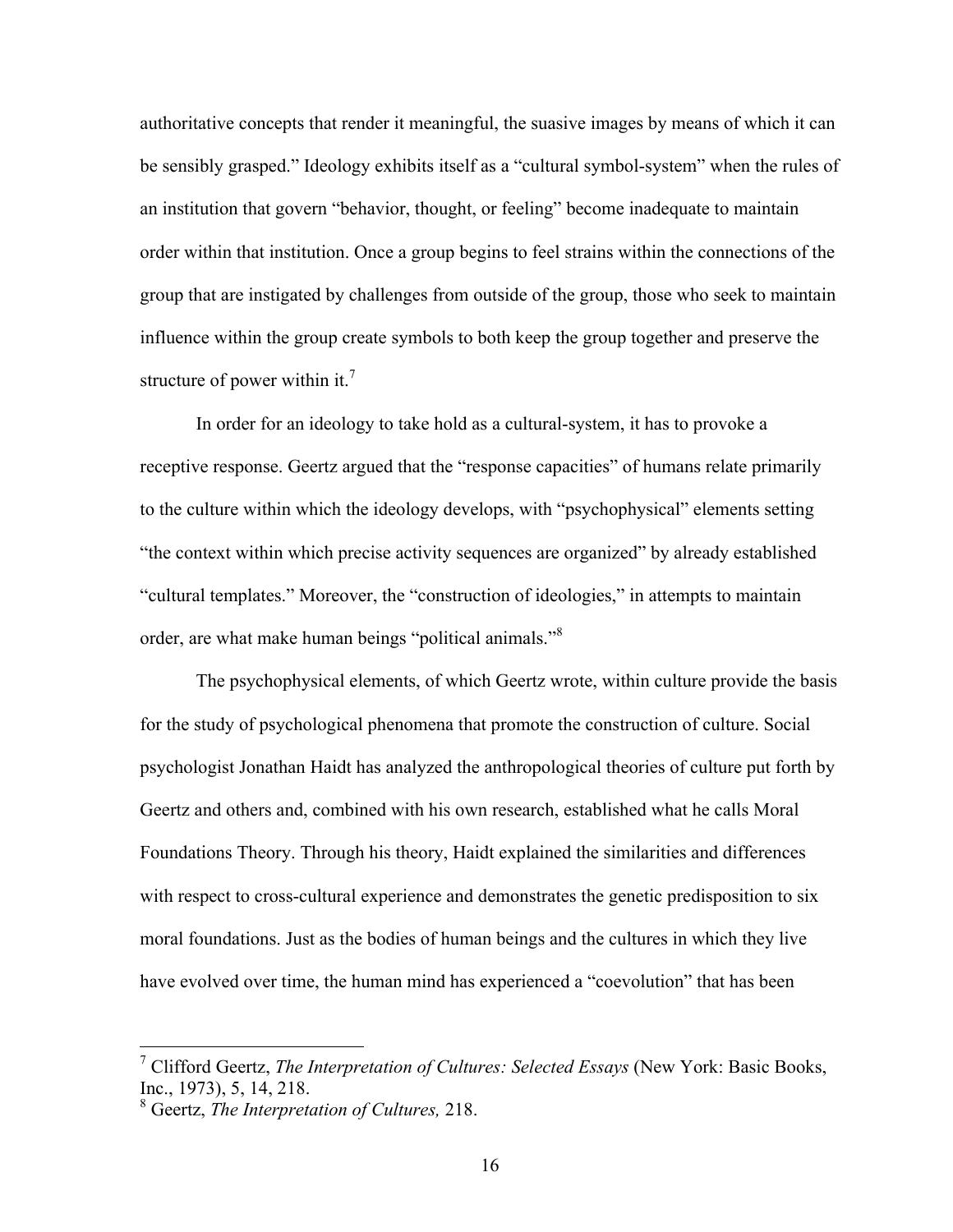instrumental in allowing people to foster connections beyond the family and promoting the creation of social groups. The six foundations that Haidt uses to establish his theory are care versus harm, fairness versus cheating, loyalty versus betrayal, authority versus subversion, sanctity versus degradation, and liberty versus oppression. These moral foundations are, as Haidt noted, "innate" within human beings prior to any exposure to cultural elements. Once exposed to culture, those innate foundations are "revised" and produce the diverse moral systems that exist "across cultures" while providing people with the ability to identify with those whom their moral systems identify.<sup>9</sup>

Haidt applied these six foundations to the formation of social structures, stating that "*human beings are conditional hive creatures* [emphasis his]." He cited sociologist Emile Durkheim in his argument that while human beings are individuals with individual emotive responses, there are "social facts" that exist through the interaction of people. Haidt noted that through these interactions, referred to as "collective emotions," based on individual moral foundations, develop and find connection through empathy toward others who share common interests based on similar moral matrices.<sup>10</sup>

Haidt further established Geertz's symbol systems as powerful emotional connections established within a group of people. The symbols a group uses to identify itself are what he referred to as "cultural innovations." These innovations allow the group to "cooperate and cohere in groups larger than the family" and provide advantage against competing groups. They are copied by those who identify with them, and, as Haidt noted, "cultural innovations can be driven by intelligent designers—people who are trying to solve a problem." Those

 <sup>9</sup> Jonathan Haidt, *The Righteous Mind: Why Good People Are Divided by Politics and Religion* (New York: Pantheon Books, 2012), 124, 130-154, 170-185, 263-264. <sup>10</sup> Haidt, *The Righteous Mind*, 223-226.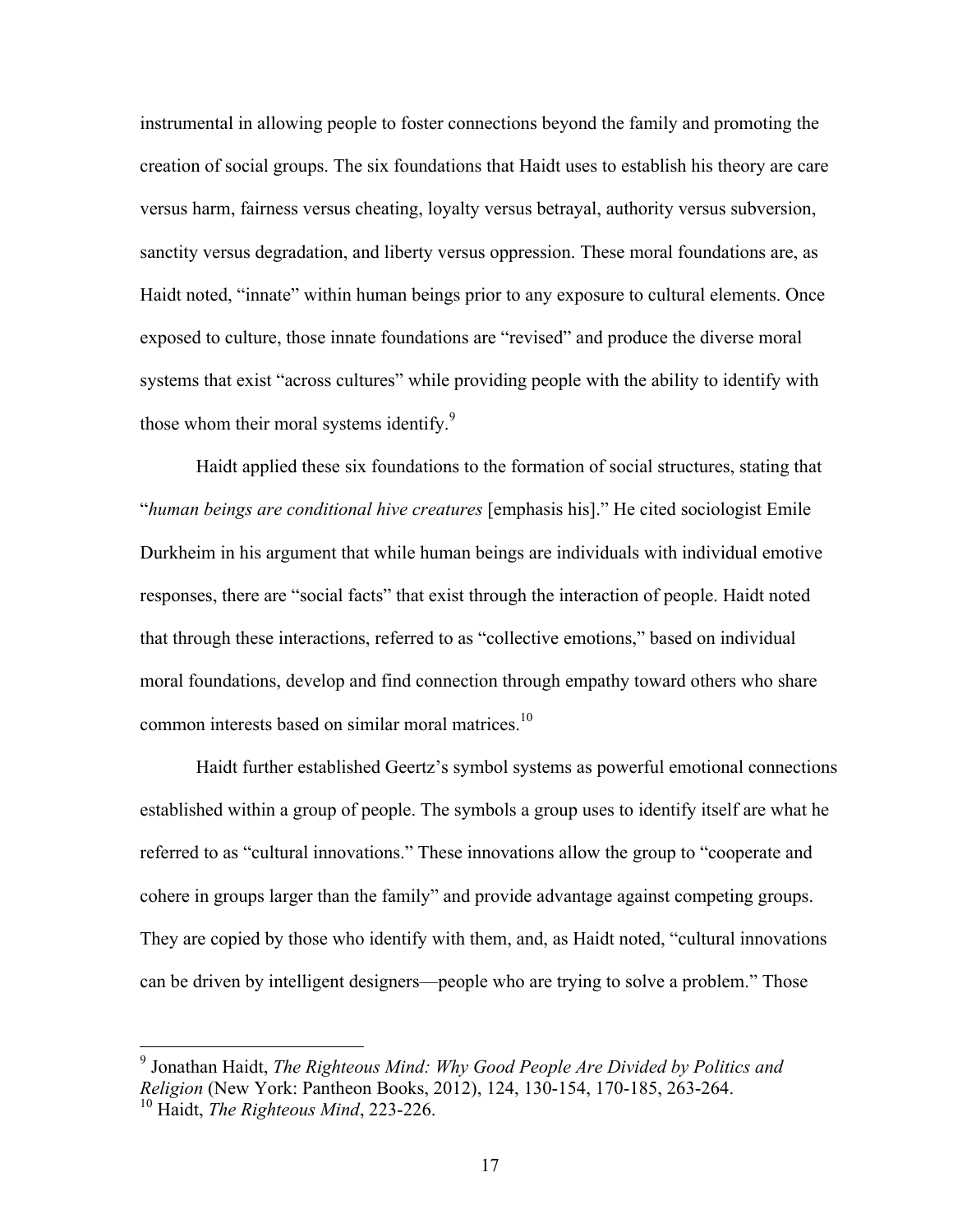exhibiting similarities through cultural innovation empathize more strongly with one another, develop trusting relationships, and cooperate more readily. Within groups there is an innate expectation that "values and norms" will be shared.  $<sup>11</sup>$ </sup>

The symbol system, as Geertz would call it, of whiteness originated from the color of a white person's skin. Haidt's notion of cultural innovations or Gramsci's spontaneous philosophy revealed itself through the practice of racism based on the ideology of white supremacy that grew out of already established cultural notions of whiteness's superiority to the inferiority of blackness. These all contributed to the development of the hegemonic culture of whiteness within American society.

The cultural prejudices from which whiteness developed existed long before the establishment of the hegemony within American society. Historians such as Winthrop Jordan, Edmund Morgan, Nell Irvin Painter and others have provided careful study of the development of racism through the evolution of the prejudice-based culture of whiteness during the colonial period, and its continued existence in American political culture through the eighteenth and nineteenth centuries. Prior to English colonization of North America, to racial slavery, even to the knowledge that "some men were black," Winthrop Jordan noted that "the concept of blackness was loaded with intense meaning" for the citizens of England. Two centuries before Bacon's Rebellion, the *Oxford English Dictionary* defined black as "deeply stained with dirt; soiled, dirty, foul … Having dark or deadly purposes, malignant; pertaining to or involving death, deadly; baneful, disastrous, sinister … Foul iniquitous, atrocious, horrible, wicked …. Indicating disgrace, censure, liability to punishment, etc." The color white, by contrast, symbolized black's antithesis. As an English poet mused, "Everye

<sup>&</sup>lt;sup>11</sup> Haidt, *The Righteous Mind*, 210, 223, 244, 358, note 65.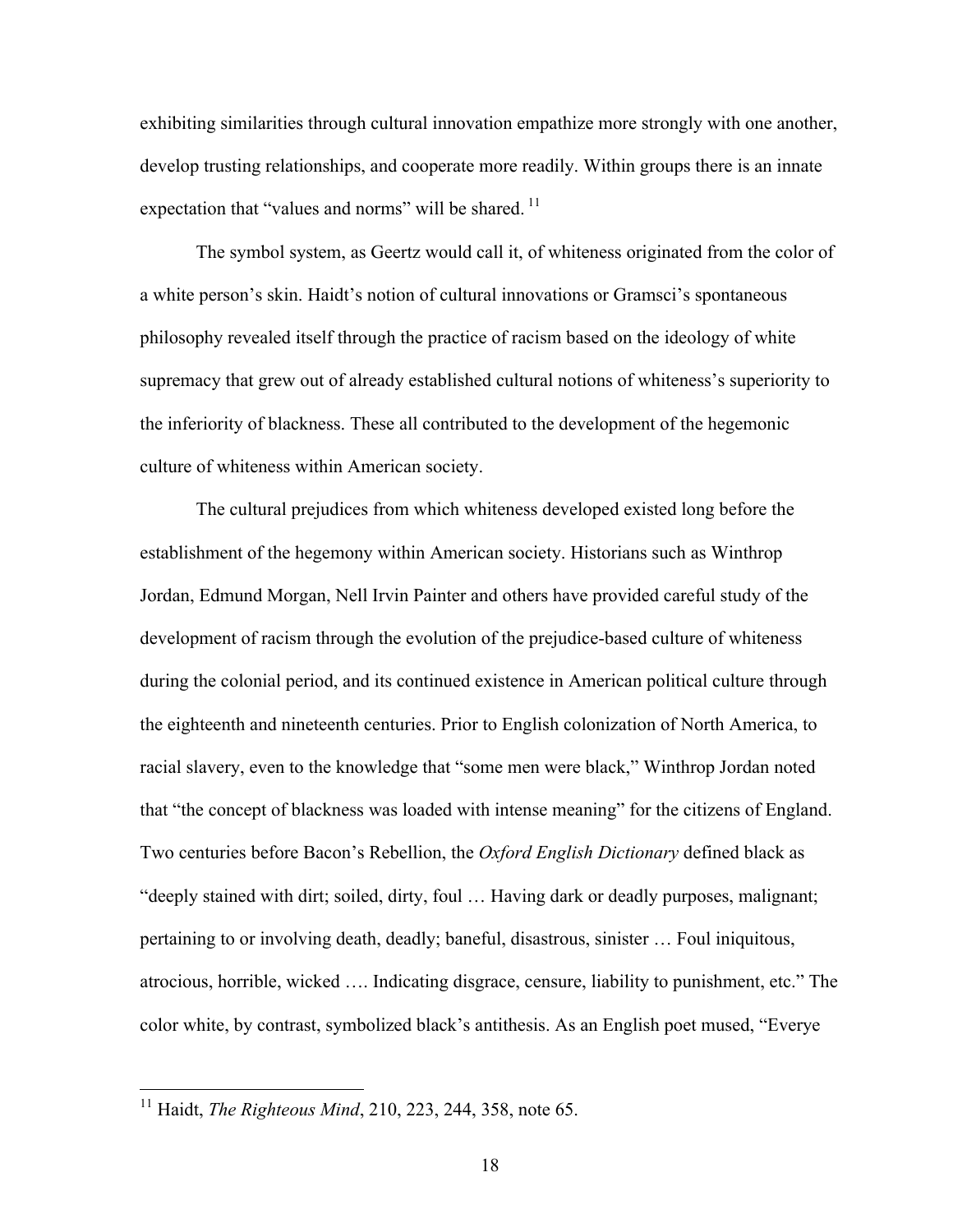white will have its blacke,/And every sweet its sowre." White represented cleanliness, pure spirit, and closeness to God. When the English first came in contact with men and women of African descent prior to colonization in North America, the people with darker skin seemed to be, as Jordan put it, "the very picture of perverse negation."<sup>12</sup>

The blight of blackness felt by the English exhibited closely related characterizations designated for the poor in England. In other words, class stratifications existed in England, and animus between the aristocracy and the poor and working class fermented a bigotry that would lay the foundation of racial prejudice. With the age of discovery, the wealthy elite within English society viewed the laboring and merchant classes as "masterless men" with no conviction to accept the social hierarchy, and went about, as Jordan noted, "begging, robbing, and raping" in order to fulfill "a barbarous or slavish desire to turn the penie." As Don Jordan and Michael Walsh pointed out, those of the white under classes—including "vagrant children," "petty criminals," the Irish, and those "spirited away" by kidnappers who sought to make money on the trade in colonial labor—provided the primary source of labor through their indentured servitude. During the first century of English colonization of the New World, these white men, women, and children worked side-by-side with black men, women, and children, as well as for black landowners whose indentures had expired.<sup>13</sup>

In the aftermath of Bacon's Rebellion in the late seventeenth century, these interconnected attitudes about race and class emerged. The unity of white and black labor began to diminish as colonial governments sought to divide the laboring class racially in order to

 <sup>12</sup> Jordan, *White Over Black,*7, 9.

<sup>13</sup> Jordan, *White Over Black,* 42; Don Jordan and Michael Walsh, *White Cargo: The Forgotten History of Britain's White Slaves in America* (New York: New York University Press, 2007), 13-14, 76, 127, 171.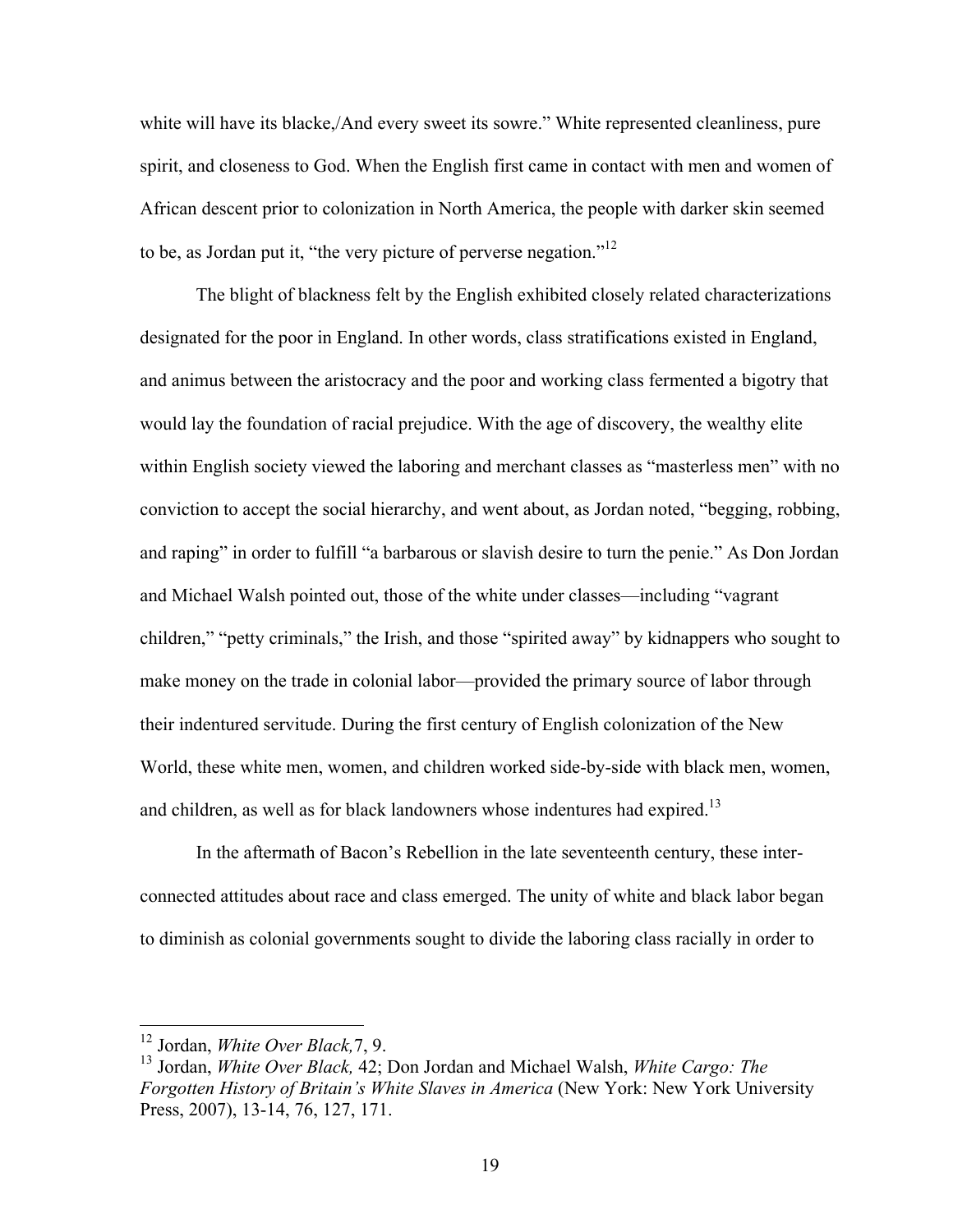maintain the balance of power within the colonies. As the primary labor source in the southern colonies evolved from indentured servitude to racial slavery, colonial whites began amalgamating traditional attitudes toward blackness with those of the English poor. Black slaves came to be seen as lazy, licentious, ignorant, and full of "almost every Kind of Vice." Colonial governments passed laws to keep the two races of the laboring underclass separate, including the outlawing of miscegenation in Virginia in 1691. As the eighteenth century approached, the term "white" came to be used in order to differentiate between the new racial groups within the colony, or as Theodore Allen noted, the term "servant" applied to bondlaborers of European descent and "slave" for those of African descent.<sup>14</sup>

Despite the emergence of white skin privilege in the English colonies, there still existed a sizable white underclass. Lower-class whites, however, felt a sense of empowerment as the upper class used them to police their chattel, both black and white, who might take it upon themselves to run away or rebel. White colonists also sought to control and keep separate the blackness of slavery in order to quell the anxiety of possible slave rebellion and promoted the liberty of whiteness in colonial society in order to pacify any discontent felt among lower-class whites toward the upper class.<sup>15</sup>

This whitening of colonial America fueled the wave of populism that swept through the colonies during the second half of the eighteenth century. As landowners, both large and small, found a common interest in economic prosperity that wholly benefited the upper class,

 <sup>14</sup> Jordan and Walsh, *White Cargo*, 212; Morgan, *American Slavery, American Freedom,*320- 321, 335; Theodore W. Allen, *The Invention of the White Race: Volume II, The Origin of Racial Oppression in Anglo-America* (New York: Verso Books, 1997), 228.

<sup>15</sup> Jordan and Walsh, 212; Peter H. Wood, *Black Majority: Negroes in Colonial South Carolina From 1670 Through the Stono Rebellion* (New York: W.W. Norton & Company, 1974), 271-273.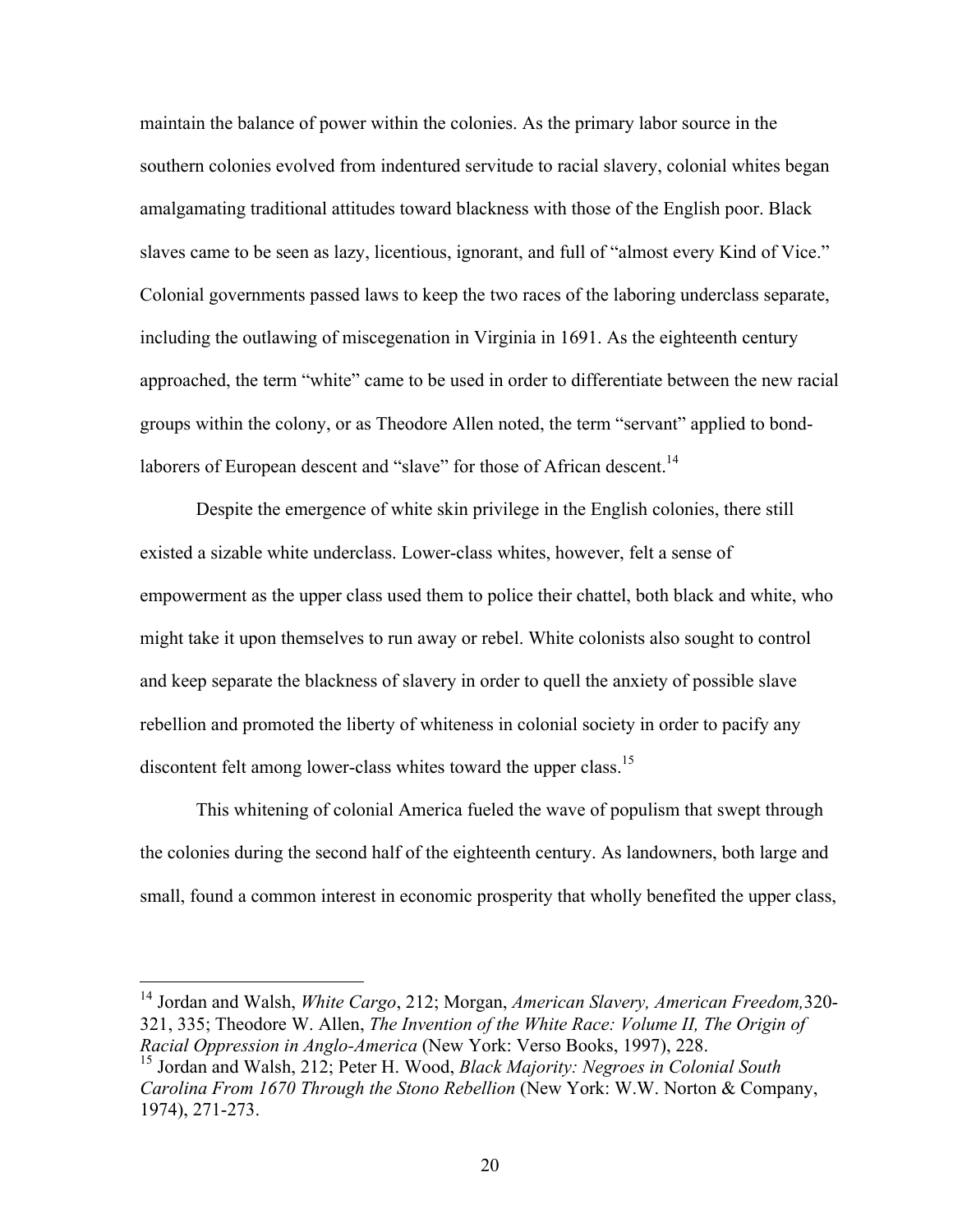and the shared privilege of white skin color, the populist movement gave rise to the liberating philosophy of republicanism favored first and foremost by the Virginia gentry. Those who owned slaves and had servants paralleled the tyranny exerted by King George III on them with the lack of freedom experienced by their own labor force. Those who did not own bond labor or land had to be satisfied with knowing that, as Allen noted, liberty was the "birthright of the poorest person in England" even though such a birthright provided no realistic opportunity of upward mobility except their social position over black slaves.<sup>16</sup>

Accompanying the drive for independence during the late eighteenth century was the continued animosity between the upper and lower classes of American whites, though buffered by the institutionalization of what Judge A. Leon Higginbotham called the "precept of inferiority" toward blacks. The consummate Virginian aristocrat Thomas Jefferson exhibited the widespread distrust and fear felt by the American gentry toward lower class whites when he wrote that the landless manifested "the instruments by which the liberties of a country are generally overturned," and fear of black slaves continued to pacify the discontent felt by less-affluent whites toward the ruling class. The close proximity in which lower-class whites lived and worked with black slaves and freemen, particularly in the North, provided the means that allowed for the further entrenchment of racist attitudes within the consciousness of the white working class as the United States progressed through the early nineteenth century.<sup>17</sup>

 <sup>16</sup> Morgan, *American Slavery, American Freedom,* 369, 381-385; Allen, *The Invention of the White Race,* 248-249.

<sup>17</sup> A. Leon Higginbotham, *Shades of Freedom: Racial Politics and Presumptions of the American Legal Process* (New York: Oxford University Press, 1996), xxv. Morgan, *American Slavery, American Freedom*, 384; David R. Roediger, *The Wages of Whiteness: Race and the Making of the American Working Class,* Revised Edition (New York: Verso,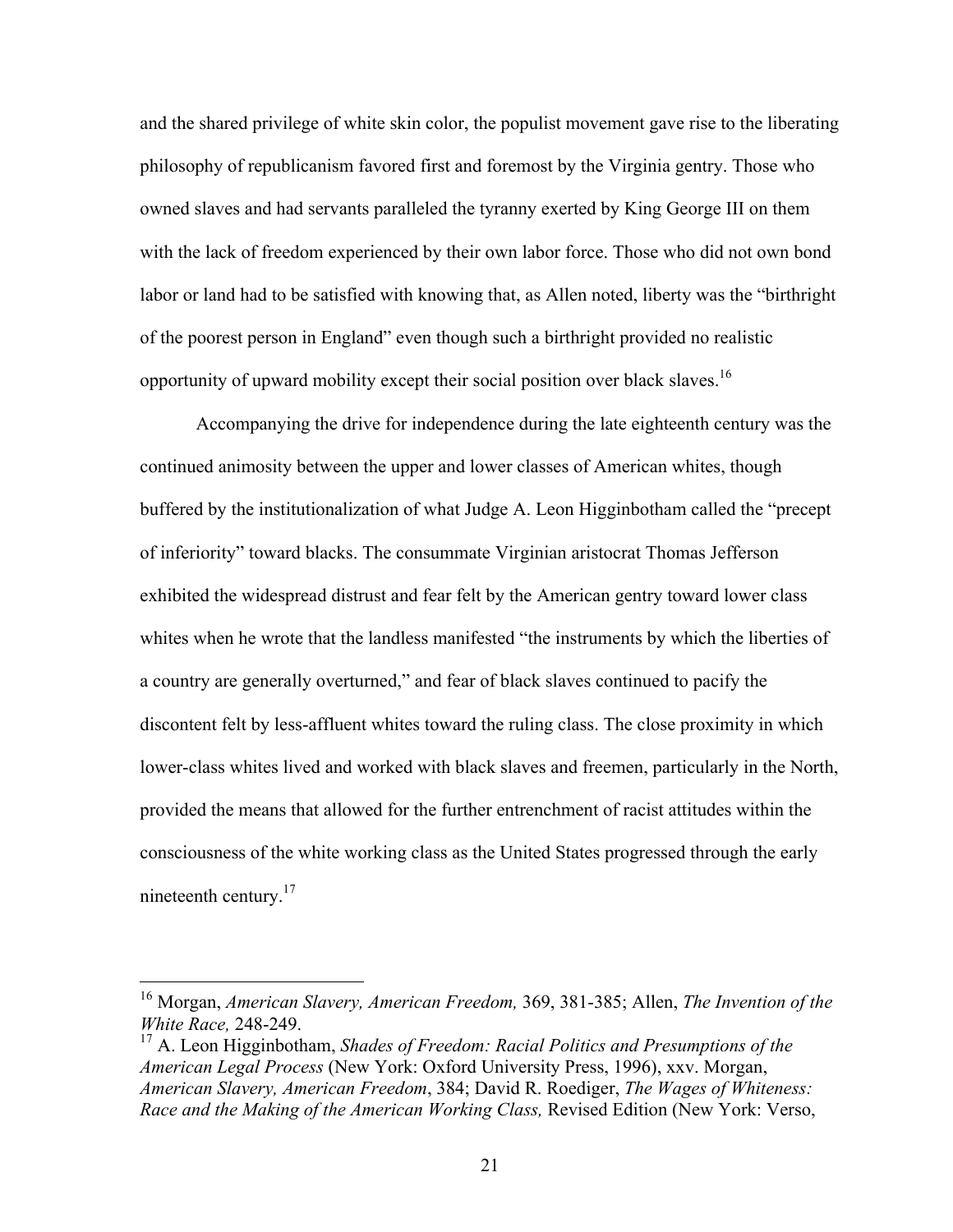The whiteness of colonial America and the early decades of the republic went through myriad innovations and several expansions in response to challenges from those who did not fully benefit from the privileges of whiteness. In her work *The History of White People,* historian Nell Irvin Painter illustrated the innovative nature of what she has termed the "enlargement of American whiteness." Originally, the privilege of whiteness extended only to those whites who were free and who owned the requisite amount of property necessary to participate in the political process. Thelma Wills Foote noted the hegemonic nature of whiteness within the Constitution, particularly the three-fifths compromise in the second section of Article I. The compromise, suggested by James Madison, required the consideration of nonwhite slaves as both people and property and was essential in finding a way for a majority of the states to ratify the founding document due to the interests of the gentry from the southern states and its desire to protect its wealth, property, and political power.18

Whiteness resided elsewhere within the governing document, particularly Section nine of Article I, the slave-trade clause, which prohibited Congress from ending the Atlantic slave trade prior to 1808, and Article IV, the third clause in Section two, the fugitive-slave clause. Together with the three-fifths compromise, all three of these clauses found their way into the constitutional debate due to what historian Don Feherenbacher called slavery's "brooding presence in the land." Though the three clauses, particularly the fugitive-slave

 

<sup>2007), 34-36;</sup> See also Gary B. Nash, *Forging Freedom: The Formation of Philadelphia's Black Community, 1720-1840* (Cambridge, MA: Harvard University Press). <sup>18</sup> Nell Irvin Painter, *The History of White People* (New York: W.W. Norton & Company, 2010), 201; Thelma Wills Foote, *Black and White Manhattan: The History of Racial Formation in New York City* (New York: Oxford University Press, 2004), 227; Robin L.

Einhorn, *American Taxation, American Slavery* (Chicago: The University of Chicago Press, 2006), 5.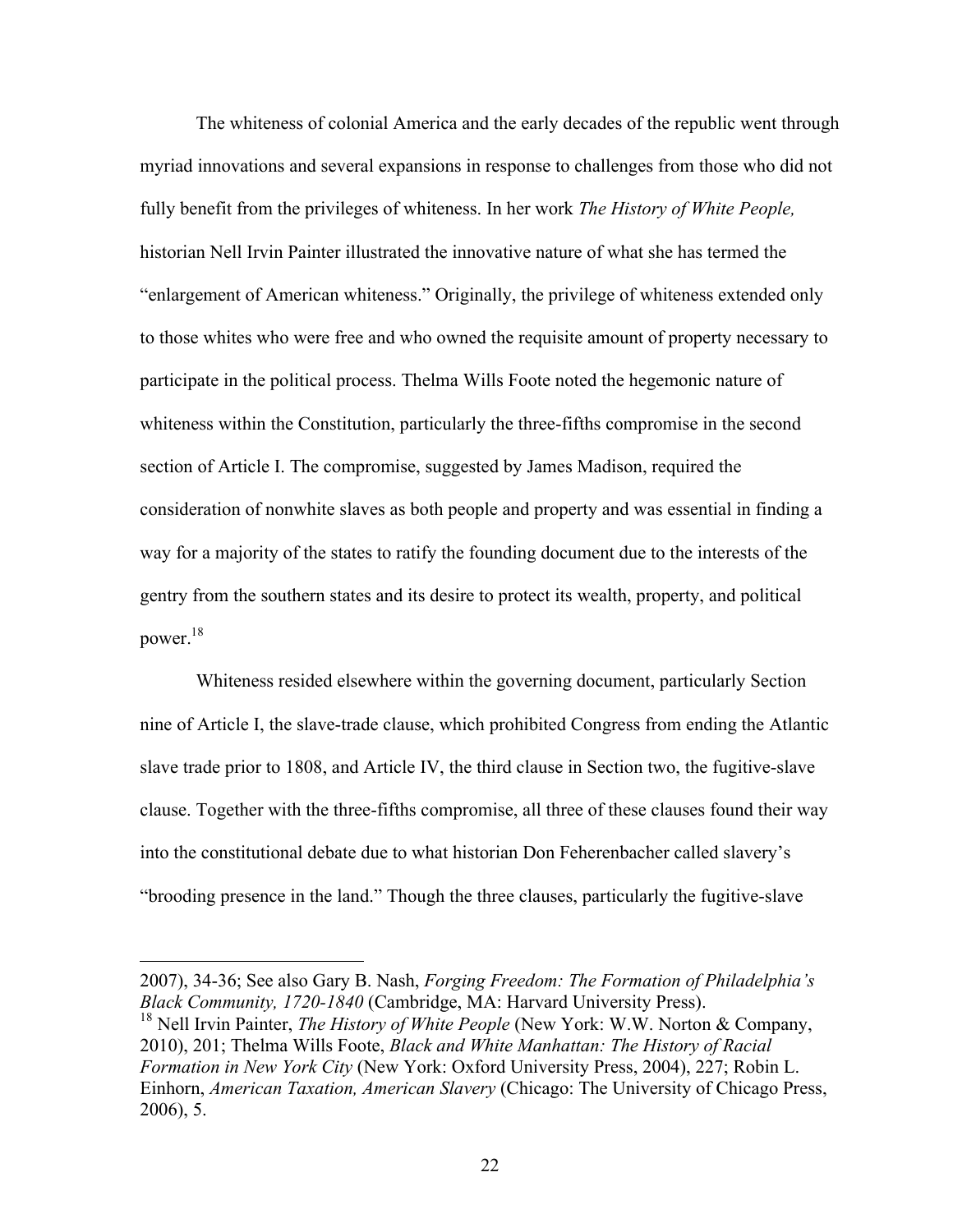clause, had "corrosive effects on national unity," the framers added them in an effort to promote cohesiveness within the union. It still remained, as Ferhenbacher noted, that the government's founding document "dealt with slavery in several places but never once called the institution by name," thus enshrining the insidious nature of whiteness into American constitutional law<sup>19</sup>

The property qualification for voting remained in effect throughout the eighteenth century. During the first half of the nineteenth century, state governments began dropping the property requirement to vote, providing, Painter stated, "virtually all male Europeans and their free male children" their voting rights. She referred to this as the "first enlargement of American whiteness." As those in power expanded whiteness, they maintained the exclusionary practice of whiteness at the same time. White Americans continued in their denial of rights to free blacks and Native Americans as the United States moved westward, and with the country's manifest destiny came its inseparable relationship with, as Foote noted, "racial domination."<sup>20</sup>

With white domination over black slaves and freemen, it remained that blacks, regardless of status, were inherently inferior, but an influx of Irish immigrants through the first half of the nineteenth century posed a new problem for those who benefited from their whiteness. As the sectional debate over racial slavery reached fevered pitch, resulting in the Civil War from 1861 to 1865, Europeans began immigrating to the United States in droves during the mid-nineteenth century. Among these were the Irish who moved into northeastern cities during the 1840s in large numbers. The presence of these new Catholic immigrants

 <sup>19</sup> Don E. Fehrenbacher, *The Slaveholding Republic: An Account of the United States Government's Relations to Slavery* (New York: Oxford University Press, 2001), 36. <sup>20</sup> Painter, *The History of White People,* 201; Foote, *Black and White in Manhattan,* 228.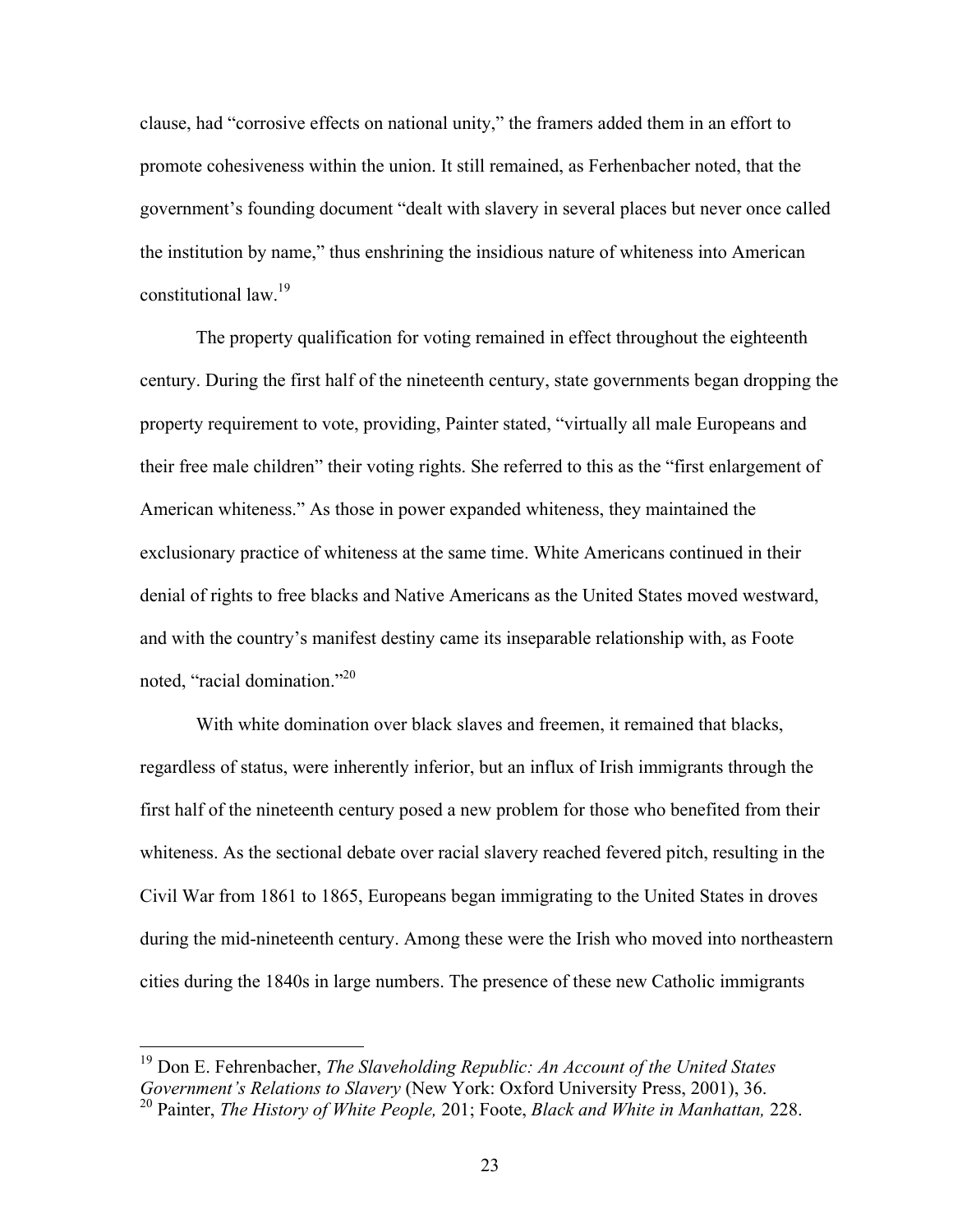provoked long-held resentment among white Anglo-Saxon Protestants of English stock. Though white-skinned, the Irish found themselves segregated from white America. Made the butt of jokes, white Anglo-Saxon Protestants saw the Irish as little better than blacks, either enslaved or free. The Irish, though economically and culturally disenfranchised, enjoyed political patronage in that, once naturalized, they obtained the right to vote and other basic rights of citizenship, which allowed for what Painter called the "second enlargement of American whiteness." Black Americans, however, continued to live under the precedent established by Chief Justice Roger Taney, in the Supreme Court's majority opinion in *Dred Scott v. Sandford* (1857), that African Americans were a subordinate class of people and "had no rights or privileges but such as those" that white people allowed them to have.<sup>21</sup>

With the end of the Civil War and passage of the Thirteenth, Fourteenth, and Fifteenth Amendments to the Constitution following the Civil War, most Americans thought that the United States solved the contradiction of the subjugation of black people through the actions carried out and the legal framework formed by whites. Foote wrote that many believed the United States had "eliminated the aporia of American democracy." However, following Reconstruction, white politicians in the South continued to use the cultural prejudices, fueled by the belief in black inferiority, inherent within whiteness in their quest to defeat the sustained challenge to white culture. Along with white aggression, the Supreme Court's decision in *Plessy v. Ferguson* (1896) laid the foundation for a new version of southern whiteness known as "separate but equal," allowing Jim Crow's racist hand to take

 <sup>21</sup> Painter, *The History of White People,* 201, 205; Higginbotham, *Shades of Freedom,* xxv, 64.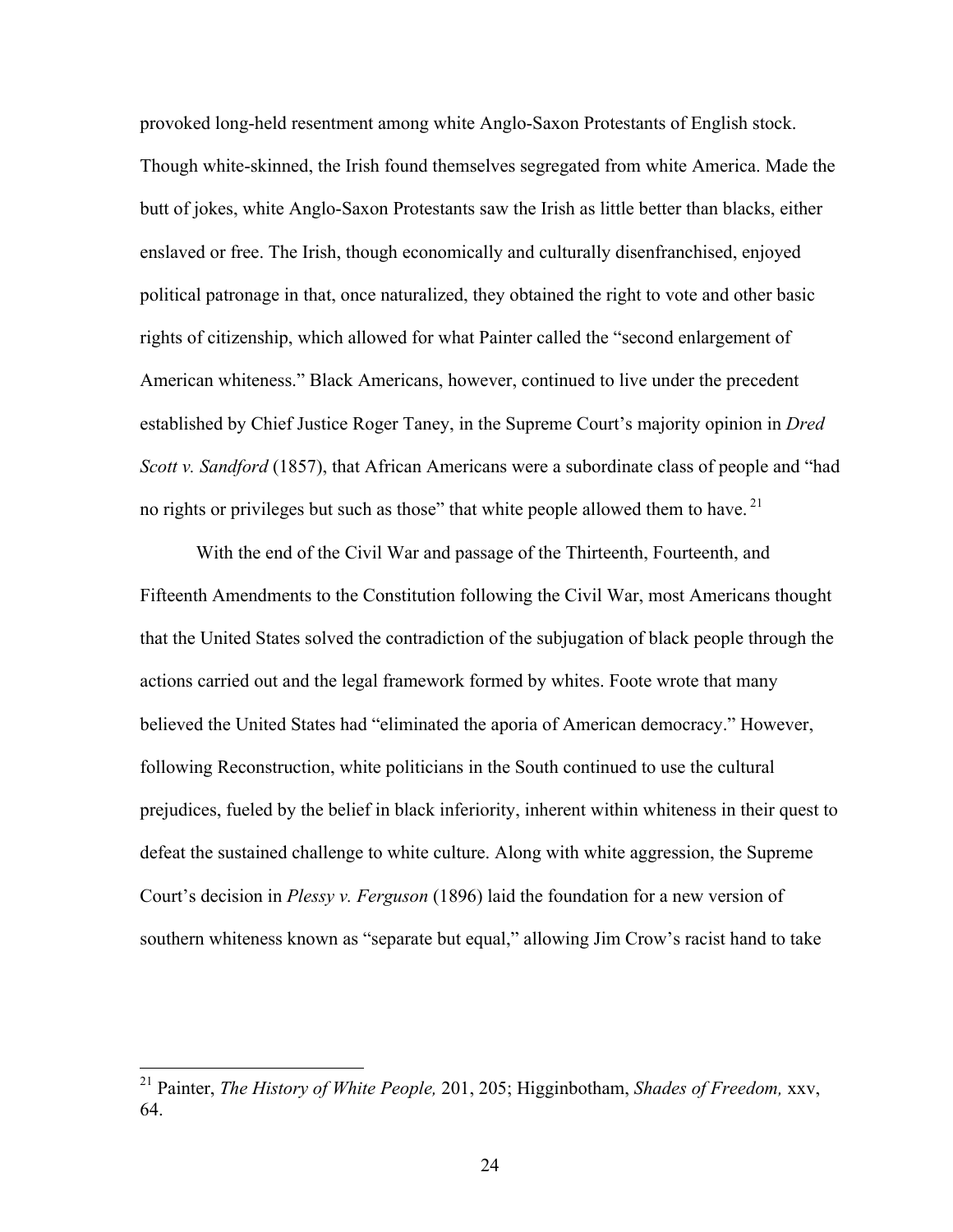hold of southern law and politics and tightly maintain its grip through the first half of the twentieth century.<sup>22</sup>

With the hegemony deeply entrenched in the culture of the South and the region's politics, historians, political scientists, sociologists, and journalists have provided thoughtful study on southern politics and race in recent American history. The historiography of southern politics during the twentieth century shows the continued existence of whiteness. Also shown are the tactics used to maintain the hegemony that changed dramatically in response to challenges prompted by quickly moving social forces that threatened the white status quo that established southern cultural standards.

The partition of racial segregation and the outright denial of suffrage for African Americans that began with the institution of Jim Crow once again insulated whiteness from the challenge of the non-white other. Certainly, slavery had been abolished, but whiteness found new life full of vigor in the South. By 1898, Mississippi, South Carolina, and Louisiana had successfully eliminated the voting franchise for black voters. In North Carolina, white Republican governor Daniel Russell, who had been elected through what journalist Rob Christensen called the "pitchfork revolution," made up of the fusion of poor white farmers and blacks, in 1896, hid in the baggage car of the train that carried him through the eastern side of the state in order to avoid lynch mobs in 1898. He served as governor of the Tar Heel State until Charles Brantley Aycock replaced him in 1901. A Republican would not sit in the governor's chair in North Carolina until after Jim Holshouser's election in 1972.<sup>23</sup>

 <sup>22</sup> Foote, *Black and White Manhattan,* 233; Higginbotham, *Shades of Freedom,*108-118.

<sup>23</sup> Rob Christensen, *The Paradox of Tar Heel Politics,* 7-10; 27-28.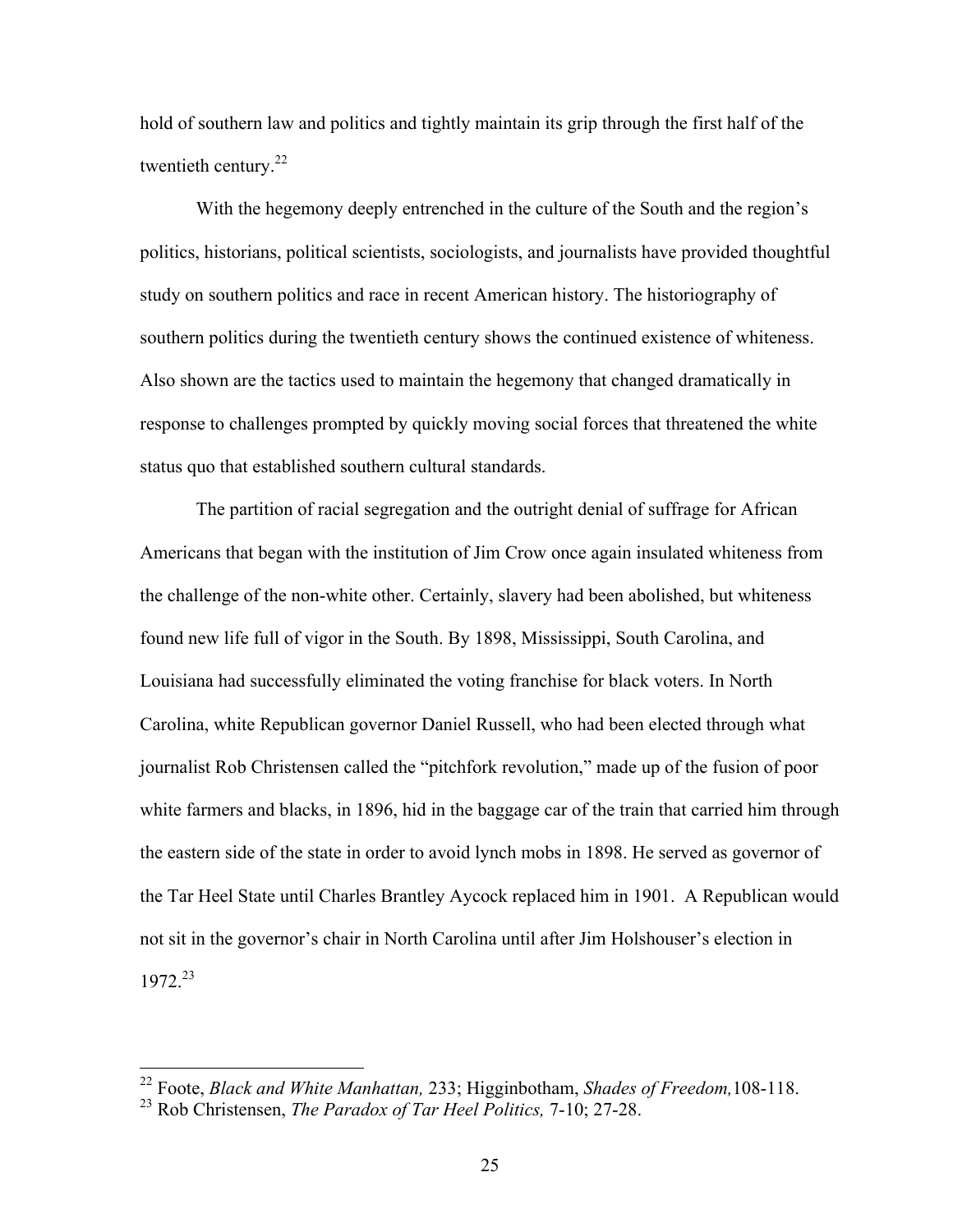Aycock, a Democrat and outspoken white supremacist, helped lead the charge of reinvigorated whiteness during the midterm election in 1898. Under his leadership, the Democratic Party won 134 out of 170 seats in the General Assembly and gave Democrats the power needed to maintain control of the state through the first half of the twentieth century. With their success came the disenfranchisement of Tar Heel blacks. The newly elected assembly passed a suffrage amendment to the state constitution that required all North Carolinian voters to reregister, "to pass a literacy test, and to write a section of the state constitution." When the amendment was passed, 53 percent of blacks in the state could not read or write compared with 19 percent of whites. To ensure the suffrage of white Tar Heels, the amendment included exemptions for those who were allowed to vote prior to 1867, as well as their descendants. With a protective hedge surrounding the voting booth, the power of whiteness in the Tar Heel state was secure.<sup>24</sup>

In 1903, Governor Aycock gave a speech to the North Carolina Society of Baltimore, Maryland, and stated that it was time that "the negro learn once and for all that there is unending separation of the races . . . let the white man determine that no man shall by act or thought or speech cross this line, and the race problem will be at an end." The fusion movement that elected Russell and sent Congressman George H. White, a black man from New Bern, to Washington, D.C. came to an end. Six years prior to Aycock's address underlining the ideology of white supremacy, eleven blacks had served in the state's General Assembly and were swiftly voted out of office with the wave of white supremacy that swept over the Tar Heel state. A black North Carolinian would not be sent to Congress again until the elections of Eva Clayton and Mel Watt in November 1992. Throughout the first half of

 <sup>24</sup> Christensen, *The Paradox of Tar Heel Politics*, 23.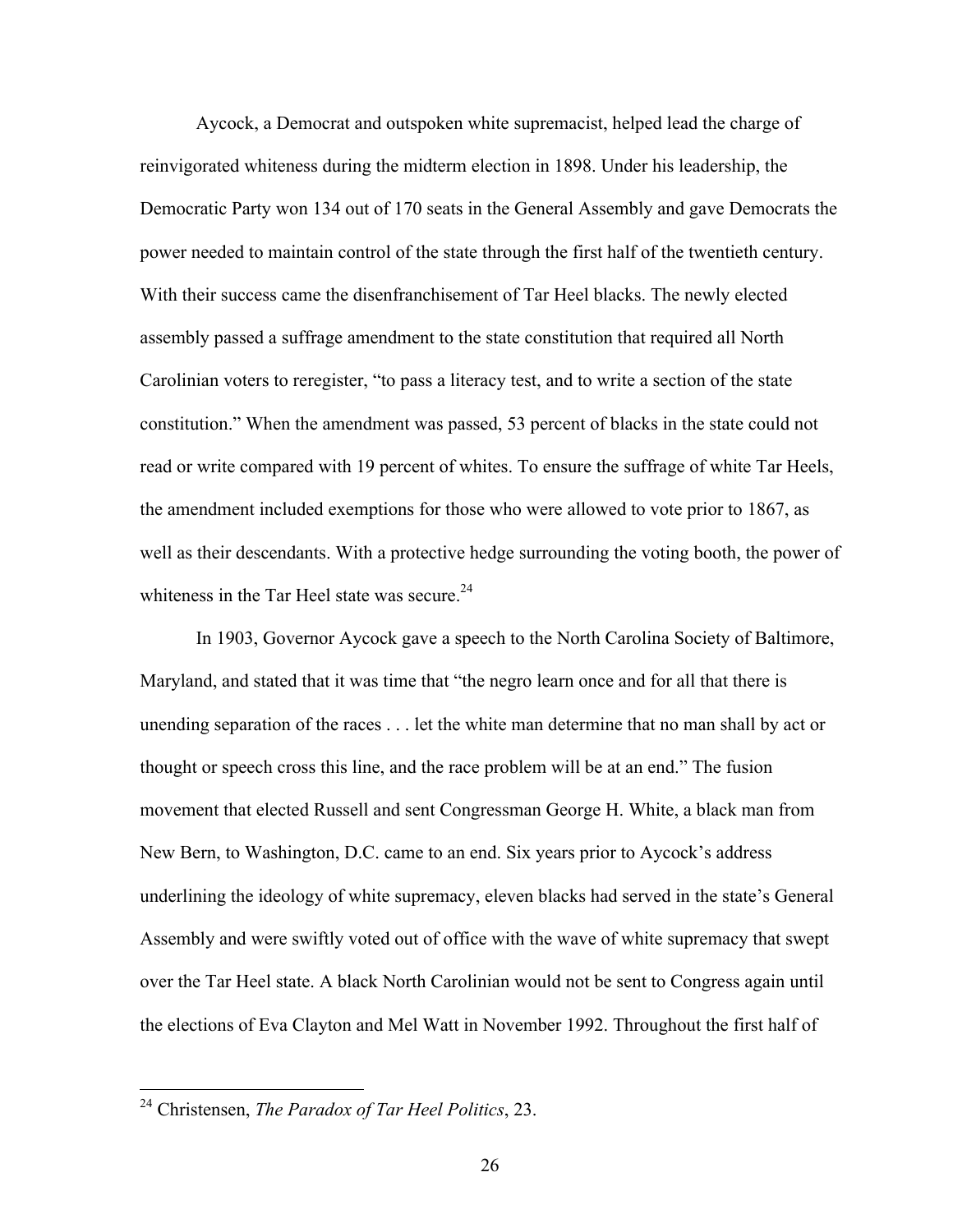the twentieth century, the disenfranchisement of blacks provided the mechanism that allowed for the political suppression of challenges to the hegemony of whiteness.<sup>25</sup>

African Americans represented only a portion of the disenfranchised in American politics during the first half of the twentieth century, and this posed a problem for a balance of power in favor of those privileged in their whiteness. Immigrants from southern and eastern Europe, namely Italians, Jews, and Slavs, felt the exclusionary practices of whiteness as well. Due both to religious differences and the fear of Bolshevism, white America at first refused to accept these new Europeans through anti-Catholic, anti-Semitic, and anticommunist discrimination. However, as the labor-union movement grew through the first decades of the twentieth century, many of these immigrants found a home in the American working class and the Democratic Party, particularly with the advent of the Great Depression and the politics of Franklin Delano Roosevelt's New Deal.<sup>26</sup>

The coalition of working-class whites, ethnic minorities, and blacks that developed within the Democratic Party under Roosevelt's New Deal provided a means to crack the powerful, race-based institution of southern Democrats. The inclusion of blacks into the national Democratic Party directly confronted the whiteness of the party in the South. The cross-race coalition proved tenuous however in the southern states as white labor unions in the South failed to challenge the segregation of work places and remained staunchly in favor of the same Jim Crow policies favored by white factory owners that maintained the economic and political disenfranchisement of southern blacks. $27$ 

 <sup>25</sup> Higginbotham, *Shades of Freedom,* 175-176; Christensen, *The Paradox of Tar Heel Politics,* 14.

<sup>26</sup> Painter, *The History of White People,* 347.

<sup>27</sup> Michelle Brattain, *The Politics of Whiteness: Race, Workers, and Culture in the Modern South* (Princeton, N.J.: Princeton University Press, 2001), 7.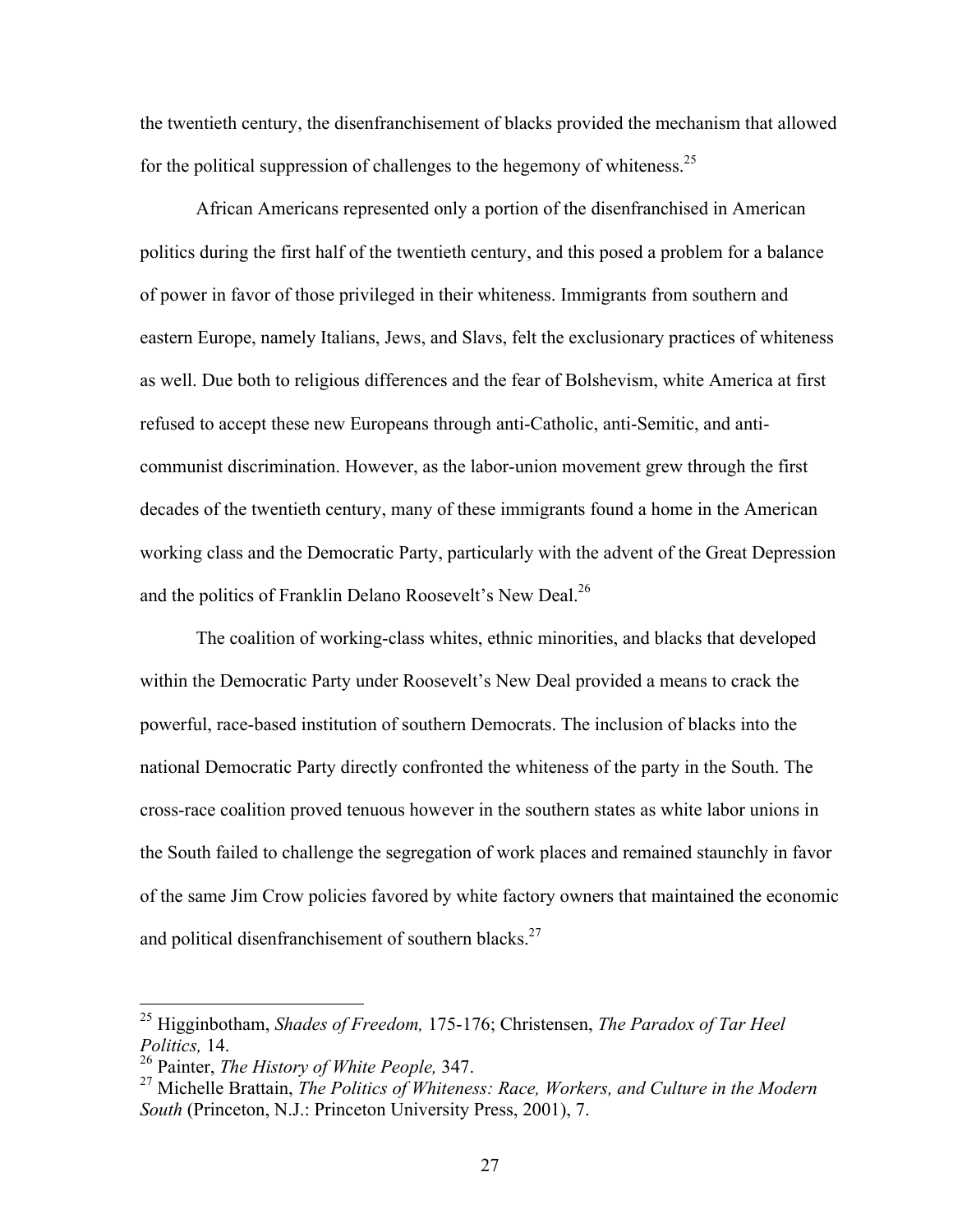As African Americans found a place on the fringe of FDR's New Deal coalition during the Great Depression and World War II, the southern and eastern Europeans who planted roots in the United States earlier in the twentieth century earned their acceptance into the hegemony of whiteness. Already accepted by labor unions, these immigrants and their progeny enjoyed inclusion in the programs developed through the New Deal by Roosevelt and the Democratic Party, including the Federal Housing, Social Security, and Wagner Acts. Though none of the New Deal legislation explicitly mentioned race, the majority of African-Americans failed to receive the benefits provided by these programs due to the occupational restrictions within the Social Security and Wagner Acts. The bills excluded a large portion of the black labor force, including farm laborers and domestic workers, as well as teachers, librarians, and social workers. The Federal Housing Act allowed for the racial categorization of appraisals and applicants which provided a way for private mortgage companies to use local Jim Crow laws to discriminate on the basis of race.<sup>28</sup>

During World War II, frustrated African Americans sought to address their lack of freedom in the United States while they fought to free people oppressed in both Europe and the Pacific. Black Americans initiated the March on Washington Movement of 1941 and the "Double Vee" campaign, and their efforts provided limited success, provoking Roosevelt's Executive Order 8802 that demanded the practice of fair employment regardless of race. President Harry S. Truman established his Civil Rights Commission, signed Executive Order 9981 that integrated the United States military in 1948, and included civil rights for African Americans in his re-election campaign.<sup>29</sup>

 <sup>28</sup> Lipsitz, *The Possessive Investment in Whiteness*, 217.

<sup>29</sup> Painter, *The History of White People*, 373.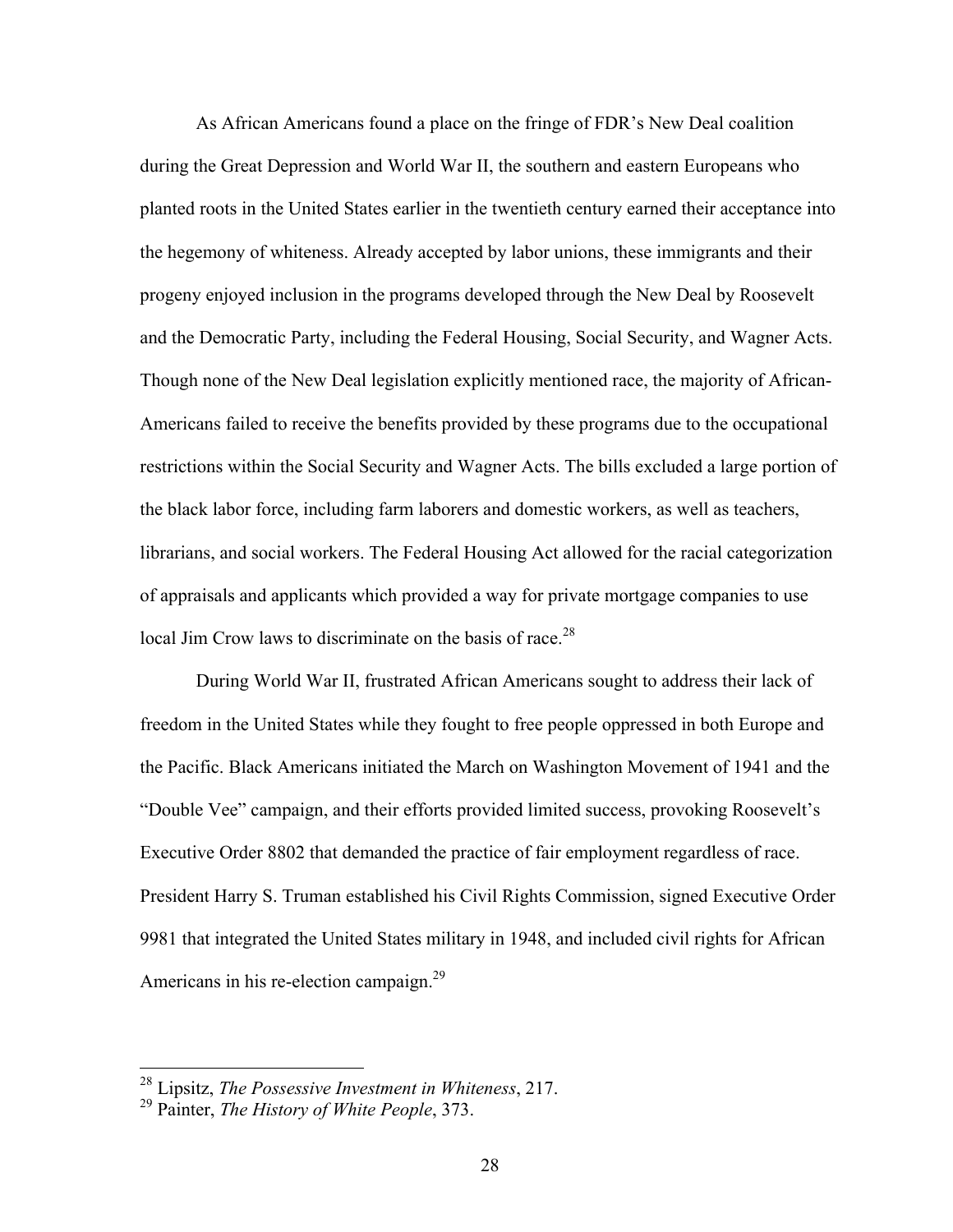Following their service during World War II, the veterans of southern and eastern European descent arrived home as heroes and received the government's gratitude through their inclusion as recipients of the Servicemen's Readjustment Act of 1944, or GI Bill, which constituted the "third enlargement of American whiteness." With this benefit, about half of the returning veterans received government subsidies that provided a total of \$14.5 billion to pay for college educations. The government also instituted the Veteran Mortgage Guarantee program that, with the Federal Housing Authority, provided veterans and their families with mortgages at substantially lower rates than those issued by private financial institutions. In thirty years, from 1934 to 1964, the two government programs financed over \$120 billion in home mortgages, with most of these new homes being built in the quickly developing suburbs that grew out of what Woodward called the "bulldozer revolution," and the growth of urban centers throughout the southern United States. As white people moved into the sprawling suburbs with federally subsidized mortgages, white southern politicians continued, within the color-blind legislation that authorized the housing subsidies, the practice of local residential laws. In the South, that meant neighborhoods with established color lines maintained the exclusion of black southerners from the suburban movement during the postwar era. From 1932 until 1962, 98 percent of the loans distributed by the FHA went to white Americans due to the racial categories stipulated by the federal government and the Jim Crow policies established by local mortgage companies.<sup>30</sup>

Though disenfranchised, black Americans continued to challenge whiteness, and, in May 1954, the Supreme Court presented its decision in the case of *Brown v. Board of*

 <sup>30</sup> Painter, *The History of White People*, 366, 371; C. Vann Woodward, *The Burden of Southern History,* Third Edition (Baton Rouge: Louisiana State University Press, 1993), 5-6; Lipsitz, *The Possessive Investment in Whiteness,* 107.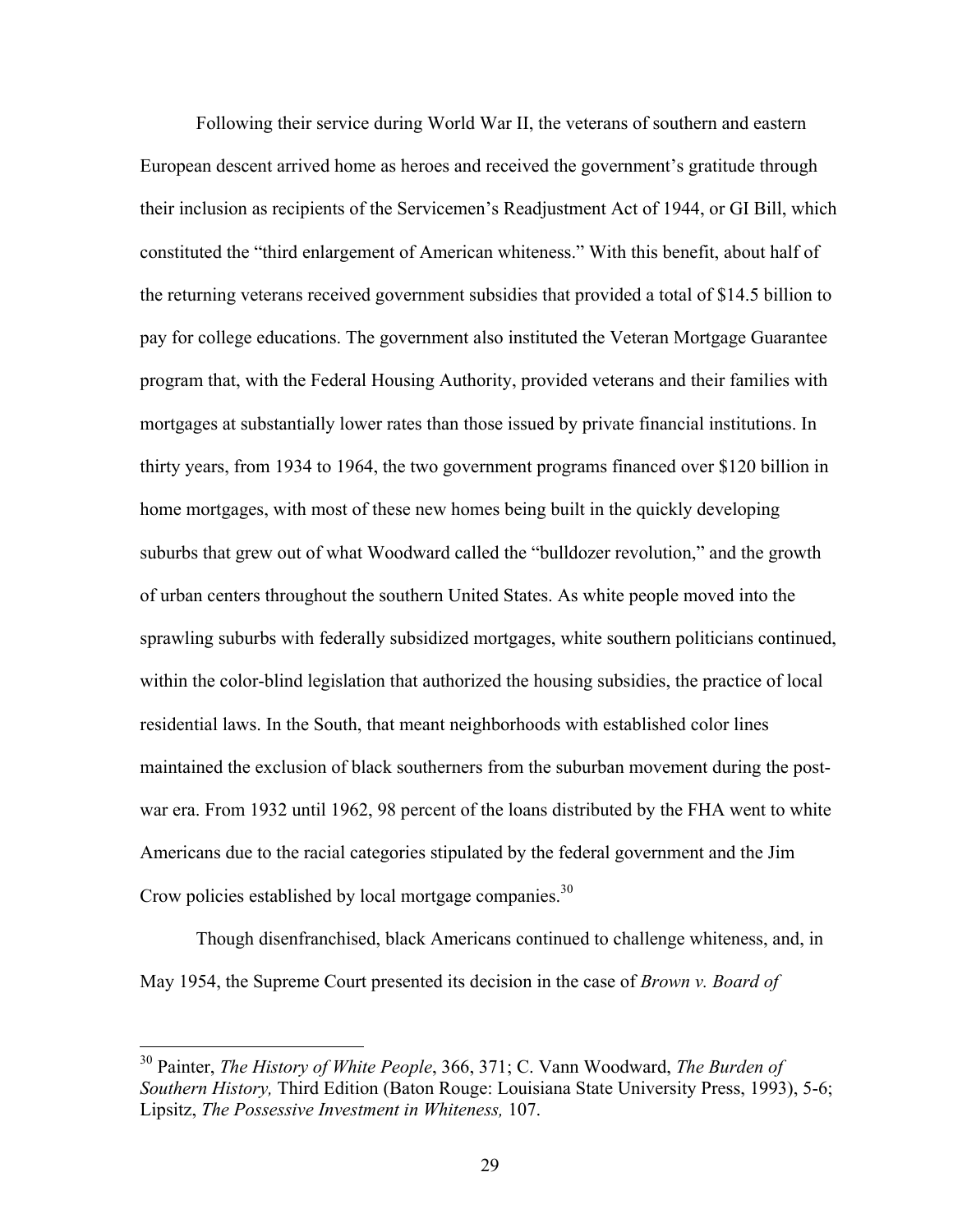*Education.* The Court concluded that "in the field of public education the doctrine of 'separate but equal' has no place. Separate educational facilities are inherently unequal." The overturning of segregation provided through the separate but doctrine established by the *Plessy v. Ferguson* decision in 1894, and embraced by southern white supremacists set the stage for a decade long battle between the whiteness of southern politics and its opposition from southern blacks. As C. Vann Woodward noted, the *Brown* decision "marked the beginning of the end of Jim Crow" and presented southern whiteness its greatest challenge  $vet<sup>31</sup>$ 

Southern states reacted to the *Brown* decision in different ways and with various levels of anger toward what southern whites believed to be an overreach by the federal government. North Carolina's neighbor to the north, Virginia, adopted a segregation strategy based on "massive resistance" to the *Brown* decision that sought to shut down the state's public school system in favor of a private school system that could legally maintain segregationist policies. North Carolina took a different approach in 1956 that came to be known as the Pearsall Plan. The plan permitted the closure of state public schools in response to desegregation while providing aid to white families that wished to send their children to segregated private schools. Though it allowed for the closure of schools, the plan did not stop school districts from planning for desegregation. Black families bore the responsibility of petitioning for desegregation, thereby releasing white families and white school board members from any involvement in this latest opposition to white supremacy. With much of

<sup>&</sup>lt;sup>31</sup> Jacqueline Dowd Hall, "The Long Civil Rights Movement and the Political Uses of the Past," *The Journal of American History* 91 (March 2005): 1235; C. Vann Woodward, *The Strange Career of Jim Crow,* A Commemorative Edition with a New Afterword by William S. McFeely (New York: Oxford University Press, 2002), 136, 144, 146-147.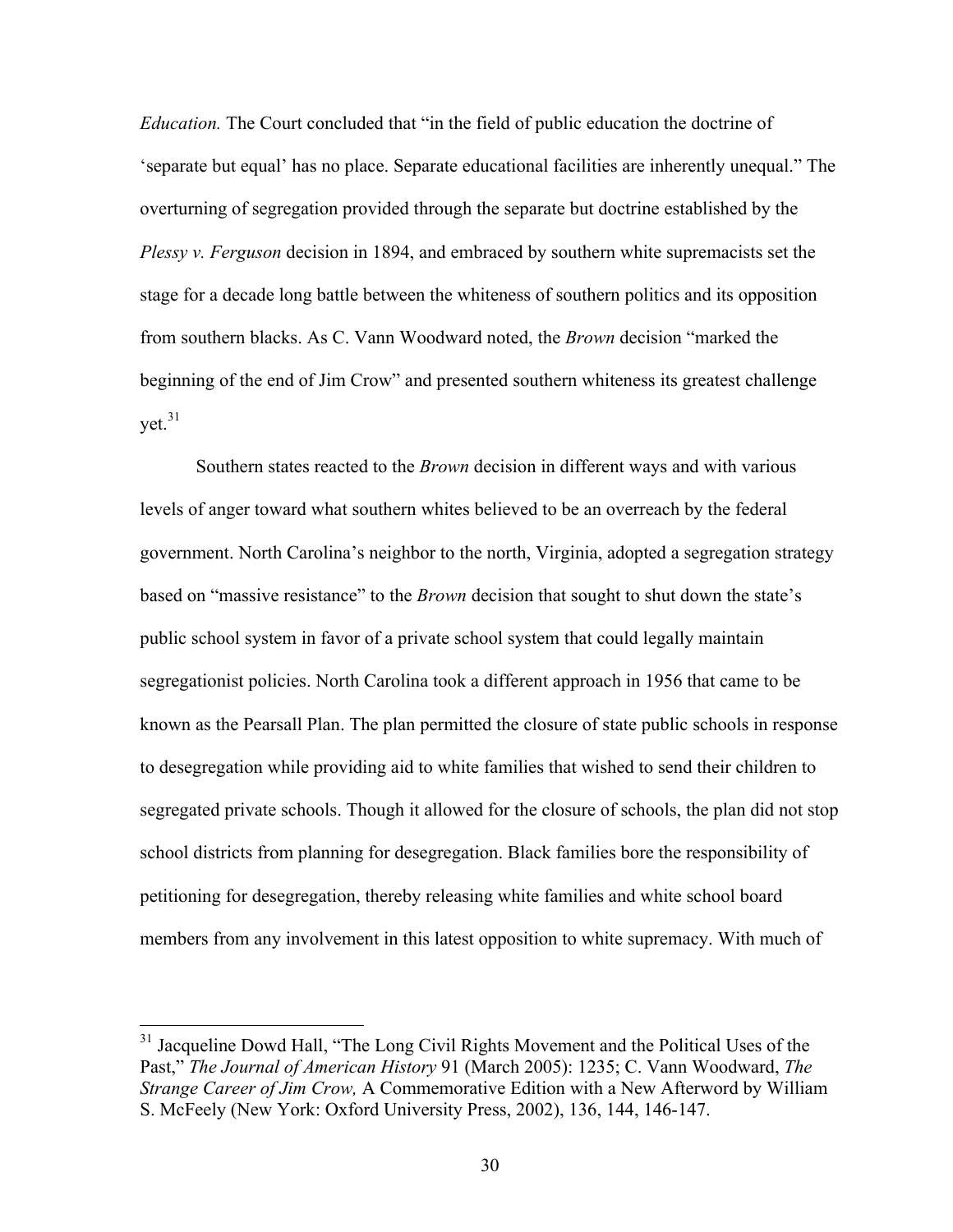the state withstanding the nullification of *Plessy,* schools in Piedmont cities such as Charlotte, Greensboro, and Winston-Salem carried out what sociologist Paul Luebke called "token desegregation," with a total of twelve students in the three cities' school systems. White Tar Heel progressives used such tokenism to claim that the state had responded as fast as it could. Tar Heel blacks, however, perceived the plan as a commitment to the racial status quo and attributed it to the state's "shrewdness in opposing racial change." As black North Carolinians lamented the state's refusal to address inequality, other southern states applauded North Carolina's ability to continue the practice of segregation and maintain its whiteness.<sup>32</sup>

The stringent divisions between black and white North Carolinians forced the state's political leadership to continue its tightrope act, attempting to maintain the balance of power while giving an ear to the concerns of disenfranchised Tar Heels, and often failed doing so. Governor Luther Hodges helped establish the Pearsall Plan following *Brown,* but prior to his election, Governor William Umstead sent segregationist Sam Ervin to the United States Senate in 1954, and he arrived just after the Warren Court released its decision on *Brown*. Before he left for Washington, Ervin noted in a letter to a confidant that "Whoever goes to the Senate will be charged with direct responsibility for assisting in ending this political trend." The senator believed segregation to be "a basic natural law" and that "whenever and wherever people are free to choose their own associates, they choose as their associates members of their own race." To justify his segregationist beliefs at the same time when blacks were challenging the power of whiteness in the Tar Heel state, Ervin, like most white southerners, held responsible those "bungling busybodies who have no personal contact with

 <sup>32</sup> Angie Maxwell, *The Indicted South: Public Criticism, Southern Inferiority, and the Politics of Whiteness* (Chapel Hill: The University of North Carolina Press, 2014), 6; Luebke, *Tar Heel Politics,* 133-134; Christensen, *The Paradox of Tar Heel Politics,* 162.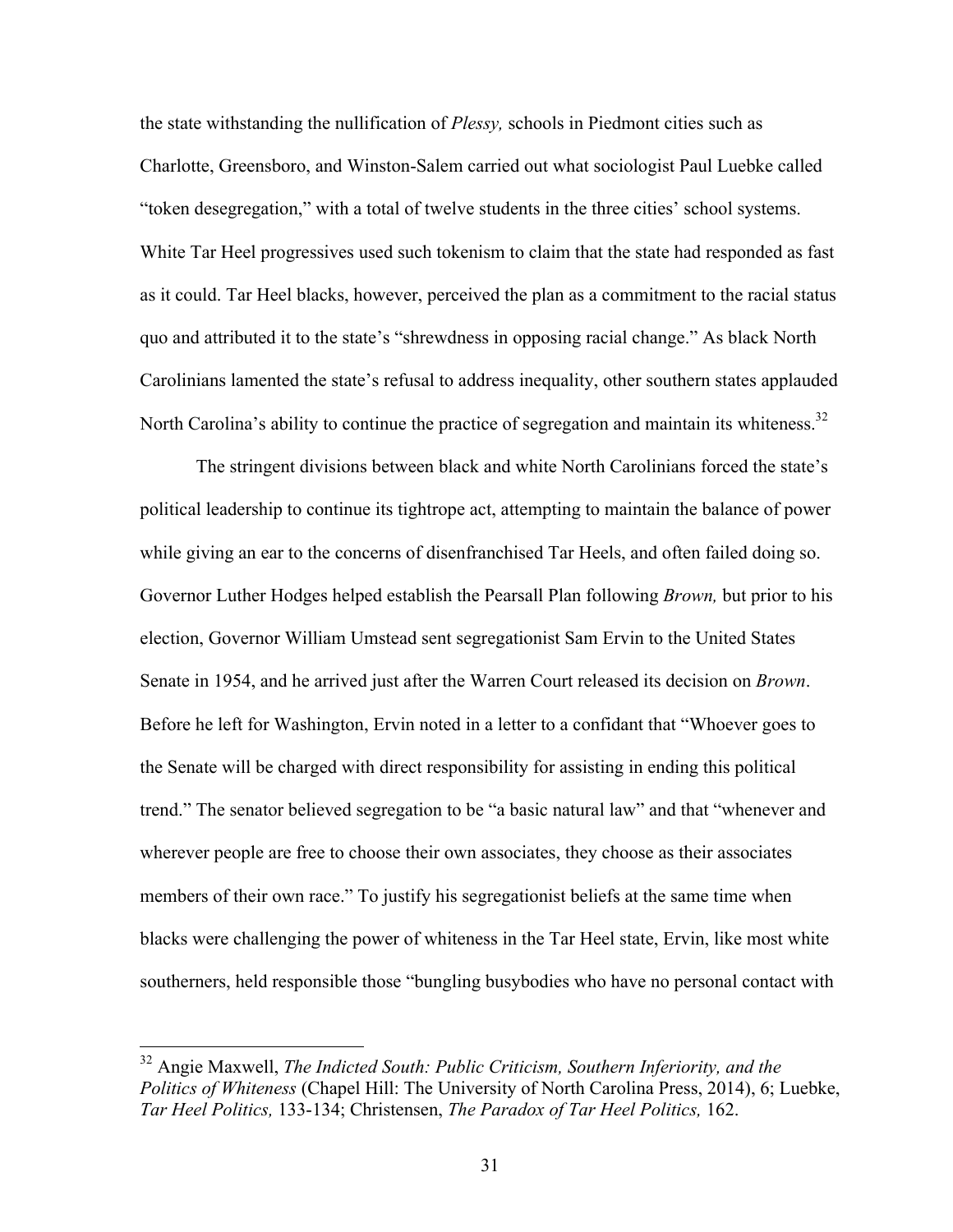the conditions out of which the problem arises," namely, as historian Karl E. Campbell noted, "the meddling outsiders," or northerners.<sup>33</sup>

The unrelenting protests of white supremacists continued, and even escalated, in North Carolina in response to *Brown* and the comparatively mild-mannered defense of segregation that Tar Heel politicians such as Hodges instituted. State senator Julian Allsbrook stated that the "fundamental issue [was] whether the Anglo-Saxon race [was] to become a mongrel race" at the annual convention of North Carolina's Democratic Party in May 1956. The previous fall, four civil rights lawyers' homes were bombed in Charlotte because of their advocacy for further social integration, and the perpetrators were never arrested<sup>34</sup>

During the Senate hearings on civil rights legislation proposed by the Eisenhower administration in 1957, Ervin suggested what Campbell referred to as a "soft southern strategy." This new strategy included a stance against civil rights equality based on conservative interpretation of constitutional law and upheld what William Chafe called the "progressive mystique" of North Carolina's paternalistic attitude of race relations. The new strategy proved effective and led the way to weakening the bill with the successful addition of an amendment that struck at the heart of Title III within the legislation. The law would allow African Americans to file injunctions when making the claim that they were denied the right to vote. Such injunctions bypassed, in Ervin's opinion, the constitutional right to a trial by jury. The senator who led the constitutionally-based charge against Richard Nixon nearly

 <sup>33</sup> Luebke, *Tar Heel Politics,* 134; Christensen, *The Paradox of Tar Heel Politics,* 168; Karl E. Campbell, *Senator Sam Ervin, Last of the Founding Fathers* (Chapel Hill: University of North Carolina Press, 2007), 84, 134-135.

<sup>34</sup> Christensen, *The Paradox of Tar Heel Politics,* 193.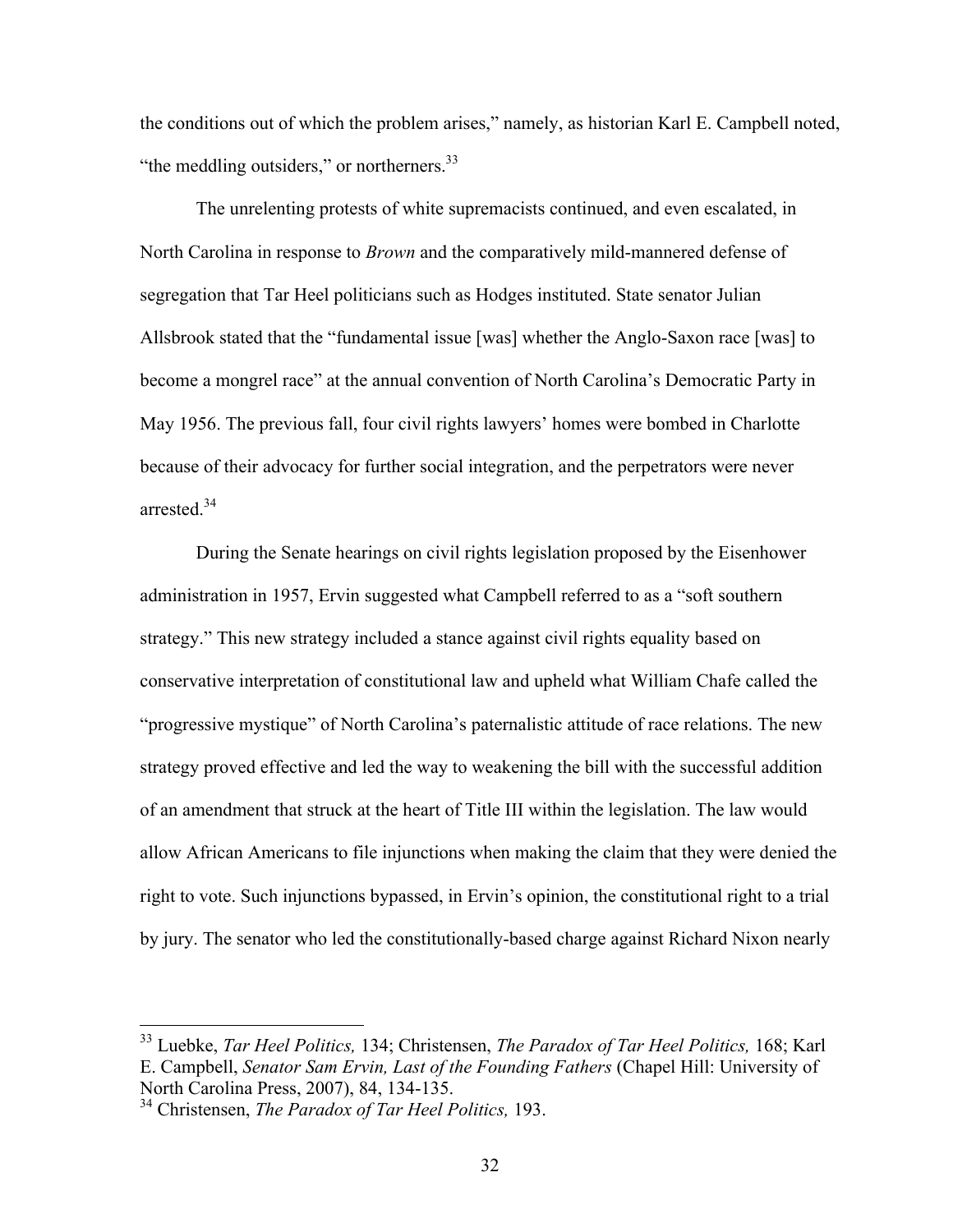two decades later used the same document to add what Campbell called a "veneer of respectability to the southern defense of racial desegregation." Ervin's leadership and constitutional argumentation provided for passage of a weak civil-rights bill with a vote of seventy-two for and eighteen against. As Campbell noted, predictably, all "nay" votes came from the "South's die-hard segregationists."<sup>35</sup>

Following Ervin's appointment to the United States Senate and the creation of the Pearsall Plan, North Carolina elected white progressive Terry Sanford governor in 1960. Though progressive, the whiteness of the Tar Heel state limited the progress for which he campaigned. He supported continued segregation but sought to avoid the drama of massive resistance experienced throughout the South, notably the incursion of the National Guard to protect efforts at school integration in Little Rock, Arkansas, in 1957 or the closure of public schools Virginia carried out in response to *Brown.* Instead of massive resistance, Sanford said the Tar Heel state needed "massive intelligence." Sanford later stated in an interview with North Carolina Public Television that he had not "wanted to avoid that issue [segregation]. I just didn't want that issue to be dominant." In order to win election, Sanford knew that he needed the votes of both blacks, who made up ten percent of voters, and whites, many of whom were segregationists. Sanford won the contest against avid segregationist I. Beverley Lake with 54.5 percent of the vote.<sup>36</sup>

Tar Heel blacks refused to back down to the government's refusal to desegregate or the white power protests of white Tar Heels. In 1962 and 1963, the Congress of Racial

 <sup>35</sup> Campbell, *Senator Sam Ervin,* 112-122; William Chafe, *Civilities and Civil Rights: Greensboro, North Carolina, and the Black Struggle for Freedom* (New York: Oxford University Press, 1980), 6-8.

<sup>36</sup> Christensen, *The Paradox of Tar Heel Politics,* 181-186.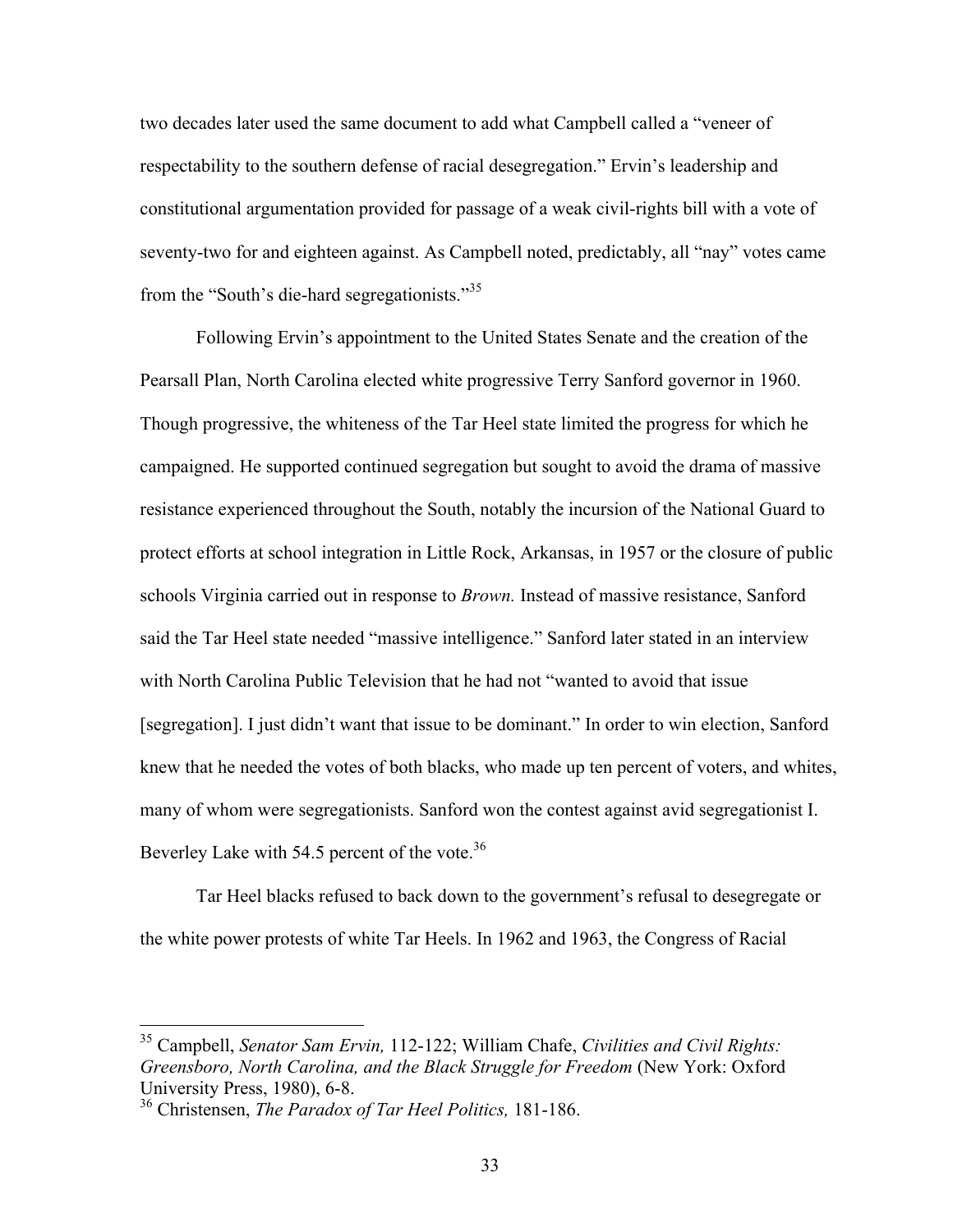Equality (CORE) organized protests against segregation and inequality in restaurants and hotels throughout the North Carolina Piedmont. In May 1963, the city of Greensboro arrested 1,200 protesters in just under two weeks, but the protests were successful in pushing city leaders to integrate businesses in the city. Though the state lacked the violence reported on television sets and in newspapers that occurred in the Deep South, Jim Crow maintained a tenuous hold on white Tar Heels, but the state's black population continued with its opposition to Tar Heel whiteness and its pressure on the state's government.<sup>37</sup>

At the same time that black students were organizing sit-ins and protests in North Carolina hotels and restaurants, a group of some 500 students from Shaw University took their complaints to the governor's residence, the Executive Mansion in Raleigh. The protesters chanted unrelentingly "We want the governor" until Sanford stepped away from a concert being held in the residence to address the disgruntled crowd. The governor waited for the crowd to die down, and when it did, he stated that he would be "glad to talk . . . about any of your problems, any of your grievances, any of your hopes. This is not the time or place." He continued, telling the students that they were not "bothering" him, and permitted them to stay because he "enjoyed the singing." He further charged that none of the students had "come to me with any requests," to which one of the protesters replied that he "should have known our troubles." The governor lectured to the students that "you're in a democracy." The crowd booed Sanford's response, but dissipated peacefully.<sup>38</sup>

With these newest attacks on Tar Heel whiteness in the 1960s, the Ku Klux Klan reemerged in North Carolina with its greatest influence occurring in the rural east but with

 <sup>37</sup> Christensen, *The Paradox of Tar Heel Politics,* 181-186.

<sup>38</sup> Christensen, *The Paradox of Tar Heel Politics,* 195-196.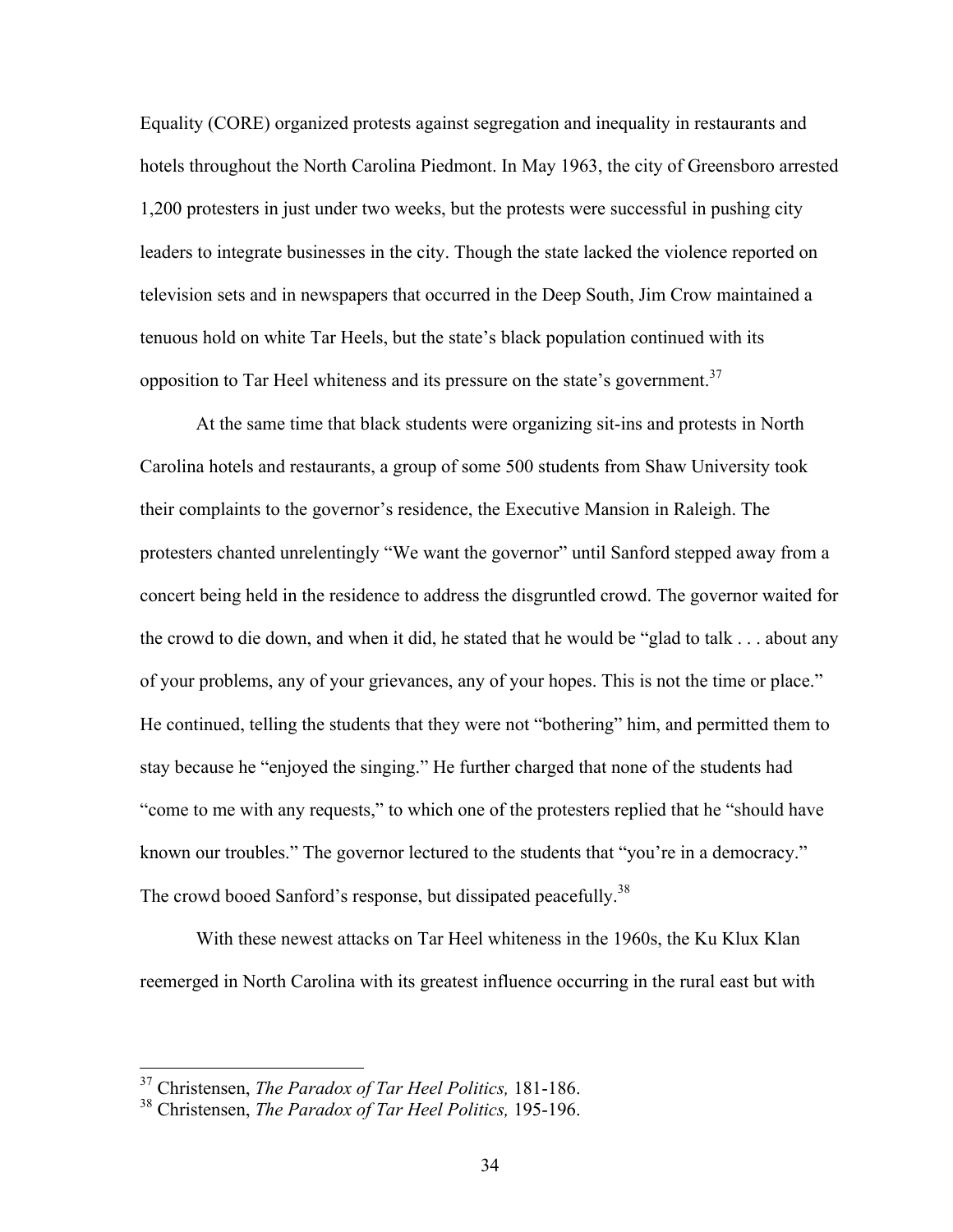limited appeal throughout the state. In 1964, the Klan burned a cross in Raleigh at the Executive Mansion, and the next spring carried out cross burnings throughout the state. It attracted attendances of 6,000 for a cross burning in Sampson County and 5,000 at a Klan wedding held outside Farmville. The House Committee on Un-American Activities performed an investigation on the resurgence in 1965 and noted that "North Carolina [was] by far the most active state for the United Klans of America." The resurgence was not statewide, with the majority of the 112 active klaverns located in the eastern part of the state, which historically had been home to the largest segment of North Carolina's black population.39

By the early-to-mid 1960s, the Civil Rights Movement in the South had grown considerably. The *Brown* decision had nullified the doctrine of "separate but equal" in 1954; Rosa Parks had taken her seat on the bus in Montgomery, Alabama, and launched the Montgomery Bus Boycott in 1955; Martin Luther King Jr. had shared his dream in Washington, D.C. in 1963; and the Southern Christian Leadership Conference (SCLC), Student Nonviolent Coordinating Committee (SNCC), and CORE were organizing blacks of all ages and walks of life against the power of whiteness exhibited by the southern laws of Jim Crow. Southern racists were running out of ways to defend the whiteness within the evocative images and news coming out of the South.

To quell further activism against Tar Heel whiteness, North Carolina politicians used a method that had worked during the Graham-Smith primary of 1950, the tying together of the movement of racial equality with that of anti-communist sentiment, and produced the

 <sup>39</sup> David Cunningham, *Klansville, U.S.A.: The Rise and Fall of the Civil Rights-Era Ku Klux Klan* (New York: Oxford University Press, 2013), 45-55; Christensen, *The Paradox of Tar Heel Politics,* 193.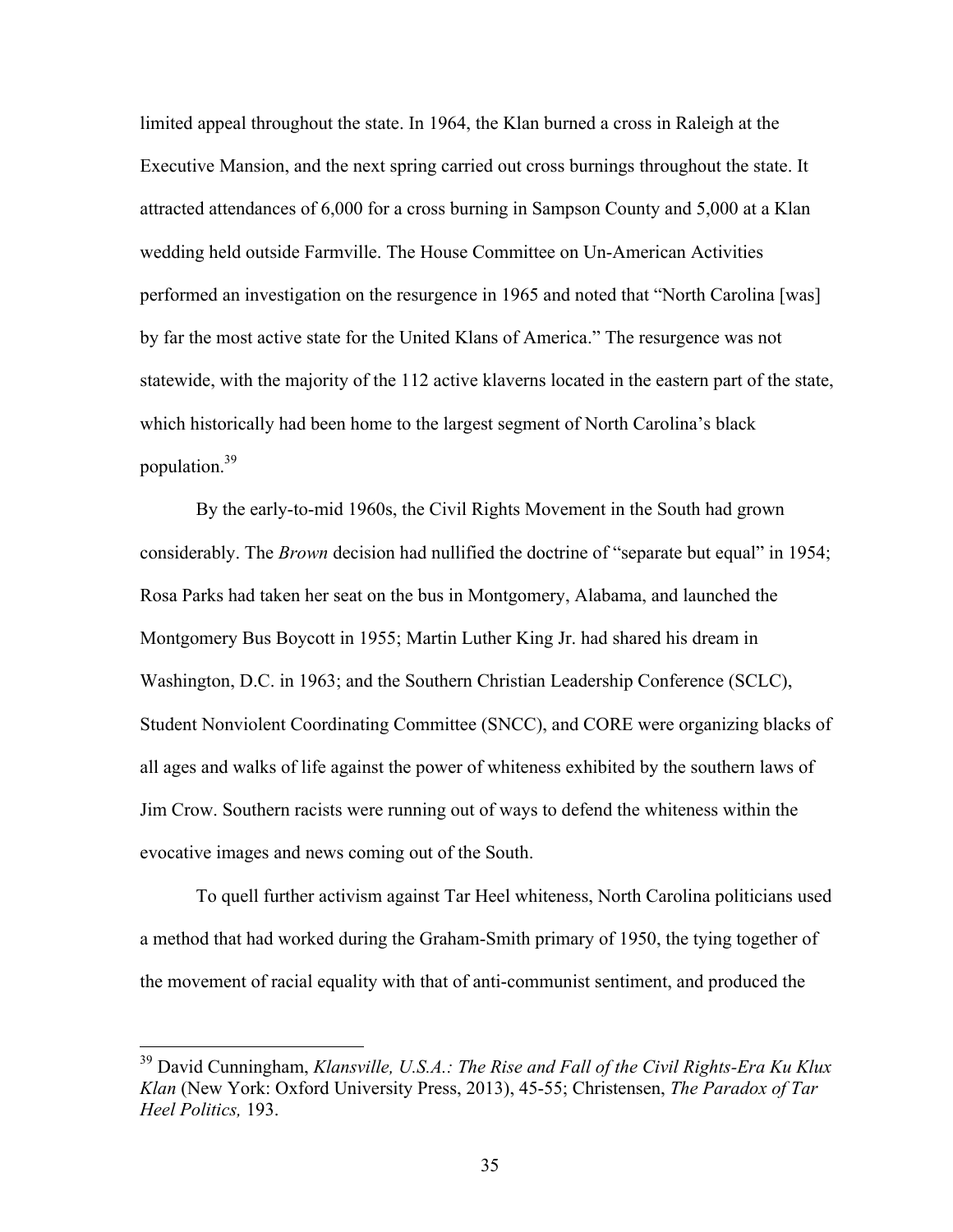Speaker Ban Law of 1963. The law required state-funded institutions of higher learning to refuse the right of those who were "known to advocate the overthrow of the United States or the State of North Carolina; [or] has pleaded the Fifth Amendment of the Constitution of the United States in refusing to answer any question with respect to Communist or subversive connections, or activities" to speak on their campuses. Though the law was short-lived, having been deemed unconstitutional in 1968, it illustrated the desperate measures Tar Heel hardliners were willing to take in order to silence the challenge to the deeply rooted power of whiteness within state institutions.<sup>40</sup>

The Civil Rights Movement's challenge to southern whiteness reached national prominence with the passage of the Civil Rights Act of 1964. Prior to its passage, Sam Ervin passionately defended the status quo, recalling the influence of old southern grievances, the right of the states to govern themselves, and arguing the constitutional limits set on the federal government. In an exchange with Attorney General Robert F. Kennedy, the Tar Heel segregationist argued, "I will admit that we have many unsolved problems down there. But I think we could solve them much better if we did not get so much interference from up here on the banks of the Potomac." He also defended his past contributions to black equality in North Carolina as a member of various governmental institutions such as his local school board, the state legislature, and judge. However, as Campbell pointed out, while the senator "addressed some of the most grievous inequalities of the Jim Crow system . . . Ervin had

 <sup>40</sup> Christensen, *The Paradox of Tar Heel Politics,* 197; Tom Eamon, *The Making of a Southern Democracy: North Carolina From Kerr Scott to Pat McCrory* (Chapel Hill: The University of North Carolina Press, 2014), 108.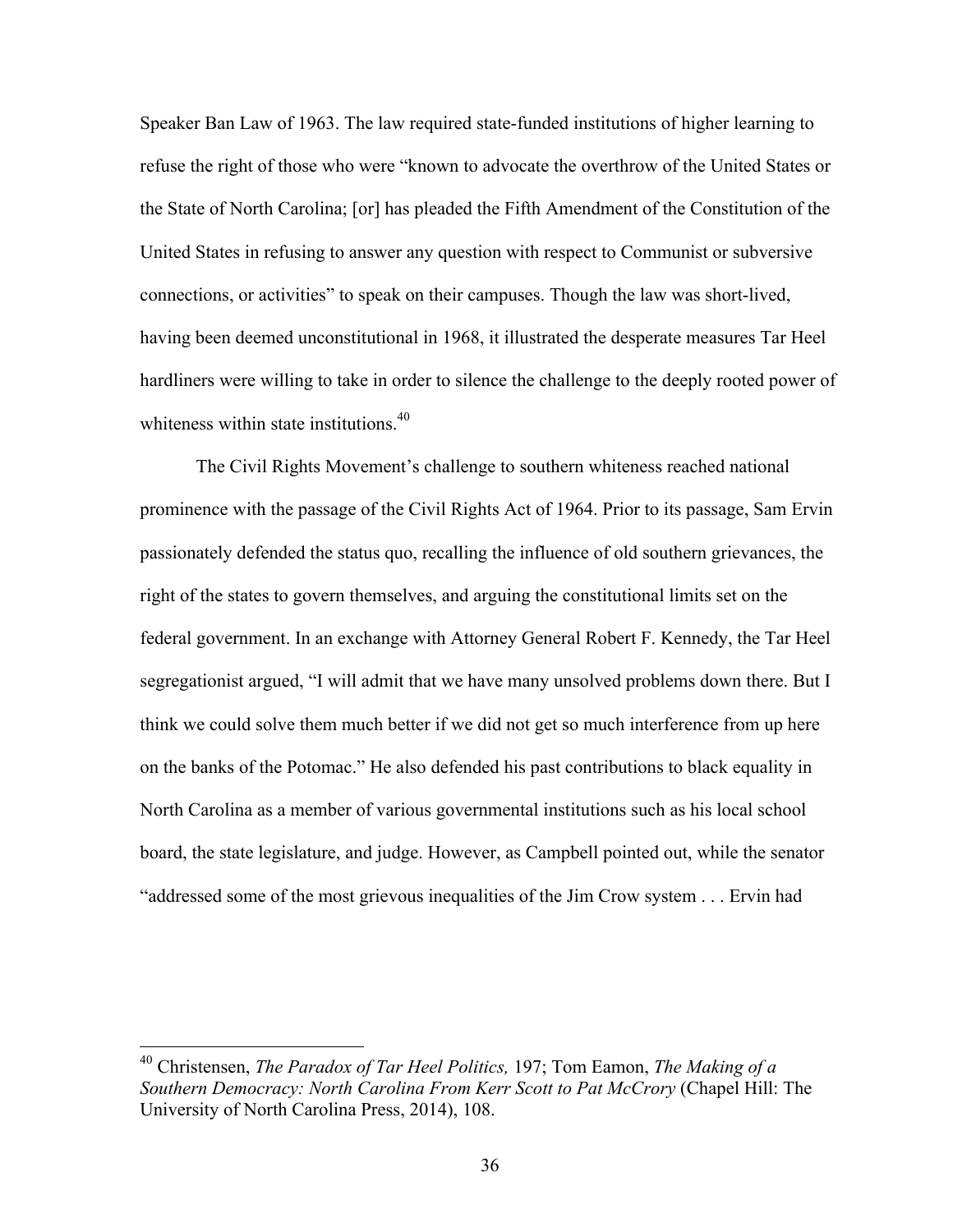worked to improve the lives of individual African Americans within the system . . . [but] had never attempted to reform the system itself."<sup>41</sup>

Tar Heel whiteness, having been dealt the blow of *Brown* and the continuous challenges from the Civil Rights Movement, was under attack from the federal government. Ervin described the bill as an "exaltation of government tyranny." Governor Sanford maintained that the proposed civil rights bill was a matter not for the federal government to legislate but for the individual states to rectify. The long historical memory of southern whites no-doubt recalled the lessons of southern victimization of northern aggression and despicable carpetbaggers taught by their parents and grandparents. Their cultural memory informed them concerning how those outside forces attempted to defy southern tradition and the right of southern states to govern themselves while ignoring the plight forced on blacks through the exclusion of Jim Crow and the privilege of whiteness. $42$ 

The progressive nature of North Carolina had limits, and those limits have been no better depicted than when the whiteness of the Tar Heel state had to play defense rather than offense. As sociologist and representative to the North Carolina House of Representatives Paul Luebke noted, the progressive cause of modernization "recognized in theory the legitimacy of racial equality but hesitated to take the necessary steps to achieve it unless they saw no alternative." With the avid protest and filibuster of southern white senators, including Sam Ervin, the Civil Rights Act passed on June 10, 1964, and just over a year later, Congress passed the Voting Rights Act of 1965. With these two landmark pieces of legislation, the last

 <sup>41</sup> Campbell, *Senator Sam Ervin,* 142.

<sup>42</sup> Campbell, *Senator Sam Ervin*, 146; Eamon, *The Making of a Southern Democracy,* 91-92.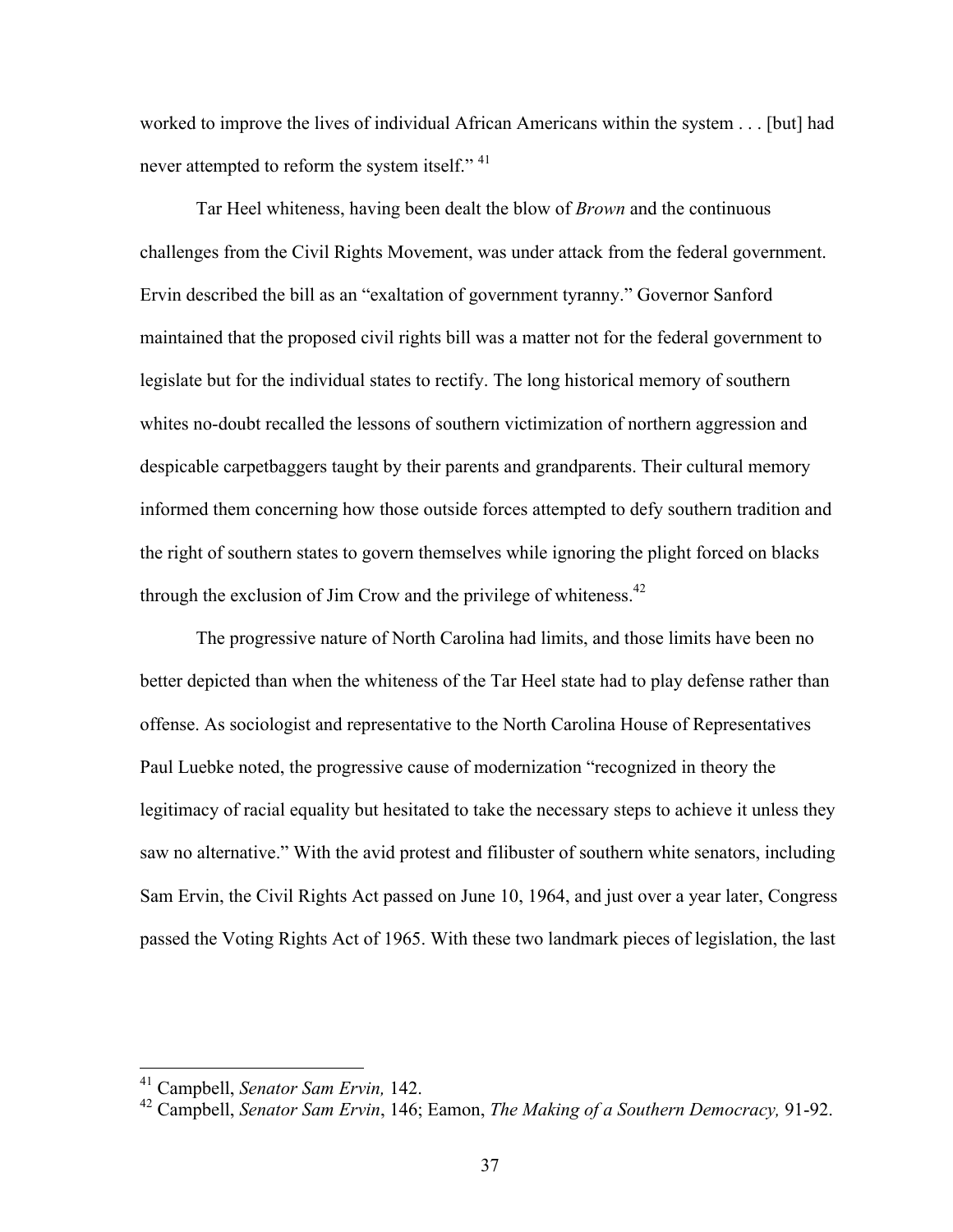desperate grasps of Jim Crow slipped away to become another instance of southern memory.<sup>43</sup>

With the overt whiteness of Jim Crow segregation abolished, blacks became more visible and more vocal in a politics that had been overwhelmingly driven by the whiteness of southern political culture. The overtly racist sentiment of segregationists became less popular among many racially-moderate whites who supported racial equality. As a result, since the Civil Rights Movement, whiteness has become more covert. During the post-civil rights era, Gramsci's spontaneous philosophy that roots a hegemony's foundation in language, as well as conventional wisdom, systems of belief, and cultural memory, forced the language of whiteness to change. Politicians who used overt whiteness as a foundation of power had a problem because the language previously used to defend Jim Crow no longer curried political favor with the majority of Americans. They found their solution in the rhetoric of color-blind politics. Evocative phrases such as the "Silent Majority," "law and order," "forced busing," and "welfare queens" roused middle- and working-class whites' antipathy toward racial equality in the 1970s and 80s without uttering any blatantly racial epithet. Such tactics gave an invisibility to whiteness with an appeal to the distinctly white middle-class notion of individual merit that had developed in white suburbia during the post-war era. Whiteness continued, but those using the hegemony for their benefit found a new method of employing  $it<sup>44</sup>$ 

 <sup>43</sup> Luebke, *Tar Heel Politics,* 137; Campbell, *Senator Sam Ervin,*147-148.

<sup>44</sup> Lassiter, *The Silent Majority,* 273; Jonathan Chait, "The Color of His Presidency," *New York Magazine,* http://nymag.com/news/features/obama-presidency-race-2014-4/; For a discussion of whiteness in rhetoric, see Thomas K. Nakayama and Judith N. Martin, eds., *Whiteness: The Communication of Social Identity* (Thousand Oaks, CA.: SAGE Publications, Inc., 1999), particularly Thomas K. Nakayama and Robert L. Krizek, "Whiteness as a Strategic Rhetoric," 87-106. On p. 91 they note, "The invisibility of whiteness has been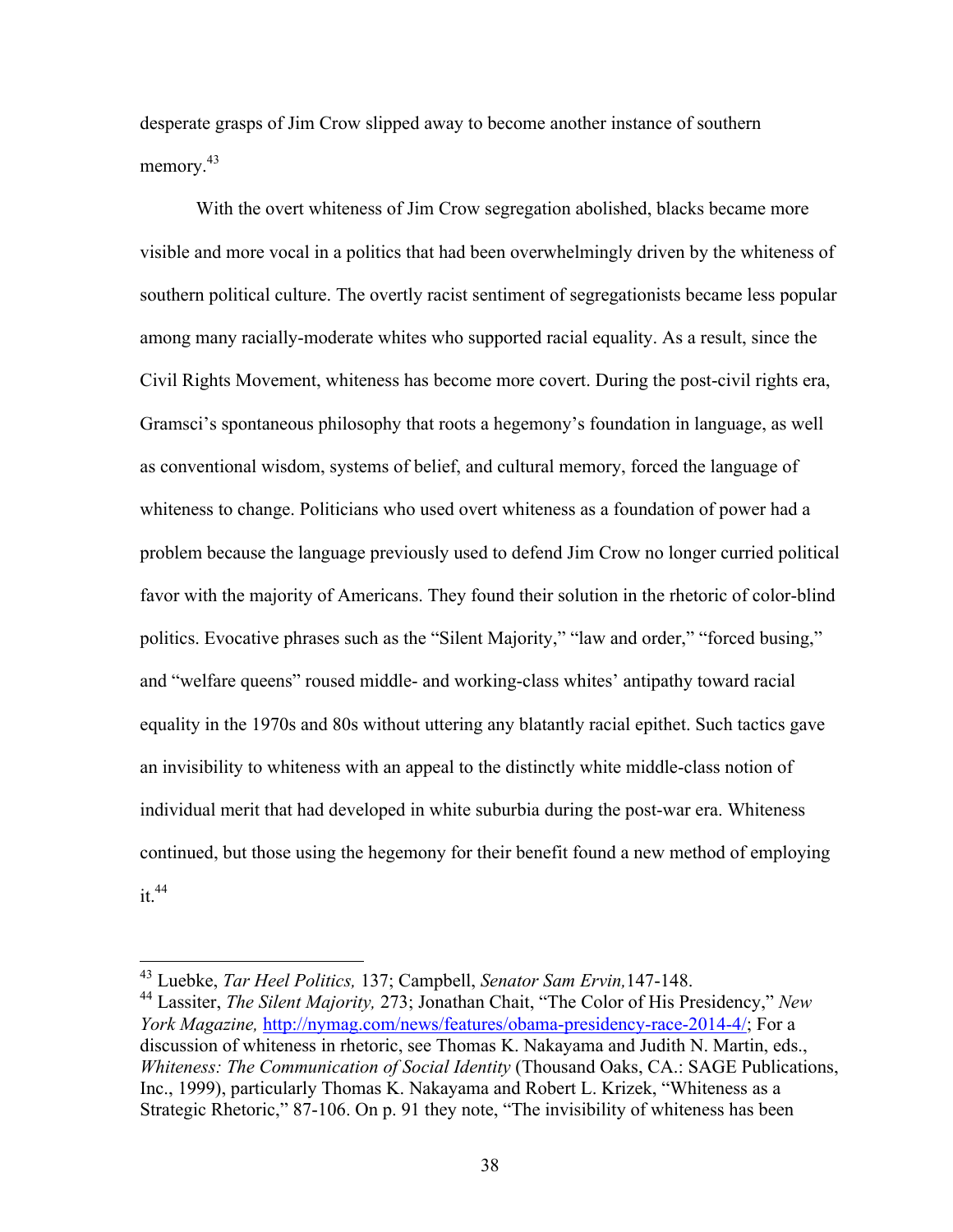In order for whiteness to maintain its grasp on political culture in even the most subtle of ways, it has to appeal to the individuals through whom the power dynamics of the hegemony are exercised. One of the ways with which power is maintained in American political culture is through the individual citizen's behavior on election day, guided by his or her response to a candidate, and indicated by decisions made in the voting booth. In a representative democracy, the rhetoric used by a candidate, a candidate's party, and his or her campaign allows for emotional connections to develop between the politician seeking to win election and the citizen exercising his or her right when an election takes place. Once the emotional connection is set, be it positive or negative, the emotions fostering that connection guide one's rationale and help the voter identify with or against the politician. Since the disenfranchisement put in place by previous Jim Crow laws had been abolished, whites anxious to maintain the racial status quo turned to less offensive rhetoric in order to blur class distinctions and to attract working-class and middle-class white voters. This new brand of conservatism proved incredibly successful. Richard Nixon used it to garner the approval of the "Silent Majority" of the white middle class in both 1968 and 1972, and Ronald Reagan proved its worth in his elections of 1980 and 1984.<sup>45</sup>

Clifford Geertz noted, as had Aristotle long before, that human beings are "political animals." As such, human behavior is driven by instinct. Instincts enable people to make decisions on the fly, typically in the hope of evading danger, quelling a threat, or maintaining a sense of security. One method of finding security and pacifying the emotions fueling the

manifested through its universality. The universality of whiteness resides in its already defined position as everything."

<sup>45</sup> Drew Westen, *The Political Brain: The Role of Emotion in Deciding the Fate of the Nation*  (New York: Public Affairs, 2007), xv, 69-88; Lassiter, *The Silent Majority,* 1-3, 324.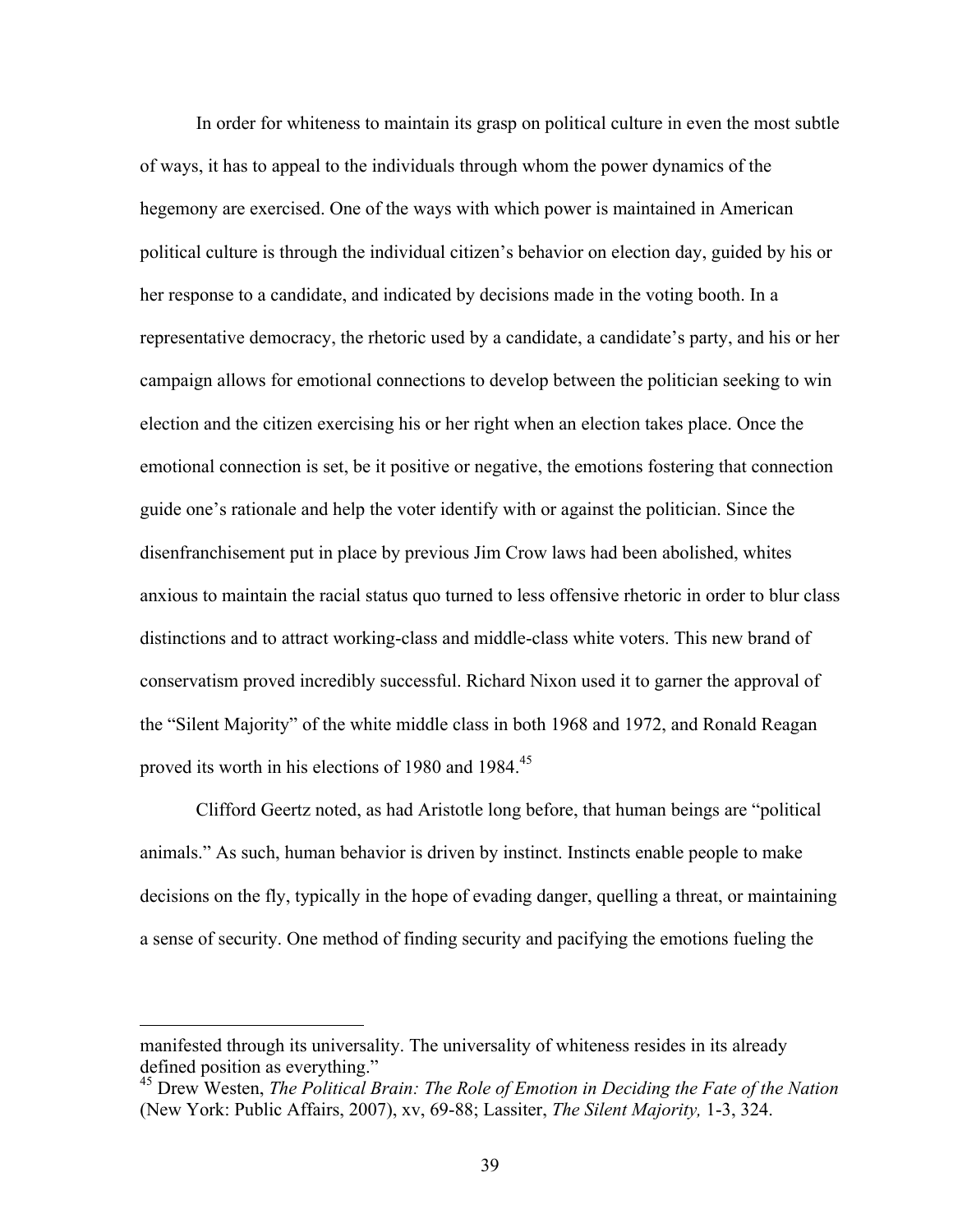anxiety of insecurity is an individual's instinctual need for membership within a group. As Haidt noted, human beings are "groupish." When one feels threatened, he or she seeks solace within a collection of people with whom they share a common sense of security. In order to become a part of the group, however, one must adhere to the group's principles, or ideologies. Being included within a group is conditional and, excluding membership dues, one must conform to the beliefs held by the group of which one wishes to be a part.<sup>46</sup>

However, the group has to protect itself from competing groups that adhere to contentious ideologies that may force group members to question the very fabric that holds the group together. The desire for power in order to preserve a sense of security is the primary need of any group, particularly one experiencing a perceived threat from another. One method used to solidify group security is the enforcement of uncompromising ideology so that the group continues to exclude those who do not hold similar ideologies. Doing so, however, means risking the alienation of others whom the group needs to attract in order to retain power. Group leaders may change the way through which the group's ideology is displayed or practiced in order to broaden the parameters of inclusion, allow more members, and ensure that the power the group holds maintains balance in its favor. Inclusion is the only way in which a group nurtures its long-term survival for both the group and the members within it. The practice of conditional inclusion and the innovations made by group leaders provide the basis of hegemonic power and the continued survival of the hegemony.<sup>47</sup>

 <sup>46</sup> Geertz, *The Interpretation of Cultures: Selected Essays,* 218; Rick Shenkman, *Political Animals: How Our Stone-Age Brain Gets in the Way of Smart Politics* (New York: Basic Books, 2016), 21, 173-174; Haidt, *The Righteous Mind,* 191.

<sup>47</sup> Shenkman, *Political Animals,* 175; Haidt, *The Righteous Mind,* note 65, p. 358.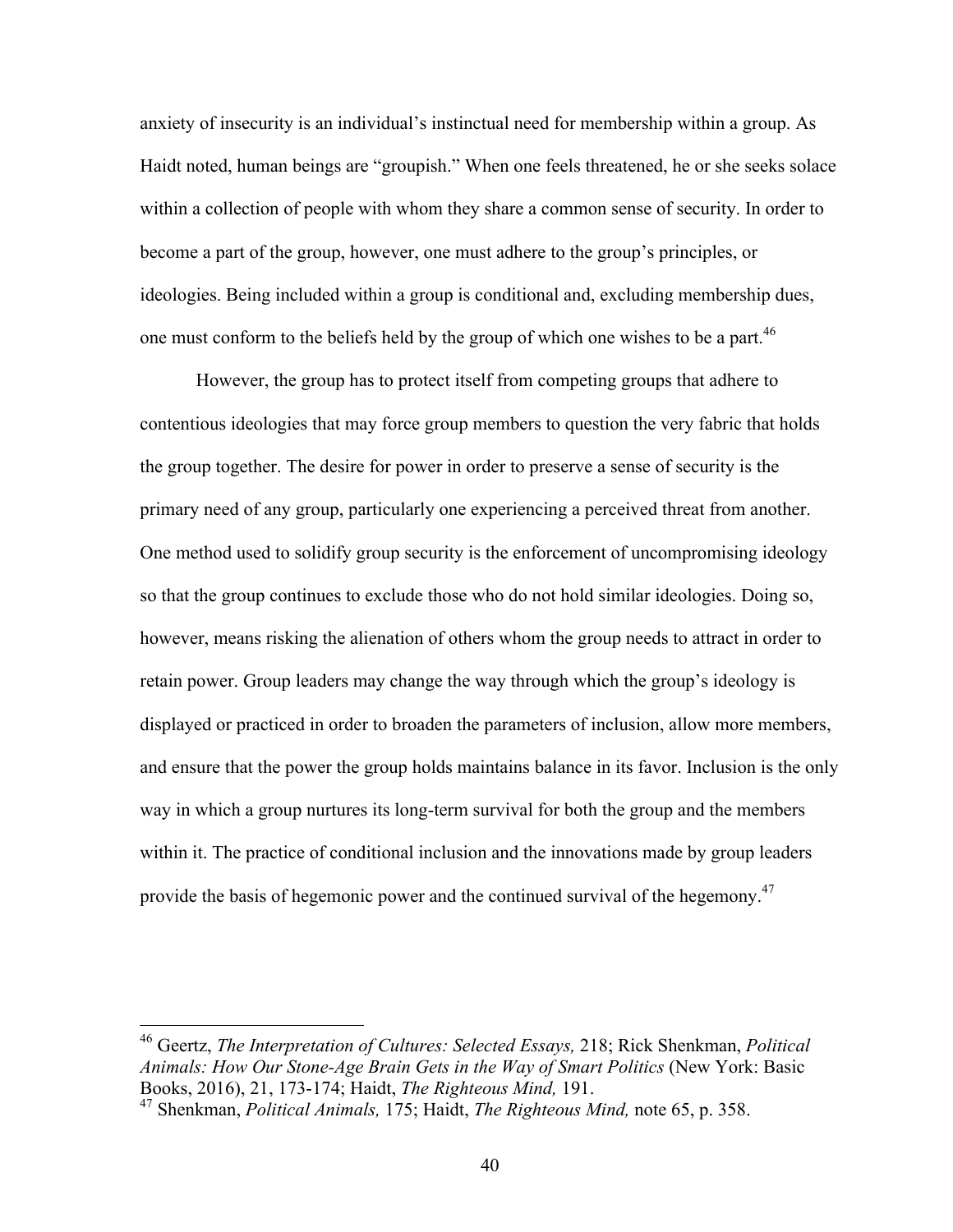Painter's "fourth enlargement" of the hegemony of whiteness began with the African-American Civil Rights Movement and the eventual passage of the Civil Rights Act and Voting Rights Act of 1964 and 1965, respectively. At the same time, the Immigration and Nationality Act of 1965 allowed for increased immigration from non-European lands, such as Asia, Latin America, and Africa. This most recent enlargement, according to Painter, continues into the present. Though skin color seems to be less important in determining whiteness, it still plays a part, and poor blacks remain at the bottom of the social ladder. Just as significant, as traced back to the establishment of American whiteness, is the privilege that comes with property and wealth.<sup>48</sup>

Jim Crow kept blacks of not only out of the political arena and the social mainstream but also the current of economic growth. African Americans in the South enjoyed little in the way of upward economic mobility, and the politics of segregation and disenfranchisement barred them from any sizable inclusion into the distinctly white middle class. Not until the Civil Rights Act and its Title VII did blacks receive government protection from economic discrimination and the guarantee of employment equality through the creation of the Equal Employment Opportunities Commission (EEOC). Black Americans, particularly in the South, finally had the gates to whiteness opened to them. Yet, the Affirmative Action policies instigated by passage of Title VII, such as the Philadelphia Plan, drew the ire of conservative whites and their political representatives who added these policies to their list of grievances and expanded the color-blind rhetoric that further solidified white working- and middle-class support. Even with the gates of equal employment opened, the economic

 <sup>48</sup> Painter, *The History of White People,* 389.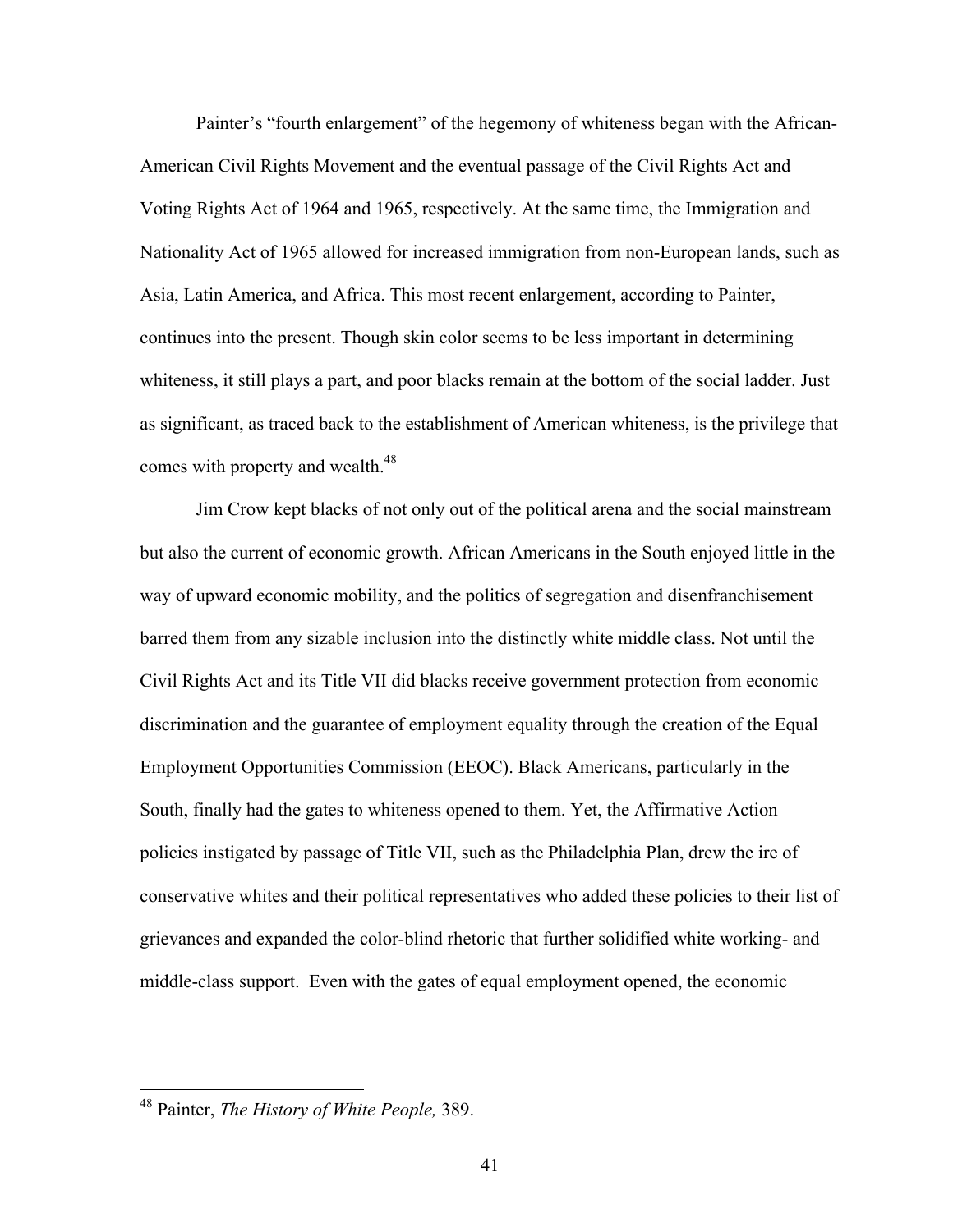disparity between African Americans, other minorities, and whites remained wide and continued to remain so until the opening decades of the twenty-first century.<sup>49</sup>

The politics of social and economic inclusion that provided the development of the latest enlargement of whiteness provided the fodder needed by southern conservatives to defend the normalcy of whiteness under the cover of color-blind political rhetoric in the 1970s and 80s. Howard Zinn noted that though white southerners had held white supremacist attitudes toward southern blacks during the decades of the Civil Rights Movement, their bigotry ranked lower on what he called their "hierarchy of desires," referring to their economic well-being. With the institution of Affirmative Action, however, white southerners felt the threat of black encroachment on their ability to make a living. It also forced southern progressives to change their rhetoric. Rather than focusing rhetoric that displayed the differences of the people they wanted to include in the mainstream, inclusiveness without difference became the strategy of southern Democrats who attempted to lump working-class and middle-class whites and blacks into one group. Anyone who differed from the white, conservative mainstream—blacks, homosexuals, women, and others who were not white and male—were collected together under terms like "progress" in order to blur the distinctions between the "haves" and "have-nots" within the cultural construct of whiteness. While both parties attempted to appeal to the sense of fiscal security of southern whites, the Republican Party fared better among those who succeeded in moving up the economic ladder and proved to be the party that white southerners believed advocated for their economic self-interest.<sup>50</sup>

 <sup>49</sup> Nancy MacLean, *Freedom is Not Enough: The Opening of the American Workplace*  (Cambridge, MA: Harvard University Press, 2006), 8, 259-260; Andrew Hacker, *Two Nations: Black & White, Separate, Hostile, Unequal* (New York: Scribner, 2003), 40. <sup>50</sup> Howard Zinn, *The Southern Mystique* (New York: Alfred A. Knopf, 1968), 8, 11; Earl Black and Merle Black, *Politics and Society in the South* (Cambridge, MA: Harvard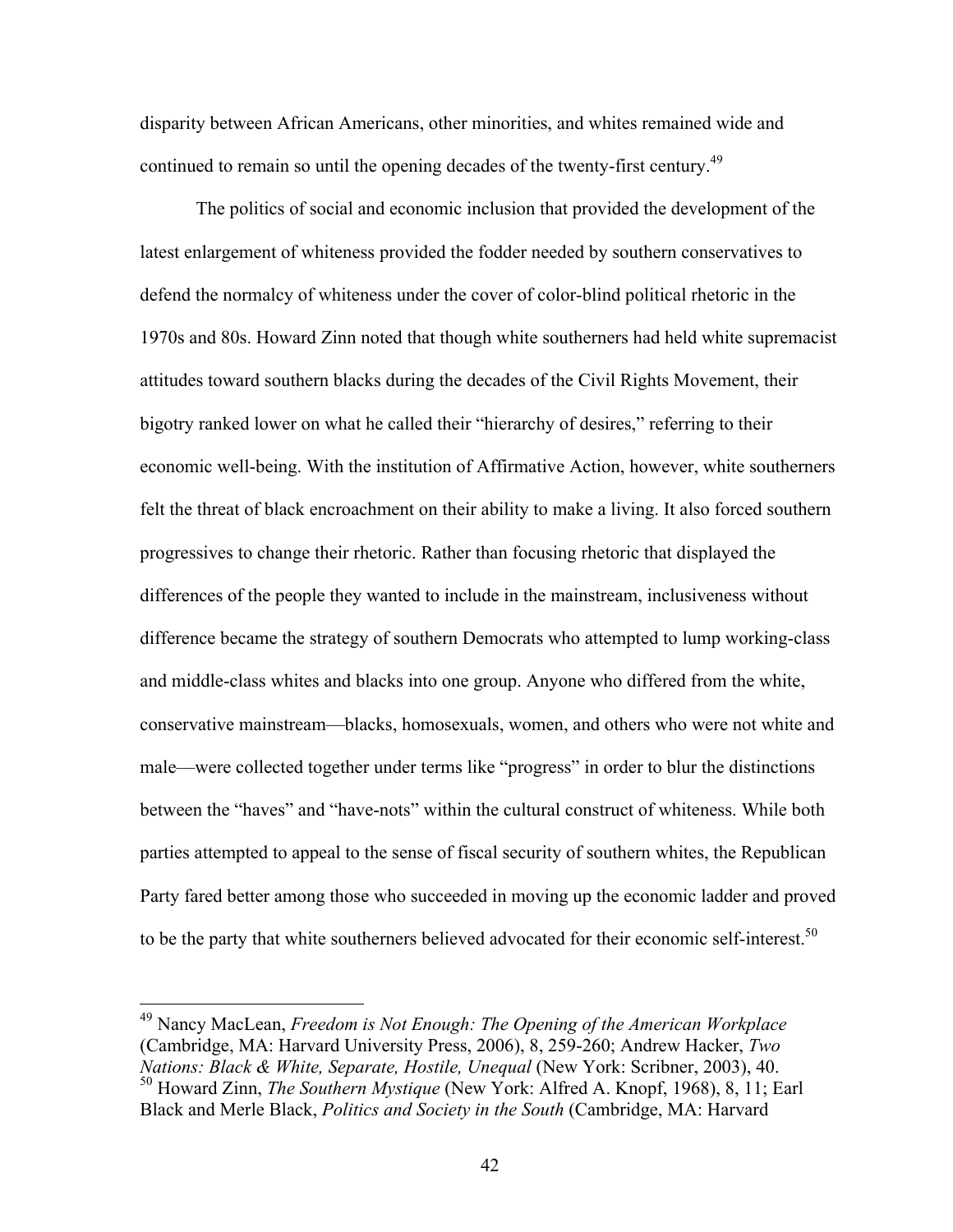Though the free-enterprise message preached by Republicans swayed southern white voters to the Republican Party, the influence of the rise of conservative Christians in the South's political discourse accompanied the party's appeal to the region's white conservatives. With the decision of the Supreme Court in *Roe v. Wade* in 1973, the proposal of the Equal Rights Amendment, and the increased participation of homosexuals in political discourse, the Republican Party embraced southern Christian conservatives who sought to counter these perceivable attacks on southern values. Even though many southern blacks held the same conservative Christian values against issues such as abortion and homosexuality, white evangelical Christians failed to accept the black struggle against continued institutional racism. This kept the vast majority of black Christians from identifying with these new cultural causes laced within the Republican Party's message and helped maintain the cultural divisions based on traditional whiteness within southern politics.<sup>51</sup>

In one instance, culture is defined as "the customs, arts, social institutions, and achievements of a particular nation, people, or other social group." As Lipsitz noted, "whiteness is everywhere." It exists in art, film, literature, and especially politics. Politicians campaign on it, white people benefit from it, and minorities are oppressed and differentiated by it. W.E.B. Dubois called whiteness an "Empire" that dominates "through political power built on the economic control of labor, income and ideas." However one labels it, white

University Press, 1987), pp. 292-316; Black and Black, *The Rise of Southern Republicans*  (Cambridge, MA: The Belknap Press of Harvard University Press, 2002), 5.

 $\frac{\delta_1}{\delta_2}$  Lyman A. Kellstadt and James L. Guth, "Religion and Political Behavior in the Sunbelt," in *Sunbelt Rising: The Politics of Space, Place, and Region,* eds. Michelle Nickerson and Darren Dochuk (Philadelphia: University of Pennsylvania Press, 2011), Table 4.3 on pages 123-124; Michael O. Emerson and Christian Smith, *Divided By Faith: Evangelical Religion and the Problem of Race in America* (New York: Oxford University Press, 2000), 78.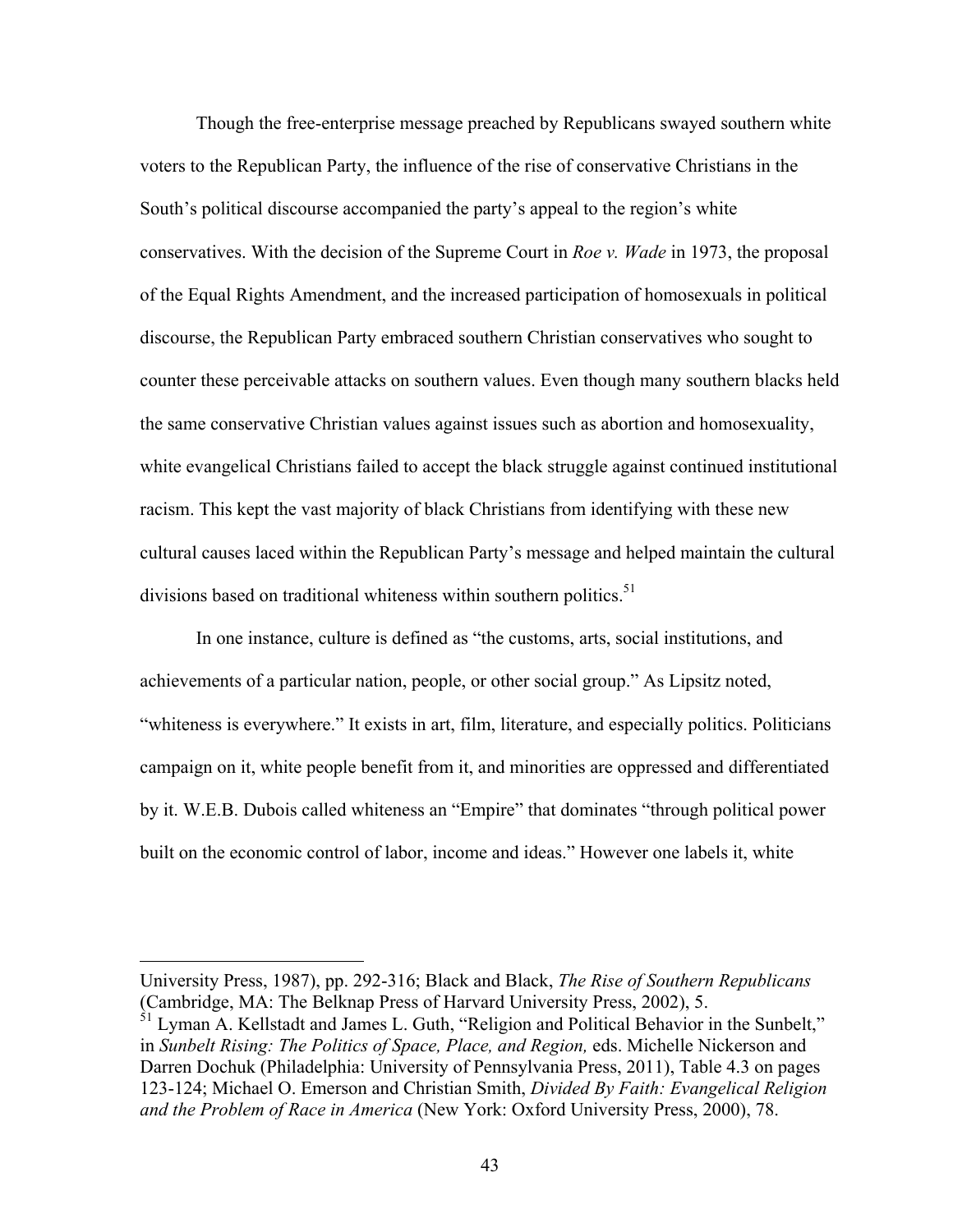people only knowingly experience the presence of whiteness when the privilege that comes with it is challenged.<sup>52</sup>

It is within the stealthy confines of whiteness that has existed in American culture since the dawn of the Republic, and its division from cultural others, where the construct of race in cultural contexts can best be understood. For most of its history, as historian James Cobb noted, the South has existed with the supremacy of the culture of whiteness and an oppressed culture of blackness. These differences in culture informed the historical memory of the regions white and black inhabitants in the last decades of the twentieth century. Women and others who failed to conform to the traditions of southern whiteness also viewed southern history and the region's politics through a cultural lens wholly different from that of white southern conservatives. With a firm grasp of that understanding, and an analysis of the rhetoric and imagery used by the campaigns of both Jesse Helms and Jim Hunt during their race in 1984, a more complete story emerges. The story is not just one of an Old South racial conservative against a New South racial progressive, but rather one of two successful white politicians who fought for the white soul of a southern state within the hegemonic culture of whiteness.<sup>53</sup>

 <sup>52</sup> New American Oxford Dictionary; Lipsitz, *The Possessive Investment in Whiteness,* 1; For studies on the influence of whiteness on culture see Richard Dyer, *White* (New York: Routledge, 1997). His study focuses on visual representations of whiteness in cultural mediums such as photographs and film. Also see Toni Morrison, *Playing in the Dark: Whiteness in the Literary Imagination* (Cambridge: Harvard University Press, 1992). Lipsitz describes her work as follows, Morrison "points out the way in which African Americans play an essential role in the white imagination, how their representations both hide and reveal the terms of white supremacy upon which the nation was founded and has been sustained ever since."; W.E.B. Dubois, *Dusk of Dawn: An Essay Toward an Autobiography of a Race Concept* (New York: Oxford University Press, 2007), 48; Geertz, *The Interpretation of Cultures, 219. Cultures, 219. Cultures, 219. Away Down South: A History of Southern Identity (New York: Oxford 33 James C. Cobb, Away Down South: A History of Southern Identity (New York: Oxford* 

University Press, 2005), 288-317.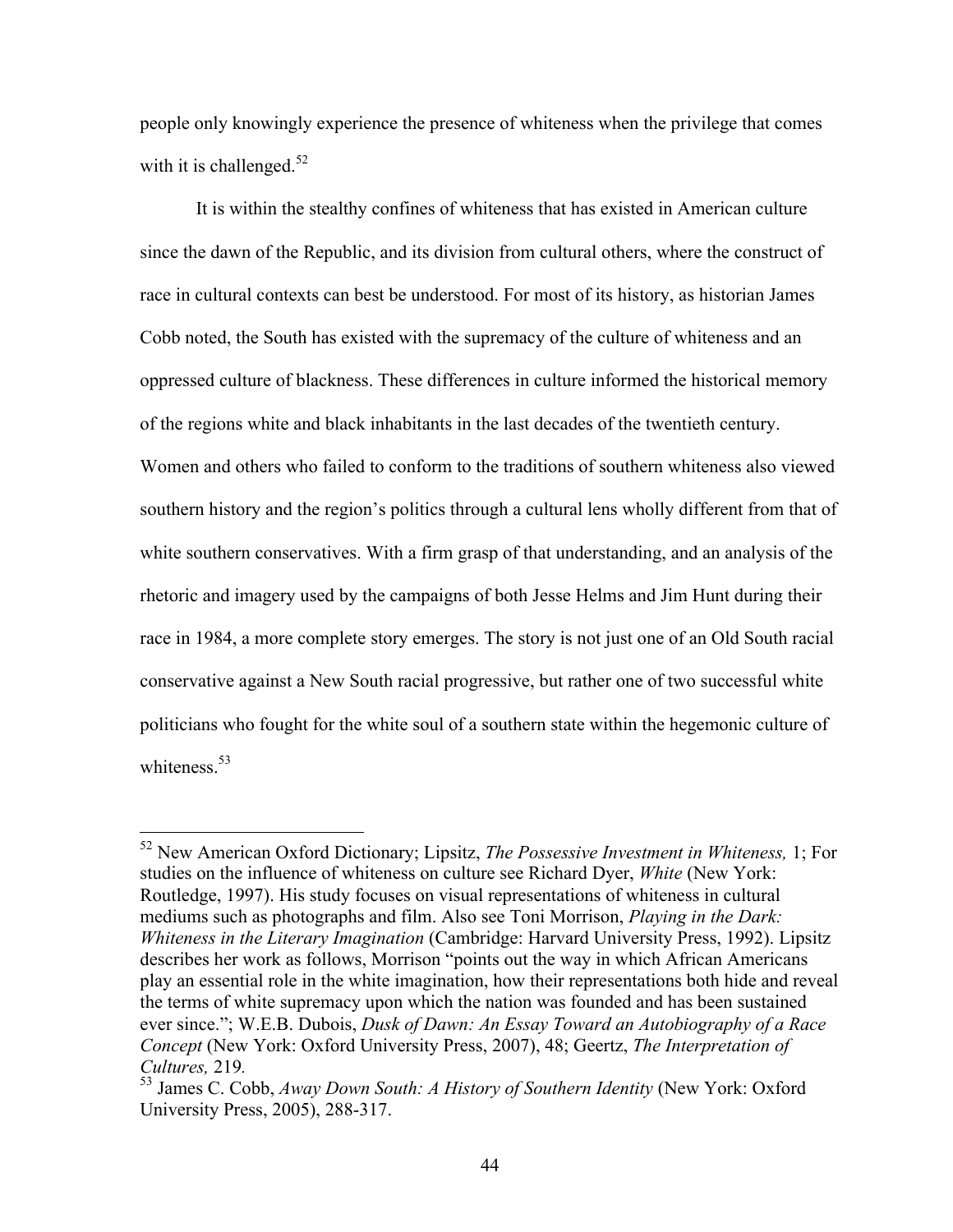## **Chapter Two Setting the Tone With Whiteness: April 1983-June 1984**

In September 1983, Jesse Helms told sociologist and North Carolina politician Paul Luebke that "the big factor in this election will be whether there will be a balance to the efforts of Jesse Jackson, who came into this state earlier this year to meet Governor Hunt and then announced that he was going to register, I-forget-what-it-was, 200- or 300-thousand blacks for the sole purpose of defeating Jesse Helms." The conservative senator was up for re-election in November of 1984, and Jim Hunt, whose second term was set to expire in January 1985, had unofficially thrown his hat into the ring as the prime challenger to Helms's seat. In his political career, Helms had performed extremely well among white voters in the state, earning at least 60 percent of the group's vote in his two previous campaigns. Though Hunt received nearly unanimous support from black North Carolina voters, he was also wellreceived among the state's white liberals and moderates, as well as conservative traditional Democrats. Those white Democrats proved to be the primary focus of both Helms and Hunt during the first six months of 1984. The culture of whiteness within the Tar Heel state's white electorate influenced how both candidates approached the much-needed white constituency. Helms solidified his support by continually pointing out the non-white other while Hunt attempted to neutralize those charges with a color-blind message of consensus politics. When the two successful politicians formally decided to run for the Senate seat, the media billed it, as political scientist Tom Eamon noted, the "battle for the soul" of the Tar Heel state. However, with the growth of black political activism that largely favored Hunt, it was not on the entire electorate that either candidate would place their attention, but on the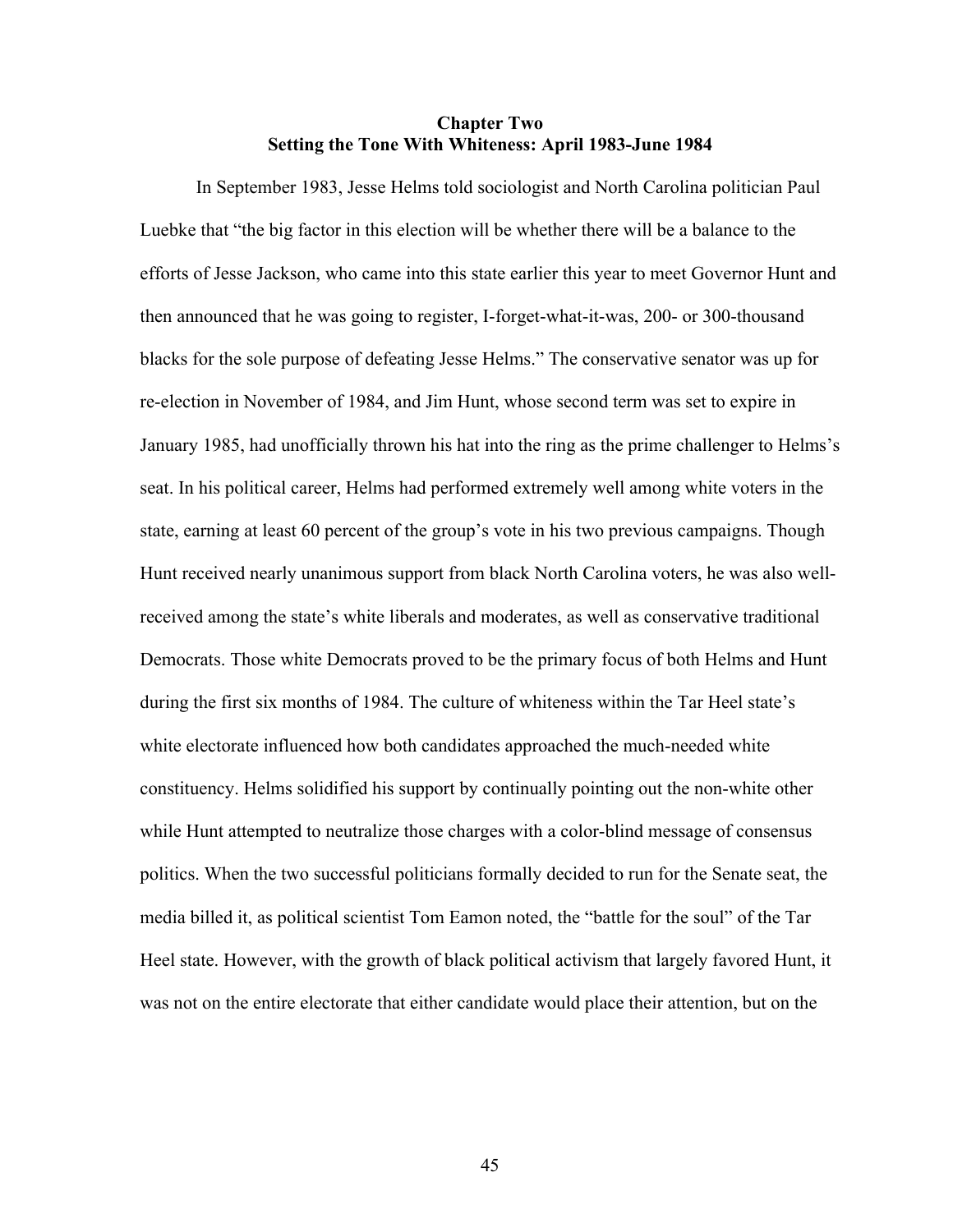much-needed votes from white North Carolinians. The 1984 campaign pitted the two men against each other in competition for the white soul of North Carolina.<sup>1</sup>

Both Helms and Hunt were quite aware of the sensitivities of race that existed within North Carolina's white electorate, and the senator used those emotions to discredit Hunt and push the governor into a corner. Hunt, in response, carefully attempted to navigate the slippery slope provided by the senator. He worked to weave in color-blind, meritocratic conservatism with his moderate progressivism to attract white conservatives, but his tortured pragmatism contributed to the lack of integrity in which Helms had effectively framed the governor. By doing so, Helms succeeded in doing three things: he highlighted Hunt's support from the black community; by attacking his character and forcing Hunt to wrestle between social progressivism and political pragmatism, he tarnished the governor's own whiteness; and he elevated his own whiteness in terms of connecting with the state's white electorate.<sup>2</sup>

The campaign began almost two years before election day in 1984. Early polling data showed Jim Hunt leading Helms by twenty-five points in late 1982. Hunt enjoyed high approval ratings because of his help in leading the state's Democratic Party to win several elections during the mid-term year. Helms, however, had suffered a political defeat when his filibuster against a federal gasoline tax failed. The senator had sunk into a "blue funk" according to Carter Wrenn, the executive director of Helms's National Congressional Club, when he learned of the resulting low polling numbers. Helms's unfavorable rating rose "well into the high 30 percent range" and his favorable had sunk to near 40 percent, while Hunt

 <sup>1</sup> Luebke, *Tar Heel Politics,* 167, 169; Alexander Lamis, *The Two-Party South,* 138-139; Eamon, *The Making of a Southern Democracy,* 213.

 $2$  For an explanation of the evolution of color-blind meritocratic conservatism, see Lassiter, *The Silent Majority,* 231-232. A primary characteristic of one's individual whiteness is integrity, see Dyer, *White,* 21-22.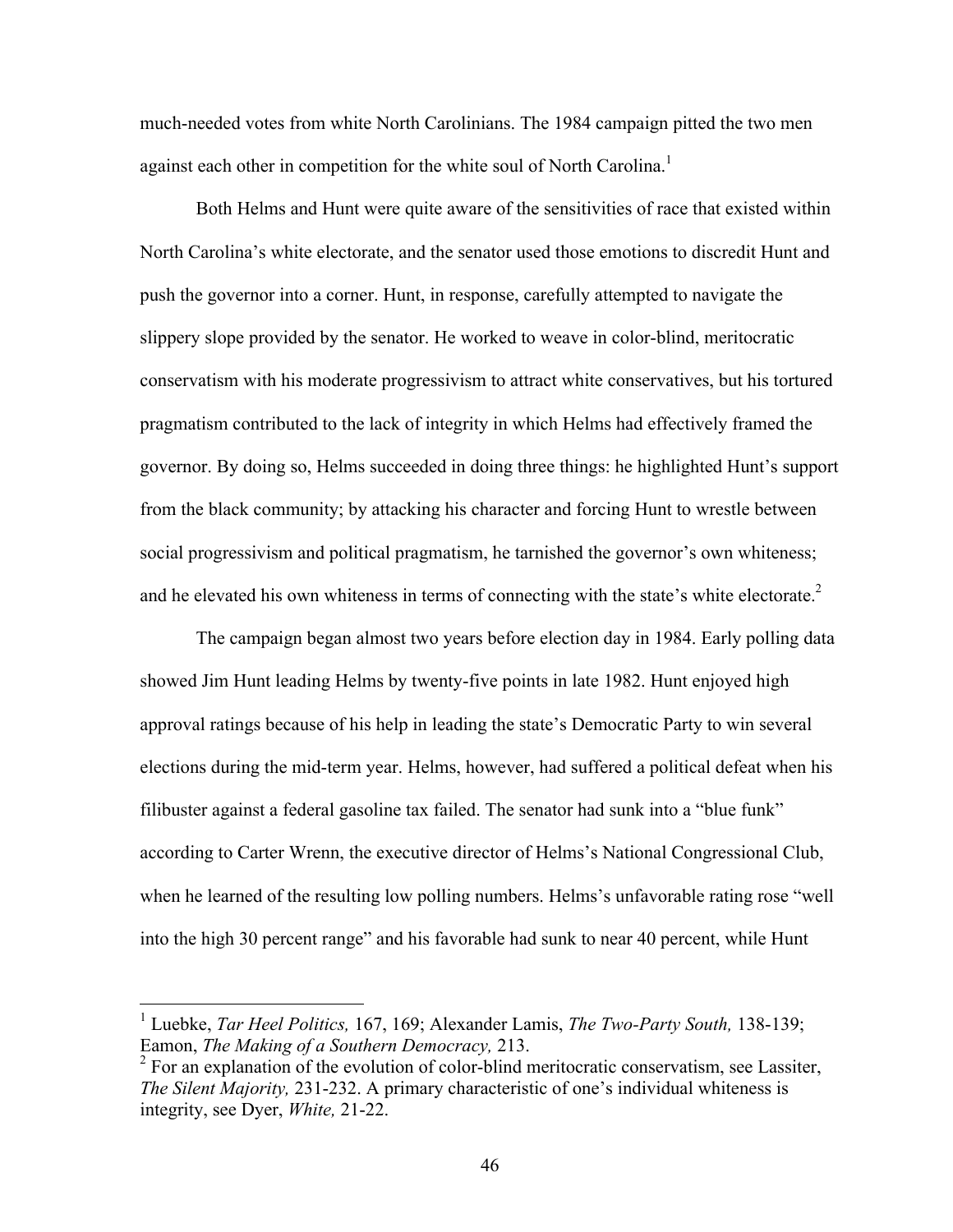enjoyed a favorable rating of close to 70 percent and unfavorable around 20 percent. The senator had told his wife Dot that he did not plan to seek reelection and sought to head back to North Carolina with her. Tom Ellis, who Hunt's campaign co-chairman Gary Pearce called the "godfather" of Helms's Congressional Club, pushed Helms toward reelection, and when the Club's pollster Arthur Finkelstein asked that if a "magic wand" could help return Helms to his seat, "would he then want to run again," Helms said, "well, sure I would … I love serving in the Senate." With the senator's response, Helms's campaign went to work and sought to "resurrect" Helms's image among North Carolinians while at the same time working to, as the Club's treasurer Mark Stephens recalled, "[transform] Hunt into a liberal and a liar." The battle for the white soul of the Tar Heel state was set to begin and would not end until late in the evening of November 6, 1984.<sup>3</sup>

The primary strategy of Helms's campaign sought to portray Helms as a political figure with integrity in the Tar Heel state and Hunt as weak and untrustworthy. As Wrenn recalled, "moving Hunt's unfavorable" rating "was really all [the] election was about." By the spring of 1983, the Congressional Club began advertising in 150 newspapers and seventy-two radio stations across the Tar Heel state with its appeal to white North Carolinians, and the ads, as historian William A. Link noted, "struck hard in issues of race." The radio ads produced by Helms's campaign ran three times per day throughout North Carolina's rural countryside. A North Carolina journalist estimated that Helms's opening political salvo hit the North Carolina voting public 14,000 times from April to June 1983. Coupled with twelve weeks' worth of advertisements in 150 newspapers, the barrage of ads

 <sup>3</sup> Christensen, *The Paradox of Tar Heel Politics,*248; Gary Pearce, *Jim Hunt,* 128, 148-49; Link, *Righteous Warrior,* 272-273.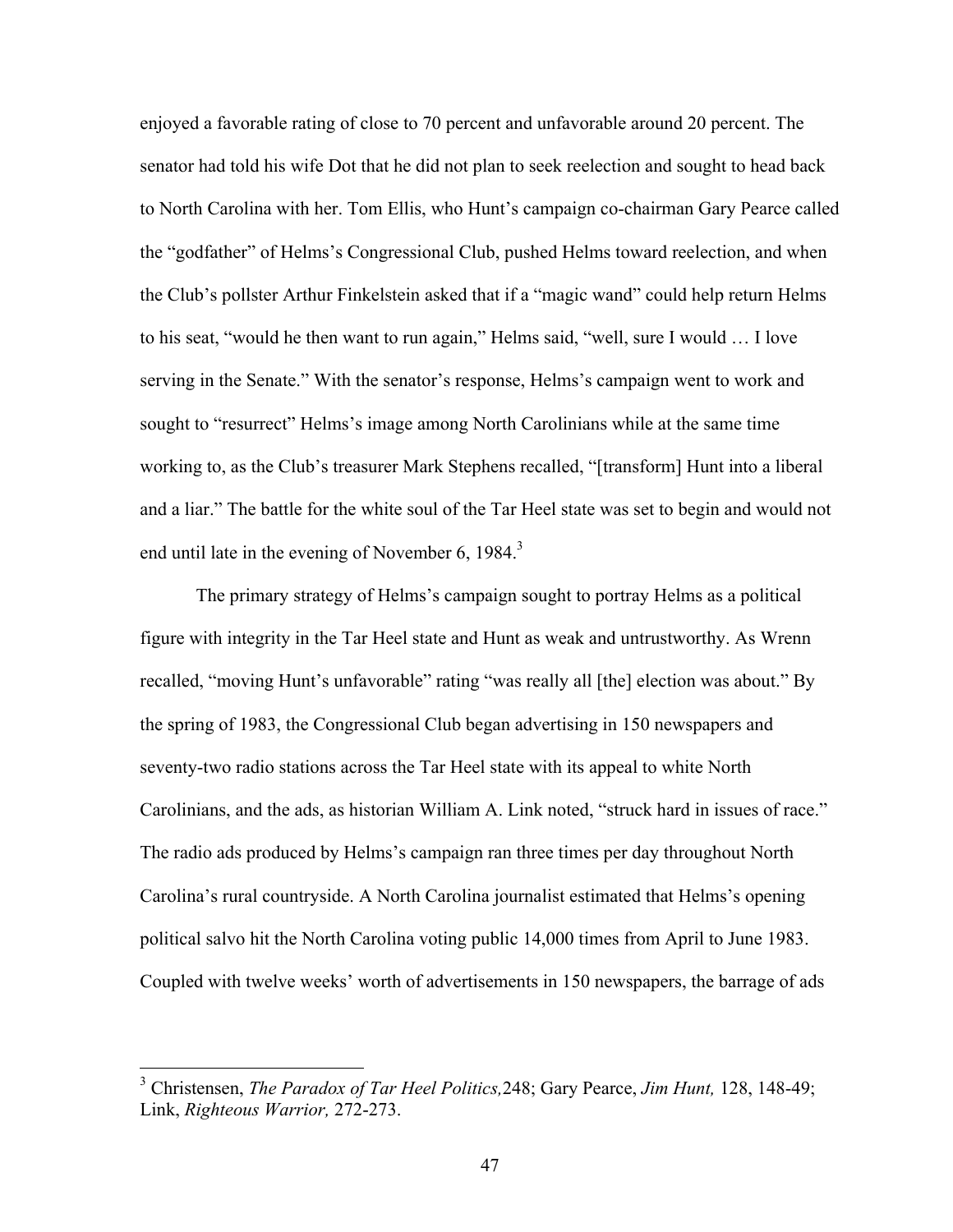cost the Congressional Club nearly \$20,000 per week through the spring of 1983, over a year and a half before Tar Heels would line up at the voting booth.  $4\overline{ }$ 

The early ads produced by the Club associated Hunt with black civil rights leaders and white liberals to sway white conservative opinion of the popular governor. One of the ads showed a photo taken of Hunt sitting with African-American civil rights leader Jesse Jackson – whose campaign for the top of the Democratic ticket in 1984 "mobilized thousands of black voters" – and referenced a 1981 news story that said Hunt wanted to use the State Board of Elections to "boost minority voter registration in North Carolina." The ad questioned the propriety of the use of state tax money to increase the number of voters in the state, many of whom proved to be black. Another ad showed a photograph of Hunt alongside a photo of Massachusetts senator Edward M. Kennedy and Georgia state representative Julian Bond. The ad stated that both Kennedy, a white Democrat and liberal, and Bond, a black Democrat, civil rights leader, and head of the Black PAC, were "helping Jim Hunt defeat Jesse Helms," although the "Black PAC" did not exist. The ad further claimed that *The Atlanta Constitution* had quoted Bond as saying that his committee wanted to "run a picture of Jesse Helms in North Caroline newspapers with a rifle's crosshair over his chest." Another ad featuring Bond and Kennedy ominously asked, "why do blacPAC and Kennedy PAC want to elect Jim Hunt to the U.S. Senate?"<sup>5</sup>

Rather than responding to the charges put forth by Helms that tied the governor to northern liberals and black political activists, those in the Hunt camp, as Pearce recalled, "fought back with the powers of incumbency." Hunt traveled back and forth across North

<sup>4</sup> Link, *Righteous Warrior,* 272-273; Pearce, *Jim Hunt,* 152.

<sup>5</sup> Pearce, *Jim Hunt,*152; "Helms Ads Take Early Shots at Hunt," in "Under the Dome," *Raleigh News & Observer,* May 8, 1983.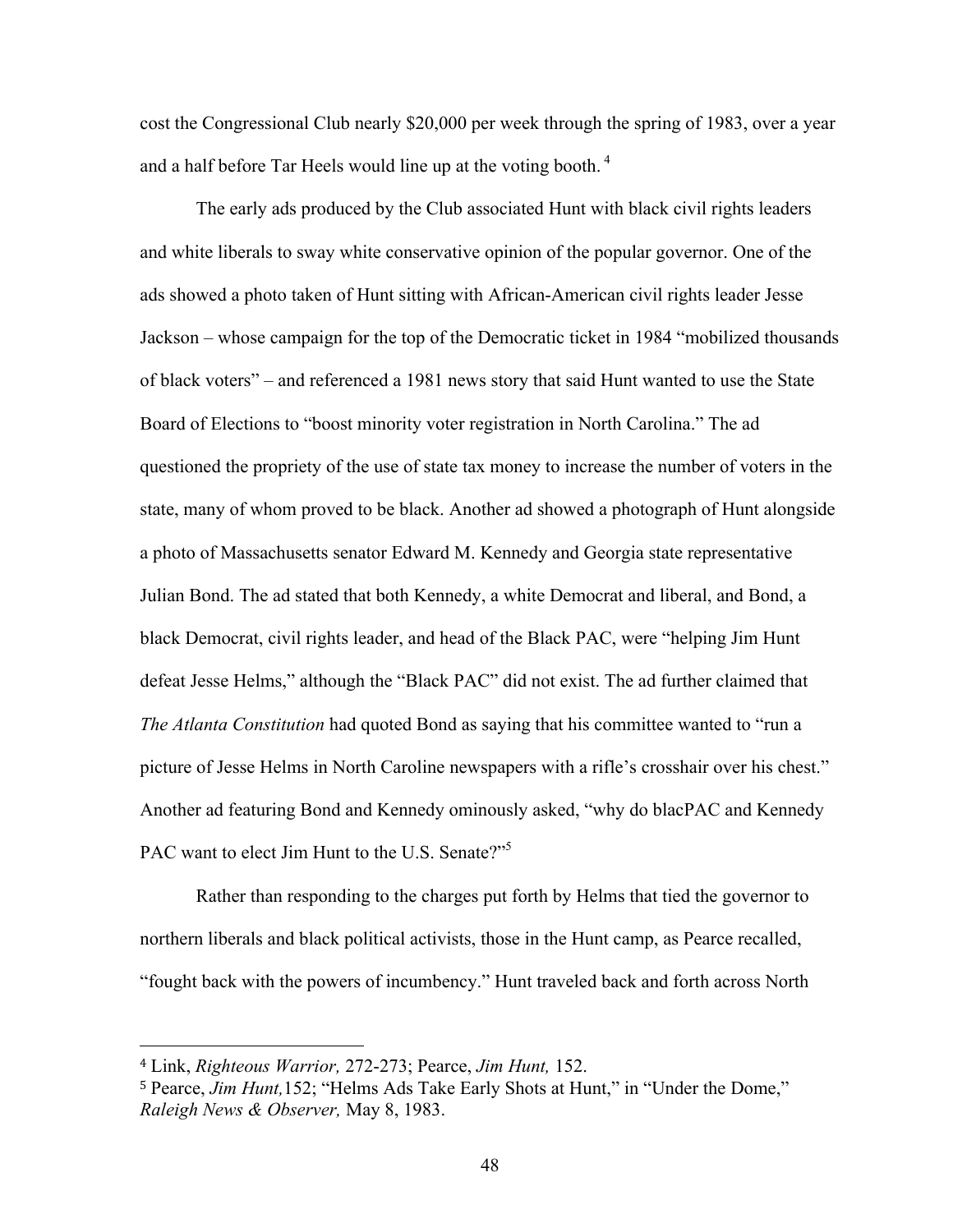Carolina as manufacturing plants opened, factories were built, and his political organization set roots throughout the state. He spoke to crowds gathered to see him talk about his tough stance on crime and his fiscal conservatism, noting that he instituted only one tax increase as governor. He noted the wage freeze for the state's public school educators as an example of his ability to stand up to lobbying influence. The governor, Pearce wrote, "was more moderate than most national Democrats," a fact he wanted North Carolina conservatives to remember. Hunt had released only two advertisements before the formal start of his campaign that attacked the senator for his vote on a bill that "included a doubling of the federal cigarette tax" and his "proposal to reform the Social Security system."<sup>6</sup>

By the summer of 1983, Helms continued in his appeal to Tar Heel whiteness through increased advertising. His campaign spent nearly \$700,000 on, as Link noted, "3,937 ads in 167 newspapers, 353 commercials on fifteen TV stations, and 25,542 commercials on one hundred radio stations" that sought to characterize Hunt as a liberal as well as link him to black political leaders. Most of these advertisements were broadcast and printed throughout rural North Carolina among the more conservative portion of the state's electorate. The senator's strategy had shifted course somewhat with ads that connected Helms with President Ronald Reagan, showing the president's approval of the North Carolina senator. Other ads connected Helms with other national Republican figures including Kansas Senator Bob Dole and Senate Majority Leader Howard Baker from Tennessee who "testified to Helms's integrity."

<sup>6</sup> Pearce, *Jim Hunt,* 152-153; Christensen, "Helms, Hunt Prepare for All-Out Battle," *Raleigh News & Observer,* November 6, 1983.

<sup>7</sup> Link, *Righteous Warrior,* 274; Ken Eudy, "Ads Signal Helms-Hunt Race Is On," *The Charlotte Observer,* June 9, 1983, in *Jesse Helms: Newspapers and Magazine Articles on His Political Career, 1972-1987, Vol. 4, 1983-84,* North Carolina Collection, Wilson Library,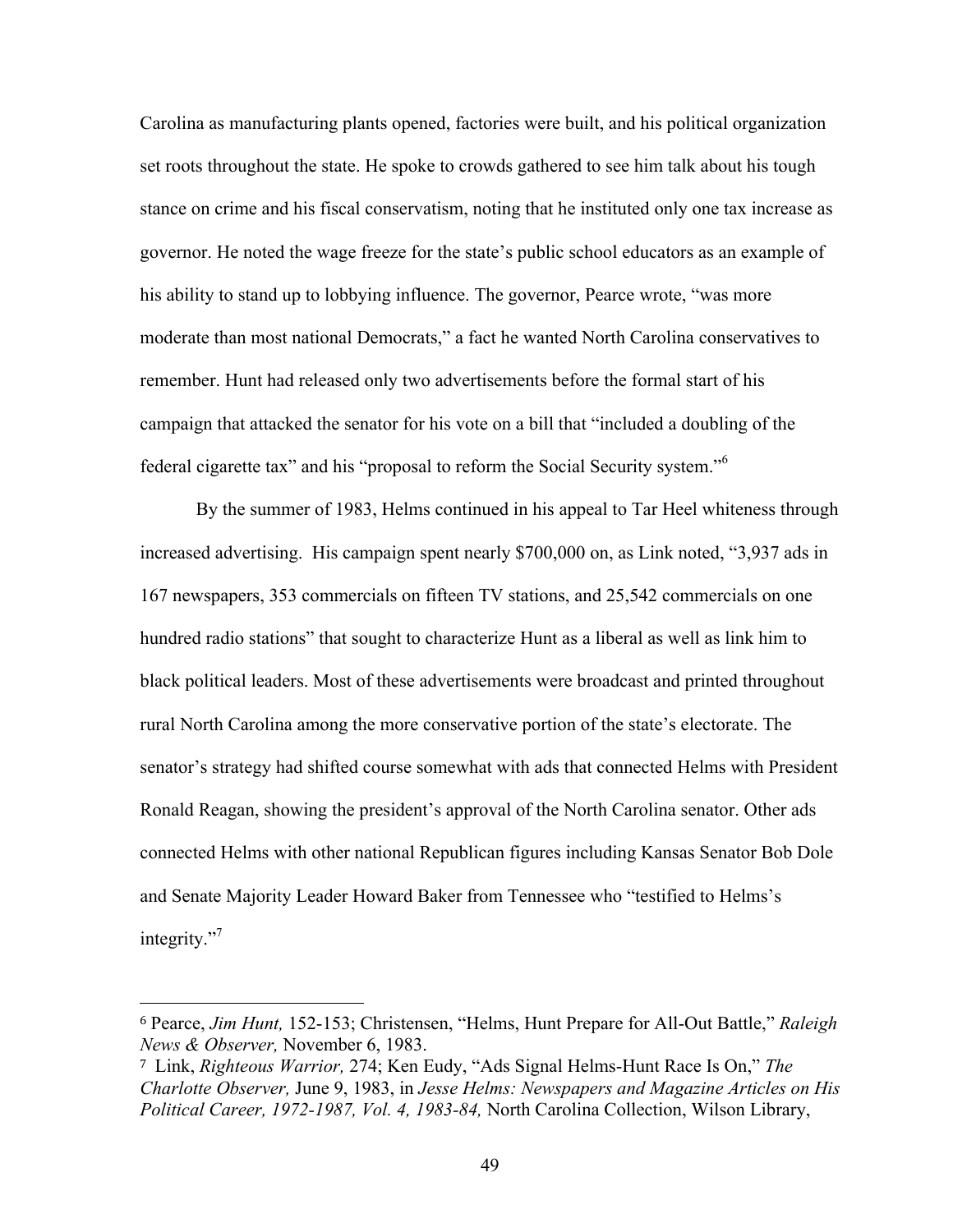Helms's campaign continued to gain steam due to the massive fundraising drive of his Congressional Club and its revolutionary use of direct-mail fundraising while Hunt's campaign remained quiet. As Link noted, "Helms was better positioned than any other senatorial campaign in the country during 1984." Hunt's campaign, however, worried about getting into an advertising battle too quickly and sought to save as much money as possible for the critical last months of the campaign. The governor traveled across the state and the country to raise funds for his campaign. On one campaign stop in Asheville, the Hunt campaign collected \$221,000 in donations from the mountain counties of North Carolina. Pearce also recalled an "economic-development trip to California" during the summer of 1983 that included fundraising events in San Diego and Los Angeles.<sup>8</sup>

By the fall of 1983, Helms's campaign was spending up to \$50,000 per week on advertising focused on white conservatives, but his biggest boost occurred in early October when he proposed to filibuster passage of the bill creating the Martin Luther King Jr. Holiday. On October 3, the North Carolina senator gave a speech on the Senate floor denouncing the civil rights leader as a radical who believed in "action-oriented Marxism" and arguing that those beliefs were "not compatible with the concepts of this country." Though Helms avoided labeling King himself a communist, he claimed in a report submitted to the Senate that King "welcomed collaboration with communists" during the civil rights

University of North Carolina at Chapel Hill; Christensen, "Helms, Hunt prepare for all-out battle."

<sup>8</sup> Link, *Righteous Warrior,* 274-75; Pearce, *Jim Hunt,* 153; "Hunt Goes West for Big Contribution," in "Under the Dome," *Raleigh News & Observer,* November 3, 1983.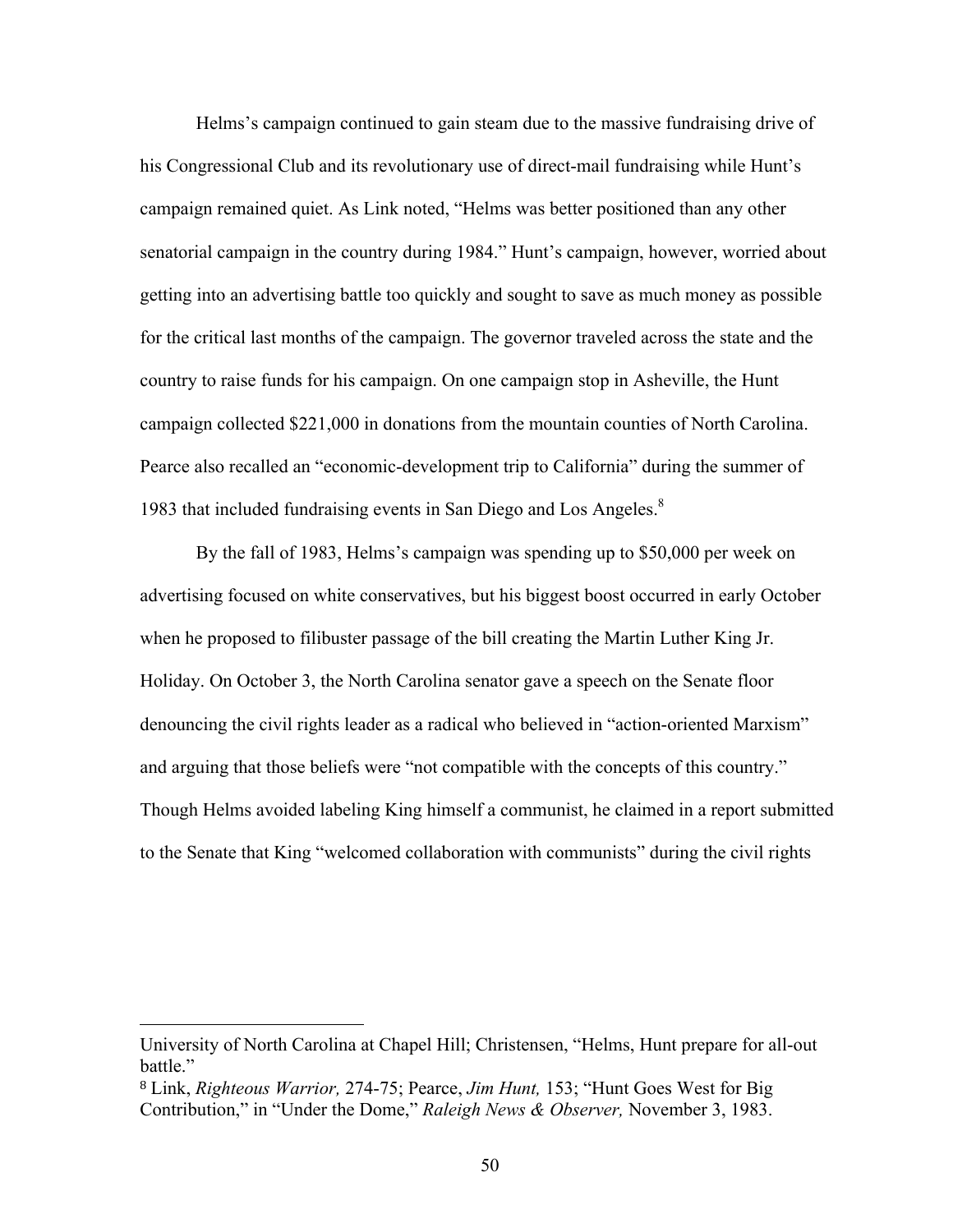movement. Because of the civil rights leader's refusal to denounce communism, Helms stated that "King harbored a strong sympathy for the Communist Party and its goals."<sup>9</sup>

Helms further claimed that another federal holiday would affect business and offend Americans. He objected to the holiday because it would cost \$4 to \$12 billion in economic production. Helms noted moreover that "a national holiday … is or should be an occasion for shared values … While Dr. King, in his public image did appeal to many of those shared values, his very name remains a source of tension, a deeply troubling symbol of a divided society." Helms continued the theme of King, representing the slain civil rights leader as a "troubling symbol," and stated that "the veneer of religious imagery with which he cloaked his political concepts created the very tension which his name still evokes."<sup>10</sup>

Helms, however, failed to find consensus within his own party. Kansas Senator Bob Dole, a fellow Republican, questioned Helms's argument concerning the loss of productivity, asking, "since when did a dollar sign take its place atop our moral code?" The Kansas Republican further claimed that there was no comparison to the loss of production and remembering "the cost of 300 years of slavery followed by a century or more of economic,

<sup>9</sup> Link, *Righteous Warrior,* 273; A.L. May, "Helms Links Communism, King to Halt Holiday Bill," *Raleigh News & Observer,* October 4, 1983, in *Jesse Helms: Newspapers and Magazine Articles on His Political Career, 1972-1987, Vol. 4, 1983-84,* North Carolina Collection, Wilson Library, University of North Carolina at Chapel Hill; Bill Arthur, "Helms Delays Senate Vote on Holiday for King," *The Charlotte Observer,* October 4, 1983, in *Jesse Helms: Newspapers and Magazine Articles on His Political Career, 1972-1987, Vol. 4, 1983-84,* North Carolina Collection, Wilson Library, University of North Carolina at Chapel Hill

<sup>10</sup> A.L. May, "Helms Links Communism, King to Halt Holiday Bill," *Raleigh News & Observer,* October 4, 1983, in *Jesse Helms: Newspapers and Magazine Articles on His Political Career, 1972-1987, Vol. 4, 1983-84,* North Carolina Collection, Wilson Library, University of North Carolina at Chapel Hill; Bill Arthur, "Helms Delays Senate Vote on Holiday for King," *The Charlotte Observer,* October 4, 1983, in *Jesse Helms: Newspapers and Magazine Articles on His Political Career, 1972-1987, Vol. 4, 1983-84,* North Carolina Collection, Wilson Library, University of North Carolina at Chapel Hill.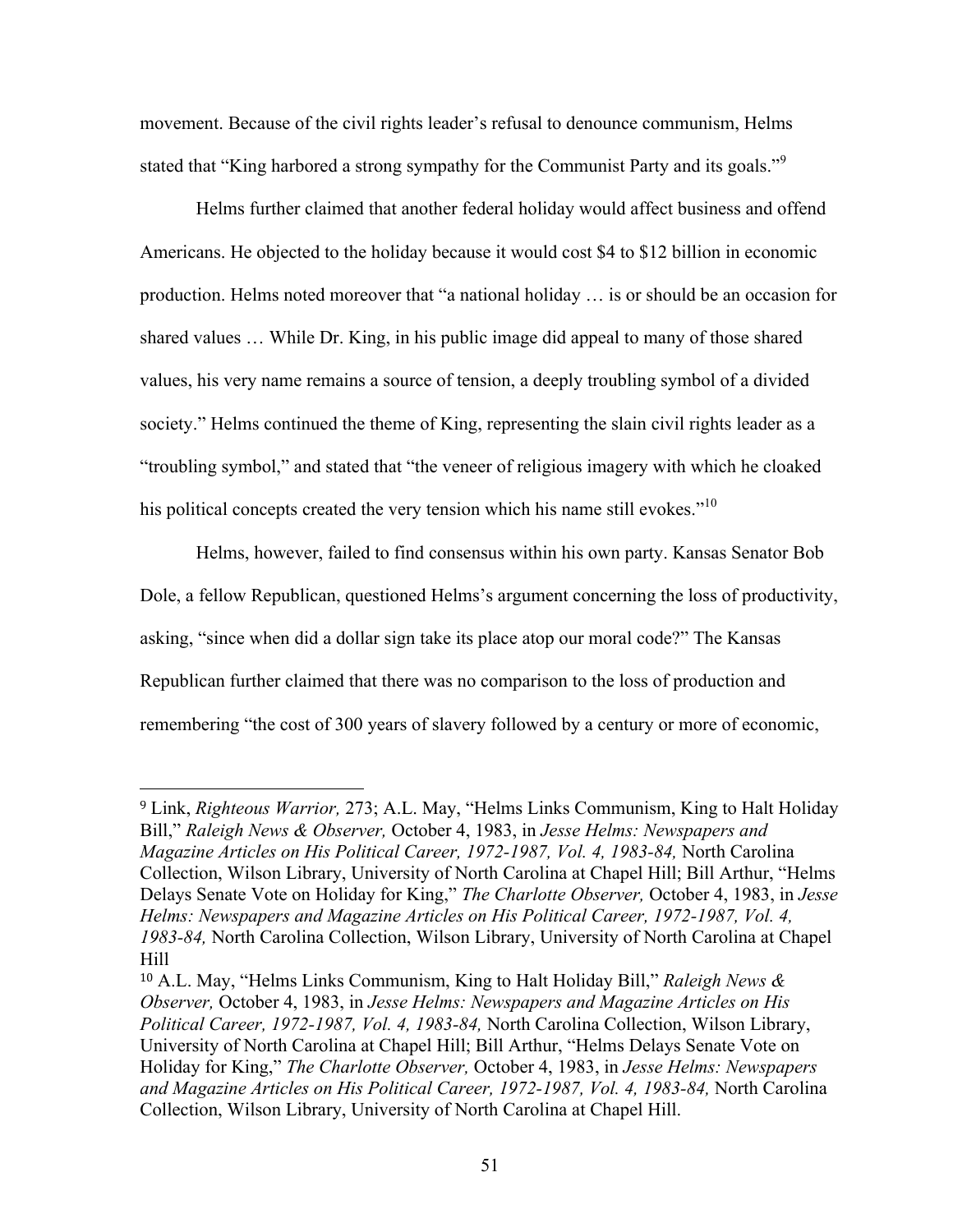political and social exclusion and discrimination." Also, as Link noted, while Helms was lambasting the King Holiday bill, Reagan said he would sign it once it passed the Senate, and South Carolina Senator Strom Thurmond and Majority Leader Baker provided their support as well. Regardless of bipartisan support for the bill, Helms stood strong in his convictions concerning the holiday bill but relented a day later when he struck a political deal that called for "accelerated action on a farm bill containing tobacco reforms" in the Senate that would aid North Carolina tobacco farmers in exchange for stopping his filibuster against the King holiday. When the press approached the Hunt administration in North Carolina, Gary Pearce, at the time Hunt's press secretary, responded for Hunt that the governor favored the bill and that he "[did] not have any comment on what Jesse Helms says or does not say on this."<sup>11</sup>

Notwithstanding the cancellation of his filibuster, Helms continued in his attempt to defame King. The senator filed a lawsuit that sought to unseal FBI surveillance tapes of King that the Bureau recorded between 1963 and 1968. Helms claimed that it was "imperative" that the tapes be released to uncover the "tremendous speculation over the years as to the contents of the records generated by the FBI regarding the surveillance of Dr. King" prior to any Senate vote on the King holiday bill. The Reagan administration opposed Helms's request and challenged it in court, and the case was dismissed by Judge John Lewis Smith on October 18 because he did not want to "interfere in congressional affairs." On the same day Helms gave another speech on the Senate floor and again attempted to connect King with communist subversion. He claimed that the American people had a right to know and that the

<sup>11</sup> Dennis Whittington, "Helms Stalls Action on King Bill," *Winston-Salem Journal,"* October 4, 1983, in *Jesse Helms: Newspapers and Magazine Articles on His Political Career, 1972-1987, Vol. 4, 1983-84,* North Carolina Collection, Wilson Library, University of North Carolina at Chapel Hill; A.L. May, "Helms Ends King Bill Filibuster Threat," *Raleigh News & Observer,* October 5, 1983; Link, 264; Pearce, 159.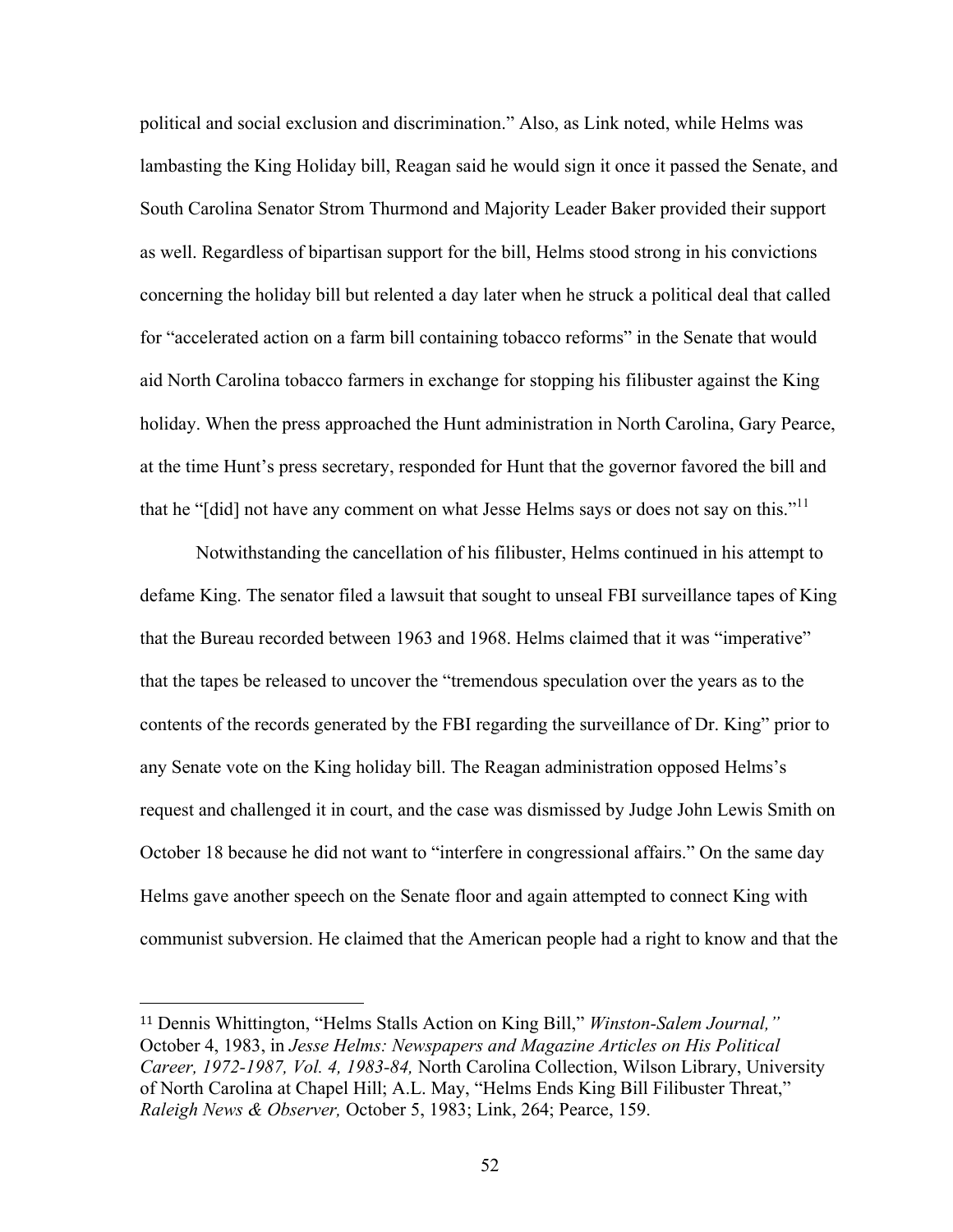Senate had a "responsibility to know" what connections the civil rights leader had with the Communist Party. The Senate, however, under strong objection from Helms, passed the King Holiday bill by a margin of seventy-eight to twelve, and Reagan signed the holiday into law on November 2. Helms claimed that his stand against the bill was not the result of racist sentiment toward King nor any political motivations.<sup>12</sup>

As Helms railed against the King holiday, the Hunt campaign was paying close attention. Gary Pearce remembered that Hunt and his staff felt a "mixture of fear and fury" while they watched Helms's tirade against the King holiday bill. As it happened, the Hunt campaign knew it would become part of the election. Helms immediately used his stand as part of a fundraising campaign with a letter that, along with rehashing his thoughts on King, said "the left-wing black establishment and the liberals in the news media have branded me a 'racist.' That's how they smear anyone who disagrees with them."<sup>13</sup>

By November 1983, Helms had begun closing in somewhat on Hunt. The Carolina Poll, conducted by the journalism school at the University of North Carolina at Chapel Hill, found that 56 percent of Tar Heel adults polled favored Hunt while 36 percent favored Helms, closing the thirty-point gap of a year prior by ten points. Likely voters, however, favored Hunt with only a thirteen-point margin, 54 to 31 percent. Families in higher income brackets making over \$25,000 a year favored the governor 52 to 44 percent, and those of lower economic status making less than \$15,000 preferred Hunt to Helms 64 to 21 percent. Not surprisingly, the poll found that black Tar Heels favored Hunt 87 to 6 percent, but whites also preferred the governor by a margin of nine points, 50 to 41 percent. In the Carolina

<sup>12</sup> Link, *Righteous Warrior,* 265-67.

<sup>13</sup> Pearce, *Jim Hunt,* 156-160.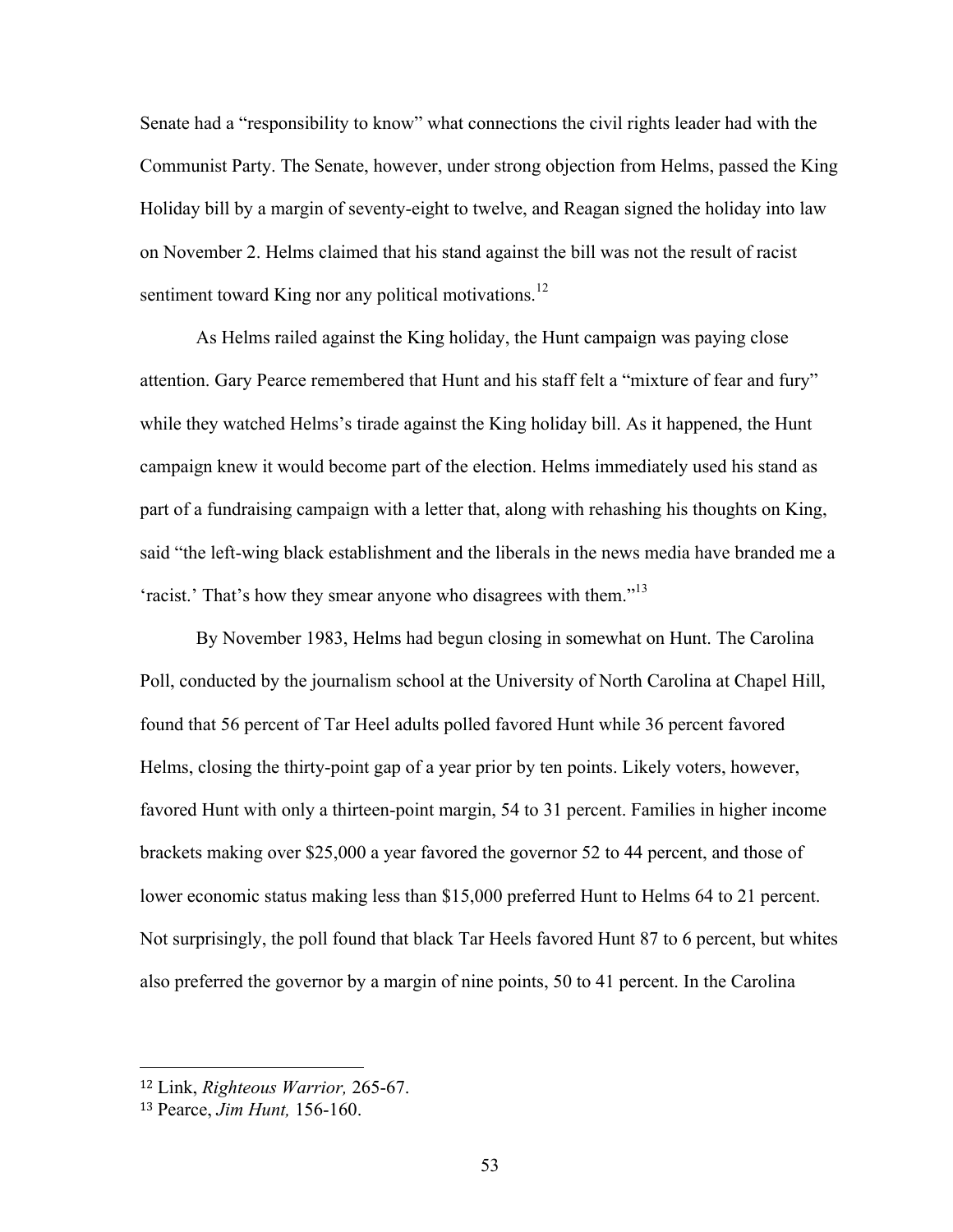Caravan Poll conducted by Walter DeVries, a pollster living in Wrightsville Beach, voters who had voted in 1982 preferred Hunt to Helms by a six-point margin, 47.3 to 41.1 percent.<sup>14</sup>

As the Hunt camp and North Carolina Democratic Party saw the governor's polling margins shrinking, the party released a \$50,000 radio ad campaign that focused on attacking Helms as a "flip-flopper."<sup>15</sup> In February of 1983, Helms submitted the Social Security and Individual Retirement Security Act to the Senate to reform drastically the Social Security program, and went so far as to give a nearly thirty-minute statewide address on television to promote his legislation. In this address, Helms claimed that the system had "hoaxed" those paying Social Security payroll taxes, and stated that "there is no trust fund … no vault" that held the money collected through those taxes. He further proposed a "private savings system" with "individual accounts" that would "supplement" the Social Security "taxation system." The proposed system, according to Helms, would "guarantee, once and for all, the security of all elderly Americans."16 It was on this plan, and Helms's affirmative vote on a 1982 deficitreduction bill that raised the federal tobacco tax, that Hunt's campaign based its attack. Nevertheless, according to Pearce, attempting to portray Helms as a flip-flopper did not work.<sup>17</sup>

<sup>14</sup> "Hunt Outdistances Helms by 20 points, Carolina Poll Finds," *Raleigh News & Observer,*  November 4, 1983; Christensen, "Helms, Hunt Prepare for All-Out Battle," *Raleigh News & Observer,* November 6, 1983.

<sup>15</sup> Link, *Righteous Warrior,* 275; Pearce, *Jim Hunt,* 155.

<sup>16</sup> Jesse Helms, *Here's Where I Stand: A Memoir* (New York: Random House, 2005), 259- 260; "Jesse Helms-Social Security Presentation, February '83," Box 2 in the Video Collection in the James B. Hunt Papers, MC00003, Special Collections Research Center, North Carolina State University Libraries, Raleigh, NC (All citations from here on referring to the James B. Hunt Papers are noted "JBH Papers, NCSU Libraries").

<sup>17</sup> Pearce, *Jim Hunt,* 155.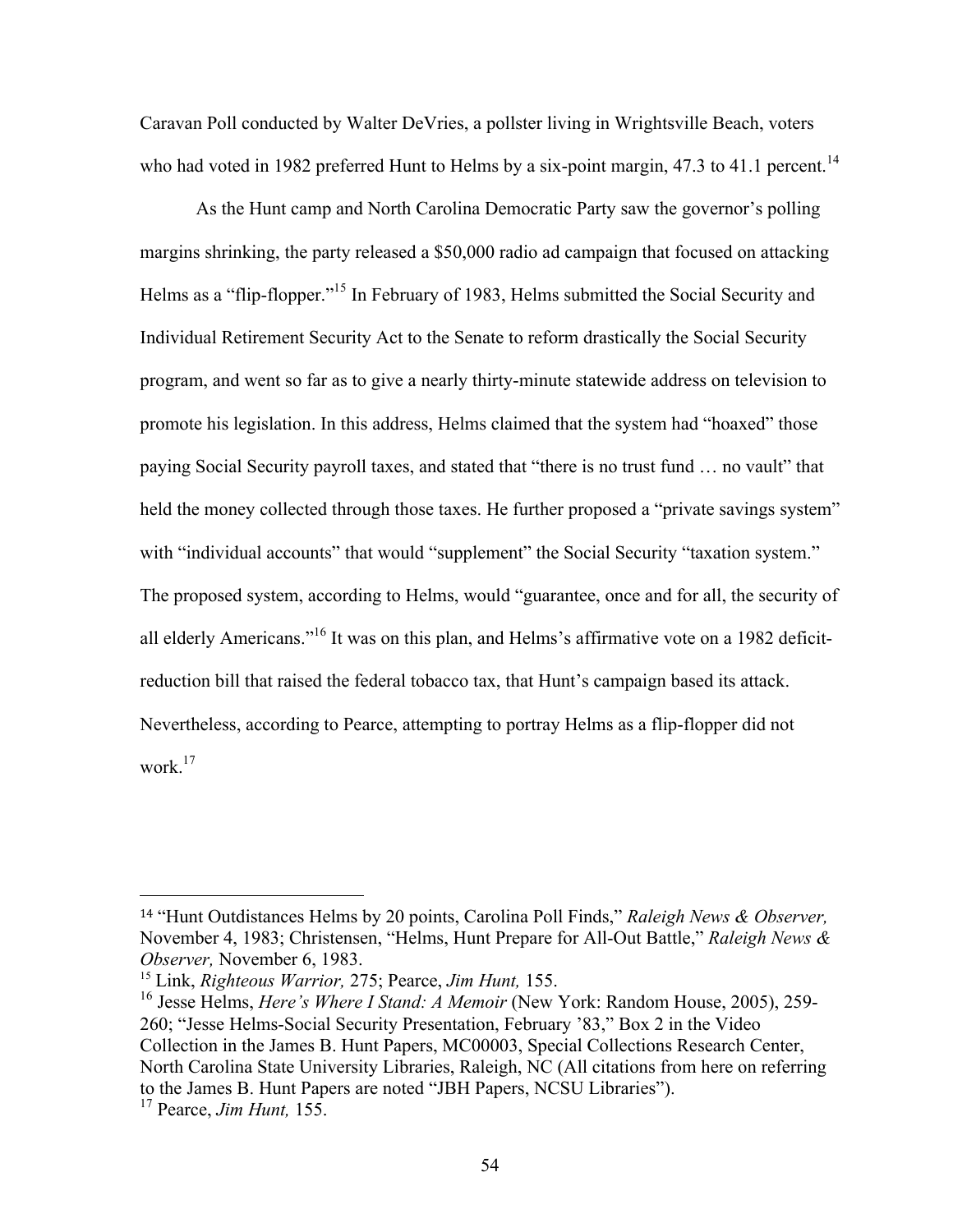The Helms campaign responded bitterly and claimed that the ads were false. The campaign released a letter drafted by Helms, stating that Hunt's ads "intentionally distorted my record." The senator prodded the governor, telling him, "Jim, stop trying to hide," and "it isn't right and it won't fool the people. Let's discuss the issues man to man." He attempted to provoke a response from Hunt concerning the King holiday, stating that "not everyone agreed with my opposition to the Martin Luther King holiday … but they knew where I stood. Where do you stand?" Helms had started challenging Hunt to a debate since the beginning of 1983 and continued doing so periodically throughout the year. Hunt responded that he "[looked] forward to debating Senator Helms on all the issues facing the people of North Carolina, especially the economy, Social Security, and agriculture," with no response to Helms's provocation concerning the King holiday, but that he would not do so until after the Democratic Party primary on May  $8^{18}$ .

The letter of late November asking the question "where do you stand?" and addressing the senator's stance against the King holiday became the newest advertisements released by the senator's campaign in early December. Rather than focusing on Hunt as a liberal, the Helms camp changed its message and began going after Hunt's integrity. Hunt, as Pearce noted, "had a propensity to sound liberal before one group and conservative before another." Though he always sought progress, he shifted back and forth to reach his goals. Helms's campaign sought to illustrate the governor's pragmatism as flip-flopping. The Helms campaign's primary researcher, Bob Harris, began clipping and reading every article

<sup>18</sup> Christensen, "Ads Add Sparks to Senate Campaign," *Raleigh News & Observer,*  November 30, 1983; "News Release/ Jesse Helms United States Senator," January 31, 1983 in *Jesse Helms: Press Releases, Statements, Correspondence, and Polls on the Career of Senator Helms, 1972-1987, Vol. 2, 1979-1987,* in the North Carolina Collection, Wilson Library, University of North Carolina at Chapel Hill.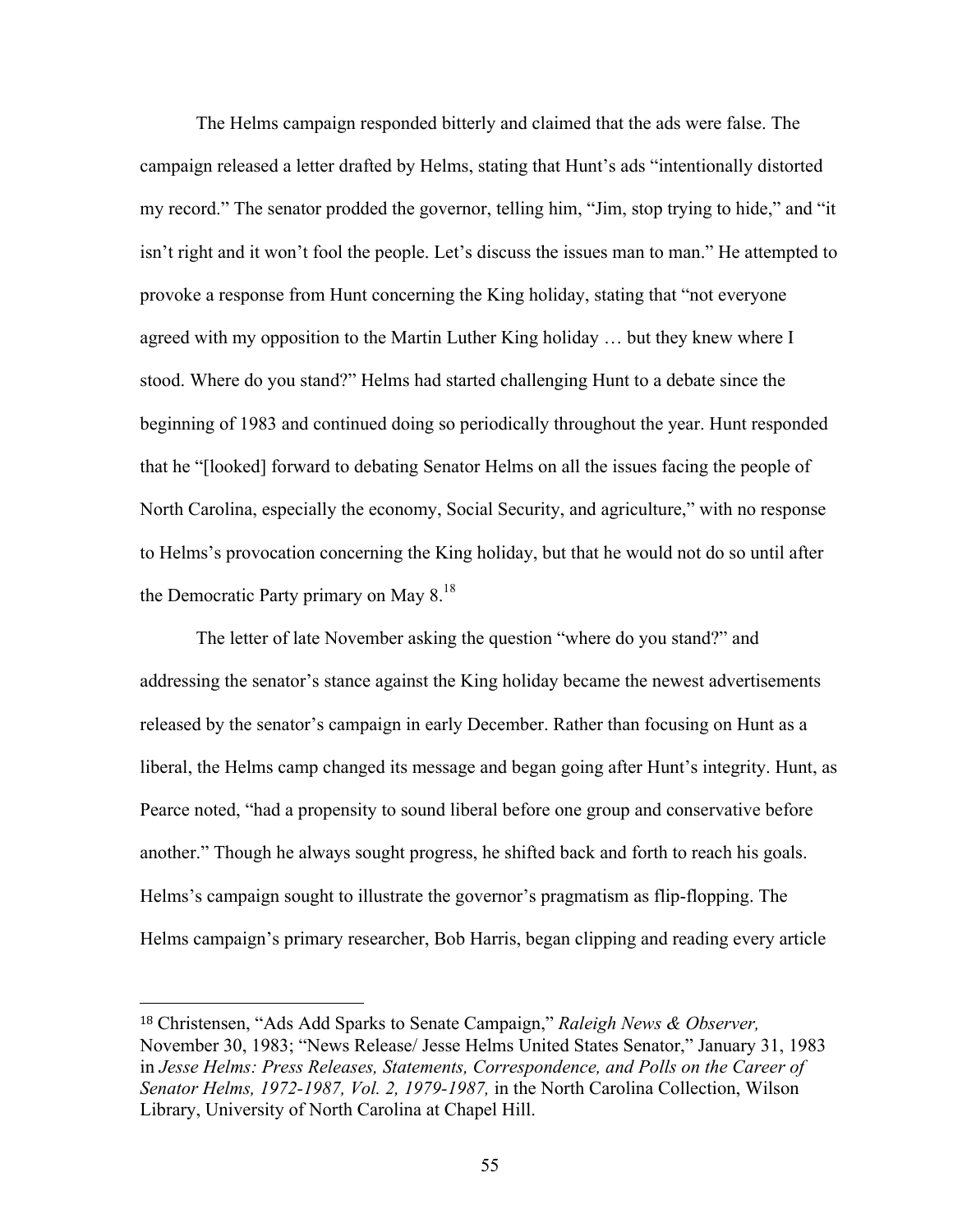he could find concerning Hunt and his position on issues, and the campaign recorded coverage of his public appearances in order to keep track of any positions that might appear to change from time to time. Through his research, Harris produced several ad scripts and brought them to Tom Ellis and Carter Wrenn.<sup>19</sup>

The new ads became effective ten-second television and radio spots. They focused on such issues as foreign policy, taxes, budget cuts, and the Martin Luther King Jr. holiday. The ads, as Helms recalled, "pointed out the governor's record of sitting on the fence or appearing to take both sides on an issue so he wouldn't make anybody mad." At the same time the ads showed Hunt as dishonest, they showed Helms as steadfast and principled. In response to the new ads, Hunt's campaign spokeswoman Stephanie Bass noted the governor's stance on school prayer, Social Security, and the governor's support of the King holiday. The governor himself, however, remained silent on the issue with the press.<sup>20</sup>

The Helms campaign's new offensive proved successful, so successful in fact that the new strategy remained intact for the remainder of the campaign. What had been a comfortable twenty-five-point margin in late 1982 for Hunt had all but disappeared after Christmas 1983 when Peter Hart, the governor's pollster, took his first internal poll since the spring. The campaign rolled into the election year with a much closer margin, only three points, between the two candidates and there were still eleven month to go.<sup>21</sup>

Not long after Helms's ads challenging, among other things, the governor's position on the King holiday, Hunt attended a fundraiser hosted by the African-American elite from

<sup>19</sup> Link, *Righteous Warrior,* 276-277; Pearce, *Jim Hunt,* 155.

<sup>20</sup> Pearce, *Jim Hunt,*156, 158; Helms, *Here's Where I Stand,* 162, 167; Christensen, "Helms Strikes Back at Hunt with Ads Questioning His Stand on 8 Issues," *Raleigh News & Observer,* December 3, 1983.

<sup>21</sup> Pearce, *Jim Hunt,* 161.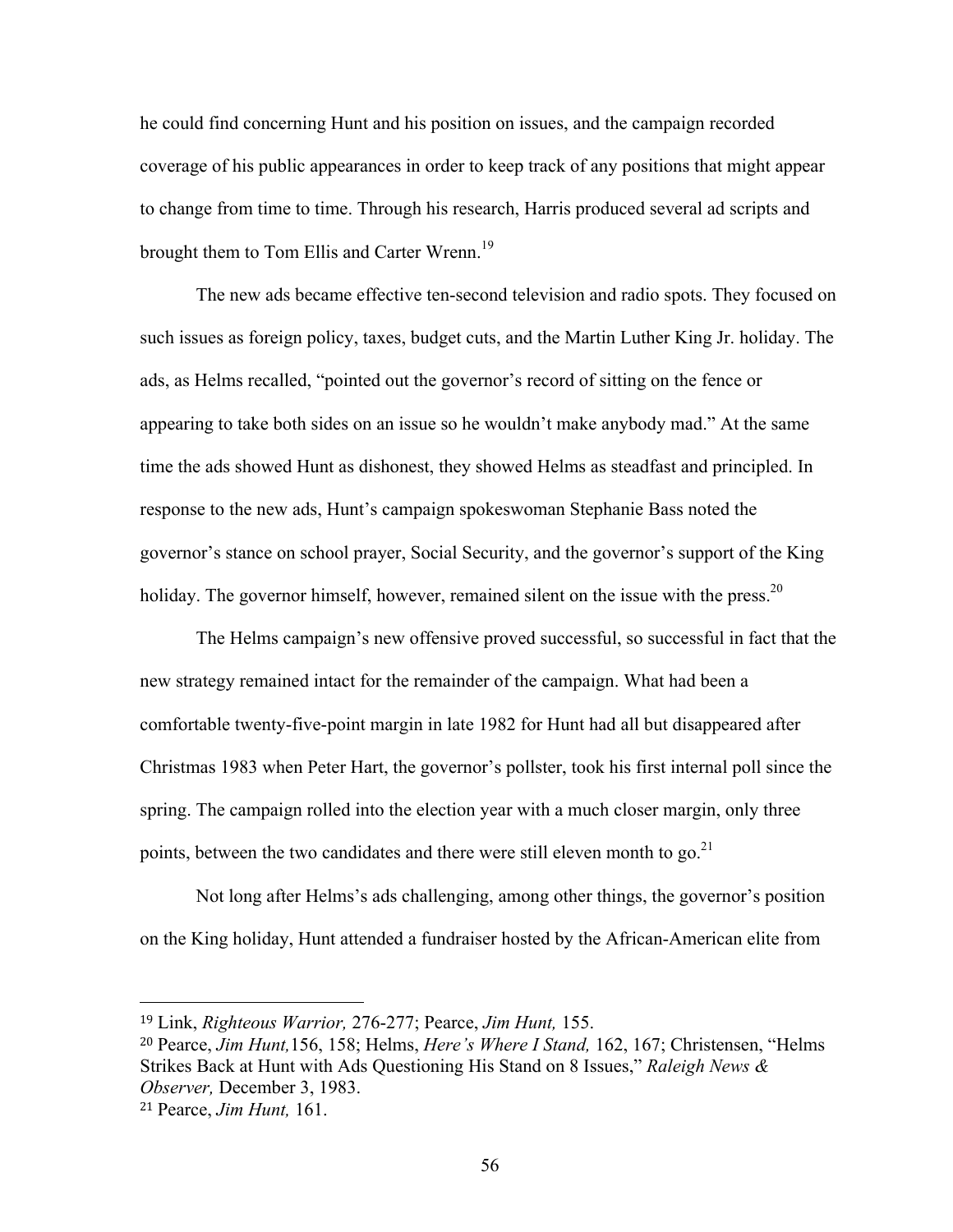throughout the Tar Heel state in Raleigh. The group of black educators, judges, and political figures, including Charlotte mayor-elect Harvey Gantt, provided the Hunt campaign with \$58,000. The governor noted his broad support for racial equality and vocalized his support for the King holiday to the group of black supporters. He further noted that he and nine House members from North Carolina supported the holiday because "we know North Carolina has climbed upward since we set aside the dead weight of discrimination in this country." Hunt continued and spoke of the need for all North Carolinians to work together so that the state could "climb higher" and open "the doors of opportunity to those who in the past faced closed doors." Hunt needed to energize the black community as he saw his white support steadily eroding.<sup>22</sup>

In January 1984, Helms continued his attack on Hunt's integrity when he accused the governor of using his campaign staff to speak for him rather than disclosing his position on issues, referring to those raised in his ads concerning, among other things, the Martin Luther King holiday. Hunt responded by evading the issue of the King holiday and pivoted to the state's economy, saying that "a big issue" was "people need jobs," and that "farmers are in trouble." He pointed out how the federal government had "cut the heck out of the tobacco program" which was crucial to North Carolina tobacco farmers, and that "more should be done for the elderly and the schools." "Those," according to Hunt, "[were] the real problems of real people."<sup>23</sup>

<sup>22</sup> "Blacks Give Hunt's Campaign a Boost," in "Under the Dome," *Raleigh News & Observer,* December 4, 1983.

<sup>23</sup> Associated Press, "Hunt Urges Helms to Address Issues, Not Denounce Senate Race Contender," *Raleigh News & Observer,* January 20, 1984.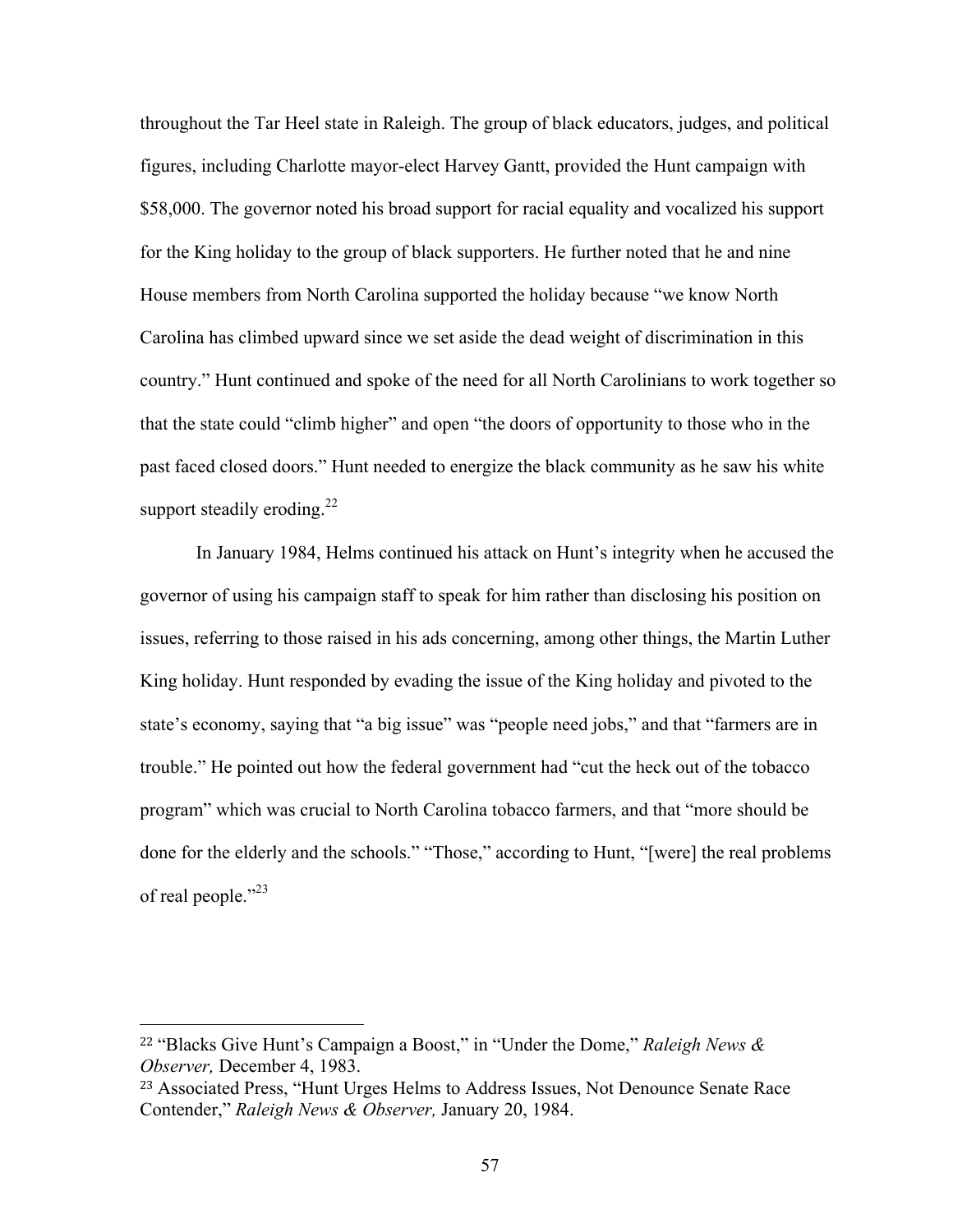In late January, Hunt attempted to steer attention from the character attacks by Helms to his stance on policy and his moderate conservatism. The governor issued his first policy position and addressed broad support for Reagan's foreign policy initiatives, particularly with regard to Central America. He sought to take some of the wind out of the Helms campaign's sails when he appeased conservative anti-communist sentiment in North Carolina, stating that "Russian attempts to subvert nations … and to assist communist takeovers is something we absolutely have to prevent without any question whatsoever." Rob Christensen noted that the governor spoke with a "conservative tone" when Hunt addressed the Chamber of Commerce of North Carolina, where he gave his support to Reagan's decision to invade Grenada and "a strong military presence or capability" for regions experiencing destabilization or "communist expansion." He further supported the Reagan administration's foreign aid policy and underlined its importance when he said, "I think we need to give the kind of foreign aid that President Reagan has indicated he thinks is necessary." Hunt did, however, criticize the Reagan administration regarding agriculture policy. He claimed that farmers in the Tar Heel state continued to suffer "a deep … and growing recession" and that agriculture [was] not included in [the] recovery" that the rest of the country was experiencing. He further noted the administration's failure to balance the federal budget, and stated that his objectives fell in line with Reagan's desire to cut wasteful spending, close tax loopholes, and avoid tax increases. The governor further noted that regardless of Helms's political advertisements questioning Hunt's integrity, "I think the people know where I stand."<sup>24</sup>

<sup>24</sup> Christensen, "Hunt Backs Reagan's Latin American Policy," *Raleigh News & Observer,*  January 25, 1983; Daniel C. Hoover, "Hunt Says Reagan Failed to Address Problems with Deficit, Agriculture," *Raleigh News & Observer,* January 27, 1984.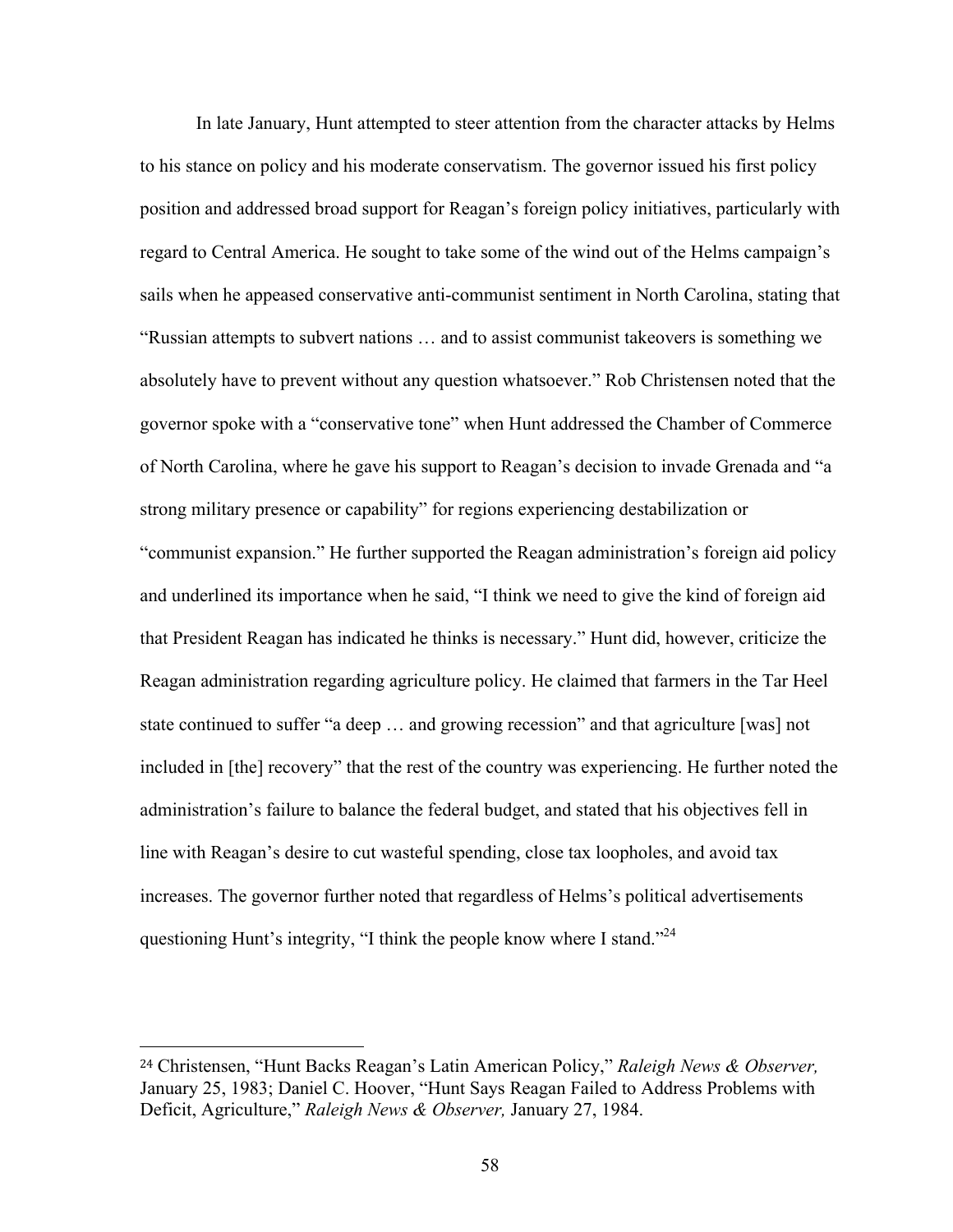When it came time to announce his candidacy officially, the governor chose a place of symbolic and strategic importance when it came to the appeal of white Tar Heel Democrats, his hometown of Rock Ridge, North Carolina, a small farming community in the eastern part of the state. The governor's campaign kickoff took place at James Baxter Hunt, Jr. High School, only five miles from where he was raised. In front of nearly 2,000 political supporters who came from all over the state, Hunt, as Daniel Hoover noted, "set the stage for a classic political showdown."<sup>25</sup>

During the rally, Hunt delivered a short address that outlined his campaign platform and set the tone for the message he would convey to the Tar Heel state's electorate for the next ten months. He spoke about the economy and the need for tax cuts for "working families and the middle class," while insisting that he would close tax loopholes for the wealthy. Hunt took subtle jabs at Helms's record in the Senate, without ever naming the senator, beginning each sentence with the phrase "It is time we had a Senator who works for . . . ." He alluded to anti-Helms sentiment pertaining to his stance on Social Security, insisting that he wanted to "work for an America that offers dignity and independence, not fear – for our parents and grandparents." The governor passively noted Helms's position concerning civil rights legislation and promised to work "to see that equal rights and civil rights are treated as they should be  $-$  a moral imperative and the law of the land" without any mention of race or skin color. He spoke of the need for stronger and higher goals for education, assistance for farmers who were suffering due to recession, and environmental protection. Hunt also addressed foreign policy issues, noting that he believed in a "strong America" that would be

<sup>25</sup> Daniel C. Hoover, "Hunt Returns Home to Challenge Helms," *Raleigh News & Observer,*  February 5, 1984.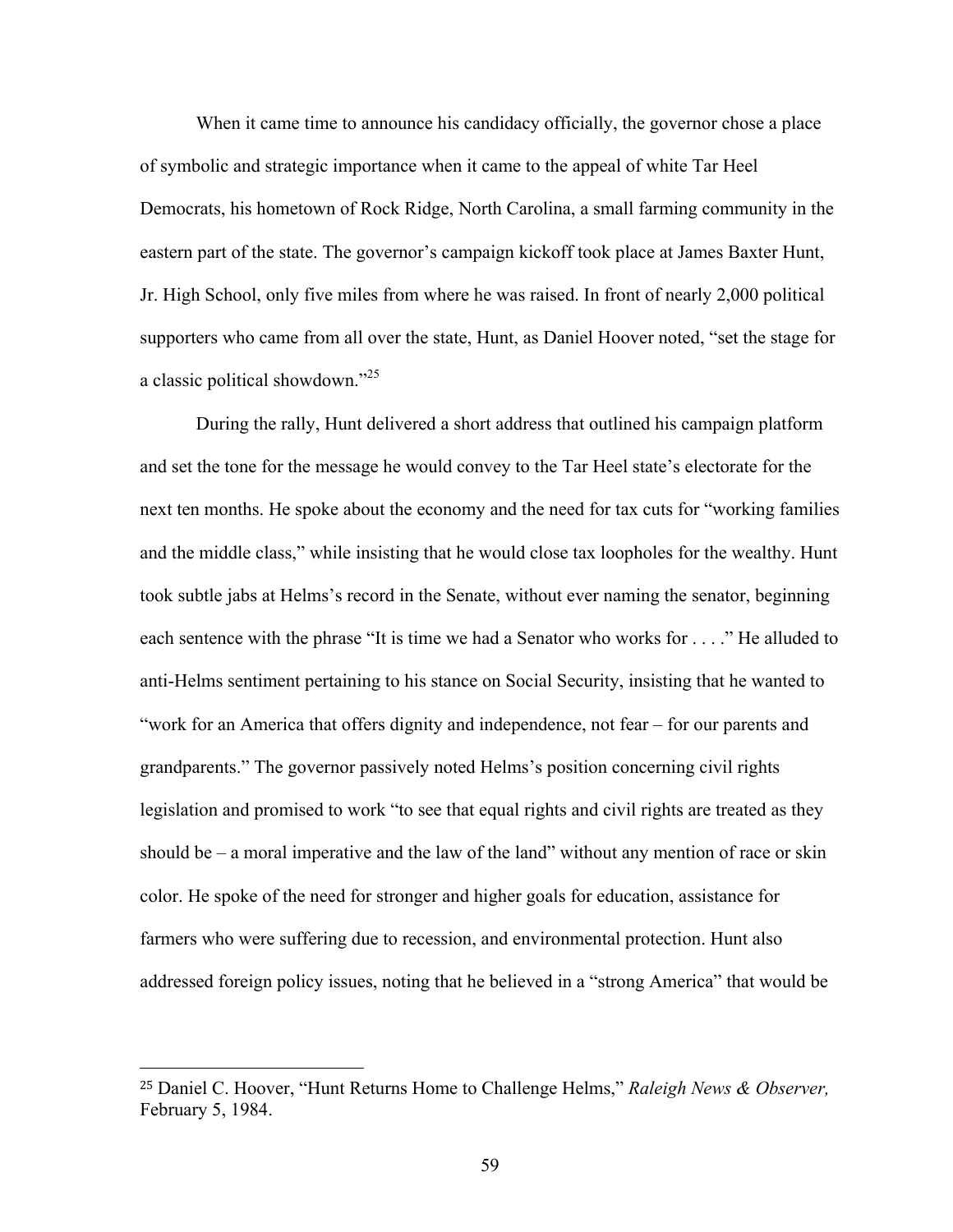a "force for freedom," and his willingness to negotiate with foreign adversaries, particularly the Soviet Union, to stop global nuclear proliferation. All the issues addressed became themes throughout the campaign, but what stood out most was Hunt's desire to build consensus through bipartisanship and the need, as he said, to work "together." Throughout the twenty-minute address, the governor used the color-blind, first-person plural pronouns "we," "us," and "our" over forty times, further underlining his belief in broad consensus politics. <sup>26</sup>

Hunt continued pushing his campaign's agenda when he held a press conference a few days following the launch of his candidacy. He pledged "to get more things done for North Carolina in the United States Senate." While Helms had continued to focus on issues such as foreign policy, abortion, school prayer, and the King holiday, Hunt said it was his "responsibility to talk about the things that are most crucial" to Tar Heels. North Carolinians, said the governor, were "most concerned about their jobs and making enough money to make ends meet to provide for their families." Tar Heel farmers continued living through a sluggish economy, and he noted the importance of education and Social Security to the state's citizens. He promised to "work hardest on jobs and opportunities; on having a fair tax system where tax cuts go to the working people and the middle class and not just the loopholes and tax shelters for the rich." He also underlined the importance of managing the federal deficit and the need for spending cuts in the federal budget. $27$ 

<sup>26</sup> Daniel C. Hoover, "Hunt Returns Home."; "Jim Hunt for Senate Campaign Packet: Announcement Speech, Governor Jim Hunt, Saturday, February 4, 1984," Box 59 in the Document Collection, JBH Papers, NCSU Libraries.

<sup>27</sup> Daniel C. Hoover, "Hunt Formally Enters U.S. Senate Race," *Raleigh News & Observer,*  February 7, 1984.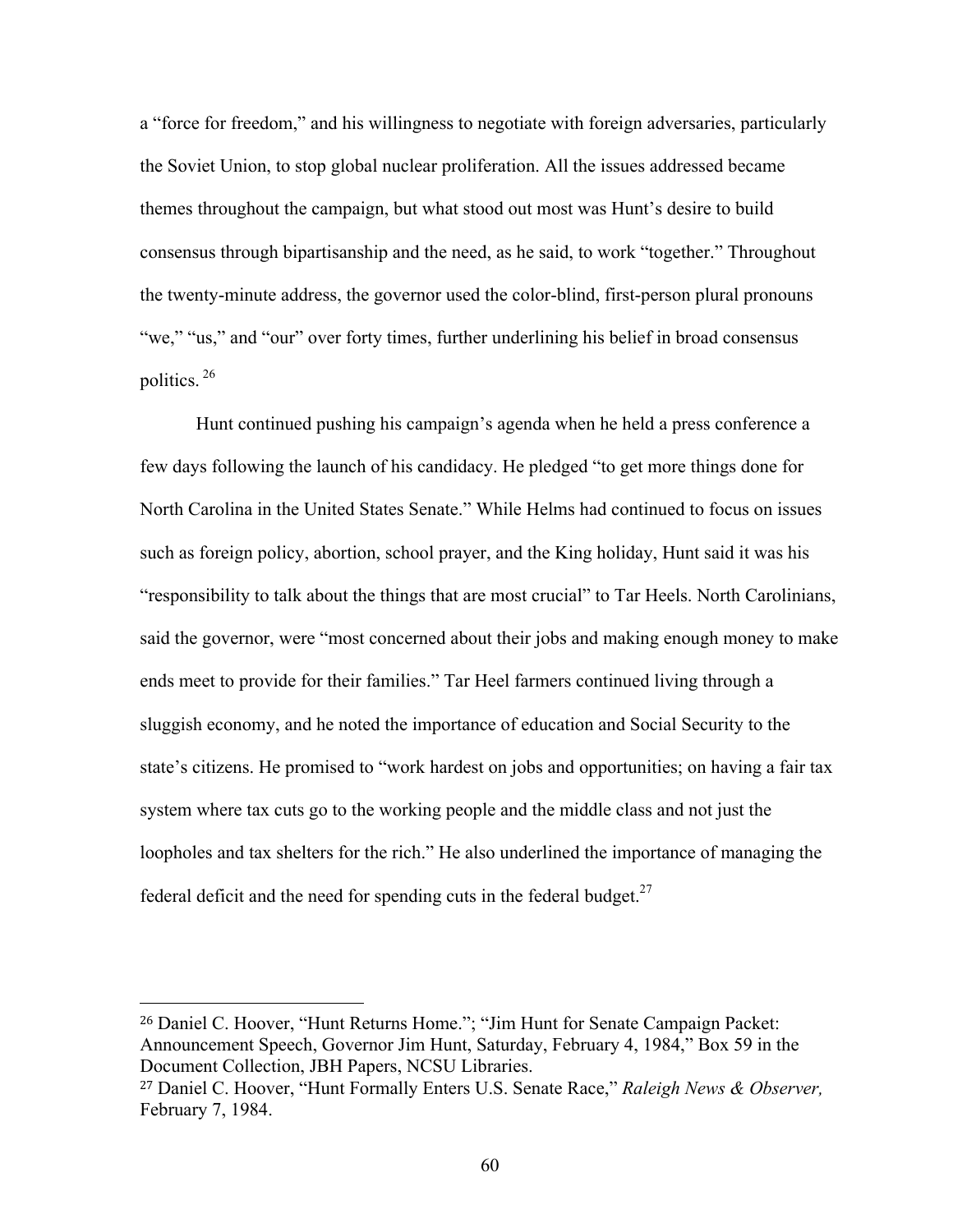Not long after announcing his candidacy, Hunt began his television advertising campaign with appeals to white North Carolinians. The first advertisements produced concentrated on the governor's ability to communicate effectively and relate to middle- and working-class Tar Heels. Hunt spoke about the need "to get things done" in terms of the economy, job growth, and technological innovation, as well as improving the state's education system. He continually underlined the necessity of "working together." With a narrator describing Hunt's accomplishments—including rising reading scores in schools, bringing 200,000 new jobs to the state, providing relief for small family farmers, and developing programs to bring aid to the state's elderly—various scenes flooded the television screen that showed the governor interacting with various groups of people such as students, the elderly, and blue-collar workers, most of whom were white. Hunt spoke on camera about his ability to bring "people together" and make all North Carolinians a part of the process to make the Tar Heel state a better state for all of its citizens. The slogan at the end of each ad was both written on the screen and stated by the narrator: "Jim Hunt for the United States Senate. He can do more for North Carolina."<sup>28</sup>

The governor attempted to begin his campaign with a positive focus on the state and the economic needs of his constituents. As Stephanie Bass told the *News & Observer,* the Hunt campaign wanted to stress the governor's political record and "the state's future, rather than criticizing Hunt's opponent." Bass continued, "The ads are positive … we think they will make our people feel very good about why we are running for the Senate." The ads, she stated, "have a lot of North Carolina people in them," noting some of the specific groups

<sup>28</sup> "Hunt Rough TV Spots, 1-30-84," Box 1 in the Video Collection of JBH Papers, NCSU Libraries.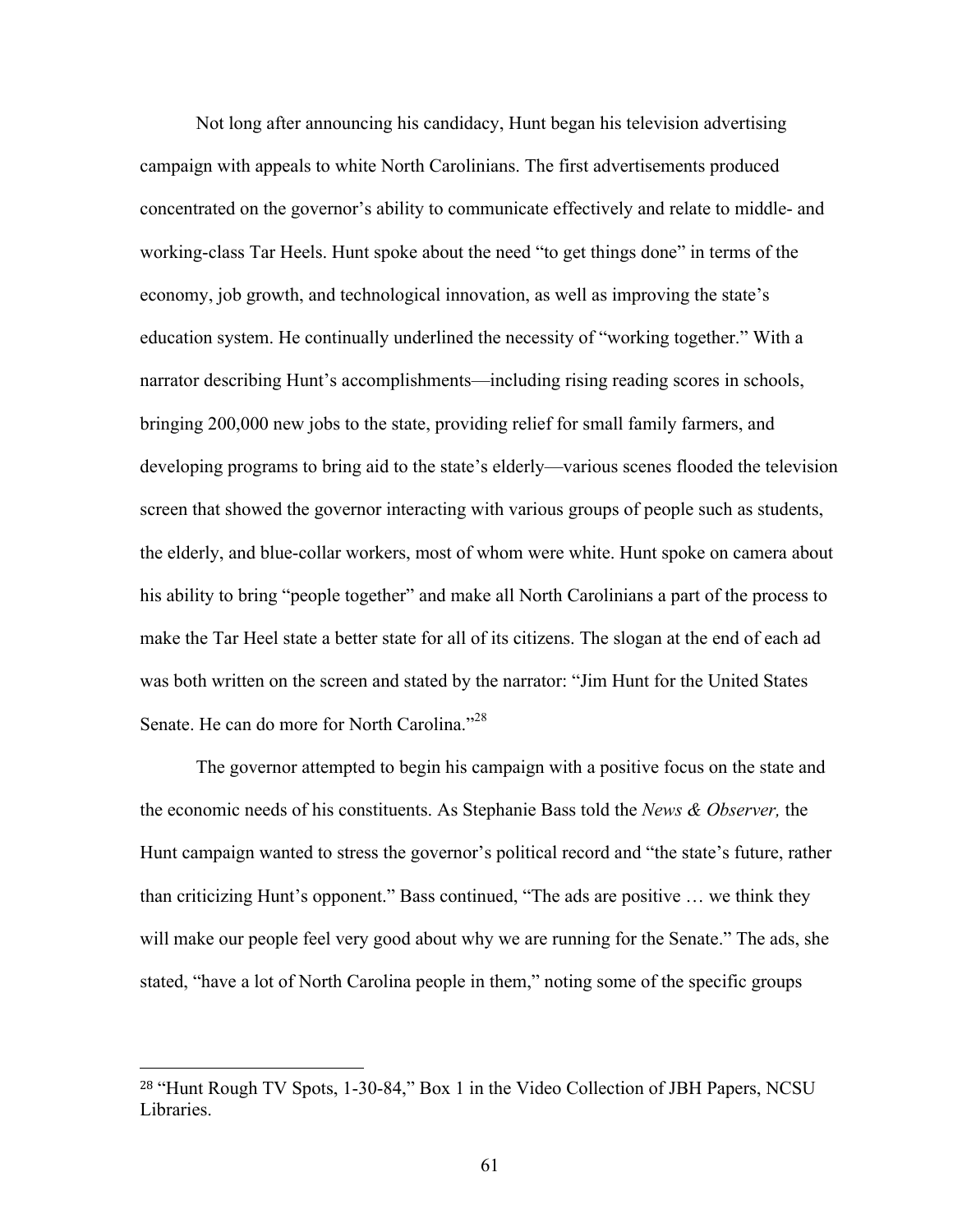featured in the ads. The campaign focused, she said, "on concerns and issues of the average citizens of North Carolina."29

Another series of TV ads from the Hunt campaign focused on specific groups that predominantly featured the whiteness of the Tar Heel state. One ad entitled "Working People" that featured the working class claimed "these are his people," and declared that the working people of the state needed "someone working for them" in Washington. It continued by showing Hunt speaking with a white farmer, telling him that the senator from North Carolina is "not the senator from New York or California somewhere" and that the "senator from North Carolina ought to stand up for North Carolina products," taking a passive jab at Helms's out-of-state support. Hunt also alluded to the tax increase on tobacco that Helms had supported, and told a group of farmers that they ought to fight the tax increases on their products "with everything you've got." In another ad entitled "Farmer," the screen opened with a white male, presumably a farmer, speaking positively about Hunt and continued with a narrator describing the governor's ability to connect with and understand North Carolina farmers. Hunt was shown speaking with a group of white farmers and declared that "it's wrong what they've done" in reference to federal agricultural policy, which pointed to both the negative effects of the policy on the state's farmers and Helms's position as chairman of the Senate Agricultural Committee. The ad concluded with the narrator declaring that "we need that fight in Washington, for our farmers, for North Carolina," and a short snip of a farmer stating, "we need Jim Hunt up there." Gary Pearce noted that the ads showed that Hunt knew the troubles of Tar Heel workers and farmers and that he was more in touch with

<sup>29</sup> "Hunt Campaign to Hit TV Next Week," in "Under the Dome," *Raleigh News & Observer,*  February 2, 1984.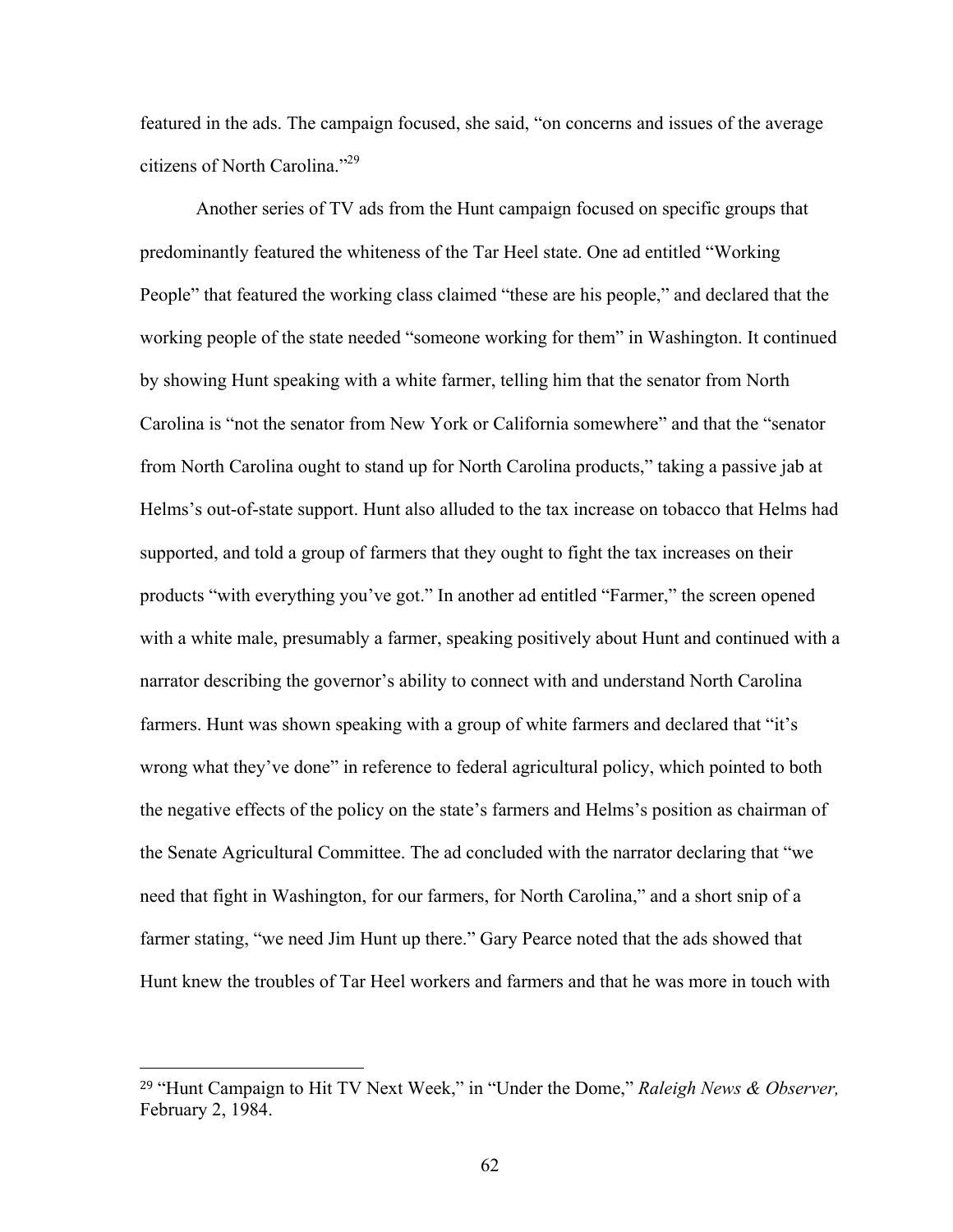their interests than Helms, who spent his time in Washington railing on communism and "conservative ideological crusades."<sup>30</sup>

By mid-February, according to a poll conducted by North Carolina Opinion Research, Inc., Helms had cut Hunt's lead to within two points. Walter DeVries conducted the poll from January 25 until February 5, and noted that Hunt enjoyed a margin of 50.9 percent to Helms's 49.1 percent and did not take into account undecided voters or those who would not vote. Tellingly, Hunt lost two percentage points among Democrats polled, falling from 56.8 percent in an earlier poll to 53.4 percent. Helms received the approval of 72 percent of Republicans polled and that of 32.8 percent of Democrats. Helms's campaign strategy targeted specifically to white North Carolinians was working, while Hunt's message of colorblind inclusion was not. $31$ 

Helms's strategy focused on Hunt's political character continued chipping away at traditional Democratic support, and the senator knew it. A four-page letter from Helms's campaign dated February 8 began circulating throughout the state. The fundraising letter targeted Jesse Jackson and connected the civil rights leader and candidate in the Democratic presidential primary to Hunt. The letter mentioned Jackson by name twenty-four times but did not mention Hunt once. As the *N & O* reported, Helms portrayed "himself as a candidate on the political ropes because of Jackson's efforts to register black voters." In the letter, Helms said that Jackson's political activism "[had] hit me like a ton of bricks – a monumental blow to my campaign." The senator accused "Jesse Jackson" of instigating "a

<sup>30</sup> "Hunt Rough TV Spots, 1-30-84," Box 1 in the Video Collection of JBH Papers, NCSU Libraries; Pearce, *Jim Hunt,*164.

<sup>31</sup> Daniel C. Hoover, "Poll Says Helms, Hunt Nearly Even in Contest," *News & Observer,*  February 11, 1984.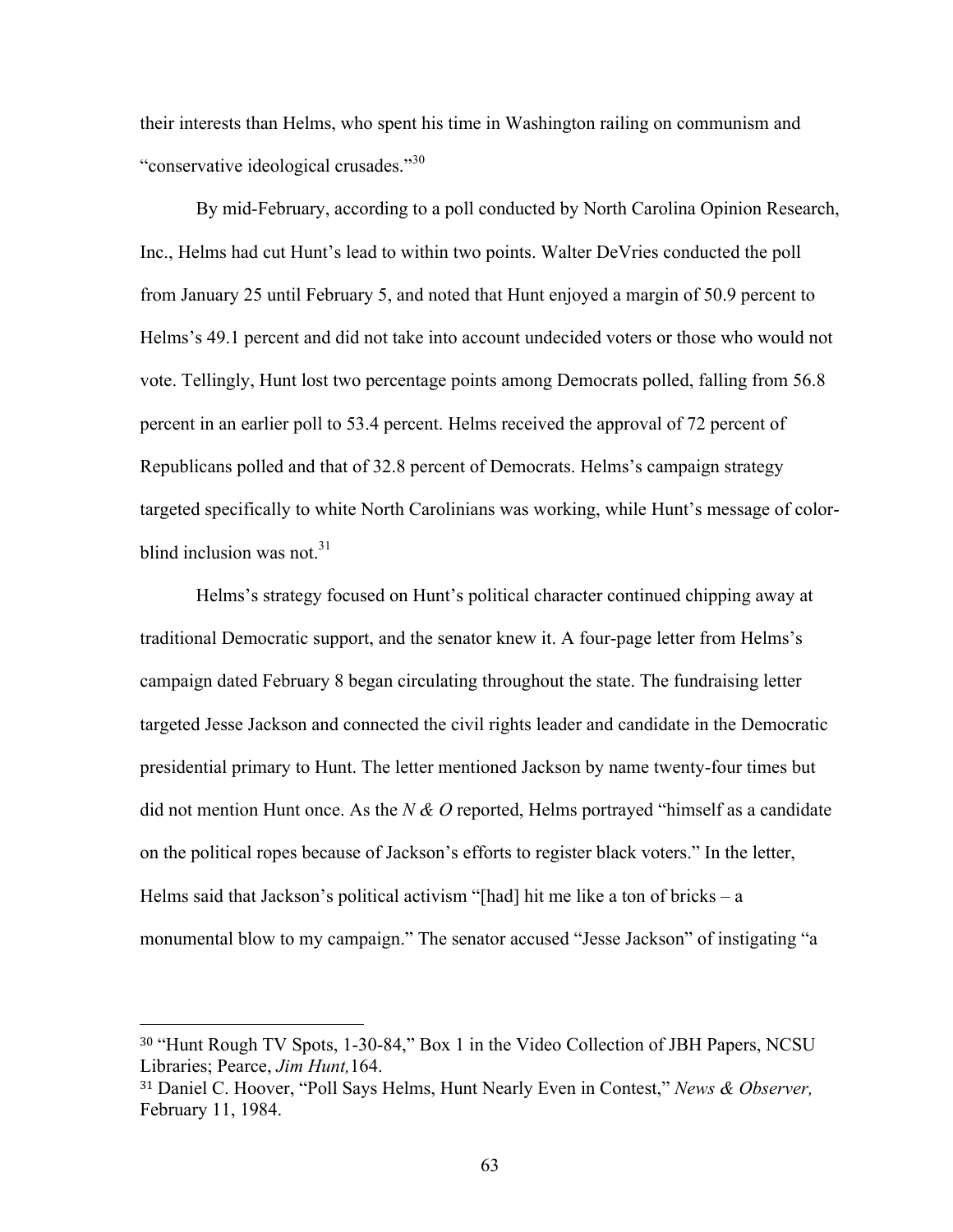liberal 'voter registration drive' to kick me out of the United States Senate … and then, Jesse Jackson met with my opponent – who has just filed his candidacy against me." Jackson's goal, the letter said, was to register "300,000 more 'straight ticket' anti-Helms voters in North Carolina." Helms claimed that black voter registration had increased by 37,000 in North Carolina with only a less-than-1 percent increase in conservative registrations*.* The letter concluded with a plea to conservatives to send Helms's campaign donations to help overcome Jackson's influence in North Carolina. Helms finished by writing, "Without your support, conservatives like me wouldn't even be in the Senate fighting for President Reagan, wrestling against Ted Kennedy, or standing up against the budget busting legislation liberals like Jesse Jackson [who was not even in the Senate, nor running for a Senate seat] would love to pass each day – like the billion-dollar Martin Luther King Holiday." Included in the fundraising mailer was a photo of Jackson by himself, a handbill with a photo of Jackson sitting with Hunt, and two quotes from Jackson: "We want it all" and "from the outhouse to the courthouse, to the state house, to the white house, March on March on.<sup>332</sup>

The Helms campaign continued its assassination on Hunt's character with an ad that swept the knees of Hunt's campaign out from under it. At a meeting of the National Governor's Association earlier in February, Hunt supported a measure proposed at the conference for a deficit-reduction package comprised of both increased taxes and cuts in spending, including both military spending and "a freeze on cost-of-living increases for federal employees." Though he voted for the measure, he declared that he "strongly [opposed] any general increase in taxes, which might choke off the current economic

<sup>32</sup> "Helms Zeros in on Jesse Jackson in Letter," in "Under the Dome," *Raleigh News & Observer,* February 22, 1984.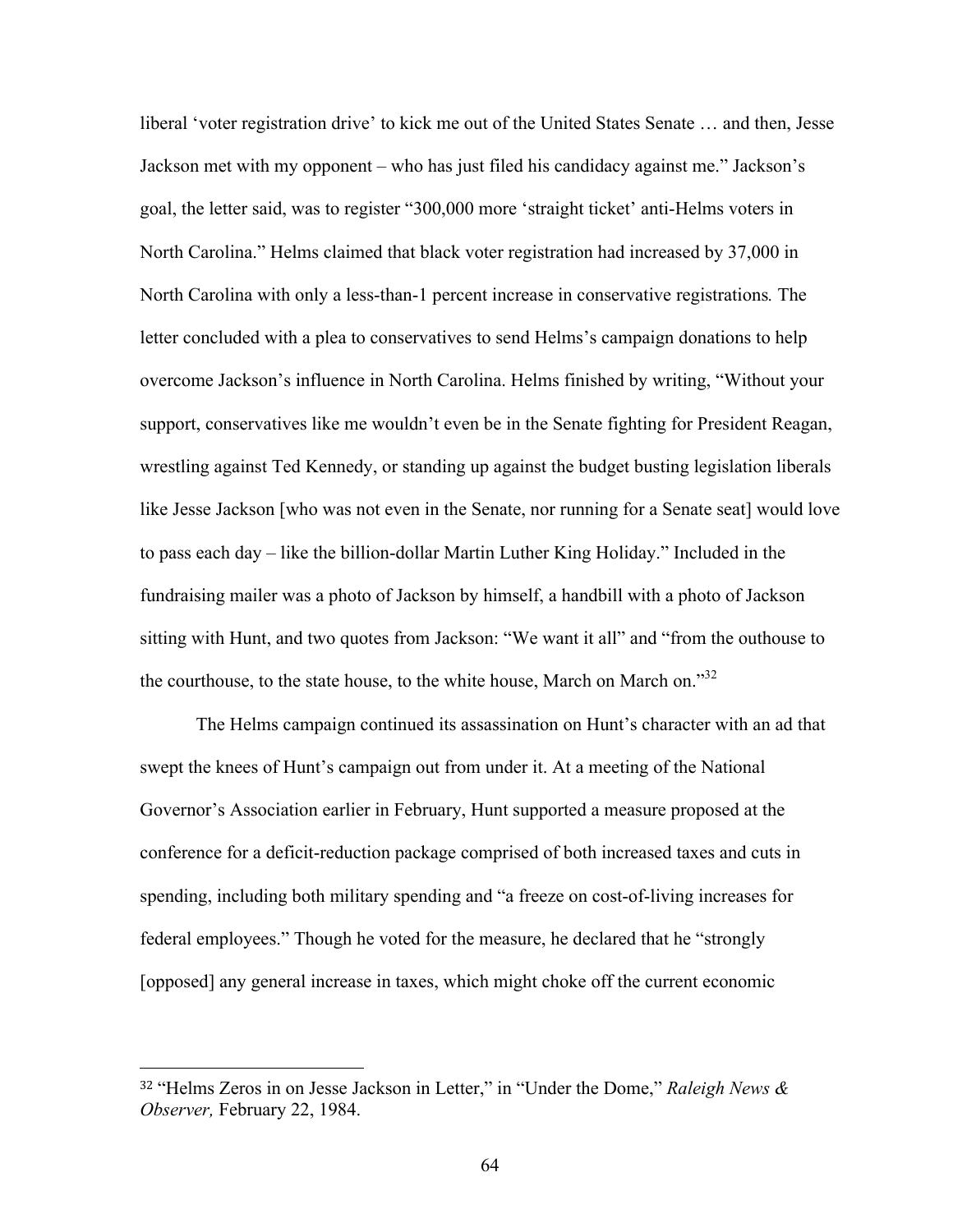recovery." Helms used Hunt's perceived flip-flop against the governor in a new ad. The senator's campaign acquired video of the meeting in which the measure was approved and caught Hunt raising his hand. With this image of Hunt with his hand raised frozen on the screen, the ad stated that Hunt voted to raise taxes. The ad, first broadcast in late February, became a staple of the Helms campaign, and wound be shown in various forms and cuts, as Gary Pearce recalled, "thousands of times in the months ahead."<sup>33</sup>

The Helms campaign kept with the theme of character assassination. Another ad broadcast in March from the Helms campaign showed a clip of Hunt claiming that Helms raised most of his campaign funding from out-of-state donors with his well-used line that he was not "a senator from New York or California somewhere." The ad continued with an image of an invitation from a fundraiser held for Hunt in New York City and made the claim that there was a "New York Committee for Jim Hunt," contrasting the governor's image as a candidate from North Carolina while he attacked Helms for raising money out of the state. The new ads, Carter Wrenn said, "hit Hunt in the character solar plexus."<sup>34</sup>

As Helms continued his attack on Hunt's character, the governor released his deficit reduction plan that underlined the governor's fiscal conservatism, connected him with President Reagan, and sought to attract conservative white Democrats. At a news conference, the governor stated that his plan would cut \$80 to \$100 billion from the federal deficit. Hunt's plan called for the ratification of a constitutional amendment that would require a balanced federal budget to be approved by Congress and the president. He also called for a

<sup>33</sup> "Governors Call for Tax Boost to Reduce Federal Deficit," *Raleigh News & Observer,*  February 27, 1984; "Sawyer DOB – Hunt-Helms 10/84," Box 3 in the Video Collection of JBH Papers, NCSU Libraries; Pearce, *Jim Hunt,* 165.

<sup>34</sup> Link, *Righteous Warrior,* 279; United Press International, "Hunt gets \$130,000 at Two Events in N.Y.," *Raleigh News & Observer,* March 1, 1984.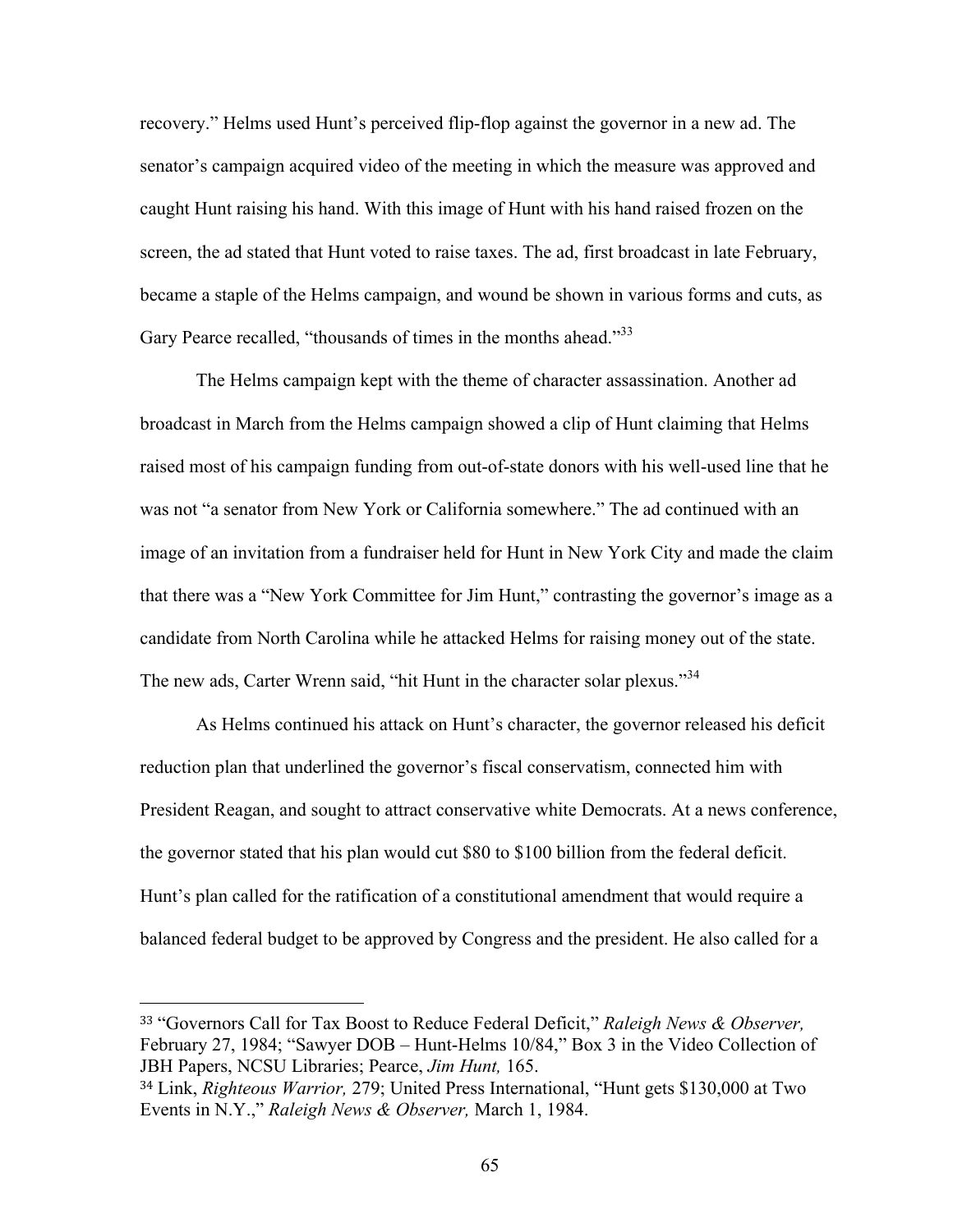repeal of a portion of Reagan's tax cut affecting those with yearly incomes of more than \$50,000, limiting them to \$700 in yearly savings while allowing those under that threshold to continue saving more. Hunt claimed that the three-year tax cut, as reported by journalist Mary Anne Rhyne, "hurt middle-class and working people." The governor continued his swing of conservatism by giving praise to Reagan's deficit reduction plan, and his campaign also stated that the governor was in favor of a constitutional amendment supporting school prayer.35

In response to the earlier Helms ads displaying Hunt's out-of-state fundraising, the governor's campaign produced a barrage of ads in response to those attacks on his character. Rather than making vague inferences to Helms's misrepresentation of North Carolina's issues, these ads struck directly at the senator. In one ad produced in March entitled "Real Issue," Hunt spoke directly to the camera, stating that, while he was being accused of holding out-of-state fundraisers, 75 percent of the money Helms had raised came from "other states." He further challenged Helms to "come out from behind the negative ads and talk about . . . the future of North Carolina." In an attempt to deflect the ongoing character attacks, Hunt ended the ad by asking, "where do you stand, Jesse?"<sup>36</sup>

Hunt continued touting his moderate, pro-business conservatism in an effort to appeal to white conservatives. At a luncheon in Washington, D.C., for political action committees that represented trade groups and business, the governor bragged about the industrial

<sup>35</sup> Mary Anne Rhyne, "Hunt Offers Way to Cut Deficit," *Raleigh News & Observer,* March 3, 1984; "Hunt Praises Reagan Deficit Reduction Plan, Calls for Even Stronger Action," *Raleigh News & Observer,* March 19, 1984; "Hunt Long Has Favored Public School Prayer," in "Under the Dome," *Raleigh News & Observer,* March 8, 1984.

<sup>36</sup> "D.H.S. Films, Hunt JHSEN-108 'Real Issue,' 3/16/84," Box 2 in the Video Collection of JBH Papers, NCSU Libraries.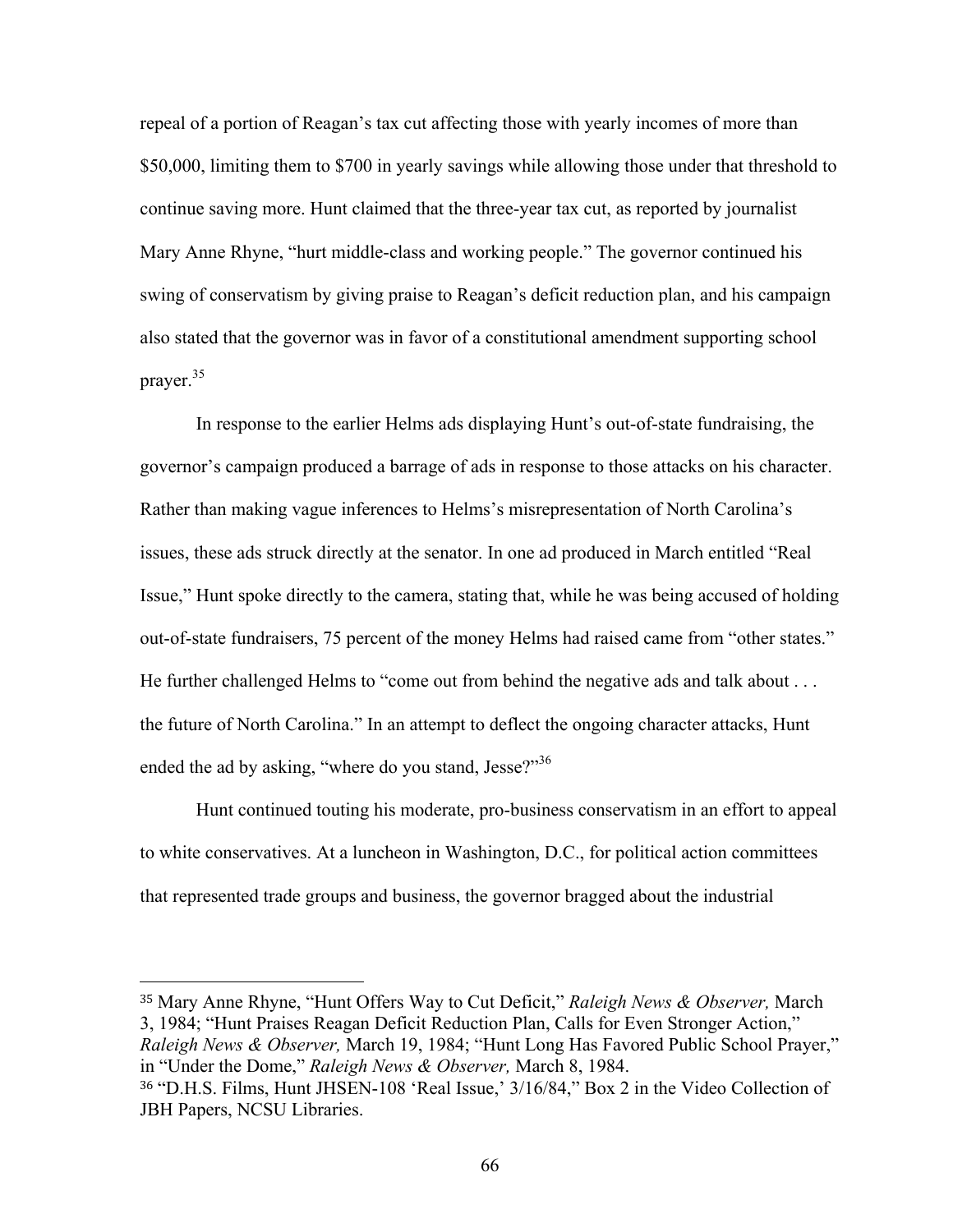development in the Tar Heel state under his administration, and claimed that his administration had a record of maintaining balanced budgets in North Carolina. He noted that he did not raise any general taxes in the state during the recession of the early 1980s, but rather "cut people off the payroll, put in a freeze on salaries, and cut back spending."<sup>37</sup>

The governor continued toeing a conservative line in order to maintain a hold on white conservative Democrats in North Carolina through the beginning of April when he gave a policy address in which he declared support for Reagan's rearmament program. Hunt stated that he believed "we must move quickly to strengthen out conventional military forces and improve their ability to respond when our interests are threatened around the world." He also underlined the need for tough negotiations with the Soviet Union concerning nuclear arms control. He took a subtle jab at Helms, declaring "that arms negotiations [were] not a sign of weakness. They [were] a sign of sanity." Hunt supported continued growth of the military up to 5 percent, slightly less than Reagan's proposed 7.5 percent increase, and the administration's desire to expand the Army's manpower and expand the country's naval armada. The governor rounded out his early spring conservative crusade by touting his tough record on crime and claiming that his administration "had helped 'turn the tide against crime" in the Tar Heel state.<sup>38</sup>

Through the winter into spring, Hunt and Helms worked arduously in their attempts to attract white conservative North Carolina Democrats to their respective corners. As mid-

<sup>37</sup> "Hunt Shows Off Conservative Credentials," in "Under the Dome," *Raleigh News & Observer,* March 22, 1984.

<sup>38</sup> "Hunt Shows Off Conservative Credentials," in "Under the Dome," *Raleigh News & Observer,* March 22, 1984; Christensen, "Hunt Supports Defense Increases," *Raleigh News & Observer,* April 4, 1984; Christensen, "Hunt Says Programs Turned the Tide on Crime," *Raleigh News & Observer,* April 5, 1984.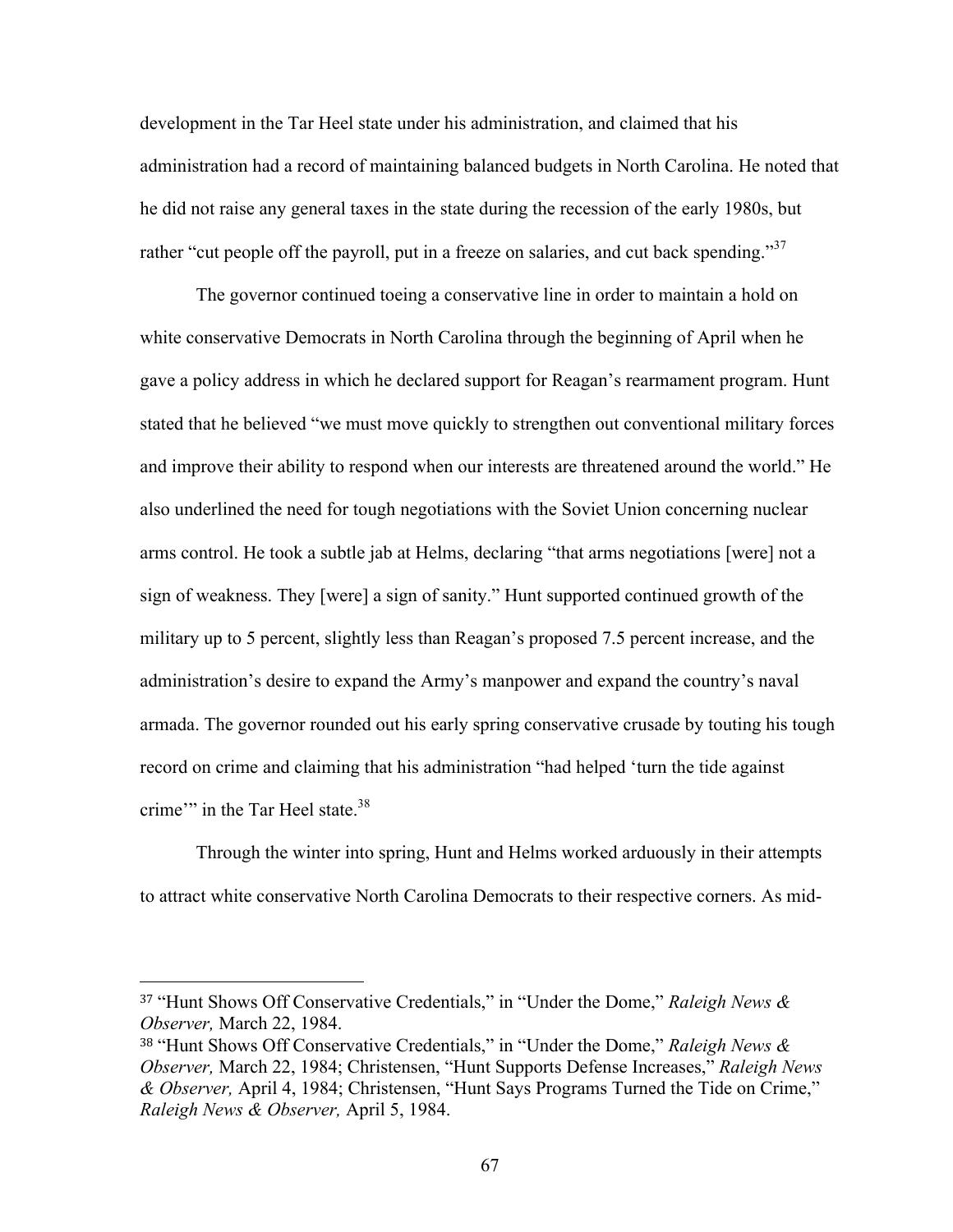April approached, Walter DeVries released the results of his most recent poll of 623 registered Democrats throughout the state. Hunt maintained a hold with 52.8, but Helms had gained the approval of 37.1 percent of the traditional Democratic Party's base. DeVries claimed that, based on this poll and one he conducted with 200 Republicans, the two candidates were "virtually tied, with Helms ahead by 1.8 percentage points," well within the 3 percent margin of error. Just days after the *News & Observer* released the results of DeVries's poll, Helms sent out a mailer to North Carolina Democrats that claimed the governor was "too liberal for North Carolina." The senator's mailer included a brochure that linked Hunt with Minnesota Democrat and Democratic presidential nomination contender Walter Mondale and noted the support given to Hunt by organized labor.<sup>39</sup>

With the campaign tightening as the calendar passed to May and the Democratic primary approaching, Hunt went on the offensive against Helms. Hunt wanted to hold as many as ten debates with Helms following the primary election on May 8. Foreshadowing his newest campaign advertisements, Hunt declared, "here is a man who has voted against our people on the economy . . . on education . . . on Social Security . . . on clean air and clean water . . . Everytime [sic] you turn around he's voted against the people of North Carolina." Hunt continued his offensive in a speech at a Fuquay-Varina tobacco storage warehouse where he held Helms responsible for the problems affecting North Carolina farmers. He told the crowd of tobacco farmers that when the voters sent him to Washington, he would fight for "greater federal support for exporting tobacco and other farm

<sup>39</sup> Elizabeth Leland, "Hunt-Helms Senate Race on Minds of Democrats," *Raleigh News & Observer,* April 8, 1984; United Press International, "Hunt, Helms Switched in Poll Results," *Raleigh News & Observer,* April 11, 1984; "Helms Rips Hunt in Letter to Democrats," in "Under the Dome," *Raleigh News & Observer,* April 11, 1984.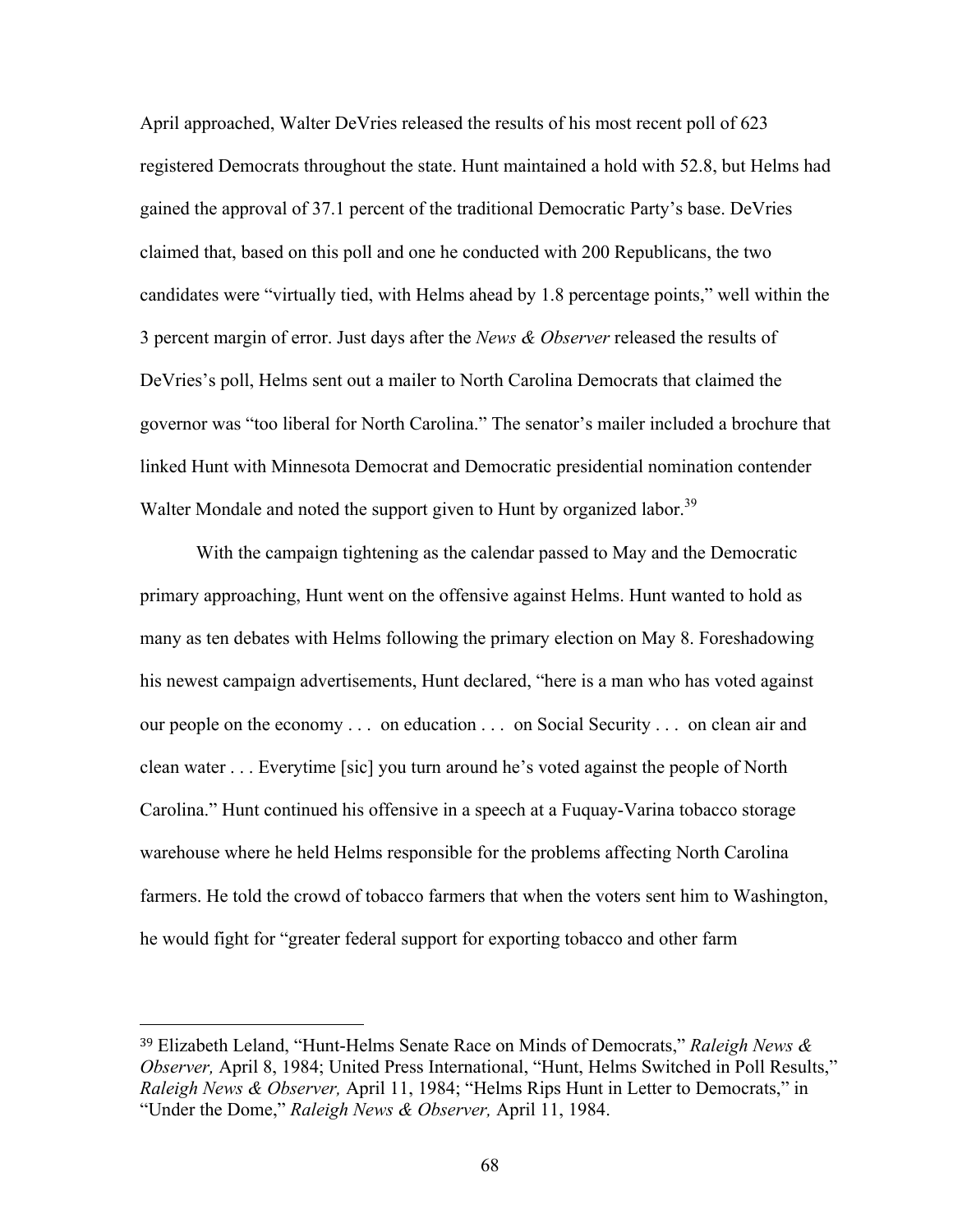commodities." He also criticized Helms's 1982 vote that doubled the federal excise tax on cigarettes, which, Hunt claimed, "pushed cigarette sales down 5 percent in 1983." In a position paper released in conjunction with his address, Hunt declared that "farmers have seen the most dangerous … collapse of the congressional farm coalition in the twentieth century" under Helms's chairmanship of the Senate Agricultural Committee. He further criticized the senator allowance of "nine times more assistance into Illinois than into North Carolina" when Helms voted against emergency aid that would help the Tar Heel state's farmers<sup>40</sup>

Following Hunt's appeal to North Carolina farmers, he broadened his appeal to whiteness with a new series of ads, all of which attacked Helms's voting record in the Senate. They focused particularly on Helms's senate votes that had a negative impact on targeted, heavily white, constituencies in North Carolina, such as the elderly, farmers, and the working and middle classes. The first ad stated that it was "time to hear the truth" concerning Helms's voting record and that the "fun and games are over." Hunt had removed his gloves and was going after Helms. The other two ads expanded on the theme presented in the first one. In an ad entitled "Agriculture," Hunt declared that "it's time for Jesse Helms to cut out the negative ads and talk about his record." Painting a negative picture for farming in North Carolina during Helms's tenure as chairman of the Senate Agricultural Committee, Hunt stated, with accompanying text on the screen, that 5,000 farmers were out of business in the state and other farmers still operating were "deeper in debt." He then noted the measures against which Helms had voted, such as bills supporting agricultural research and funding for

<sup>40</sup> A.L. May, "Hunt Says Helms' 'Record of Failure' Hurts N.C. Farmers," *Raleigh News & Observer,* May 4, 1984.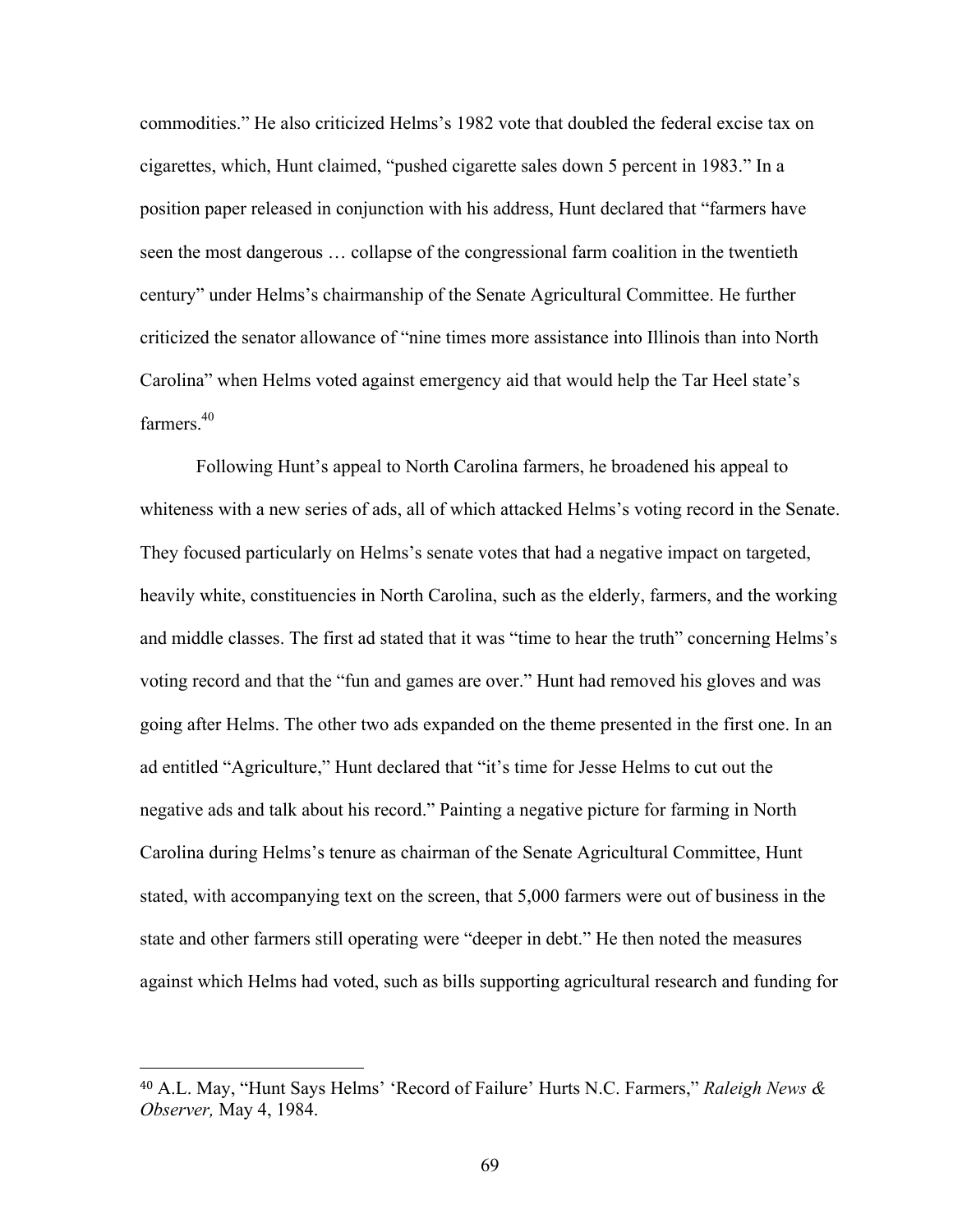disaster loans. The ad concluded with Hunt highlighting Helms's vote to double the tobacco tax and asking, "who's he fighting for?" The ad "Tax Cuts" opened much the same way, with Hunt bringing Helms's record front and center. Hunt compared the taxes paid, primarily between the lower and working classes and the middle and upper-middle classes. He also claimed that the tax measures Helms supported would raise taxes on the lower and working classes while providing tax breaks for the upper-middle class and wealthy. Hunt stated further that Helms voted for "tax loopholes for the wealthy" and "tax breaks for the big oil companies." Ending the ad, Hunt looked into the camera and told voters "when Jesse Helms asks for your vote, you ask him if he voted for you." $41$ 

As Hunt's ad campaign highlighted the color-blind domestic issues important to North Carolinians, the governor went after Helms on foreign policy with regard to what Hunt outlined as the senator's connection with Salvadoran right-wing political figure Roberto D'Aubuisson. Hunt claimed that Helms wanted to discredit the election in El Salavador that saw the moderate Jose Napoleon Duarte defeat D'Aubuisson. Helms had claimed that the United States government attempted to "rig the election." Hunt jumped at Helms's criticism of the outcome of the election because the Reagan administration had supported Duarte's efforts to win the election. Helms had sent a letter to Reagan asking for the resignation of United States ambassador to El Salvador Thomas Pickering prior to the election because the senator believed that Pickering tried "to rig the election" against D'Aubuisson. Helms further insisted that "the CIA and the State Department tried to bribe officials to give the election to

<sup>41</sup> "DHS Films, Hunt JHSEN-110, 'Fun & Games,' 5/7/84," Box 2 in the Video Collection of JBH Papers, NCSU Libraries; "DH Sawyer, Hunt JHSEN-110 'Fun & Games,' JHSEN-111 'Agriculture,' JHSEN-112 'Tax Cuts,' 5/16/84," Box 2 in the Video Collection of JBH Papers, NCSU Libraries.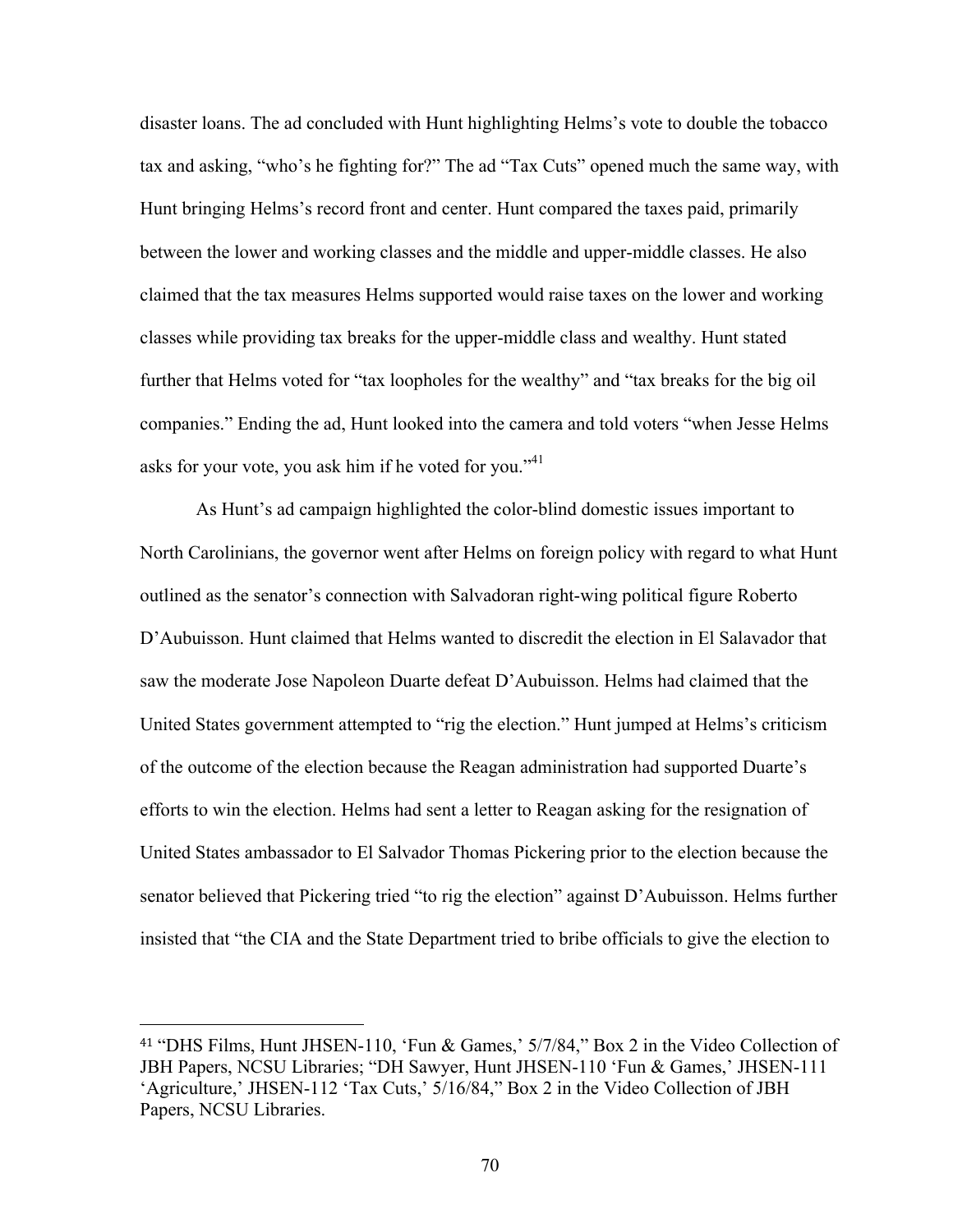Duarte. Hunt railed against Helms's connection to D'Aubuisson and his right-wing ARENA political party. The *Albuquerque Journal* had reported earlier that aides to the senator had helped establish D'Aubuisson's political party, ARENA, and Hunt claimed that the party "[had] been linked to the right-wing death squads that have murdered thousands of civilians in El Salvador." Helms countered that he did not know of any evidence that linked D'Aubuisson to the death squads, saying that "the CIA doesn't have any evidence, the State Department doesn't have any evidence. Nobody in this city has any evidence." Hunt countered, "there was a great deal of evidence," ranging from "news accounts, testimony before Congress … and a State Department denial of a visa to D'Aubuisson."<sup>42</sup>

Hunt continued to hammer Helms and his claim of rigged elections in El Salvador through May into June in an effort to deflect the consistent attacks on his character. According to Link, the governor gave interviews and multiple speeches in which he criticized the senator's connection with D'Aubuisson and alleged that Helms was "sabotaging" the Reagan administration's foreign policy.43 The Hunt campaign illustrated the link between Helms and D'Aubuisson, as well as other right-wing dictators, in its next series of ads. At the end of May, the governor's campaign produced a television ad that linked Helms to General Leopoldo Galtieri of Argentina, Major General Augusto Pinochet of Chile, Prime Minister Pieter Willem Botha of South Africa, and D'Aubuisson. The ad accused Helms of backing the Argentinians rather than British allies in the Falklands War, setting up D'Aubuisson's political party, and supporting the "right-wing generals in Chile and "racist leaders of South

<sup>42</sup> Rob Christensen, "Hunt Says Helms Trying to 'Sabotage' Policy, Undermine Salvadoran Vote," *Raleigh News & Observer,* May 11, 1984. <sup>43</sup> Link, *Righteous Warrior,* 281.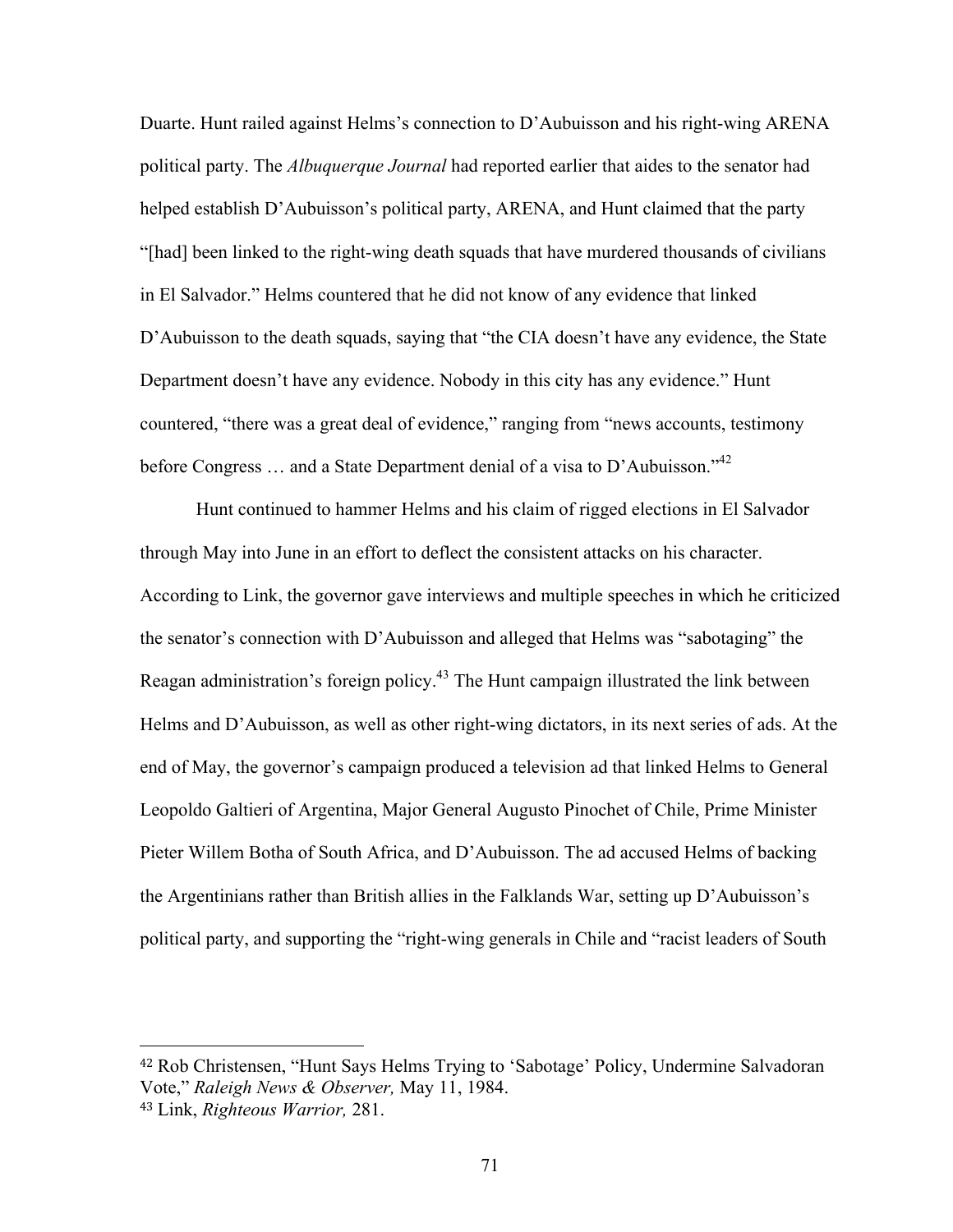Africa." While connecting Helms to these men, the ad concluded, "it's no wonder he's made enemies for North Carolina in the Senate."<sup>44</sup>

In the midst of the attacks on Helms's domestic and foreign policy positions, the senator rehashed the King holiday and Hunt's connection to black Tar Heel voters as well as issuing a stringent denial of the foreign policy implications put forth by the governor's campaign. Prior to a fund-raising dinner in Roanoke Rapids, Helms held a news conference where he labeled Hunt a "windshield wiper" because of his movement "back and forth on issues," and opined that the governor was ashamed of his support of the Martin Luther King holiday. Helms claimed further that "Jim Hunt knows he won't be elected unless there is a massive turnout of blacks." With regard to the current campaign discourse concerning his response to the Salvadoran election, he stated that he denied the charges of leaking information regarding United States involvement. He stated, "I didn't get one scintilla of evidence from the Senate intelligence committee," and insisted that "in fact, I know more about what's going on there than the committee."<sup>45</sup>

By June, Hunt returned to addressing his domestic policy positions and criticizing Helms's domestic record. In Raleigh at a news conference, Hunt claimed that Helms showed a "mean-spirited attitude" with his consistent votes "to weaken" Social Security and Medicare. He stated that "once [the elderly] find out what his record has been, I am convinced they will say, 'I don't want to have a person like that representing me in the Senate.'" The governor claimed that some of North Carolina's elderly could not afford to buy

<sup>44</sup> Link, *Righteous Warrior,* 281; "DHS, Hunt JHSEN-114A 'Friends,' JHSEN-114B 'Friends,' JHSEN-115 'Yes,' 5/31/84," Box 2 in the Video Collection of JBH Papers, NCSU Libraries.

<sup>45</sup> "Helms Says Hunt Needs Black Vote," *Raleigh News & Observer,* May 19, 1984.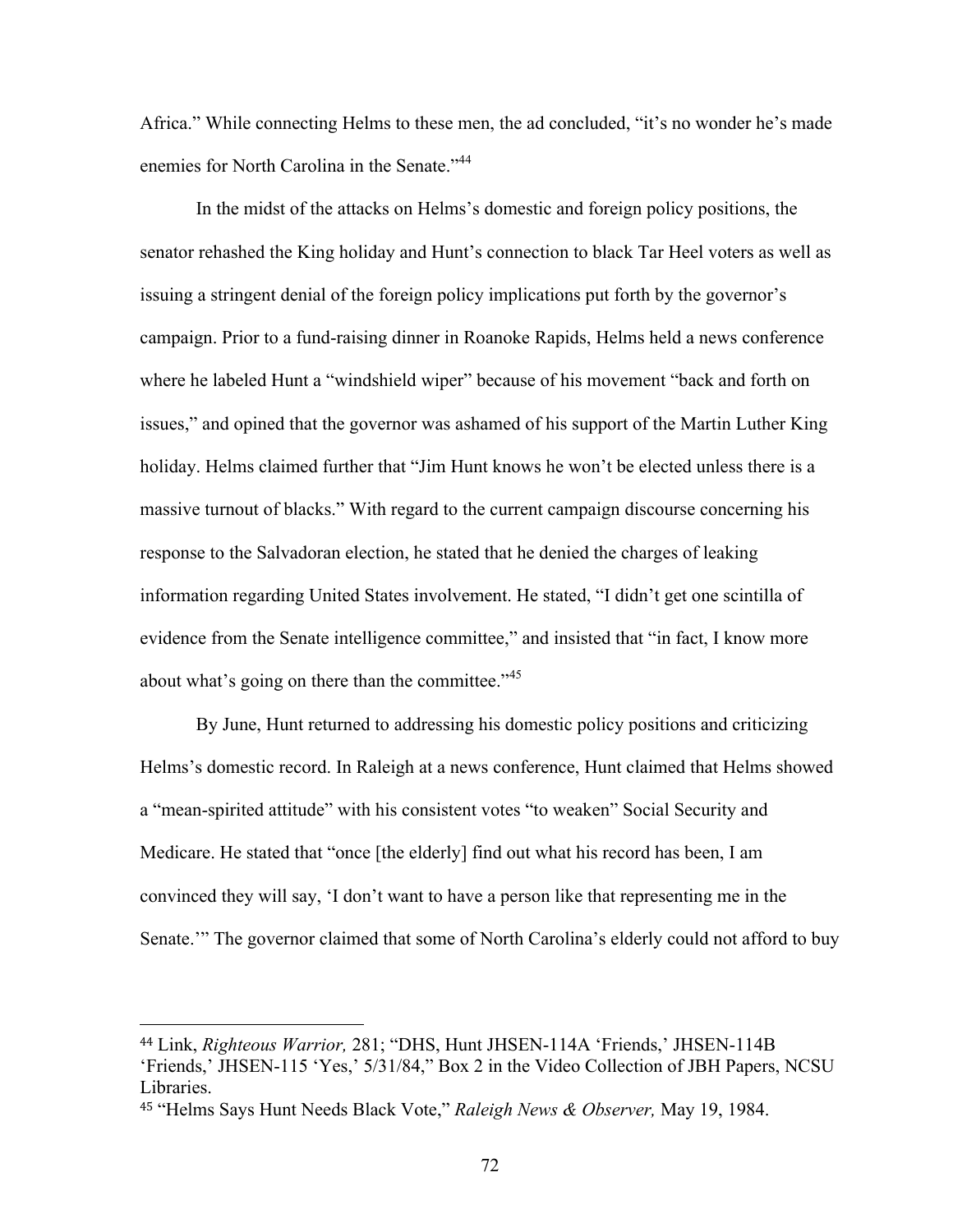newspapers and that others could not afford to have vision problems corrected, causing them to "have trouble keeping up with events in detail." Hunt cited twelve senate votes Helms had cast "against Social Security maintenance." During the news conference, the governor also released a new ad that denounced Helms's record concerning Social Security and that the senator had submitted a plan to "scrap" the program. Hunt further noted the issues of Social Security and Medicare in Asheville, and stated that his plan would require hospitals to set prices for basic treatments to keep the cost of earned benefits down in order to maintain the solvency for the two programs.<sup>46</sup>

Hunt continued his domestic policy theme through the first two weeks of June until the Helms campaign released an ad that claimed that "North Carolinians pay the highest state taxes in the South" and that "state taxes have soared to an all-time record high" under Hunt's administration. The ad concluded with the narrator asking, "how can we afford Jim Hunt in Washington?" Two officials in Hunt's administration denounced the ad. Mark Lynch, the state's Revenue Secretary stated, "this ad paints a totally misleading picture of the tax situation in North Carolina" and noted that "the percentage of personal income tax that has gone to pay state and local taxes actually declined" during Hunt's governorship. The ad claimed that the state's yearly revenue "had increased from \$2.27 billion to \$4.32 billion" while Hunt had been in office. Deputy Budget Director Marvin Dorman stated that "it is

<sup>46</sup> Ginny Carroll, "Hunt Raps Helms' Social Security Record," *Raleigh News & Observer,*  May 31, 1984; "DH Sawyer, Hunt JHSEN-113 'Standing Tall' 5/25/1984," Box 2 in the Video Collection of JBH Papers, NCSU Libraries; Associated Press, "Hunt Offers Changes in Medicare to Hold Down Health Costs," *Raleigh News & Observer,* June 1, 1984.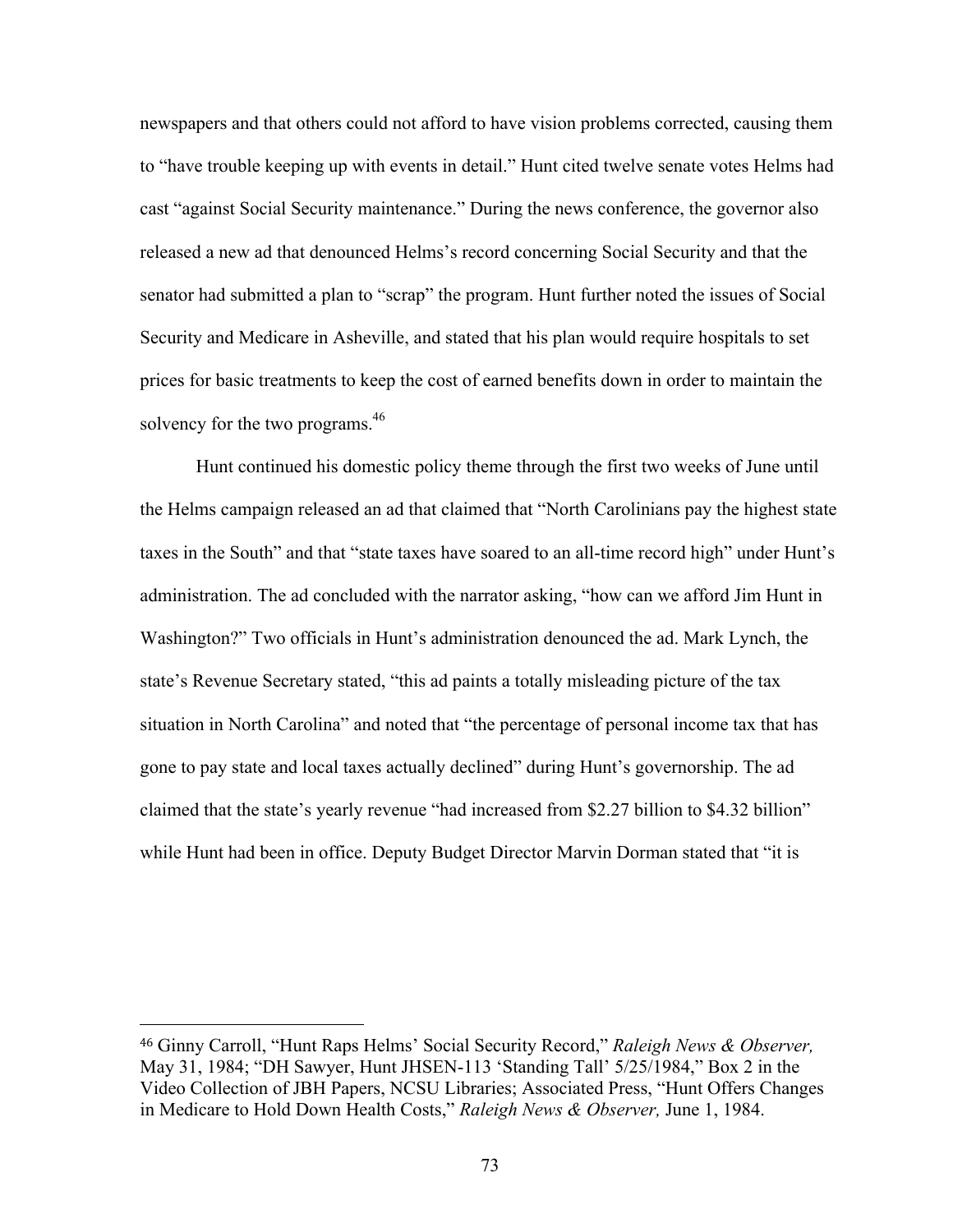certainly true that we have experienced an increase in state revenues … but that is primarily due to economic growth and inflation; not increases in tax rates."<sup>47</sup>

With Hunt getting hammered by Helms for state tax revenues, during the last week of June his campaign returned to foreign policy, noting Helms's connection with D'Aubuisson and attempting to show the divide between the senator and President Reagan on the issue. Hunt, noting a report in the *New York Times,* claimed that Helms's accusations of United States involvement in the election held in El Salvador "may have endangered the life of the U.S. ambassador." The *Times* had reported that D'Aubuisson and other ARENA Party members had "planned to kill Ambassador Thomas R. Pickering." Of the news, Hunt said that this "[provided] further evidence that Senator Helms has picked the wrong friends in the country" and proclaimed that Helms should "come clean about his role in establishing El Salvador's right-wing party." Helms had reportedly been rebuked by the administration once Reagan learned of the assassination plot, but Helms disavowed any such report, claiming that he and the president met "at the request" of Senate Majority Leader Howard Baker. Baker, in order to quell the notion that Helms had angered the president, noted that the senator and the president had "a cordial and agreeable meeting."48

In late June, the Hunt campaign produced a new television ad that centered on the relationship between Helms and D'Aubuisson and aired while D'Aubuisson was visiting

<sup>47</sup> United Press International, "Hunt Reiterates Plan for Benefit Programs," *Raleigh News & Observer,* June 2, 1984; "Hunt Tries to Sway Elderly by Targeting Benefits," *Raleigh News & Observer,* June 4, 1984; Elizabeth Leland and Ben Sherwood, "Helms, Hunt Spar Via Television in Battle for Senior Citizen Vote," *Raleigh News & Observer,* June 9, 1984; Rob Christensen, "Top Budget Officers Back Hunt Against Helms' High-Tax Charge," *Raleigh News & Observer,* June 19, 1984.

<sup>48</sup> Christensen, "Hunt Says Helms May Have Endangered Ambassador," *Raleigh News & Observer,* June 24, 1984.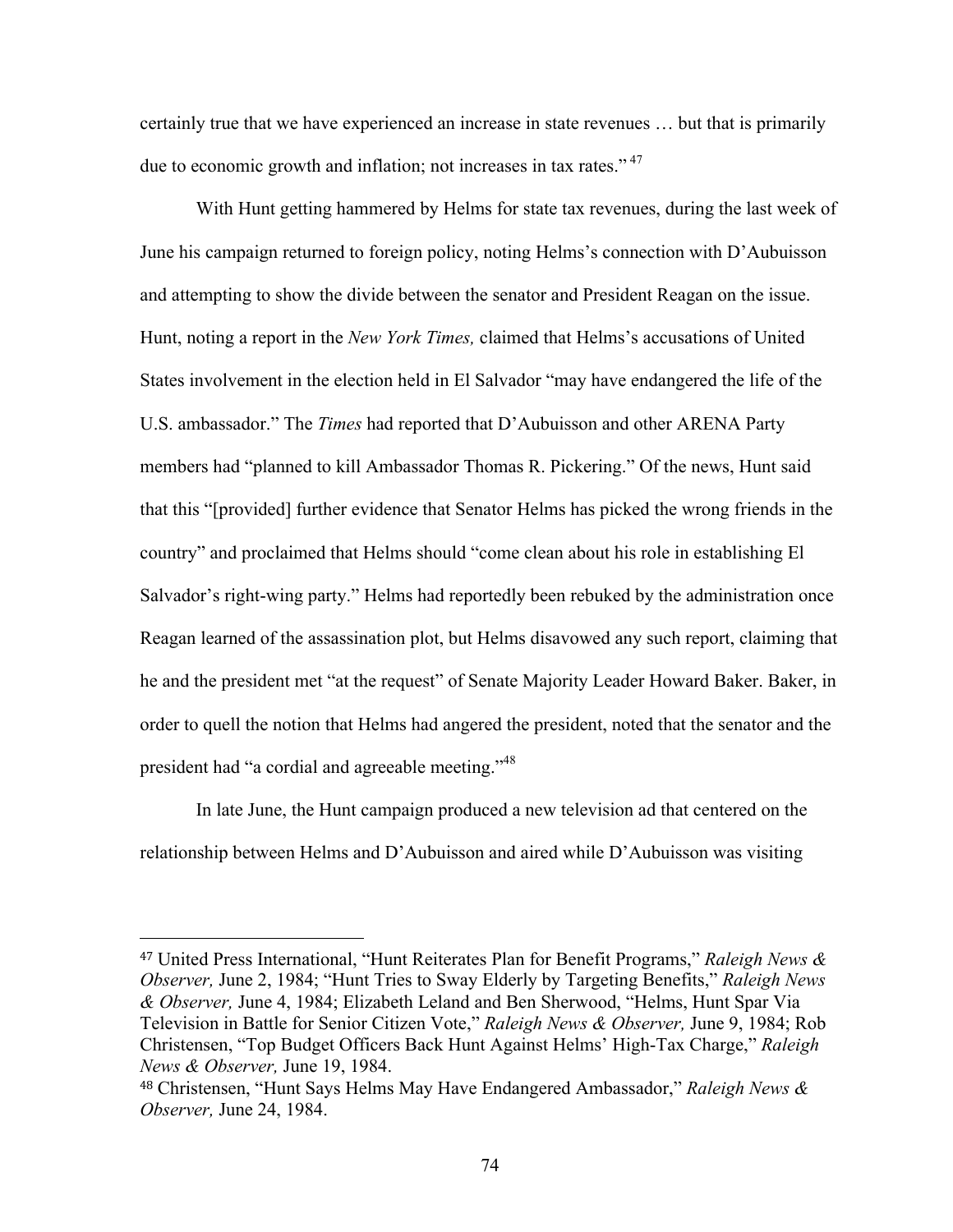Washington, D.C. The ad opened to black and white photographs of dead women, children, and men. As the pictures panned over the television screen, the narrator declared, "this is what they do, the death squads of El Salvador" and proclaimed it the murder of "innocent" men, women, and children." The ad continued, showing a picture of D'Aubuisson and stating that he was "accused" of being responsible for the "death squads." It then showed a picture of Helms with the narrator describing him as D'Aubuisson's "best friend in Washington." In response to what became known as the "dead bodies ad," Helms gave a statement live on the evening news, stating, "I am just disappointed in the governor. I didn't think he'd go that far." He told the *N& O,* "it's one thing to attack me on Social Security and taxes and school prayer. But when Jim Hunt starts involving me with murder, well … I'm just absolutely astonished he would stoop that low." Hunt's campaign responded through its spokesman Will Marshall who said, "It's disturbing because the reality it shows is disturbing ... Senator Helms has tried to bury his head in the sand and say that reality doesn't exist."<sup>49</sup>

Helms's campaign responded with advertisements of its own that effectively nullified the desired effect of the governor's provocative ad. In the television ad, former Wake County Commissioner J.T. Knott declared that he had "been active in the Democratic Party for many years" and that he had seen a lot of political advertising. He then proclaimed that Hunt had "crossed the line of decency and fair play" and demanded that he apologize to Helms and his family." Another ad questioned Hunt's integrity, asking "what kind of man … would attempt to tie his opponent to murders just to gain political office?" Concluding, the narrator stated that Hunt's ads "tell you more about Jim Hunt than Jesse Helms." In the end, the "dead

<sup>49</sup> "D.H.S. Films, Hunt, JHSEN-116 'Death Squads' 6/25/84," Box 2 in the Video Collection of JBH Papers, NCSU Libraries; "Hunt Ad Hits Hard at Helms, D'Aubuisson," in "Under the Dome," *Raleigh News & Observer,* June 28, 1984.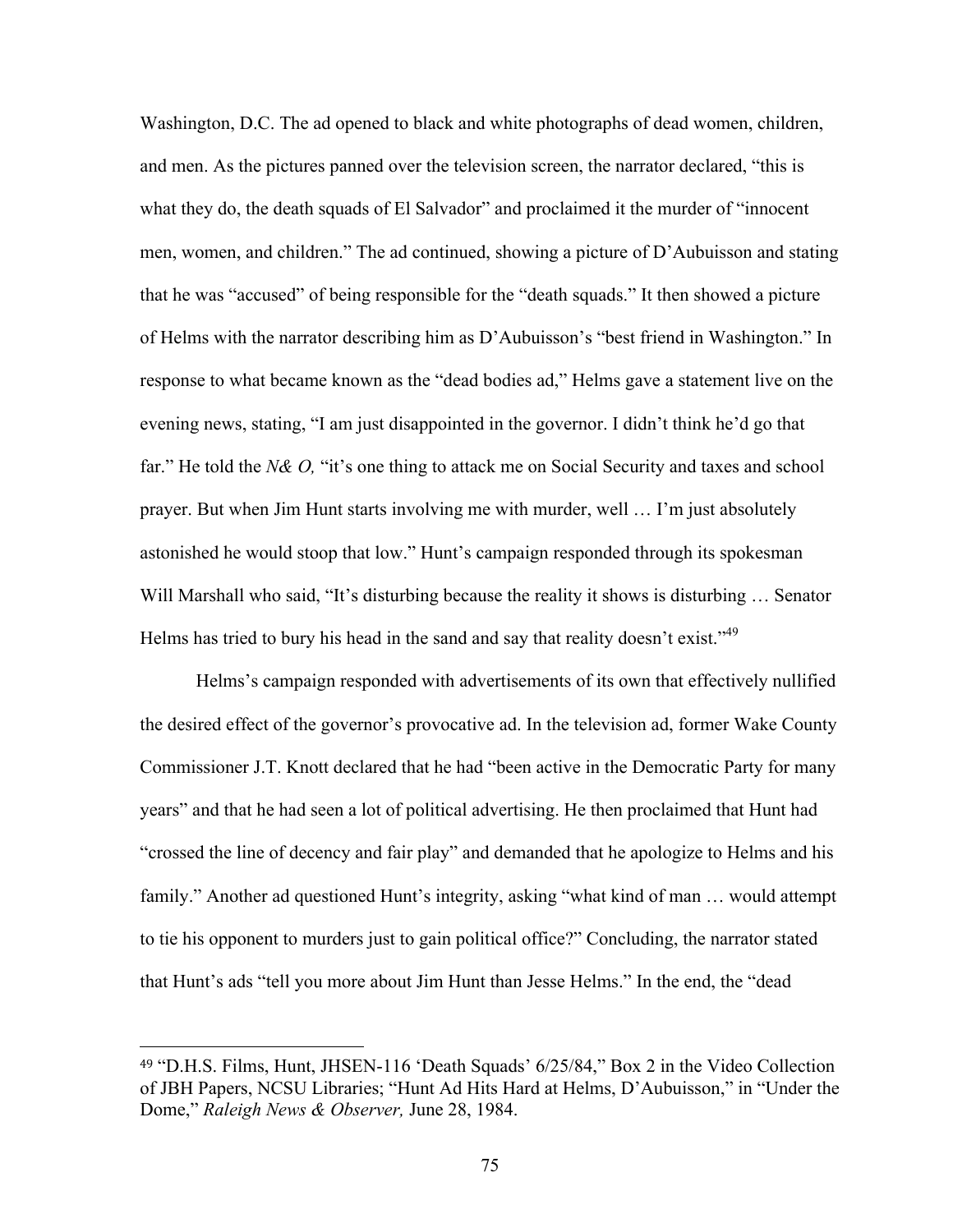bodies ad" lost Hunt the high ground and allowed Helms to question his character, with Helms declaring that he "thought better of the governor than that."<sup>50</sup>

With the shock of the dead bodies ad, the first six months of the campaign came to a close with another four months to go, but Helms and Hunt had already saturated media outlets throughout North Carolina. During the first three months of 1984, the Hunt campaign had raised nearly \$1.7 million and spent just over \$1.5, most of which went to advertising. Helms's campaign raised nearly \$2 million in the first three months, totaling \$6.4 million since 1983 compared to Hunt's \$3.2 million total. Helms spent just over \$2 million in the first quarter of the year with  $$867,000$  going toward advertising.<sup>51</sup>

Helms's character assassination of Hunt through his campaign's advertising was working. The spring 1984 Carolina Poll showed that the approval of white North Carolinians had shifted to Helms by a margin of 12 percent. In October 1983, Hunt had led that demographic by 9 percent. Predictably, Hunt maintained the support of black Tar Heel voters with a comfortable 86 percent. According to the Carolina Poll, Helms's emphatic stand against the King holiday proved to be the most influential issue for voter behavior behind party loyalty. The majority of white North Carolinians did not support the King holiday, and Helms was winning that group of white people by 40 points over Hunt. Hunt won the approval of 70 percent of Tar Heel whites who supported the holiday, but they only

<sup>50</sup> "D.H.S. Films, Hunt, JHSEN-116 'Death Squads' 6/25/84," Box 2 in the Video Collection of JBH Papers, NCSU Libraries; "Hunt Ad Hits Hard at Helms, D'Aubuisson," in "Under the Dome," *Raleigh News & Observer,* June 28, 1984; Pearce, *Jim Hunt,* 178-79; "News 6/26- 7/1, New Helms Spot, Air 7/4/84," Box 9 in the Video Collection of JBH Papers, NCSU Libraries; Link, *Righteous Warrior,* 283.

<sup>51</sup> Daniel C. Hoover, "\$1.7 Million Raised by Hunt's Campaign in 3 Months of '84," *Raleigh News & Observer,* April 17, 1984; Daniel C. Hoover, "Helms' Campaign Raised \$2 Million in 1st Quarter of '84," *Raleigh News & Observer,* April 18, 1984; Daniel C. Hoover, "Helms Lists Major Donors, Most Out of the State," *Raleigh News & Observer,* April 19, 1984.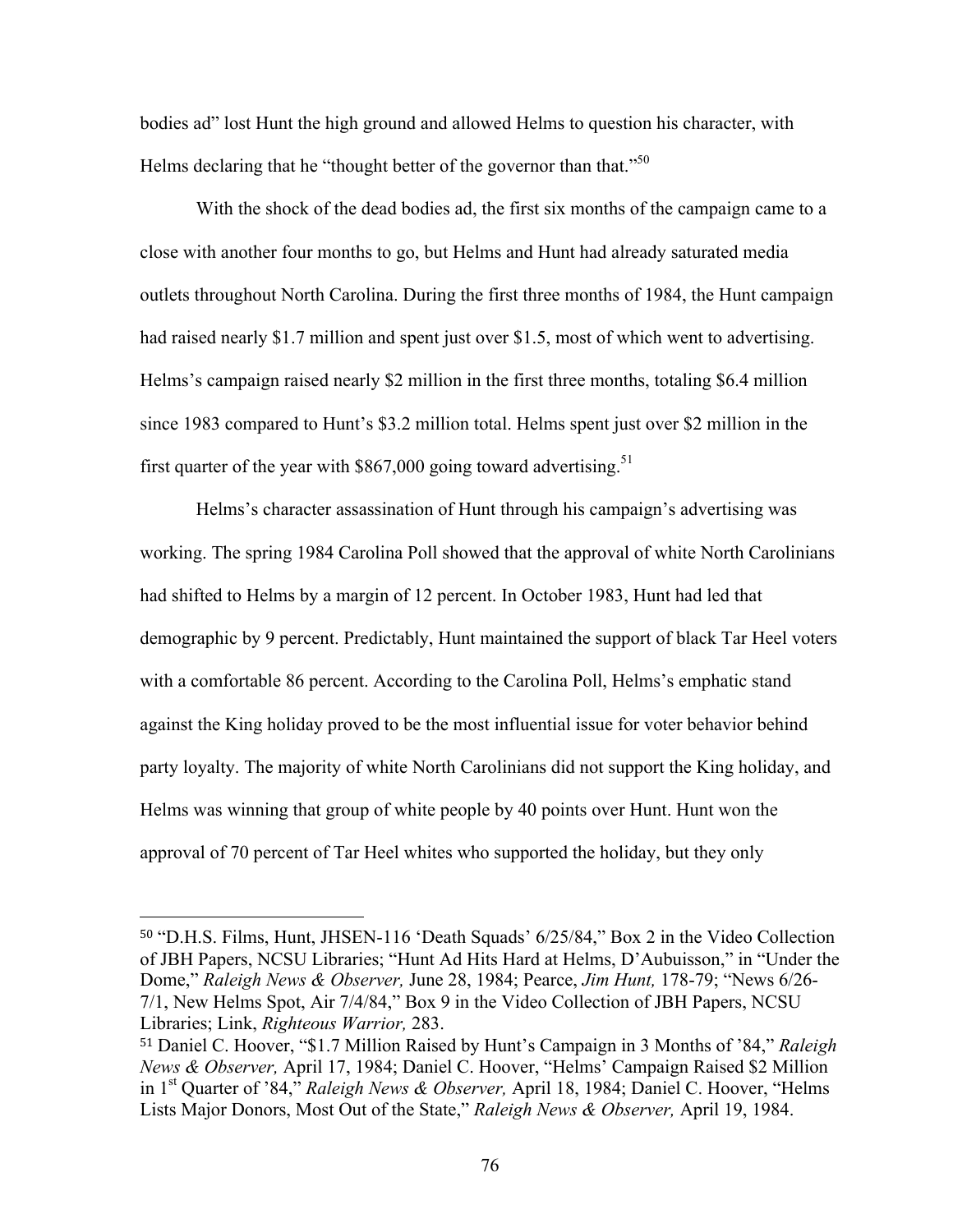comprised 17 percent of the white population. In the eastern counties of the state, with black populations of over 40 percent, Helms held a 30 point margin and a 12 percent margin among white voters in counties with low black populations as one moved westward through the state  $52$ 

Political scientist Merle Black stated that it was not just the King holiday itself that Helms "tapped" with his defiant stand, but "it's the feeling that's associated with it . . . the feeling of paying too much attention to blacks, that it was unnecessary, that we don't need another holiday." That same feeling of "paying too much attention to blacks" reemerged throughout most of 1983 and the first six months of 1984. Helms repeatedly referred to Jesse Jackson in newspaper ads and fundraising mailers. He pointed out the importance of the black vote for Hunt. It was not lost on Helms or the North Carolina Republican Party that 113,575 black Tar Heels added themselves to the state's voter rolls between October 1982 and May 1984. The rise of political engagement by black North Carolinians instigated a corresponding rise in white registered voters when 142,348 white Tar Heels registered. Rob Christensen noted that "on a return slip of one fundraising letter" distributed by Helms's Congressional Club was noted: "Black Power Means Black Rule and Violent Social Revolution. VOTE HELMS." <sup>53</sup>

Though Hunt believed that Helms "was appealing to the worst instincts in some of our people," the governor shied away from the issue of race, and when he did confront the issue publicly, the statements were typically weak and wove either racial balance or color-

<sup>52</sup> Mike McLaughlin, "King Holiday and Hunt-Helms Race," *Raleigh News & Observer,*  June 24, 1984.

<sup>53</sup> Mike McLaughlin, "King Holiday and Hunt-Helms Race"; Christensen, "Hunt's Image Gets Political Beating From Helms Ads," *Raleigh News & Observer,* June 17, 1984; Link, *Righteous Warrior,* 290.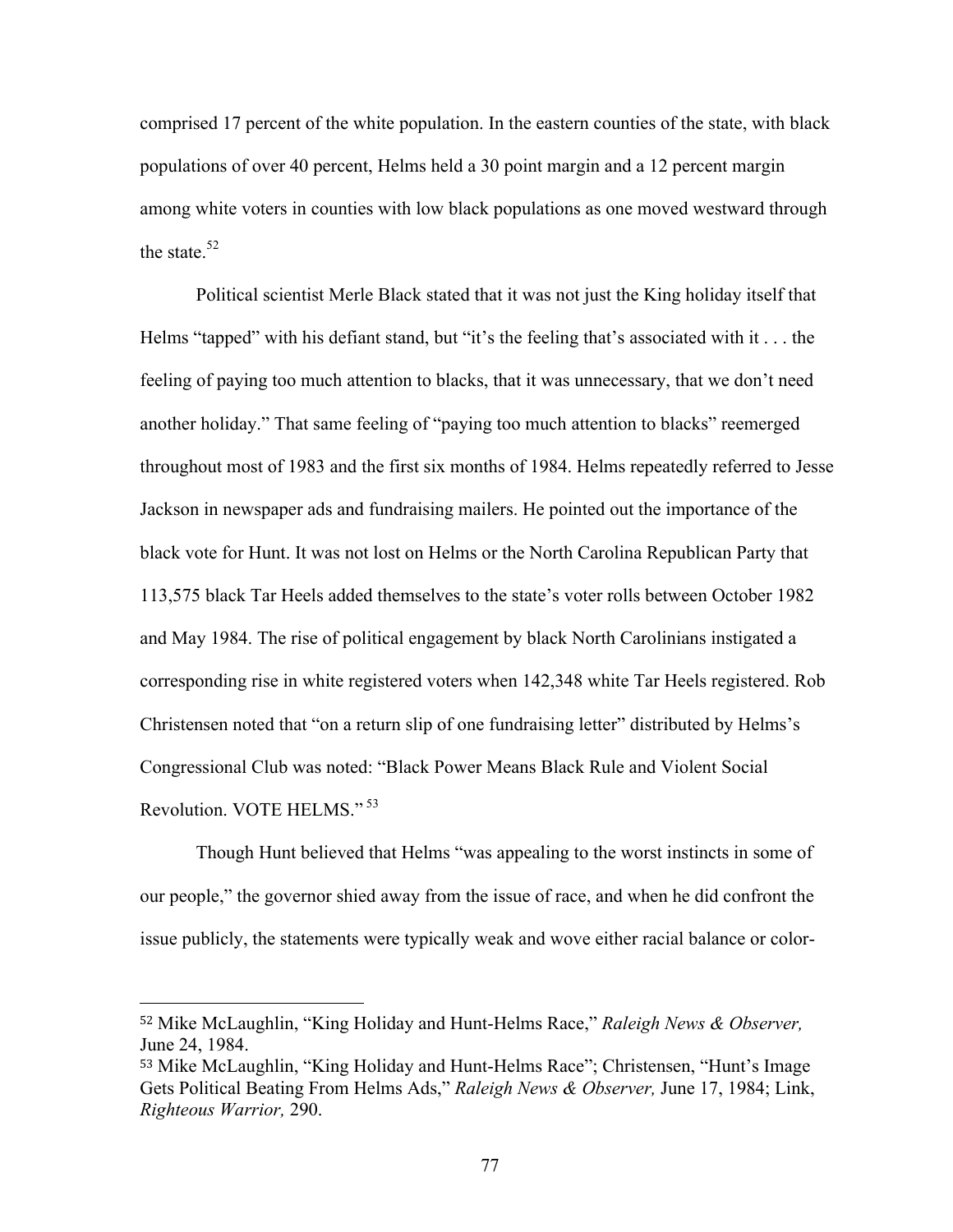blindness into the rhetoric. Just after passage of the King holiday bill, Hunt stated that the holiday was "an appropriate way to recognize the contributions of white and black Americans in the cause of equal opportunity." He attempted to appeal to the racial sensitivity within the state's electorate without alienating too much of the white Tar Heel vote. His campaign so far had focused on what he called "real issues": agriculture, low taxes, fiscal responsibility, Social Security, Medicare, crime, and a strong foreign policy that would hopefully appease white southern conservative Democrats.<sup>54</sup>

From the beginning of the campaign, Helms used imagery, rhetoric, and the divisive symbols of the Civil Rights Movement, including its assassinated leader Martin Luther King Jr. and contemporary political figure Jesse Jackson, to curry favor with white conservative voters. Not only did the senator use them, he tied them directly to Hunt to illuminate the governor's connection with the state's black community. In order to maintain the fragile coalition through which Hunt had ascended politically, the governor rarely addressed the connection directly, and when he did, it was often done in front of audiences composed of black Tar Heels. Rather than focusing on the issue with white Tar Heels, he emphasized the state's economy, foreign policy, taxes, and Social Security. The poll numbers showed that while Helms's strategy was succeeding, Hunt's strategy was failing. The senator had effectively tarnished the governor's whiteness and tied him to the black community in North Carolina, and white voters responded favorably to Helms's message. If Hunt wanted to keep the campaign competitive, he needed to tack another course for the last months of the campaign, and he needed to do it fast.

<sup>54</sup> Christensen, "Hunt's Image Gets Political Beating From Helms Ads"; Mike McLaughlin, "King Holiday and Hunt-Helms Race."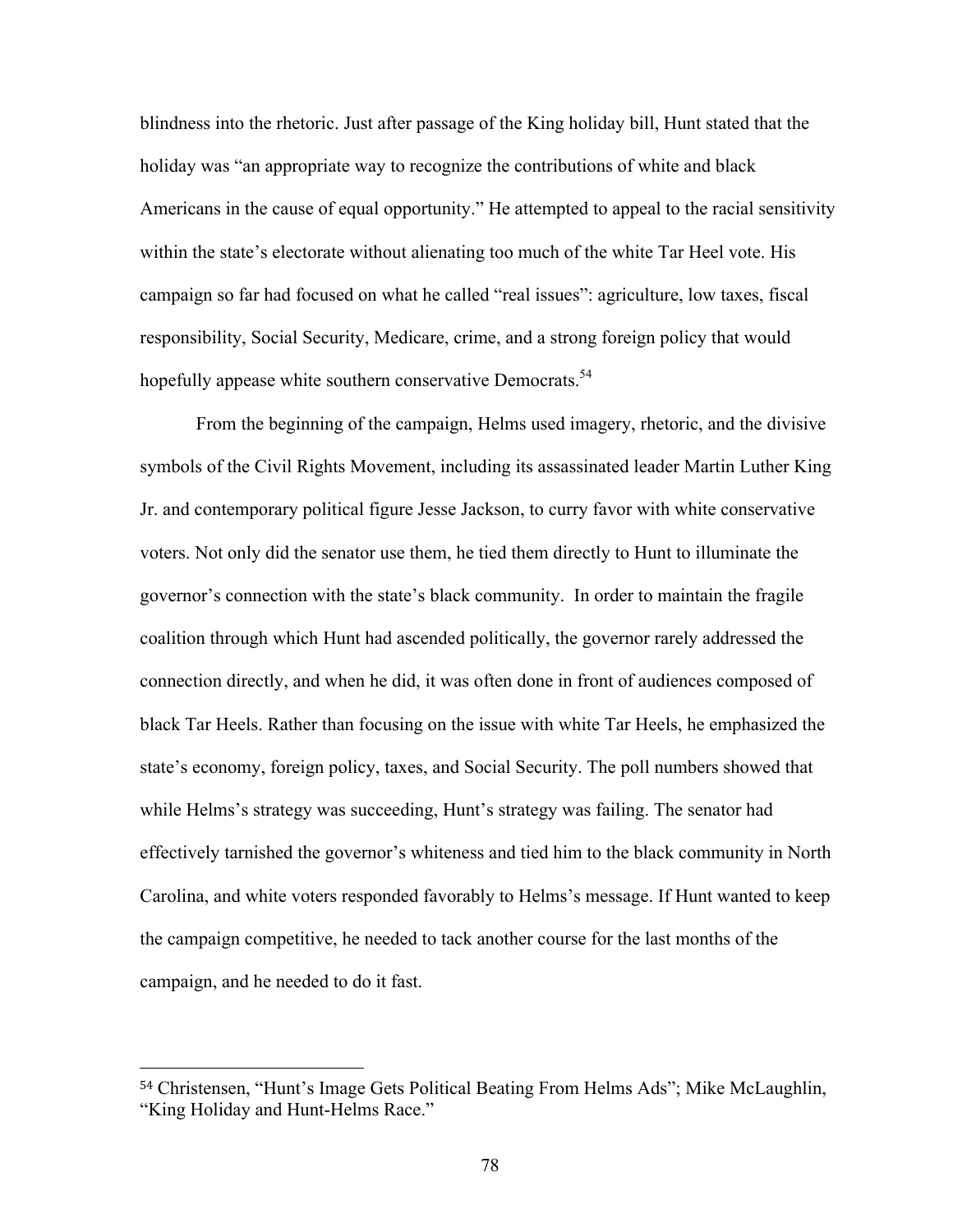## **Chapter Three Culture Wars and the Expansion of Whiteness: July-November 1984**

At a fund-raising dinner in the eastern North Carolina town of Henderson in September 1983, Jesse Helms told those attending that "every pressure group known to man is converging on North Carolina, and they're forthright in saying that their number one goal is to eliminate me from the Senate." Helms had been a long-time leader of the conservative backlash against the rise of the gay rights movement as well as a stalwart opponent of the women's liberation movement, both of which gained steam going into the 1970s following the success of the Civil Rights Movement of the 1960s. He was adamant in his support of the rights of employers and vehemently opposed to organized labor. As William Link noted, "Helms's conservatism was defined in reaction to the tumultuous 1960s: he resisted the sexual revolution, opposed feminism and the Equal Rights Amendment, and championed old-fashioned morality against the American counterculture." The senator wove the issues of homosexuality, women's rights, and race together, all of which threatened the traditional values of southern whiteness, into his campaign during the last four months, reinvigorating his divisive use of whiteness to maintain his appeal among white conservative North Carolinians. $<sup>1</sup>$ </sup>

Jim Hunt represented the modern southern Democrat. He embodied what political scientist V.O. Key called the "Progressive Plutocracy" that North Carolina had become during the twentieth century. He built coalitions made up of business executives, white racial moderates, liberals, black voters, and white traditional Democrats. Paul Luebke wrote that

 <sup>1</sup> Luebke, *Tar Heel Politics 2000*, 169; Link, *Righteous Warrior,*1, 290; For an explanation of the threat to whiteness posed by homosexuality and the challenge of traditional gender roles by women see Richard Dyer, *White* (New York: Routledge, 1997), 20-21.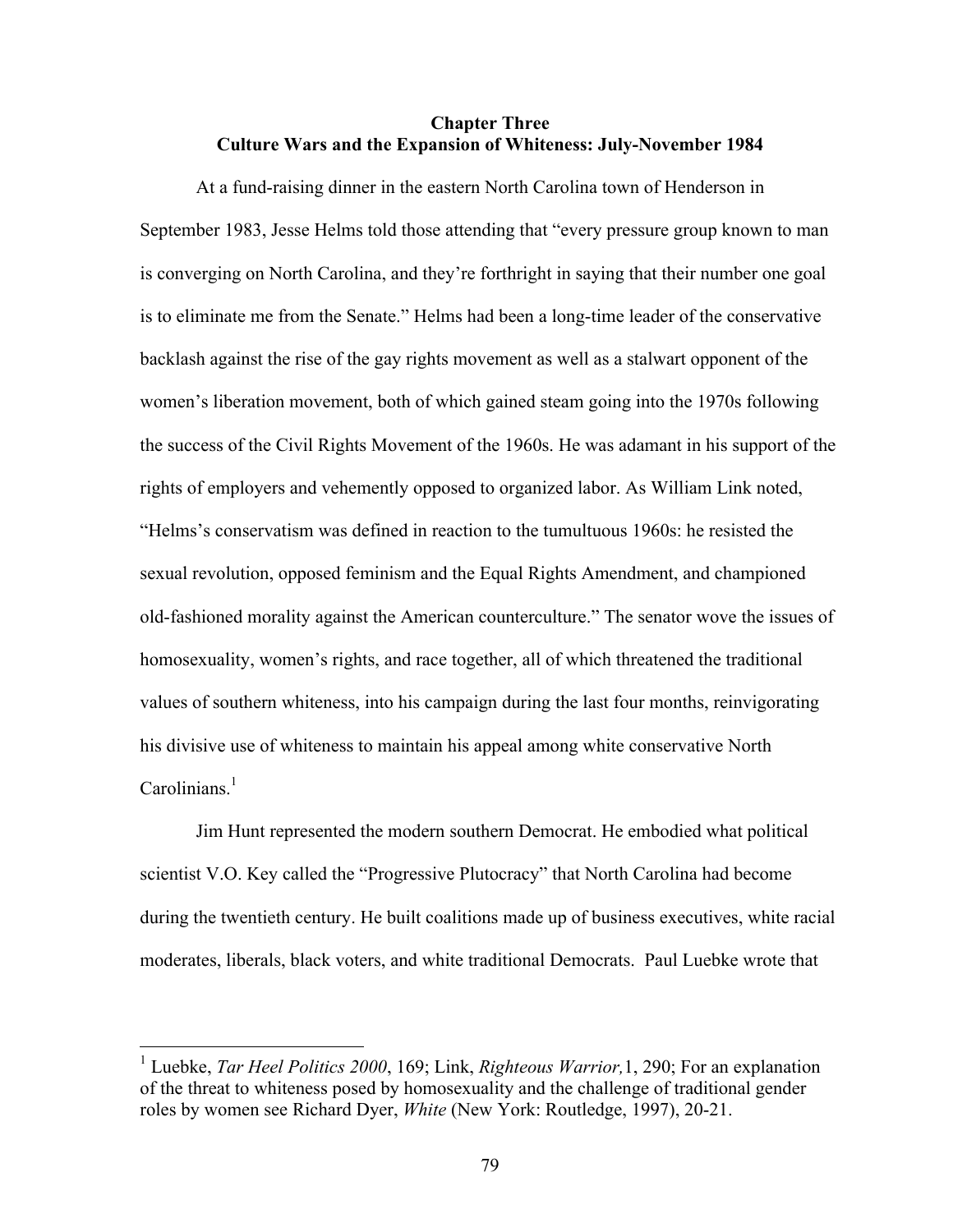the governor was one of the "prime promoters of modernizer ideology" during his first eight years as governor leading up to 1984. As Gary Pearce carefully noted, the governor was "the dominant progressive leader of his time." He pushed for the North Carolina General Assembly to pass the Equal Rights Amendment for ratification through the 1970s and early 1980s. He was the first North Carolina governor to appoint a black judge to the North Carolina Court of Appeals and the North Carolina Superior Court. The governor also supported the right for a woman to abort her pregnancy, going so far as to support the coverage of abortions by Medicaid. The progress espoused by Hunt had limits however. He defended labor unions but also backed North Carolina's right-to-work laws that protected business interests and, by 1984, had little to say concerning homosexuality, the sexual revolution, or the ensuing culture wars that came out of the 1970s. Social liberalism alienated much of the North Carolina electorate, and Hunt knew it. He had to tread a narrow path between tradition and progress with his inclusionary politics in order to keep from alienating the traditional base of his party, North Carolina whites. $2^2$ 

Through June 1984, Helms's strategy sought to discredit Hunt by portraying the governor as a politician who lacked integrity. Helms's character assassination highlighted Hunt's perceivably shifting policy stances on taxes, defense spending, and foreign policy, while at the same time maintaining the connection between the governor and black political activists, such as Martin Luther King and Jesse Jackson. The strategy proved effective, and white conservative Democrats had begun abandoning Hunt in favor of Helms. In the spring, the Carolina Poll discovered that Hunt's support among white Tar Heel voters had dropped

 <sup>2</sup> V.O. Key, *Southern Politics in State and Nation* (New York: Alfred A. Knopf, 1949), 205- 206; Lamis, *The Two-Party South,* 131; Luebke, *Tar Heel Politics 2000,* 20; Gary Pearce, *Jim Hunt,* 5, 100-102, 182-183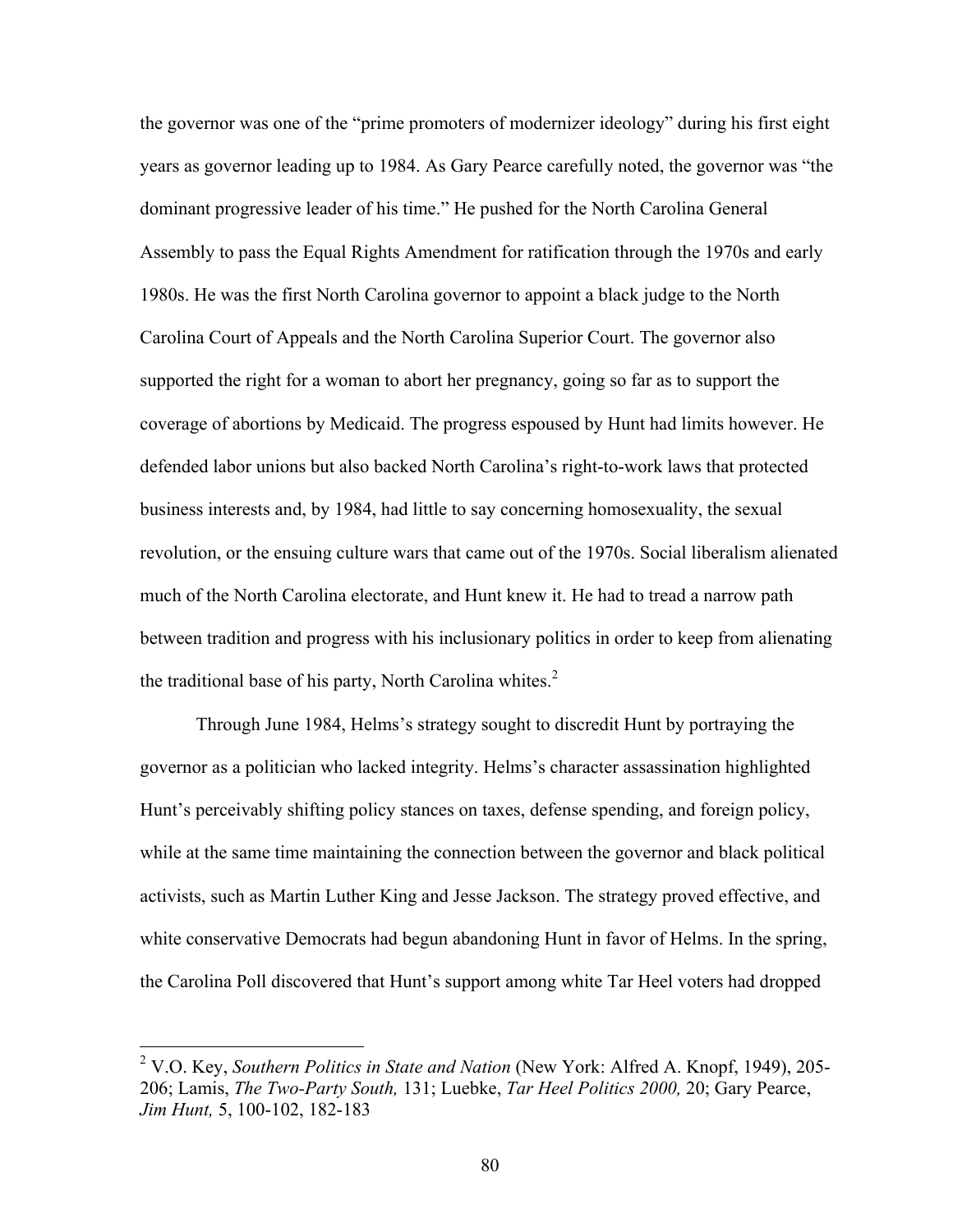from a positive margin of 9 percent to falling behind Helms by a margin of 12 percent. The Hunt campaign could not agree on a clear message that would nullify Helms's effective use of race and character assassination. With the governor's camp unable to connect with white voters effectively, the senator's campaign worked hard to further its message through the last four months of the campaign. that included an increased barrage of advertisements, four debates televised on statewide television, and his vision of whiteness in the Tar Heel state that contrasted with Hunt's: an exclusionary divisiveness based on traditional cultural attitudes held by white conservatives versus a color-blind and culturally-vague message of inclusive progress.<sup>3</sup>

While the Hunt campaign wrestled with how to appeal to white North Carolinians, the Helms campaign and the Republican Party enjoyed the fruits of labor provided by the Moral Majority and other evangelical groups that sought to increase the participation of white conservative Christians in the political process. As political scientists Lyman A. Kellstadt and James L. Guth have noted, the Republican Party traditionally had appealed to "mainline Protestant churches, such as Episcopalians, Presbyterians, and Methodists." Democrats, in contrast, "spoke for religious minorities: Catholics, Jews, and evangelical Protestants," particularly in the traditional South. Kellstadt and Guth, however, noted that by the 1980s, Christian voting behavior "had shifted, as Mainline Protestants dwindled in number, Evangelicals moved toward the GOP, the ancient Catholic-Democratic alliance frayed, and Black Protestants became a critical Democratic bloc." This change in voting behavior gave Hunt a solid block of support from black Tar Heel Christians and those who followed the call

 <sup>3</sup> Mike McLaughlin, "King Holiday and Hunt-Helms Race," *Raleigh News & Observer,* June 24, 1984.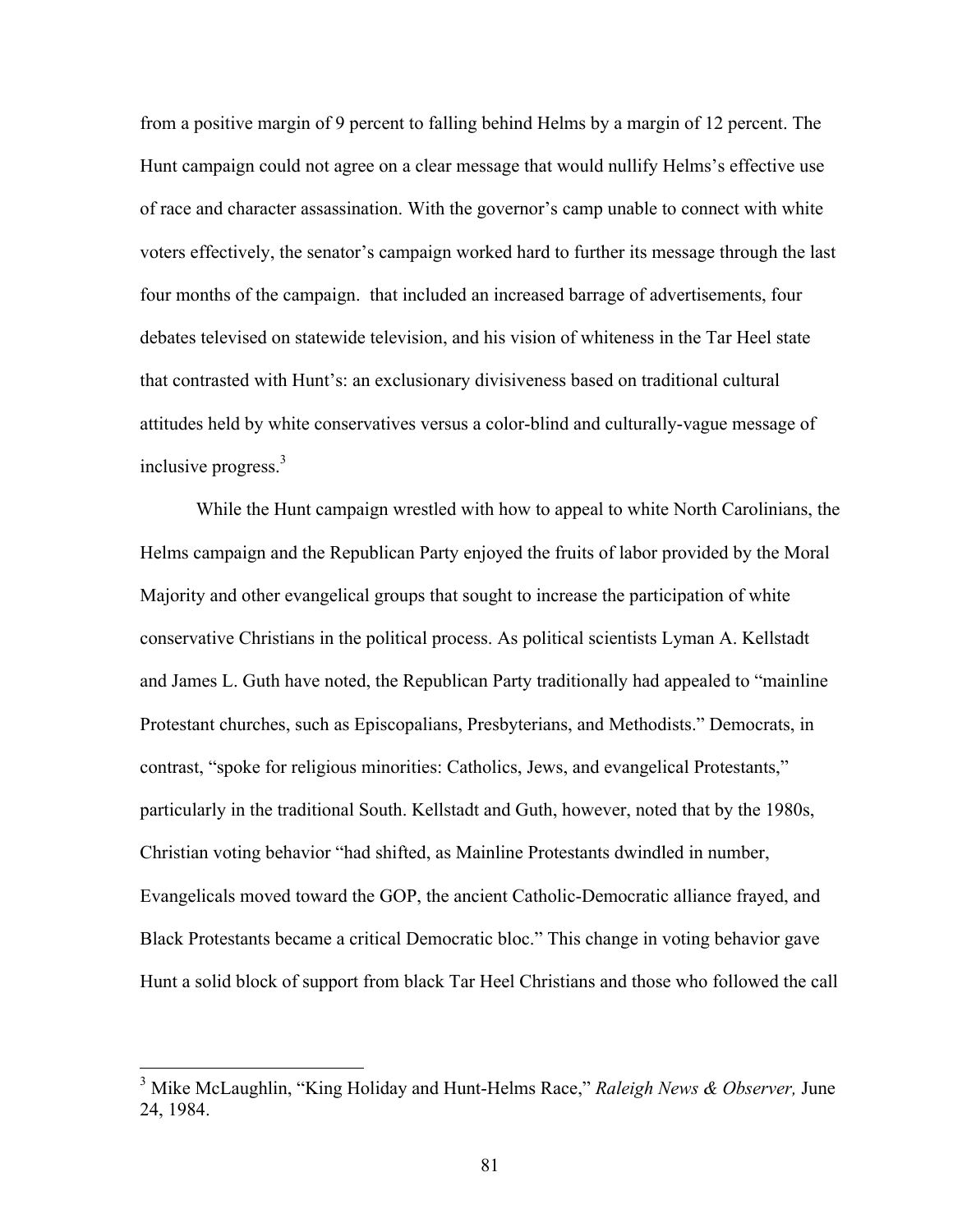of Jesse Jackson for increased black voter participation. At the same time however, Helms received crucial support from white evangelicals of whom the Moral Majority enlisted over 140,000 to register to vote by the end of May. $4$ 

White evangelicals proved to be the audience toward which Helms aimed the message of his campaign from July to November 6. Though historians Michelle Nickerson and Darren Dochuk have noted that the evangelical "born-again" movement included a crosssection of races and ethnicities in the Sunbelt South of the United States, there have remained, according to sociologists Michael Emerson and Christian Smith, divisive racial attitudes among white Christian conservatives. These divisions have remained within the evangelical movement according to Emerson and Smith because white evangelicals have failed to see the structural racial inequality within American society. This failure to notice institutional whiteness has "[increased] the divide between white and black Americans" because of the "free-will individualist tradition" that negates the influence of man-made institutions on individuals. This born-again movement among white evangelicals adopted the heavily conservative color-blind ethos of smaller government, low taxes, free markets, defense spending, and a classless vision of meritocratic individualism, all important elements of the culture of whiteness.<sup>5</sup>

With an influx of white evangelical political activism, homosexuality proved to be one of the more damning issues Helms and his supporters used to energize the tide of

<sup>&</sup>lt;sup>4</sup> Lyman A. Kellstadt and James L. Guth, "Religion and Political Behavior in the Sunbelt," in *Sunbelt Rising: The Politics of Space, Place, and Region, eds. Michelle Nickerson and* Darren Dochuk (Philadelphia: University of Pennsylvania Press, 2011), 113; Link, *Righteous Warrior,* 290.

<sup>5</sup> Michelle Nickerson and Darren Dochuk, "Introduction," in Nickerson and Dochuk, eds, *Sunbelt Rising,* 6; Michael O. Emerson and Christian Smith, *Divided by Faith: Evangelical and the Problem of Race in America* (New York: Oxford University Press, 2000), 77, 97.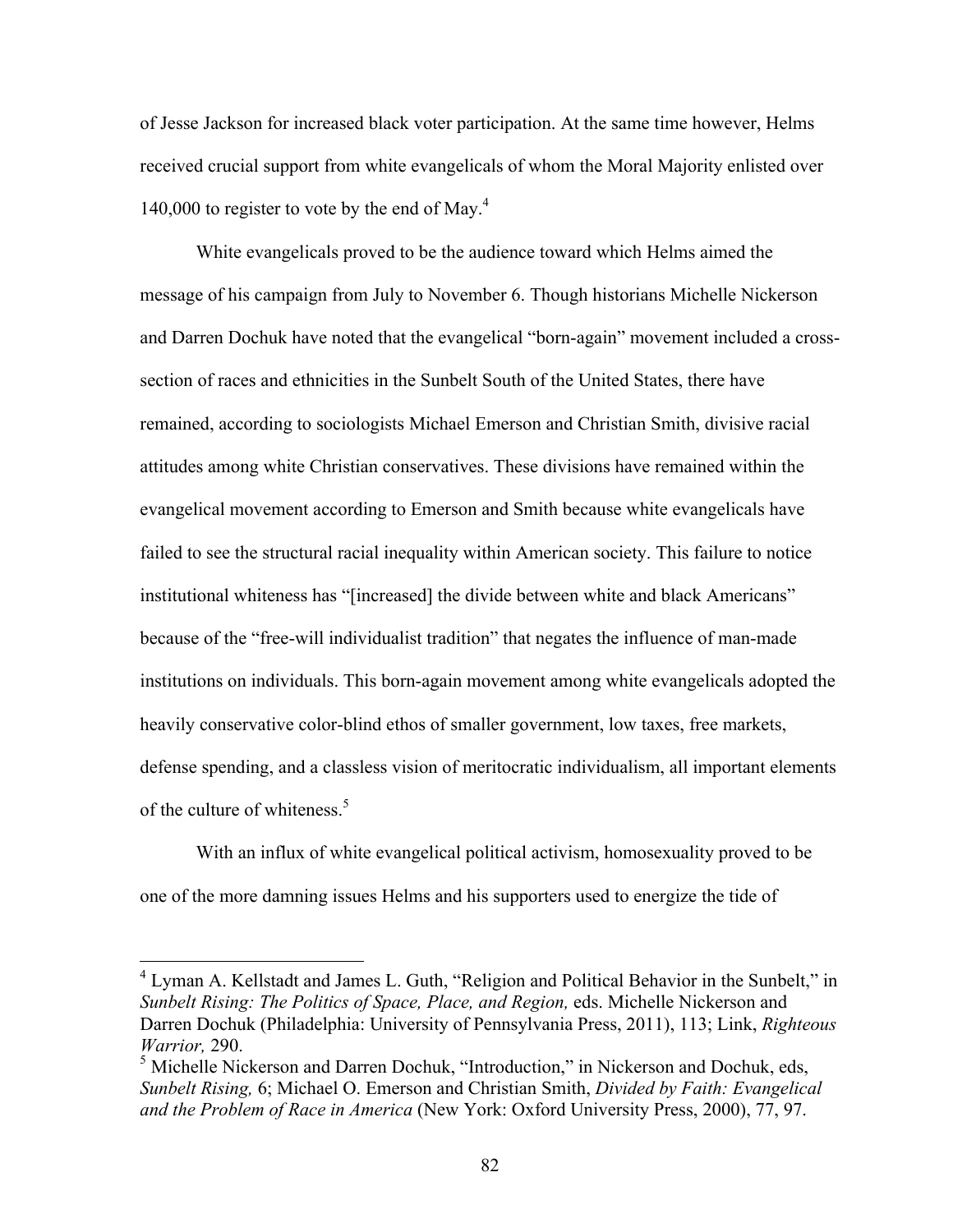conservative whiteness that was rising against Hunt. The debate on gay rights had existed only on the fringes of the Hunt-Helms campaign prior to the summer. By June however, the Helms campaign began working to tie Hunt to the homosexual community. Helms began weaving the connection into his news conferences, speeches, and printed newspaper advertisements, making the claim that Hunt accepted funds contributed by gay advocacy groups. In response to the claims, the Hunt campaign stated that it refused to take in contributions from homosexual advocacy groups, but did not know the sexual orientation of individual contributors. This response became the standard response as the Helms campaign hurled the accusation at Hunt for the remainder of the campaign.<sup>6</sup>

On July 5, a Helms proxy helped bring the issue of homosexuality to the forefront of the campaign. *The Landmark,* a small local newspaper in Orange County that had not existed before the 1984 campaign, published an article that brought homosexuality to the front page of the *News and Observer's* coverage. The paper's editor, Bob Windsor, published an article entitled "Jim Hunt is Sissy, Prissy, Girlish and Effeminate." He claimed that Hunt "had a lover who was a pretty young boy from North Carolina" and a "girl friend in his office," who "was a former high-priced call girl used by the banks and big companies in Winston-Salem to entertain their guests." In the article, Windsor asked "Is Jim Hunt homosexual? Is Jim Hunt bisexual?" and "has he kept a dark secret in his political closet all of his adult life?" The article further alleged that the Hunt campaign had received contributions from gay advocacy groups and that "it [was] that dirty money that is spreading lies and distortions about Jesse Helms on your television screen this very minute." Prior to the July 5 article written by

 <sup>6</sup> Rob Christensen, "Hunt's Image Gets Political Beating From Helms Ads," *Raleigh News & Observer,* June 17, 1984.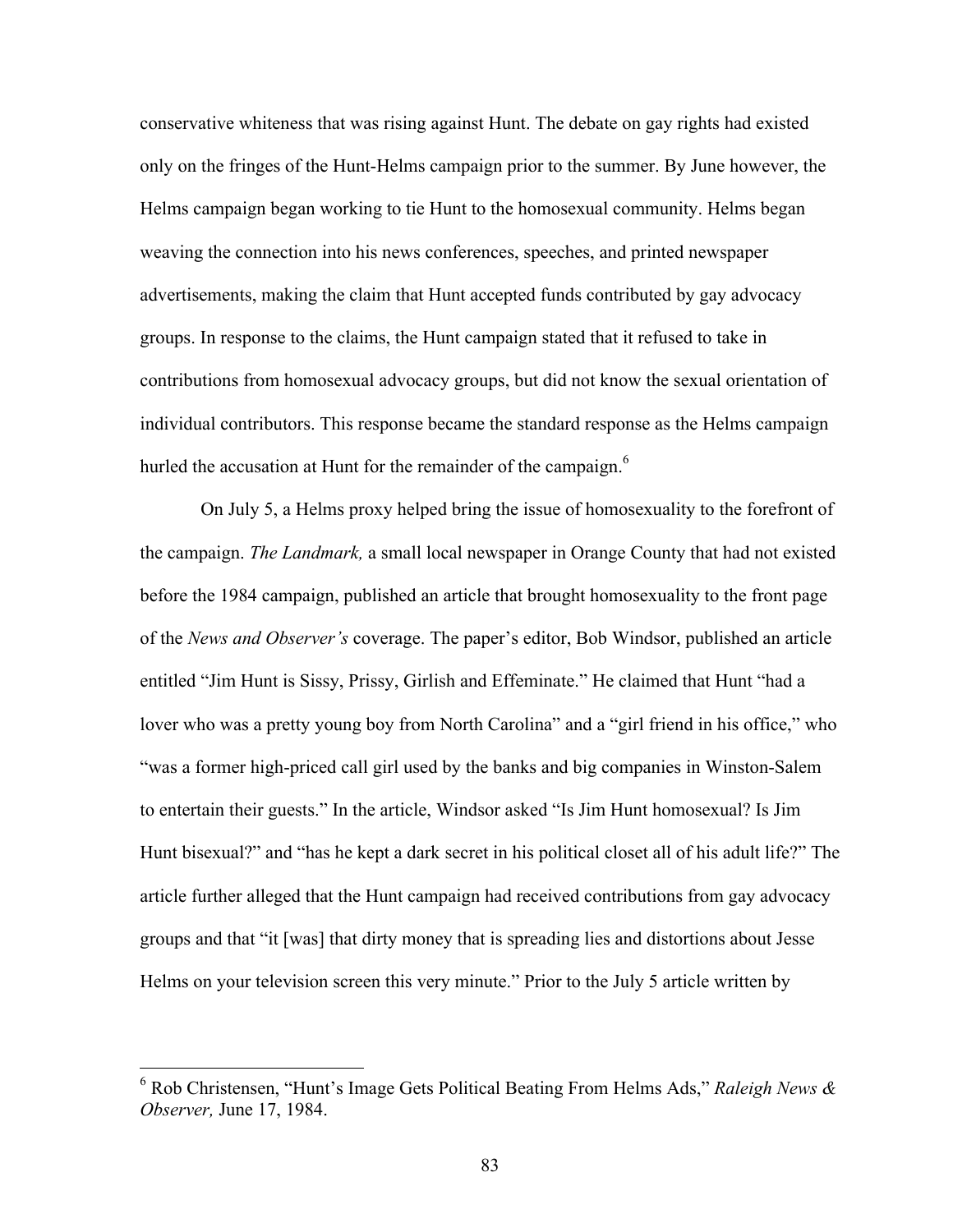Windsor, *The Landmark* had published several articles connecting either Hunt or the state's Democratic Party to homosexuals, including those entitled "Jim Hunt Received Contributions from Gay Activists," "Jim Hunt Visits Limp Wrist Set Fund Raiser in N.Y.," and "Faggots Dominate Fourth Congressional District Convention."7

Both Hunt and Helms denounced the article. As Gary Pearce recalled, Hunt was "knocked off stride by the charge," but the governor stated that he was "going to file suit unless these people fully retract and apologize for what they've done." He claimed further that the Helms campaign was irrefutably connected with *The Landmark*. Hunt's office sent a registered letter to Windsor that demanded a full retraction of the article within ten days of the letter's receipt. The Hunt campaign's legal counsel, former North Carolina Supreme Court Judge J. Phil Carlton, stated that "we expect an apology and a retraction," and further noted: "what [Windsor] does won't preclude a lawsuit, but his failure to do anything will assure a suit. $^{98}$ 

When Helms learned of the article and Hunt's charge of a connection with his campaign, he stated, "I had nothing to do, nor did I have any knowledge of, the newspaper article." He released a statement to the press and noted his "deep and abiding sympathy for the governor and his family in the wake" of Windsor's article. He strongly believed "Governor Hunt to be, personally, a moral family man," and he shunned any challenge of Hunt's personal principles. "Any suggestion to the contrary," Helms wrote, "is repugnant and unfair." He also hoped that the remainder of the campaign would focus on the real issues

 $<sup>7</sup>$  Daniel C. Hoover, "Pro-Helms Newspaper Publishes Rumor that Hunt Had Gay Lover,"</sup> *Raleigh News & Observer,* July 6, 1984; Link, *Righteous Warrior,* 291, 560, n. 75-77 <sup>8</sup> Pearce, *Jim Hunt,* 176; Daniel C. Hoover and A.L. May, "'I'm Not Going to Take It,' Hunt Says of Article," *Raleigh News & Observer,* July 7, 1984; Jesse Helms, "Statement From Helms on Article," *Raleigh News & Observer,* July 7, 1984.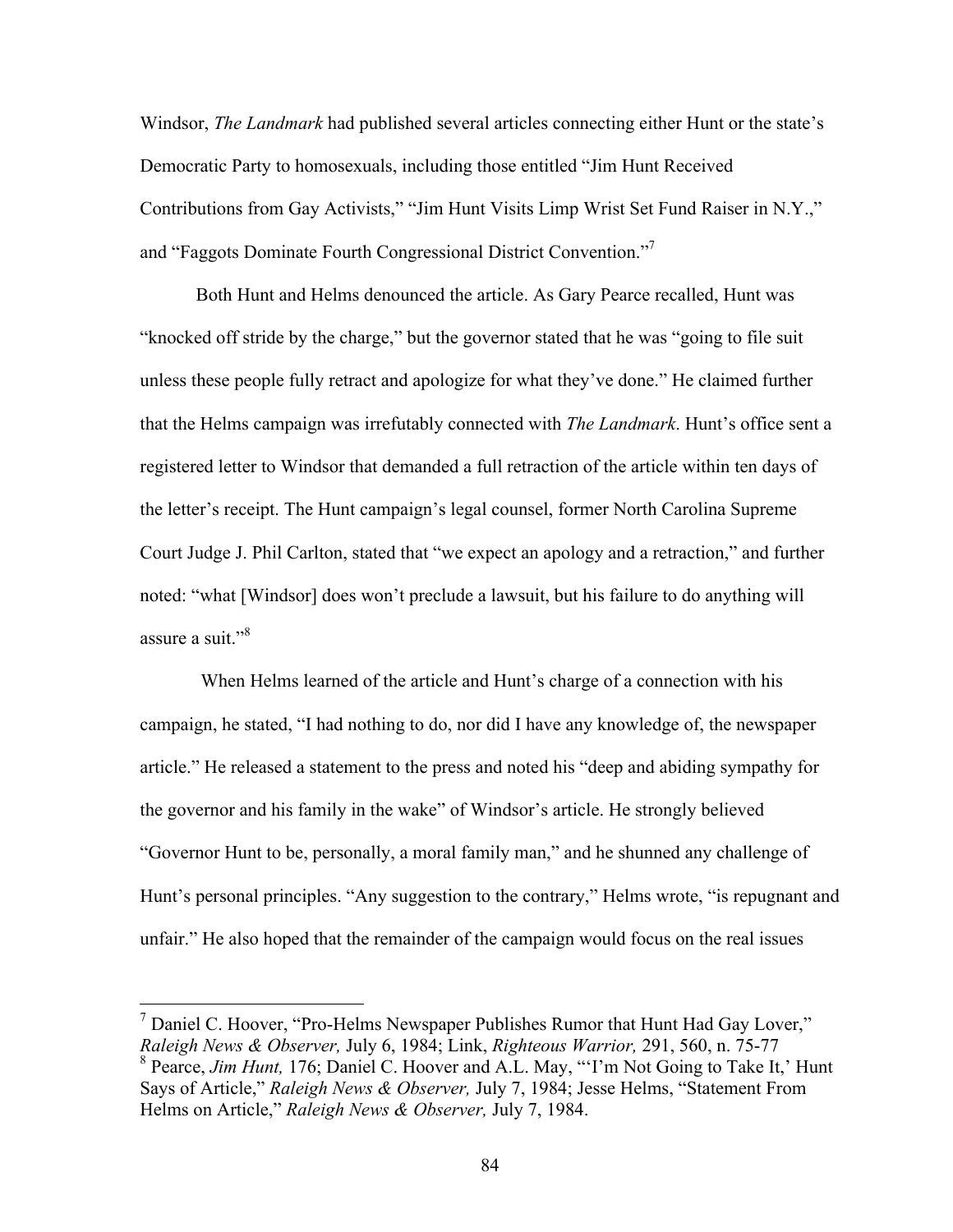facing the country, including the Cold War and continued economic growth fueled by capitalism.<sup>9</sup>

Following the criticism received from both candidates, Windsor apologized, but not before giving another 1,500 copies out at the Legislative Building in Raleigh, selling thousands of copies to the state Republican Party, and bragging about the popularity of the article and the possibility of printing another 20,000 copies. Windsor relented in a press conference, stating that he was "dead wrong" to publish the story and that "I humbly and sincerely apologize to the governor." He emphasized that no one influenced his motives in writing the story. During his apology, he noted that he had voted for Hunt in all three of the statewide races of which he had been a part and for Helms in his previous two Senate races. He also endorsed Helms as "a man I much admire and respect."<sup>10</sup>

With homosexuality thrust into the campaign, the candidates carefully responded to Windsor's apology. When the press asked Helms if he accepted Windsor's support, the senator stated that he "would welcome the support of anybody," and that he "disavowed only the deed, not the doer and his methods." In response to Windsor's apology, Hunt stated that he was "glad he . . . apologized," but did not rule out the possibility of a lawsuit against *The Landmark* publisher. Even with the apology, however, Windsor claimed to have sold 12,000 copies of the paper to the chairman of the state Republican Party, David Flaherty. The state GOP chairman bought the extra copies to have them distributed throughout North Carolina

<sup>&</sup>lt;sup>9</sup> Daniel C. Hoover and A.L. May, "T'm Not Going to Take It,' Hunt Says of Article," *Raleigh News & Observer,* July 7, 1984; Senator Jesse Helms, "Statement From Helms on Article," *Raleigh News & Observer,* July 7, 1984.

 $10$  Daniel C. Hoover and A.L. May, "T'm Not Going to Take It,' Hunt Says of Article," *Raleigh News & Observer,* July 7, 1984; Daniel C. Hoover, "Editor says he was 'dead wrong to publish,'" *Raleigh News & Observer,* July 8, 1984.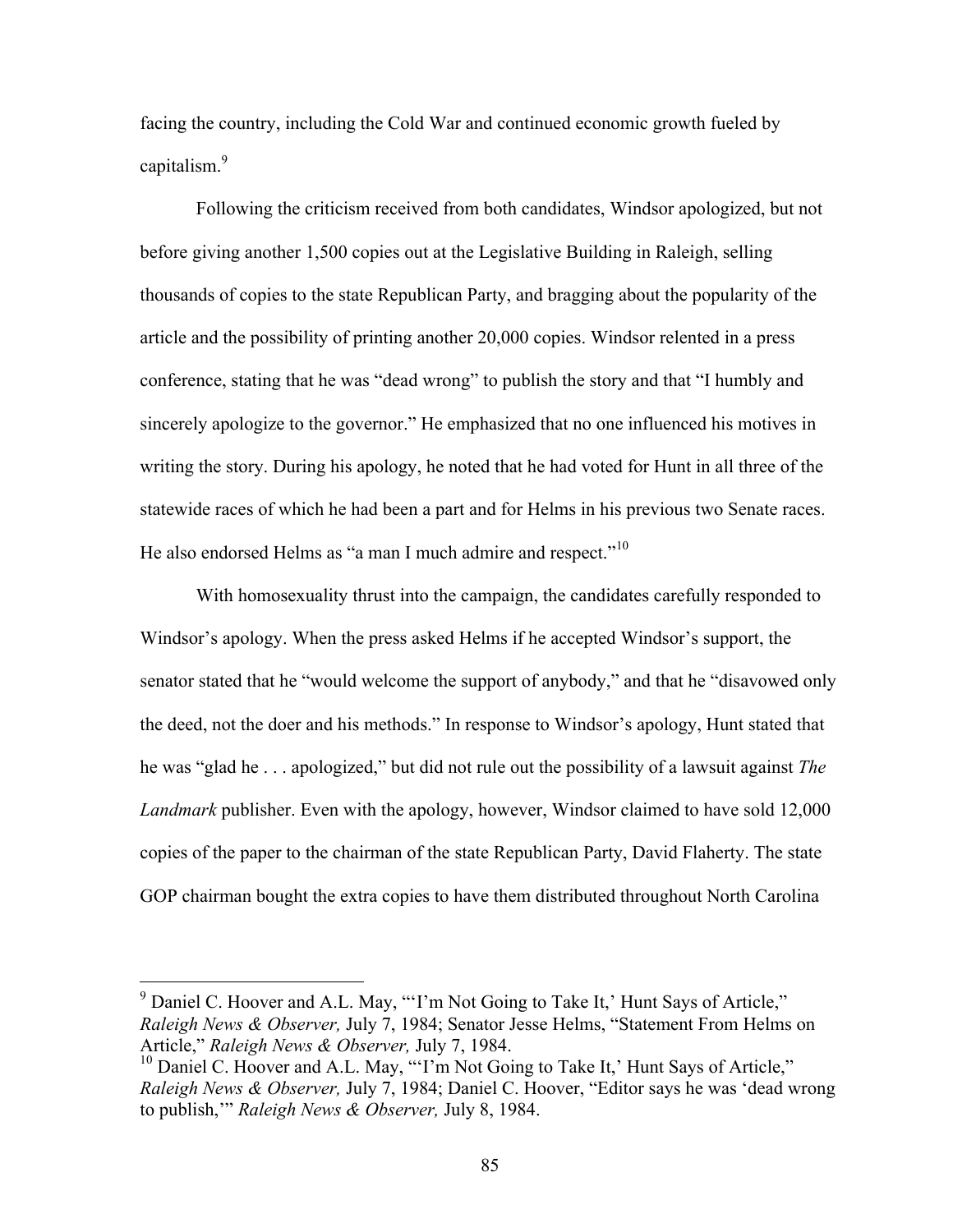to, he said, "turn the race on issues that would play strong and get people's adrenaline going." Flaherty noted that Republicans sought to connect Hunt not only to black activism but to "gay rights, and that was our focus."<sup>11</sup>

Though both Helms and executive director of the National Congressional Club Carter Wrenn noted that there was no connection between Bob Windsor and the Helms campaign, the article in *The Landmark* helped establish a theme of the perils of homosexuality in North Carolina and their connection to both the Democratic Party and Jim Hunt. The issue of gay rights promoted by liberals threatened the security of whiteness felt within the state's white conservative population. With this threat, Helms's campaign, the state Republican Party, and supporters of both seized on the moment to address broader cultural issues that helped continue the growth of political participation of white evangelical Christian fundamentalists.<sup>12</sup>

In an effort to alleviate charges against him, Hunt called on the national Democratic Party not to "get into every demand of every single special-interest group" in the country" and claimed that the "Democratic Party [had] gone too far in trying to promise everything to everybody." He suggested that Democrats needed a platform that would not alienate the white voters that southern Democrats needed to win their elections. The national party's platform, Hunt said, needed to attract "working people and moderate mainstream people," ostensibly referring to the working and middle classes consisting primarily of straight white centrist voters. These white moderates sought by Hunt and other southern Democrats could

<sup>&</sup>lt;sup>11</sup> Daniel C. Hoover, "Editor says he was 'dead wrong to publish," *Raleigh News & Observer,* July 8, 1984; Link, *Righteous Warrior,* 293.

 $12$  Homosexuality threatened both constructed gender roles in white society as well as reproduction. See Richard Dyer, *White* (New York: Routledge, 1997), 20.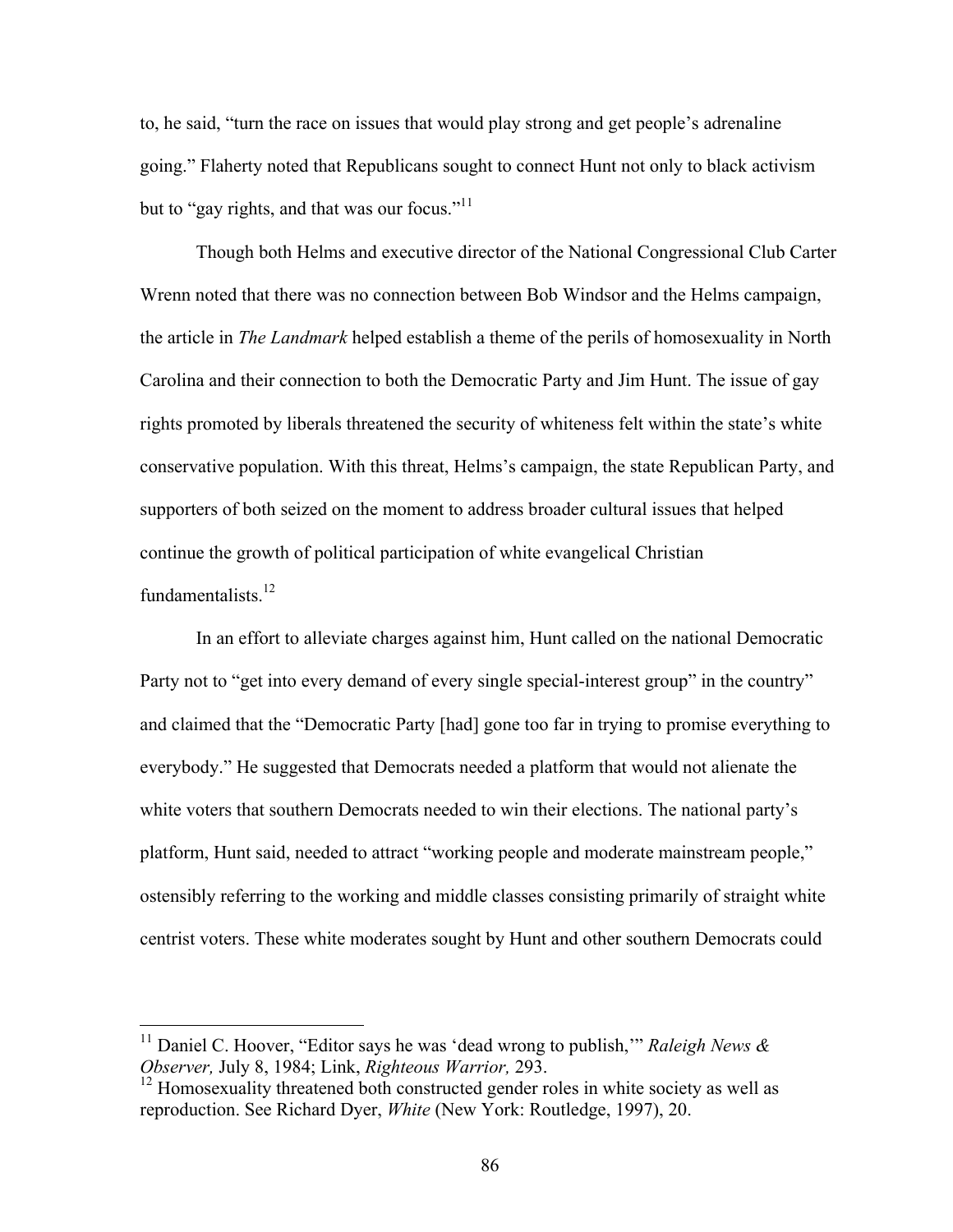minimize the gains made among white southern conservatives by Helms and other Republicans.<sup>13</sup>

The national party seemingly responded to Hunt's request and, according to *The New York Times,* "moved away from some hallmarks of its tradition of liberalism" when the Democrats announced their national platform at the national Democratic nominating convention. The new platform included policies that would help poor people find ways of supporting themselves without mentioning the words "welfare reform." Democrats also suggested a firmer, more conservative stance concerning the Soviet Union than it had in previous election years, and made only a vague reference "to reduce the rate of increase in defense spending" with no specific cost estimates. The party also hardened the Democratic position concerning the criminality of drug use and its support for the war on drugs. According to the *Times,* however, the party "bolstered support for abortion and homosexual rights," two issues that alienated the new evangelical voters in North Carolina.14

The Helms campaign jumped at the opportunity to exploit the national Democratic position to weaken white Christian support for Hunt. In a letter distributed by the Helms reelection committee in mid-August, ministers were strongly encouraged to back Helms and to begin registering congregants to vote following church services. In the letter that included the signatures of four popular Baptist ministers in the state, Helms was described as "a man who believes in traditional family values and morality." It continued, "every ultra-liberal organization – NOW (National Organization for Women), the national union bosses and even

 <sup>13</sup> "Comfortable Platform Needed, Hunt Says," in "Under the Dome," *Raleigh News & Observer,* June 23, 1984.

<sup>&</sup>lt;sup>14</sup> Warren Weaver Jr., "Democrats' Platform Shows a Shift From Liberal Positions of 1976 and 1980," *The New York Times,* July 22, 1984.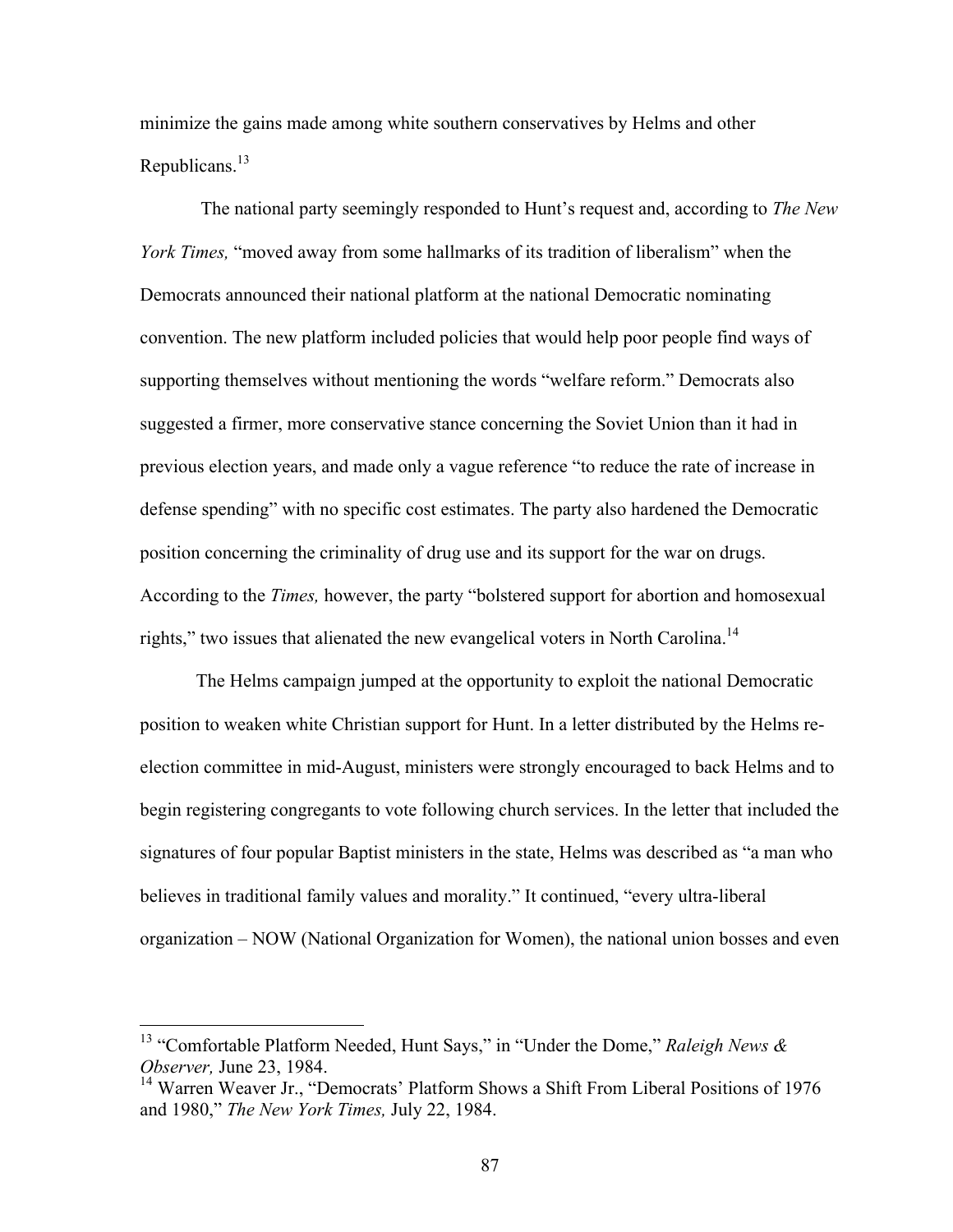[the] homosexual community – has targeted Sen. Helms for defeat," urging that "conservative-minded Christians must fight back."15

Sustaining the drive to instigate the participation of white evangelicals, the thrust of moral Christian conservatism continued with two fundraising letters circulated by the Helms campaign. One letter, signed by entertainer Pat Boone, repeated the same themes, noting that the same "liberal groups" noted above were out "to destroy Jesse." It noted that Helms fought "to do God's will" and that "you and I need Jesse in Washington. America needs him," and "God needs him." When the press asked Helms's campaign press secretary Claude Allen about the letter, he replied that Helms "just [wanted] to see morality back in politics." The second letter, signed by Helms, claimed that the senator "encountered the wrath of almost every liberal and welfare organization in this country." Liberal groups that included "ruthless union bosses, abortionists, pornographers, homosexuals, and biased news commentators … [wanted] nothing more than to 'Get Jesse Helms.'" Helms implored supporters to donate money so he could combat advertisements paid for by these groups. The campaign also needed cash to combat Jesse Jackson's addition of "250,000 new straight ticket, black voters."<sup>16</sup>

The two letters never named Hunt nor referred to him in any way, but the implication that the governor received support from these groups was clear. Following an endorsement by Pastors for Helms, a newly formed organization of 220 pastors, Steve Sells, a North Carolina pastor, claimed that Hunt defended "special privileges for homosexuals" and that

 <sup>15</sup> Rob Christensen, "Baptists Protest Mailing List Use By Helms Group," *Raleigh News & Observer,* August 24, 1984.

<sup>&</sup>lt;sup>16</sup> "Letter's Reference to God Miffs Hunt Aide," and "Helms Asks Supporters For Special Donation," in "Under the Dome," *Raleigh News & Observer,* September 6, 1984.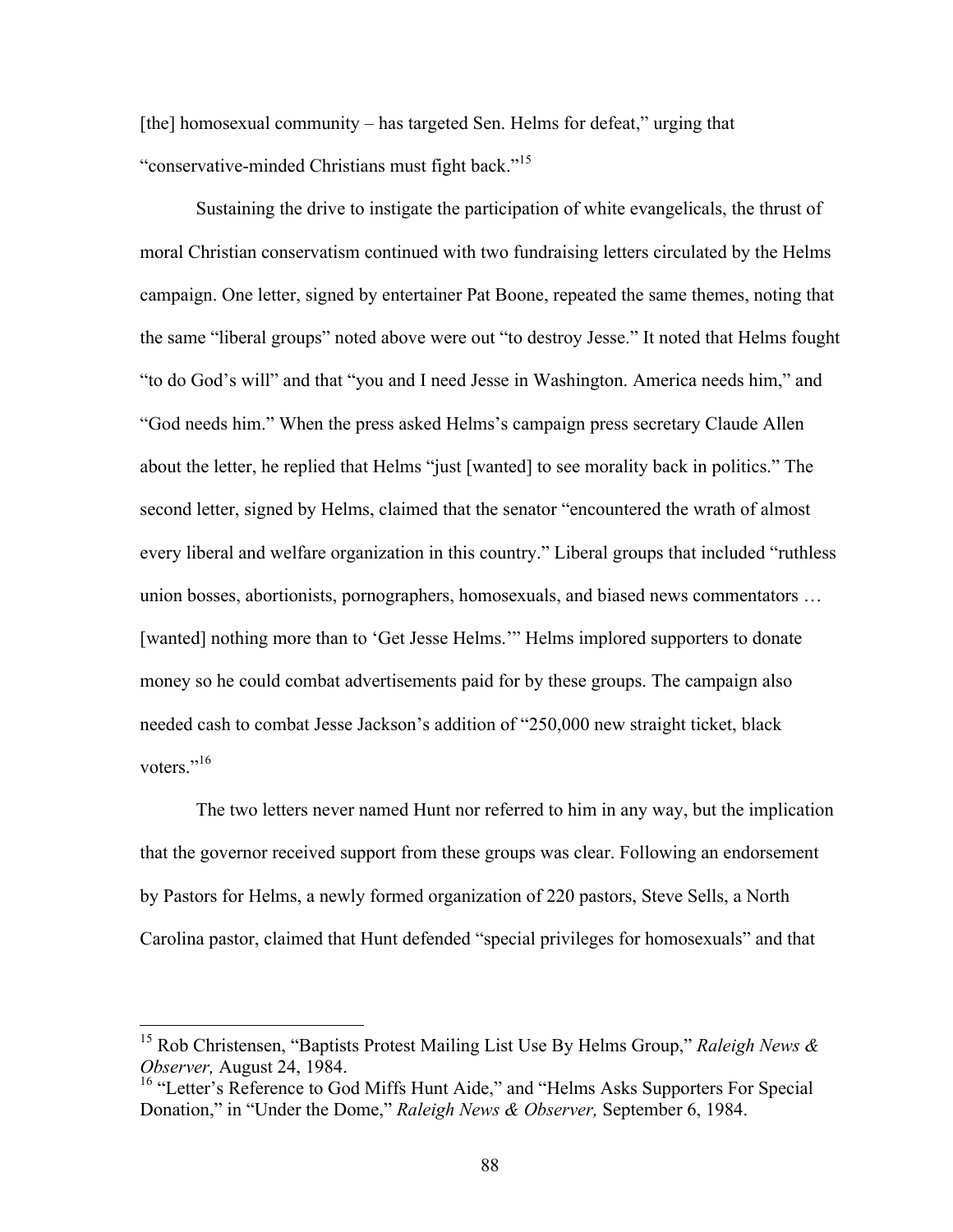both the governor and Democratic presidential candidate Walter Mondale "have … gone on record as promoting a collective type of right for homosexuals to the point of making them a legitimate minority." Sells also praised Helms's position concerning "voluntary prayer in public schools," neglecting the fact that Hunt had supported passage and ratification of an amendment allowing for the same earlier in 1984. Hunt's campaign press secretary Will Marshall responded that what Sells had said was "typical Helms misinformation" and highlighted the governor's support of school prayer on a voluntary basis. He evaded the accusation of the governor's support of homosexuals, however, stating that the charge was "a smear campaign" against the governor and insisting that the senator was "engaging in personal attacks" that attempted to undercut Hunt's desire "to help the people of North Carolina and the United States" as United States senator.<sup>17</sup>

In October, another set of letters surfaced that kept homosexuality and Christian evangelicalism within the focus of the campaign. The first letter, distributed by the group Southern Christians for Helms, appeared throughout the Raleigh-Durham-Chapel Hill Triangle area, proclaiming that "homosexuality" was a "filthy sin" that was "devouring the minds and bodies of our young people." It also claimed that "this sin is the most despicable perversion mentioned in all the annals of history." The letter stated that "no Christian … is permitted to even tolerate its existence, much less make excuses for it and pretend it doesn't exist." It also claimed that Coy Privette, a prominent Baptist minister in North Carolina, had "recently called Sen. Helms one of God's Anointed [sic]." The signature on the letter belonged to a Rev. Harvey J. Doster III. The *News & Observer* reported, however, that it

<sup>&</sup>lt;sup>17</sup> The Associated Press, "N.C. Ministers Form Group Backing Helms; PAC Plans Ad," *Raleigh News & Observer,* September 6, 1984.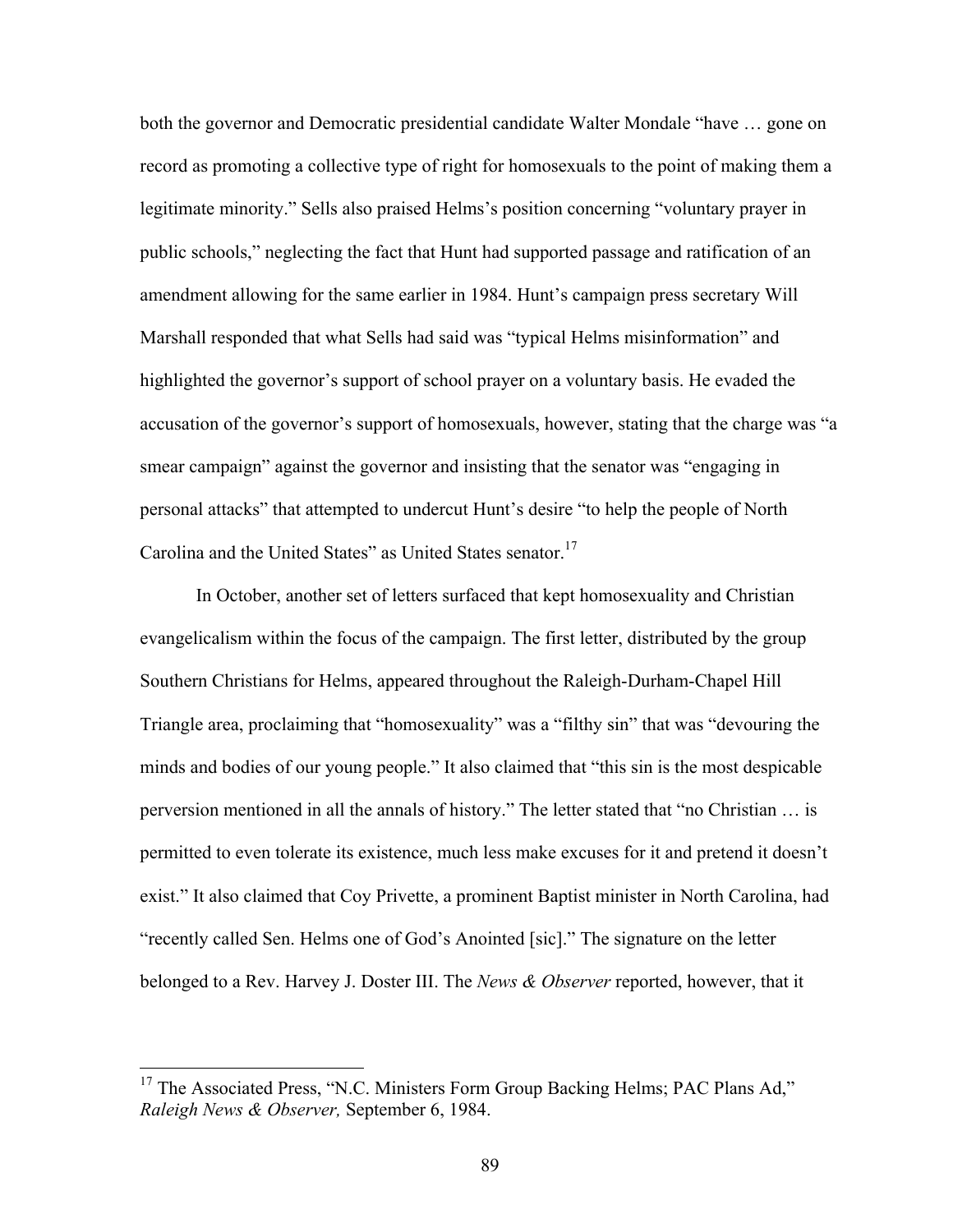attempted to track down Doster for comment but could not find any proof of his existence. Allen, Helms's campaign press secretary, emphatically denied any connection between the letter and the senator's campaign, calling it "tasteless" and raising the possibility that it was a "dirty trick or prank by someone opposed to Senator Helms." When asked about the quote attributed to him in the letter, Privette stated that he had "absolutely never heard" of the letter's author. $18$ 

The second letter from the same group surfaced on the campus of The University of North Carolina at Chapel Hill but was signed by another fictitious minister, Rev. M. Maynard Wilkes. The writer of letter, like the other, railed against homosexuality and promised to name homosexuals on campus. The president of the University, William C. Friday, submitted the letter to the State Bureau of Investigation, which failed to find a pastor by that name, and called it "series of vile, vulgar and abusive statements intended to induce fear and harass people." Allen stated, as he had with the first letter, "we strongly denounce everything in that letter," and again raised the possibility that it was a "hoax designed to embarrass and hurt the Helms organization." As historian Link noted however, "many suspected that" both "letters came from the Helms campaign."<sup>19</sup>

Though Hunt never came out specifically in support of gay rights during the campaign, Helms succeeded in linking the governor with homosexuals through Hunt's membership in the Democratic Party. Neither candidate, it seemed, wanted anything to do with the state's gay community. White evangelicals responded favorably to the senator's

 <sup>18</sup> "Letter On Homosexuality Causes Campaign Stir," in "Under the Dome," *Raleigh News & Observer,* October 17, 1984.

<sup>&</sup>lt;sup>19</sup> "Letter About Alleged Homosexuals Called Political Move," in "Under the Dome," *Raleigh News & Observer,* October 20, 1984; Link, *Righteous Warrior,* 294.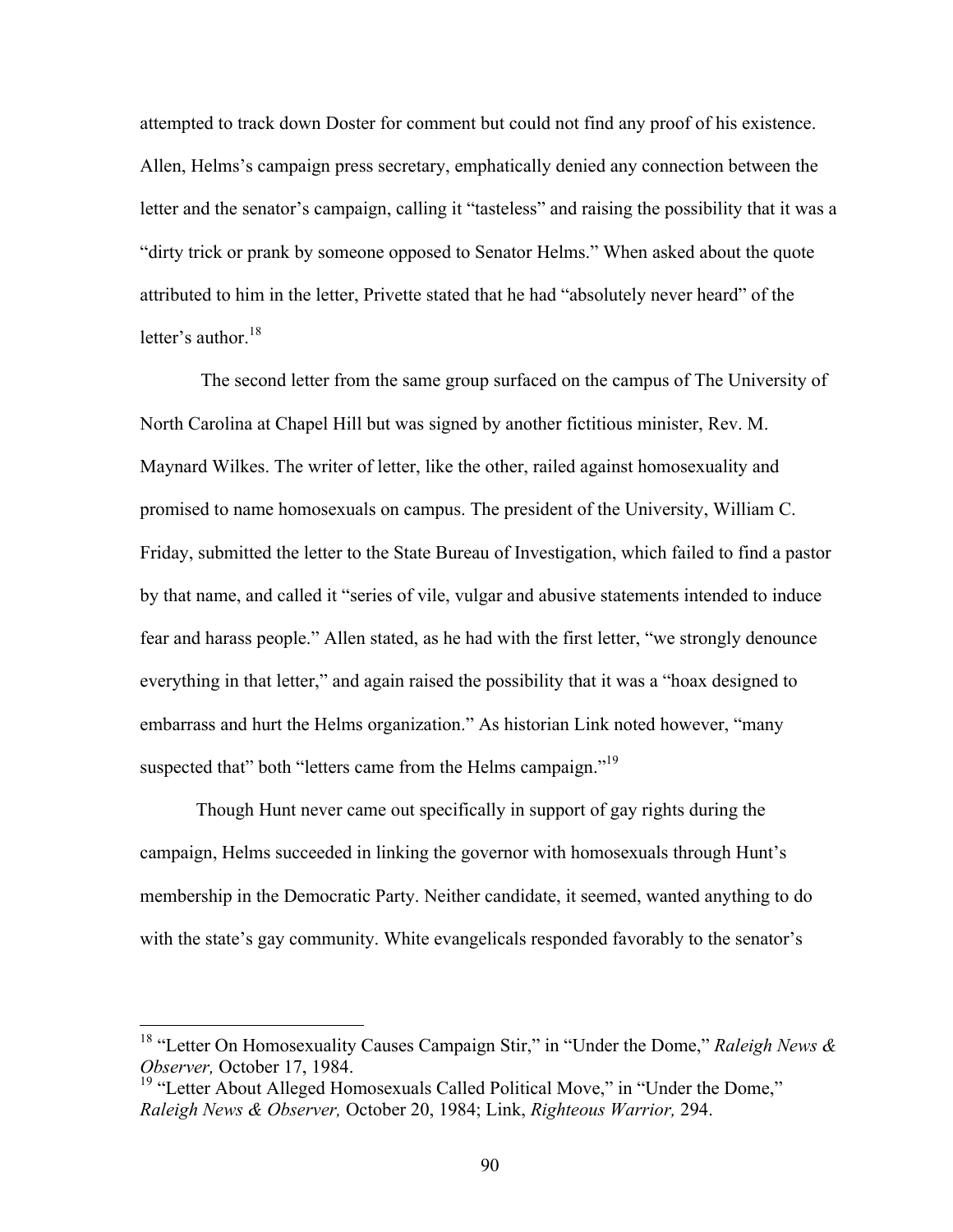moral compass and his stand against "militant homosexuals" even though Hunt never advocated for gays in his public addresses or in his campaign's advertising. Following their vitriolic denouncement of Bob Windsor's article in *The Landmark,* the North Carolina Human Rights Fund released a letter that reprimanded both Helms and Hunt for their attitudes toward the gay community. The letter from the gay advocacy group stated, "it [was] unfortunate that both . . . campaign organizations have reacted to the fact that . . . Windsor's allegations are untrue." The letter continued by noting that though "it [was] not negative to be gay ... both candidates refer[red] to their feelings as though this were a negative thing." Leo J. Teachout, a member of the Fund stated that "gay people should not be the brunt of this type of stereotyping by . . . Governor Hunt or Jesse Helms." The Helms campaign, according to Allen, took the statement "as an attack on the senator," while Stephanie Bass, communications director for Hunt's campaign, said that the governor "had no comment" on the letter and clarified that he "had not heard of the group before."<sup>20</sup>

In another incident involving homosexuals and the campaign, *The Front Page,* a gay advocacy periodical based in Raleigh and distributed throughout North and South Carolina, published an article charging that there were conservative gay men who supported Helms regardless of his stand against gay rights. When asked about the possibility, Allen stated that "the whole concept . . . [was] about as ridiculous as *The News & Observer* endorsing Helms." He claimed further that "it was a hoax . . . designed to help Governor Hunt in his election bid" and highlighted that "anybody who watched the Democratic Convention would know where the homosexual community stands." Helms had benefited greatly from its portrayal of

 <sup>20</sup> "Gay Rights Group Attacks Hunt, Helms For Remarks," *Raleigh News & Observer,* July 9, 1984.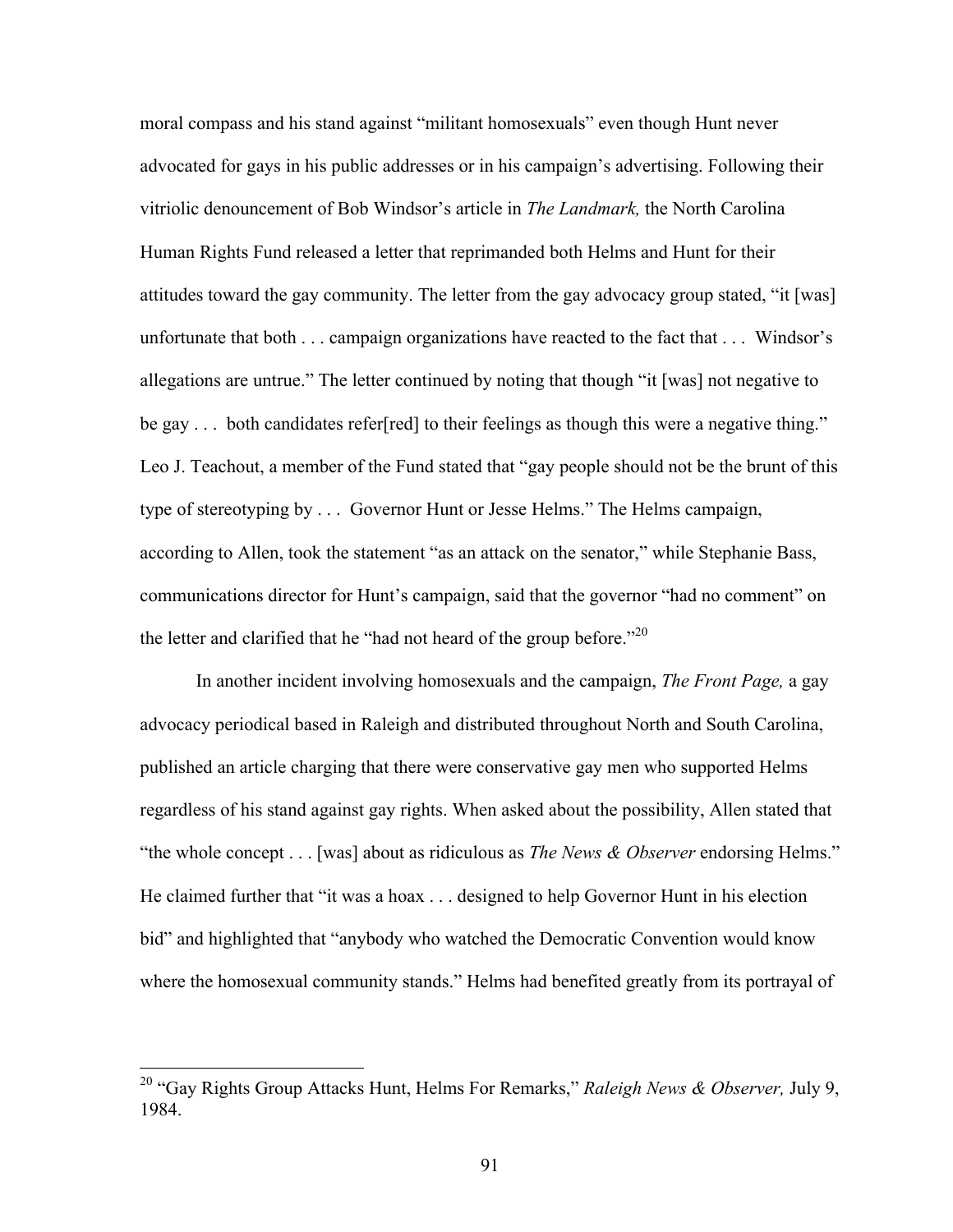Hunt linked with homosexuals. One insider close to Helms's campaign told David Flaherty, the state GOP chair, that "every damn time you hit those homos," the senator's poll numbers rose $^{21}$ 

The escalation of gay rights activism threatened conservative family values and the culture of whiteness within which those values were established. Not only did Helms and his supporters use homosexuality to persuade white evangelical Christians to become more political active, but the issue provided a way for Helms to expand the scope of the Senate race in North Carolina. Other conservative cultural issues important to the national GOP, including pornography, school prayer, and abortion, threatened the purity of whiteness and the security of the United States. With that in mind, the senator became increasingly more persistent in linking Hunt to the national Democratic Party and himself to the national Republican Party and its standard bearer Ronald Reagan.22

At a speech given at Northside Baptist Church in Charlotte, Helms addressed the 3,500-member congregation and reminded them that there was a "cacophony of voices" coming from politicians, entertainers, and the news media that "[blocked] the very moral and spiritual base from which America grew to greatness." He charged that within American politics, "there [were] . . . compromisers" who were "responsible for the deliberate destruction of one-and-a-half million of the most innocent, most helpless human beings imaginable – the unborn." Helms believed that Reagan, whom he called a "decent and honorable president," was disparaged because he felt that the country had to re-establish its

 <sup>21</sup> "Helms Camp Attacks Article On Gays," in "Under the Dome," *Raleigh News & Observer,* October 28, 1984; Link, *Righteous Warrior,* 293.

<sup>&</sup>lt;sup>22</sup> Matthew D. Lassiter, "Big Government and Family Values: Political Culture in the Metropolitan Sunbelt," in Nickerson and Dochuk, eds, *Sunbelt Rising,* 101.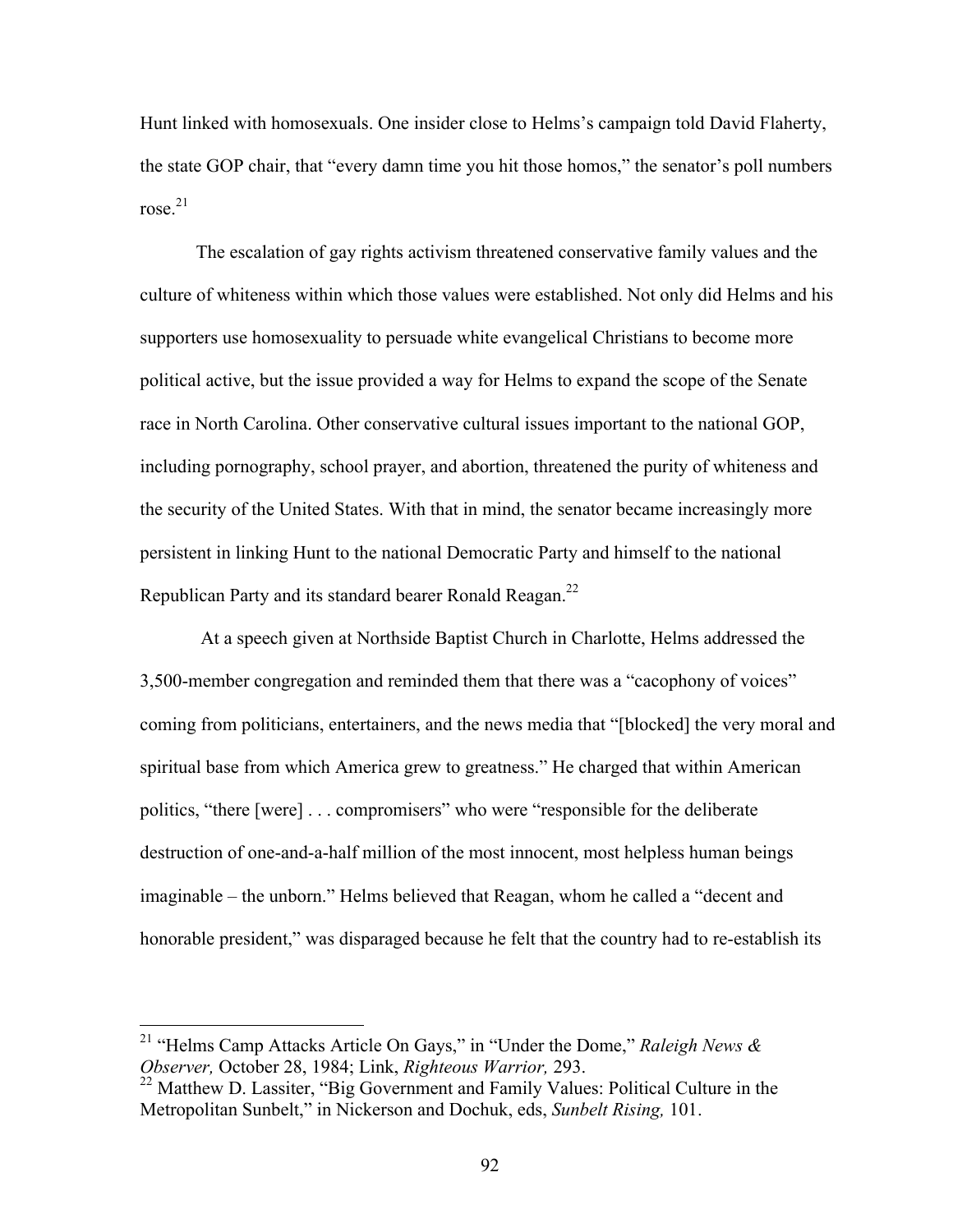Christian foundation to continue as, quoting the Pledge of Allegiance, "one nation, under God, indivisible, with liberty and justice for all." The president, according to Helms, was "under constant attack because he has dared to warn about the threat of godless atheism" and communism, "which [was] spreading its bloody hand around the world, including our own hemisphere." The senator continued, stating that 1984 was "the year ... when God-fearing Americans [could] assure the restoration of their freedom and make secure once again the faith of our fathers." $^{23}$ 

Ronald Reagan, having been used by both Helms and Hunt during the first months of their campaigns to curry favor among white voters, took an increasingly prominent position in the senator's message to the white Tar Heel electorate as the Republican president led Walter Mondale by large margins throughout the South. In a Helms television advertisement released in August that featured only Reagan, the president noted Helms's strength of character as a "senator we can always count on to stand up for his beliefs," and declared his "courage on tough issues is an inspiration to all Americans." Reagan stated that he "[cherished his] friendship with Jesse" and required the senator's "honesty and … outspoken patriotism ... in the United States Senate."<sup>24</sup>

As Helms brought the national campaign into the Senate race in North Carolina, Hunt attempted to distance himself as much as possible from the national Democratic Party, particularly the party's presidential nominee Walter Mondale. During his acceptance speech

<sup>&</sup>lt;sup>23</sup> Associated Press, "Convention In Dallas: The Republicans; Excerpts From Platform Adopted By Republican Convention," *The New York Times,* August 22, 1984; Ginny Carroll, "Helms Combines Politics, Evangelism At Church Event," *Raleigh News & Observer,*  September 10, 1984.

<sup>&</sup>lt;sup>24</sup> Ben Sherwood, "Reagan Extols Helms In Latest Commercial From Senator's Camp," *Raleigh News & Observer,* August 22, 1984.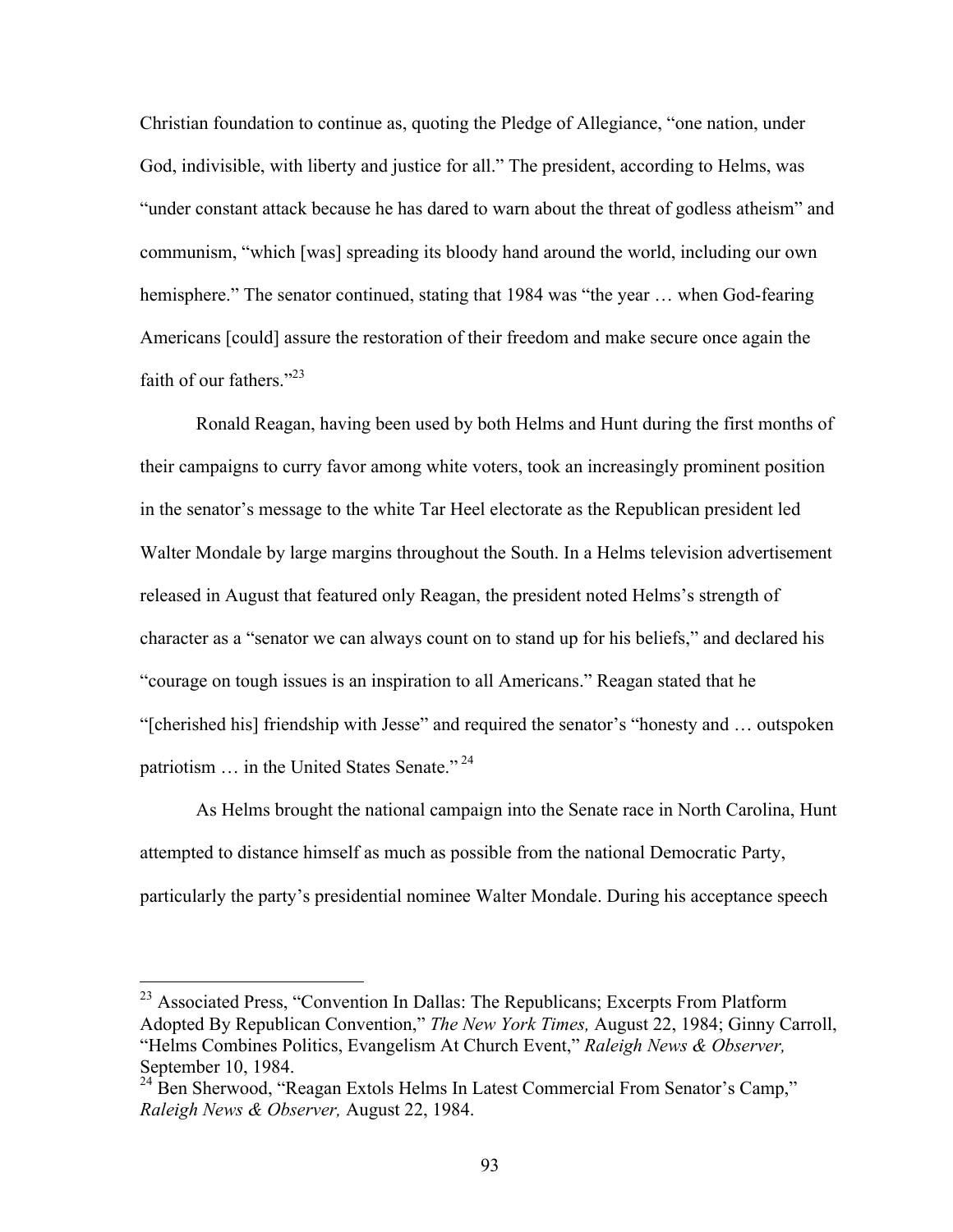at the Democratic convention, Mondale unabashedly stated that "Mr. Reagan will raise taxes, and so will I. He won't tell you. I just did." Gary Pearce stood on the floor at the convention during Mondale's speech and questioned if he had "[heard] that right?" Hunt recalled to Pearce years later that when he heard Mondale promise to raise taxes, he had two reactions. The first was "that was clever," but a moment later he realized the political implications and said to himself, "oh, hell." He knew what was coming.<sup>25</sup>

The linking of Hunt to Mondale, particularly with regard to taxes and free-enterprise, and the national Democratic Party's support of the African-American civil rights, women's rights, and gay rights movements, continued as a theme of his advertising during the last months of the campaign. The senator highlighted the connection during the second, third, and fourth debates, that "Mr. Hunt doesn't want you to know it, but he's a Mondale liberal and ashamed of it … I'm a Reagan conservative and proud of it." The senator used some form of the phrase in nearly every television advertisement from the Democratic convention until the end of the campaign, as well as in most of his debates. As Pearce remembered, "the ads were so pervasive that the young daughter of one supporter thought Hunt's first name was Mondale."<sup>26</sup>

The governor attempted to separate the campaign in North Carolina from the narrative Helms had begun to construct. He focused on matters—as he noted in their second debate—that "put people first," referring to issues such as education and the state's economy, particularly the textile and tobacco industries, Social Security, and tax cuts for the working

 <sup>25</sup> Pearce, *Jim Hunt,* 181.

<sup>26</sup> Elizabeth Leland, "Helms, Hunt Renew Attacks," *Raleigh News & Observer,* September 10, 1984; "Third Debate," Box 4 in the Video Collection of JBH Papers, NCSU Libraries; Pearce, 181.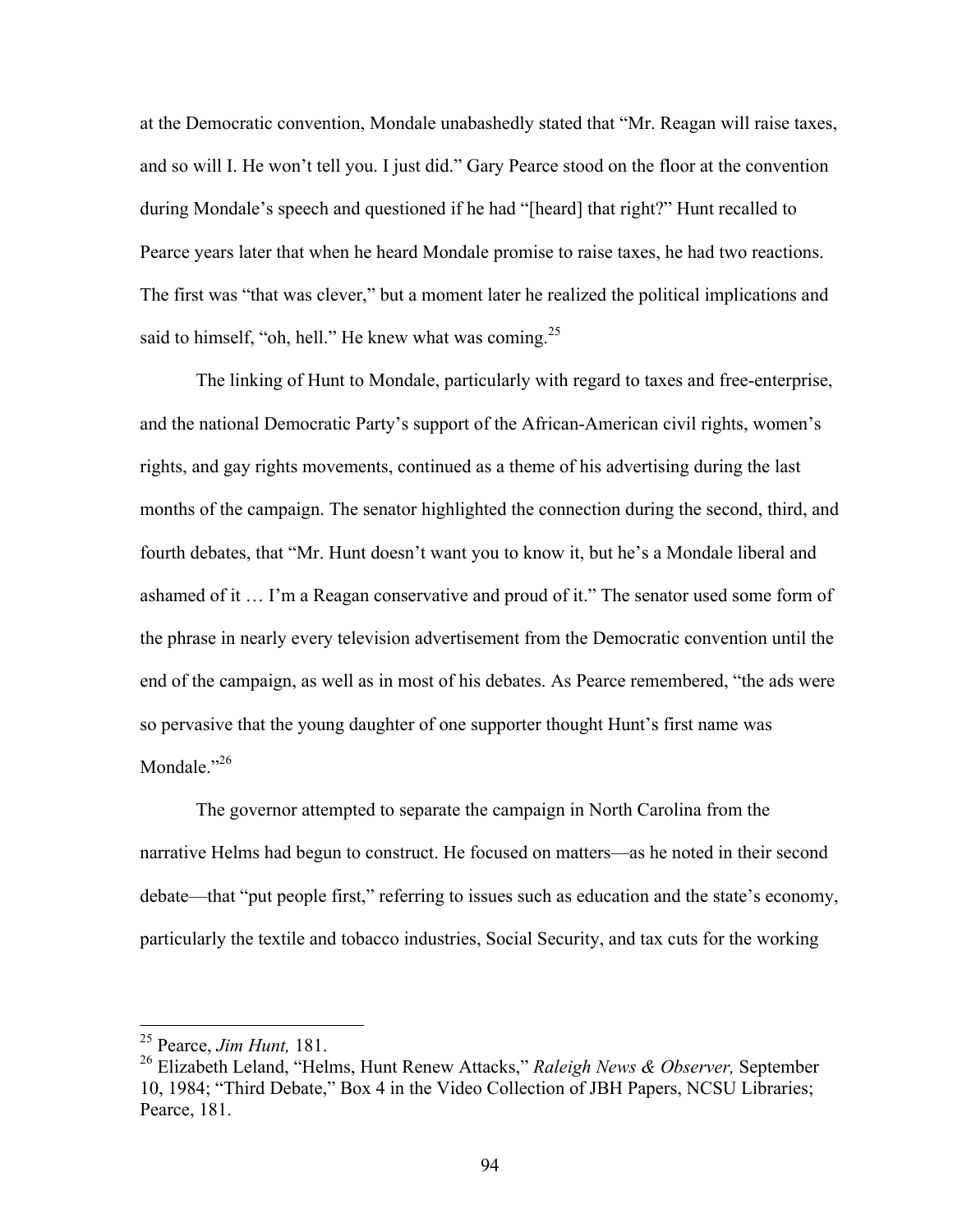and middle classes, rather than the cultural issues Helms had begun raising. He also continued to emphasize his fiscal conservatism and noted that under his administration North Carolina had a balanced budget and proved that it was possible to "have both a fiscally . . . and a fair and caring government."<sup>27</sup>

Hunt's effort to counter the charges brought forth by Helms that linked the governor to the national Democratic Party became a recurring theme in his television advertising. To attract white moderates, he portrayed himself as a southern Democrat with a fiscally conservative philosophy while at the same time portraying North Carolina as a state of "progress" while avoiding any mention of cultural issues. Television advertising began in July that featured Hunt on the North Carolina coast at Kitty Hawk, sitting on the front porch of a home in a white-picket-fenced neighborhood with an American flag waving behind him, and standing before a farmhouse with a white picket fence surrounding a pasture in the background. In the ads, the governor noted that the "American dream" had started in North Carolina with English colonization and then declared that it was the responsibility of each generation to "pass on a better America to each new generation." With better schools, an advanced technological industry, and old-fashioned hard work, the Tar Heel state would continue, Hunt stated, to "set an example" that would lead the country. The southern Democrat also referred to the necessity of "freedom, justice, opportunity, [and] free

 <sup>27</sup> Elizabeth Leland, "Helms, Hunt Renew Attacks," *Raleigh News & Observer,* September 10, 1984; Associate Press, "Hunt Differs With Mondale On Tax Boost," *Raleigh News & Observer,* September 4, 1984.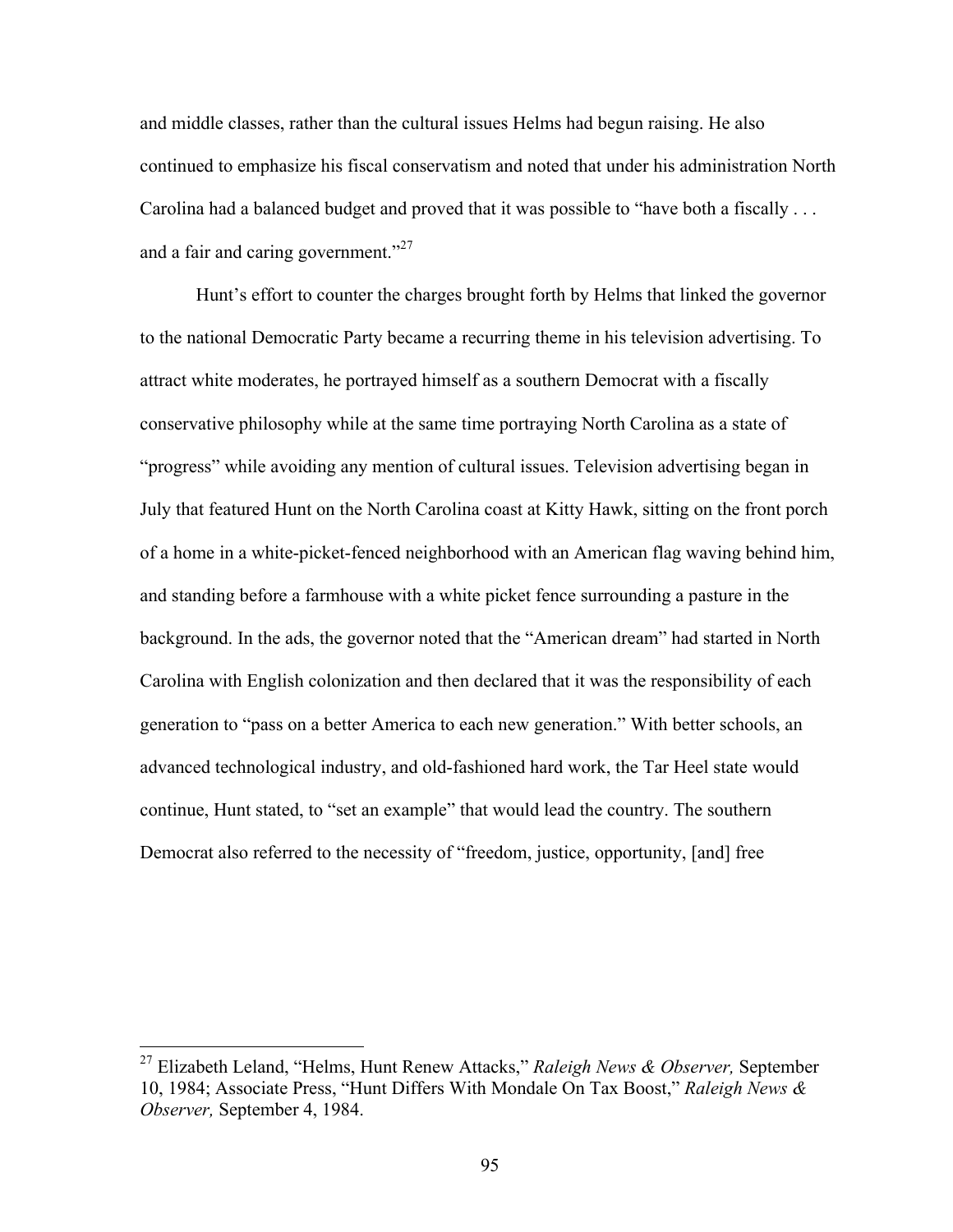enterprise," while passively alluding to Helms's positions on foreign policy, maintaining the charge that the United States should not support "ruthless dictators or political terrorists."<sup>28</sup>

Hunt also introduced a popular celebrity familiar to white North Carolinians to emphasize the difference between him and the image of the national Democratic Party drawn by Helms. In three advertisements produced by the campaign, the former fictional sheriff of Mayberry, Andy Griffith, emphasized the necessity of a Hunt victory in November. In the ads, Griffith reminisced on the greatness of North Carolina, noting the rural beauty of the state, the "hard-working people," and the state's "progressive attitude." The actor spoke favorably of the governor, pointing out Hunt's sensibility, his commitment to family values, and his fiscal conservatism. In one of the ads, Griffith asked, "do you know what a North Carolina Democrat is?" Answering the question for voters, he stated, "it's somebody that sometimes votes Democratic and sometimes votes Republican, but always votes [for the] best man." He characterized Hunt as "tough" and stressed the governor's fiscal conservatism, pointing out that "he knows how to squeeze a quarter 'til an eagle squawks." With children playing, pastureland, and farmhouses in the background, the ads represented the rural and simple character of the state. The ads reinforced the notion that the governor identified with such traditional qualities and juxtaposed those characteristics with the moderate progress Hunt sought to represent.<sup>29</sup>

 <sup>28</sup> "DH Sawyer, Hunt, JHSEN-121 'Dream,' JHSEN-122 'Kitty Hawk,' JHSEN-123 'America,' JHSEN-124 '1976,' 7/12/84," Box 3 in the Video Collection of JBH Papers, NCSU Libraries.

<sup>&</sup>lt;sup>29</sup> "DH Sawyer, Hunt, JHSEN-127 'North Carolina,' JHSEN-128 'Voting for Kids,' JHSEN-129 'NC Democrat," 8/15/84," Box 3 in the Video Collection of JBH Papers, NCSU Libraries.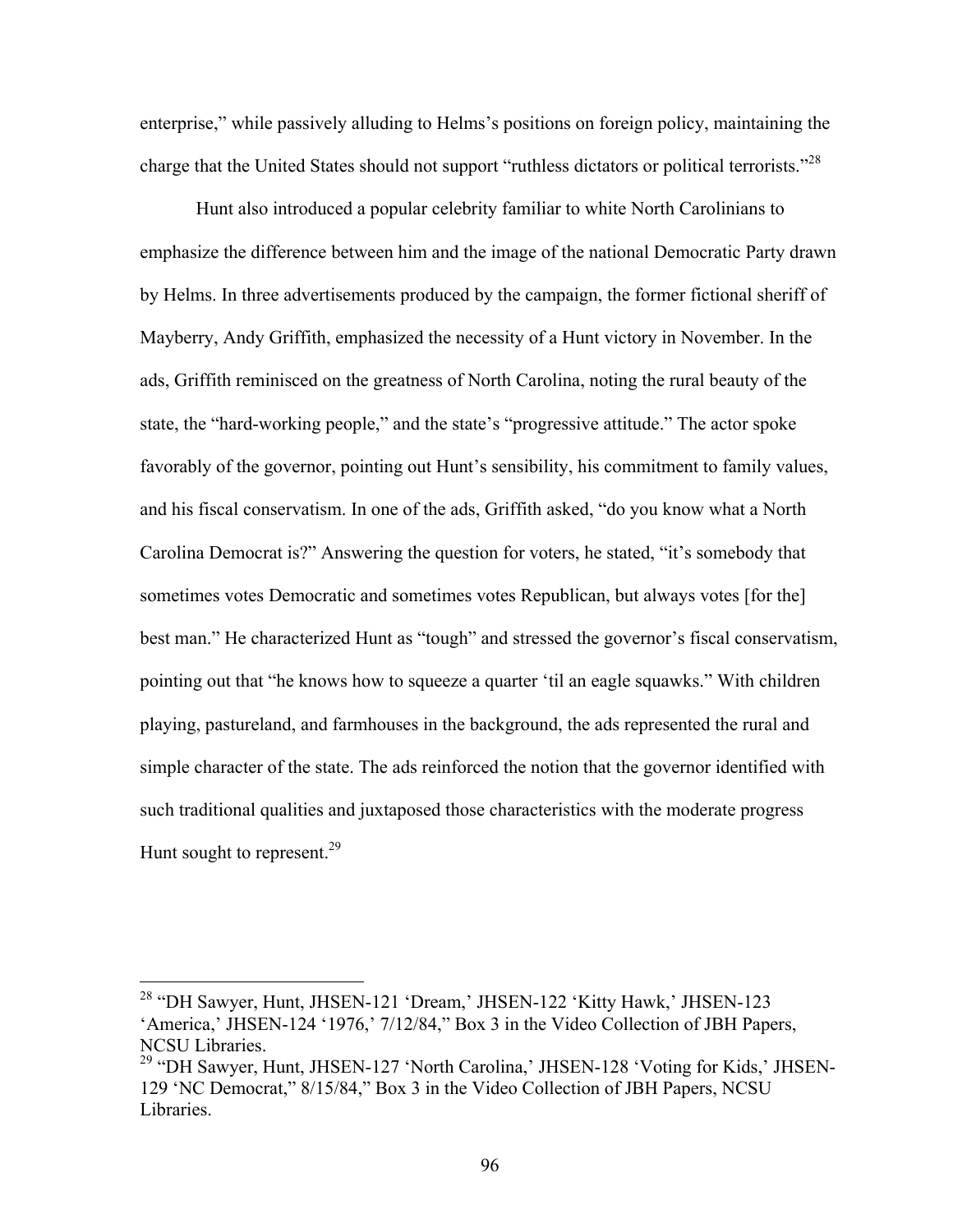Within the progressive narrative the governor's campaign wove, Hunt emphasized the need for education and self-sufficiency, as well as his role to help develop the state into a technologically-driven economy, all within the context of whiteness. In an ad that targeted working class white men, photographs portrayed a white working-class male as he went about his day on the job and ended with him spending time with his wife and young son in and around their modest home. The commentary focused on education as the way for North Carolina workers to keep up with technological and industrial innovation. The governor proclaimed, "progress . . . it's North Carolina," and insisted that rather than waiting for it, one must "work to shape it." He addressed his record in this regard, stating that he worked "so hard" to attract new jobs and bring innovation to the state for "a better future."  $30$ 

While he wove together his narrative of North Carolina progress, Hunt wanted to drive a wedge between his opponent and moderate conservatives in the Republican Party. He countered Helms's emphasis on religious issues by portraying the senator as a leader of the "radical right." At a news conference, the governor declared that he had "talked to some good conservatives who don't think [Helms is] a very good one." As campaign strategist J. Phil Carlton said, the strategy of linking Helms with the radical right sought to put side by side "Jim Hunt's solid record and show Jesse Helms' extreme record."<sup>31</sup>

Helms, in response, continued to double-down on his connection with Reagan as well as other prominent Republicans in the federal government. He also tried to link himself to North Carolina's popular former Democratic senator Sam Ervin. In an advertisement

<sup>&</sup>lt;sup>30</sup> "Sawyer DOB – Hunt-Helms 10/84" Box 3; "DH Sawyer, Hunt, 'Parents JHSEN-122, 'Training or the Future' JHSEN-131, 8/29/84," Box 4 in the Video Collection of JBH Papers, NCSU Libraries.

<sup>31</sup> Rob Christensen, "Hunt Links Radical Right, Helms In Final Strategy," *Raleigh News & Observer,* October 5, 1984.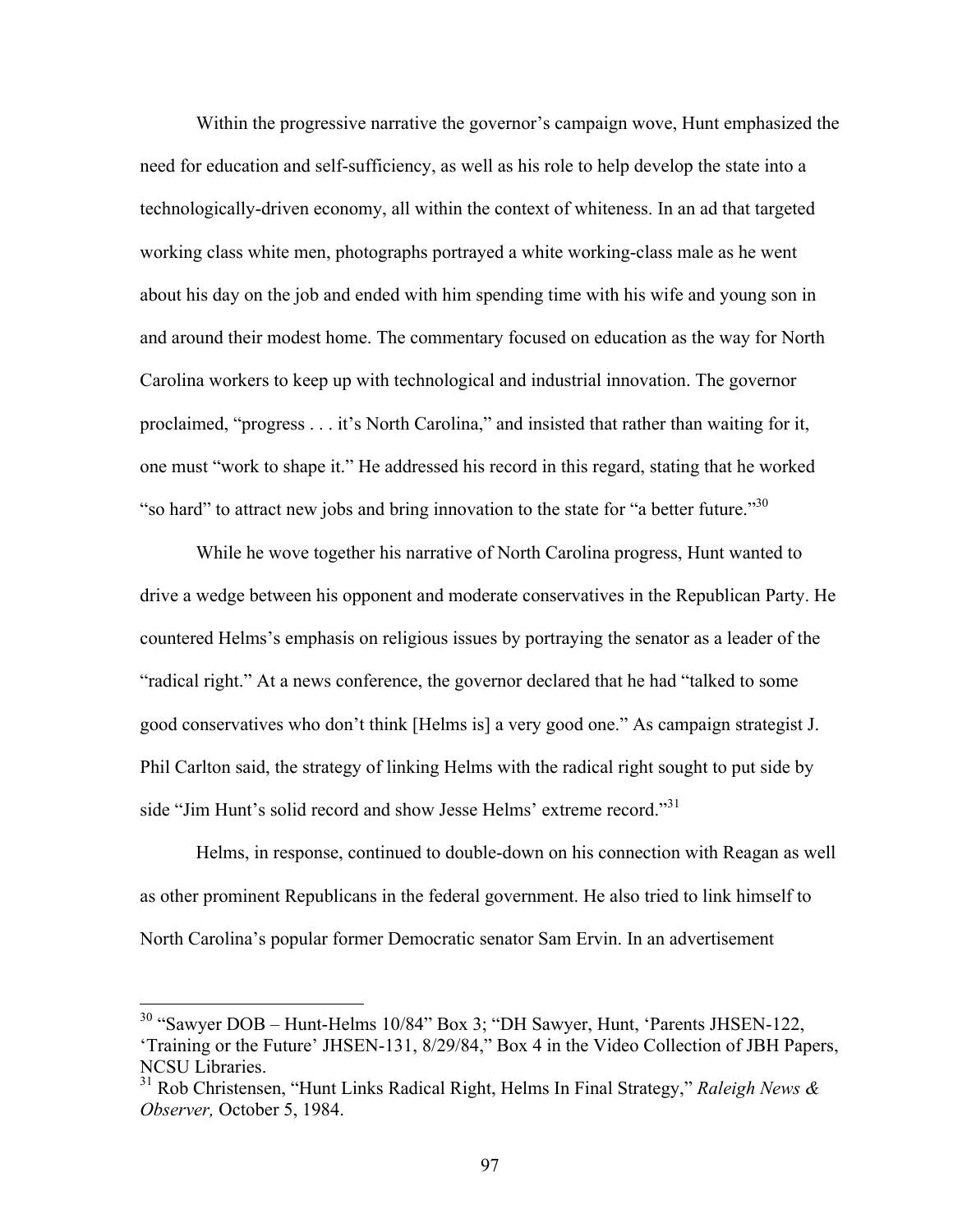produced by Helms's campaign, President Reagan was giving a speech at dinner celebrating Helms in which he quoted Ervin as saying that Helms had the "courage to stand up for what he honestly believes." The narrator continued: "on June sixteenth, in our nation's capital, the President of the United States, the majority leader of the Senate . . . 33 prominent senators, and over 700 leaders of business and public affairs honored a respected North Carolinian, Senator Jesse Helms." The scene then cut to notable conservative politicians such as Senate Majority Leader Howard Baker, Congressman Jack Kemp, and Vice President George H.W. Bush who all gave praise to Helms and his indispensability as the senior senator from North Carolina. The ad continued with Reagan reassuring Helms that the senator had all the support he needed and that they would all march with him to victory on election day. With an image of Helms and Reagan sitting together in the Oval Office, the narrator concluded: "respected leadership: Senator Jesse Helms." The senator not only included nationally-recognized Republicans in his advertising, but he had GOP office holders in the federal government come to North Carolina and speak on his behalf.<sup>32</sup>

Regardless of the party endorsements Helms received, Hunt continued to portray Helms as out of touch with North Carolina constituents (particularly the elderly) and Ronald Reagan. He tried to lessen Helms's appeal to moderate white voters by connecting the senator with notable right-wing conservative figures such as Jerry Falwell, Phyllis Schlafly,

<sup>&</sup>lt;sup>32</sup> "Sawyer DOB, Hunt-Helms 10/84," Box 3 in the Video Collection of JBH Papers, NCSU Libraries. Treasury Secretary Donald Regan and Congressman Jack Kemp both went to North Carolina to speak on Helms's behalf. They praised the senator for his support of Reagan and deflected the charges that Helms was more in line with the radical right. Kemp went so far as to describe Helms as "quite progressive" due to the senator's support of what he called an "open opportunity society. See Associated Press, "Helms Asset To Reagan, Regan Says," *Raleigh News & Observer,* September 8, 1984; "Kemp Praises Helms As Mainstream Republican," *Raleigh News & Observer,* October 18, 1984.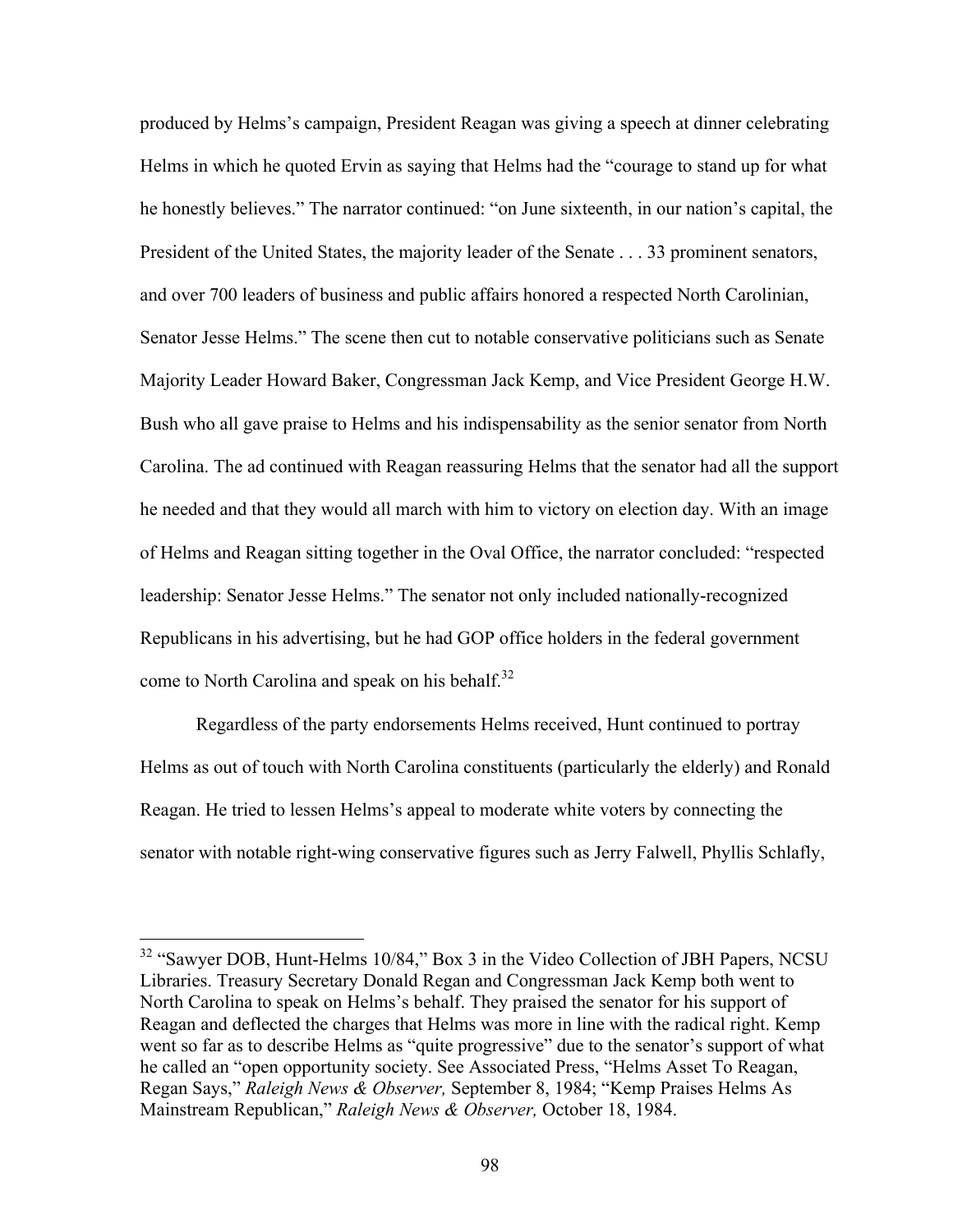and Nelson Bunker Hunt. Hunt claimed in a television ad that the right-wing conservatism that Helms espoused sought to "push [its] views on religion into our public schools and into your public life." He attempted to distinguish the right-wing ideology Helms advocated from the mainstream conservative appeal of Ronald Reagan, but the already effective message that Helms championed the principles of whiteness held dear by white conservative Tar Heels had helped establish a solid link between himself and the president.<sup>33</sup>

As the campaign between Helms and Hunt progressed, Social Security became a major attack issue for both as older North Carolina voters split evenly in their preference for the candidates. The governor's campaign alone, as Link noted, "produced some eight different ads about" the program. In one of those ads, the governor attacked Helms's position, claiming that Helms had "voted against Social Security again and again, even against the minimum Social Security benefits," and "against President Reagan's plan to rescue Social Security." At a press conference, Hunt further declared, reflecting his campaign's advertisements, that since his days as a television editorialist, Helms had labeled Social Security as "disguised welfare," and insisted that his voting behavior in the Senate showed that he "has been a consistent and predictable foe of Social Security and Medicare."<sup>34</sup>

Helms deflected the claims made by Hunt regarding his position on Social Security. In one television ad, the senator claimed that it was his "moral duty" to see that "no

 $33$  "DH Sawyer, Hunt, JHSEN-145 :30 'They Win'; JHSEN-146 :30 'He Will' JHSEN-147 :10 'Can't run,' 10-6-84," Box 4 in the Video Collection of JBH Papers, NCSU Libraries. <sup>34</sup> Rob Christensen, "Social Security a Focal Issue In Senate Battle," *Raleigh News & Observer,* October 23, 1984; Link, 299; "DH Sawyer, Hunt, JHSEN-145 :30 'They Win'; JHSEN-146 :30 'He Will' JHSEN-147 :10 'Can't run,' 10-6-84," Box 4 in the Video Collection of JBH Papers, NCSU Libraries.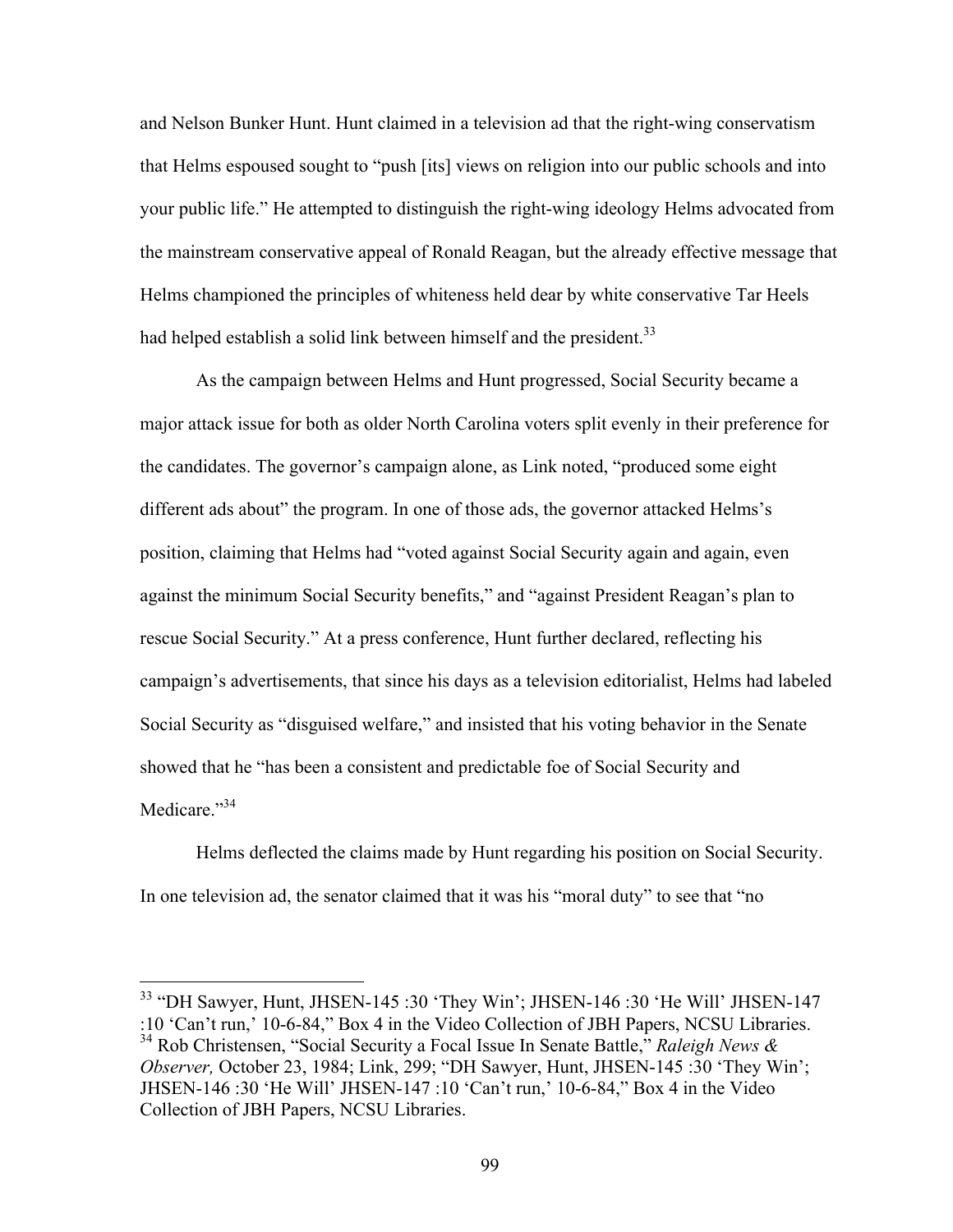American suffers alone," and that he was honest when he said that he would work to "strengthen Social Security." He further noted that the same "sound solutions" that had reversed inflation and "revitalized America's economy" would keep the program solvent, and that the Social Security system would be "guarantee[d]." In a public address, the senator declared that Democrats used Social Security for "partisan purposes." In a fund-raising letter addressed to elderly voters, Helms wrote that Hunt supported the reduction of benefits for citizens "born after 1938 and [opposed] a guarantee of Social Security benefits." Hunt replied that the senator's charges were "sheer bunk" and further noted that he "stood with President Reagan and the great majority of Congress to save" the program while Helms "was voting not to save it." $35$ 

With an increase in political activism among women through the 1970s into the 1980s, women had become an important constituency for both Helms and Hunt. As polling numbers remained tight between the candidates after Labor Day, both candidates broadened their appeal by targeting North Carolina white women. In mid-September, Helms's wife Dorothy stumped for her husband in Wake County and Durham in the Triangle Area and in High Point and Lexington in the North Carolina Piedmont. She declared Helms "a symbol of the whole conservative cause" who fought against "labor unions, radical feminists, homosexual groups . . . and the liberal press" who "came into North Carolina from all across the country." The senator's wife also penned a fundraising letter in honor of her husband's birthday. In the letter, she described her husband as a "decent and a kind-hearted man . . . who is not capable of a hateful act." She wrote that she knew the "vicious personal attacks"

 <sup>35</sup> Rob Christensen, "Social Security a Focal Issue In Senate Battle," *Raleigh News & Observer,* October 23, 1984; Link, 299; "Sawyer Dub, Helms-Hunt Coverage, September 16 – October 3," Box 4 in the Video Collection of JBH Papers, NCSU Libraries.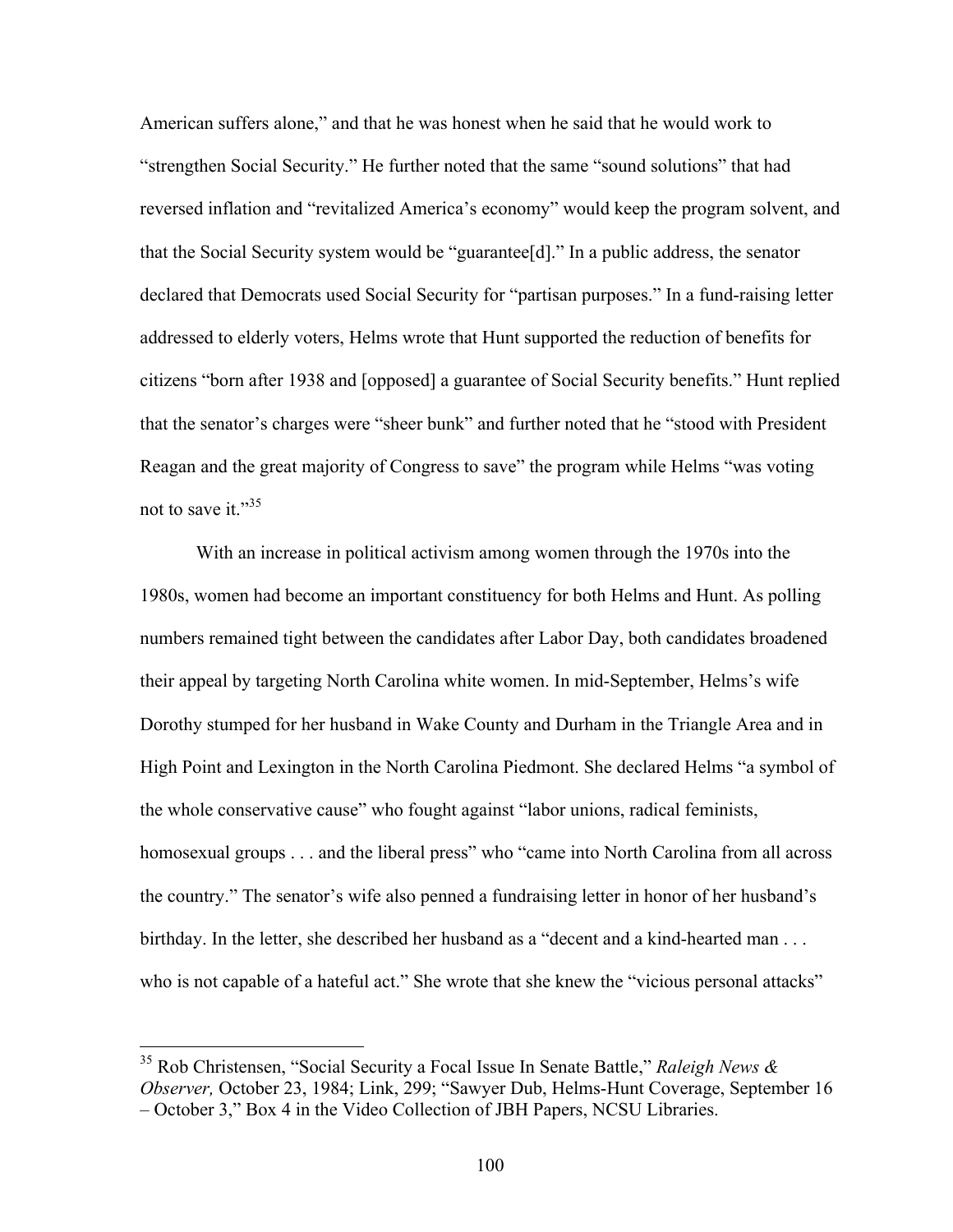perpetrated by Hunt "hurt" her husband, but that "Jesse's tough. He has learned to smile and bear it . . . I know my Jesse Helms."<sup>36</sup>

Another Republican woman, Secretary of Transportation Elizabeth Dole, returned to her home state to campaign for Helms at a fundraiser and appear in one of his television advertisements. At the fundraiser, she stated that she knew Helms extremely well and that he was "a man of great integrity, a man with courage and conviction" who will "deal straight with you." Secretary Dole further noted that the president's administration failed to communicate clearly that Reagan had worked to support women. She pointed out that Reagan appointed Sandra Day O'Connor to the Supreme Court, as well as her own appointment along with two other women to his cabinet. In the advertisement produced by Helms's campaign, the secretary reminisced on a story she had read in a newspaper about the Helms's adoption of their special-needs son Charles. Though she admired the senator for "a lot of reasons," she said, this was the "reason I admire Jesse Helms the most."<sup>37</sup>

The Hunt campaign addressed women through its advertising as well with a focus on economic mobility, domestic roles, and spousal relationships, all stressing the evolution in the gender roles assigned to women in the traditional South from homemakers and caregivers to an integral part of North Carolina's economy. In an advertisement targeted for white working-class women, photographs of a white female textile worker followed through her day at work and then at home spending time with her family. The narrator opined that after

 <sup>36</sup> "Mrs. Helms Campaigns," in "Under the Dome," *Raleigh News & Observer,* September 22, 1984; "Helms' Wife Seeks Birthday Donations," in "Under the Dome," *Raleigh News & Observer,* September 30, 1984.

<sup>37</sup> Associated Press, "Elizabeth Dole Campaigns For Helms in N.C.," *Raleigh News & Observer,* September 26, 1984; "NGA Misery/Helms Ad, October 18, 1984," Box 4 in the Video Collection of JBH Papers, NCSU Libraries.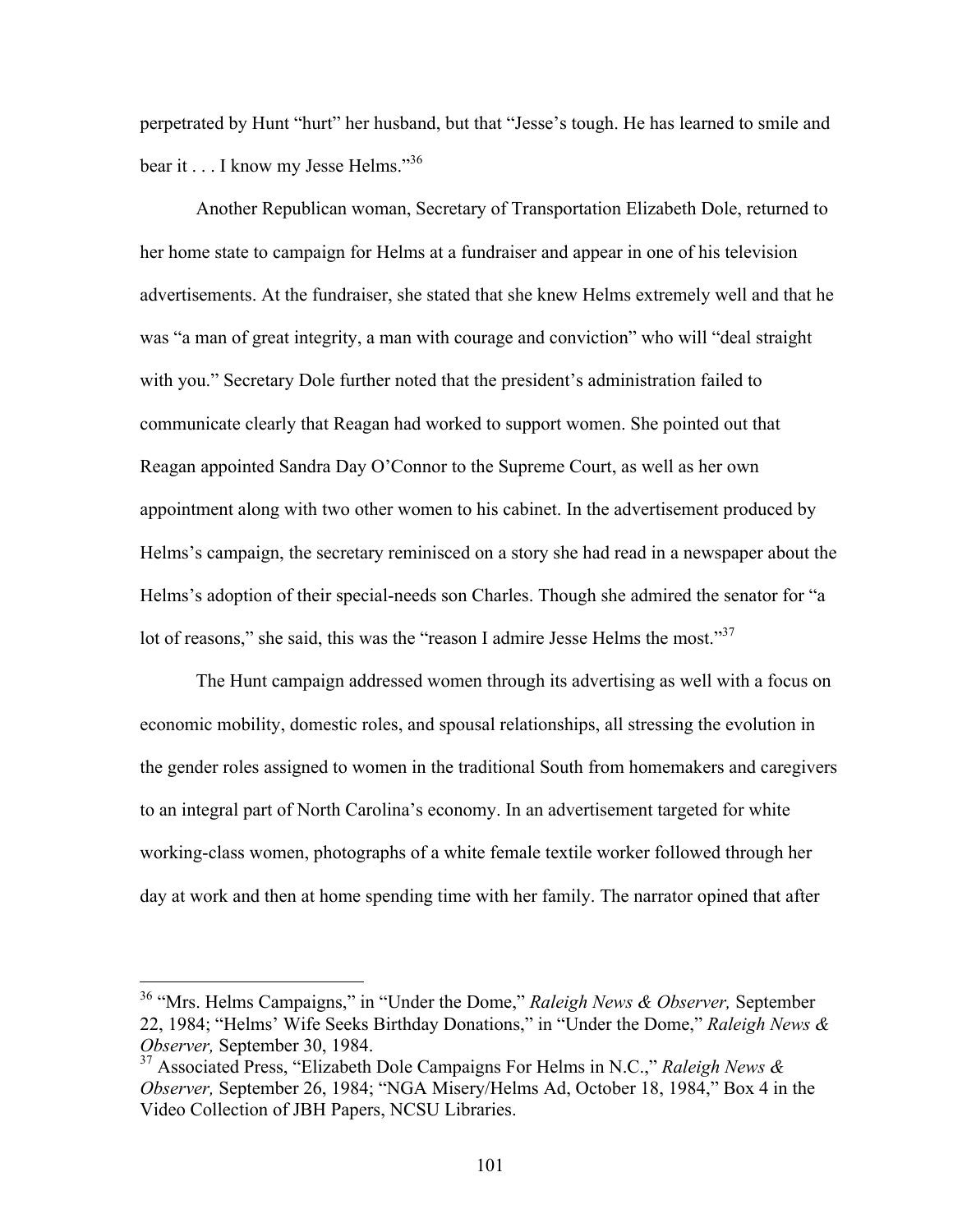"long hours in the mill, bone tired . . . she comes home to more work," including "keeping a house" and "raising a family." She was a "partner with her husband, working to keep their dreams alive." "The working woman in North Carolina," the narrator declared, had "new responsibilities and new possibilities," and that "North Carolina people don't try to hold back the future." but "just work to make it better."<sup>38</sup>

To define an alternative vision of a New South dedicated to women's rights that contrasted with the traditional reproductive roles of women that southern culture embraced, the Hunt campaign addressed reproductive freedom and abortion in the last weeks of the campaign. Focusing on a 1981 Senate bill sponsored by Helms, a radio ad broadcast in late-October featured a female narrator who decried a "bill in the United States Senate called S-158." According to the narrator, the proposed legislation that Helms sponsored "could outlaw many of the birth control devices that millions of American women use today." The ad connected Helms with the Moral Majority, stating that "some people call it the Jerry Falwell bill," because of its "sweeping attempt . . . to turn his personal religious views into the law of the land." The narrator charged that the proposed law "would outlaw abortion even in a case of rape or incest," and that the "woman would have to carry the child of a rapist or go to jail." She underlined Helms's connection to the right when she claimed that "S-158" was "one more part of the right-wing agenda that is Jesse Helms's top priority in the Senate.<sup>39</sup>

Though the radio ad was, as Pearce recalled, a "half-assed" attempt to address the abortion issue, the commercial worried the Helms campaign. Both Carter Wrenn and Tom

<sup>&</sup>lt;sup>38</sup> "Gov. Hunt TV Ads 1984,' Greer, Margolis, Mitchell, Grunwald & Associates," Box 8 in the Video Collection of JBH Papers, NCSU Libraries.

<sup>39</sup> "JHSEN-1034 'S-158,' JHSEN-1033 'Big Spender,'" Box 50 in the Audio Collection of the JBH Papers, NCSU Libraries.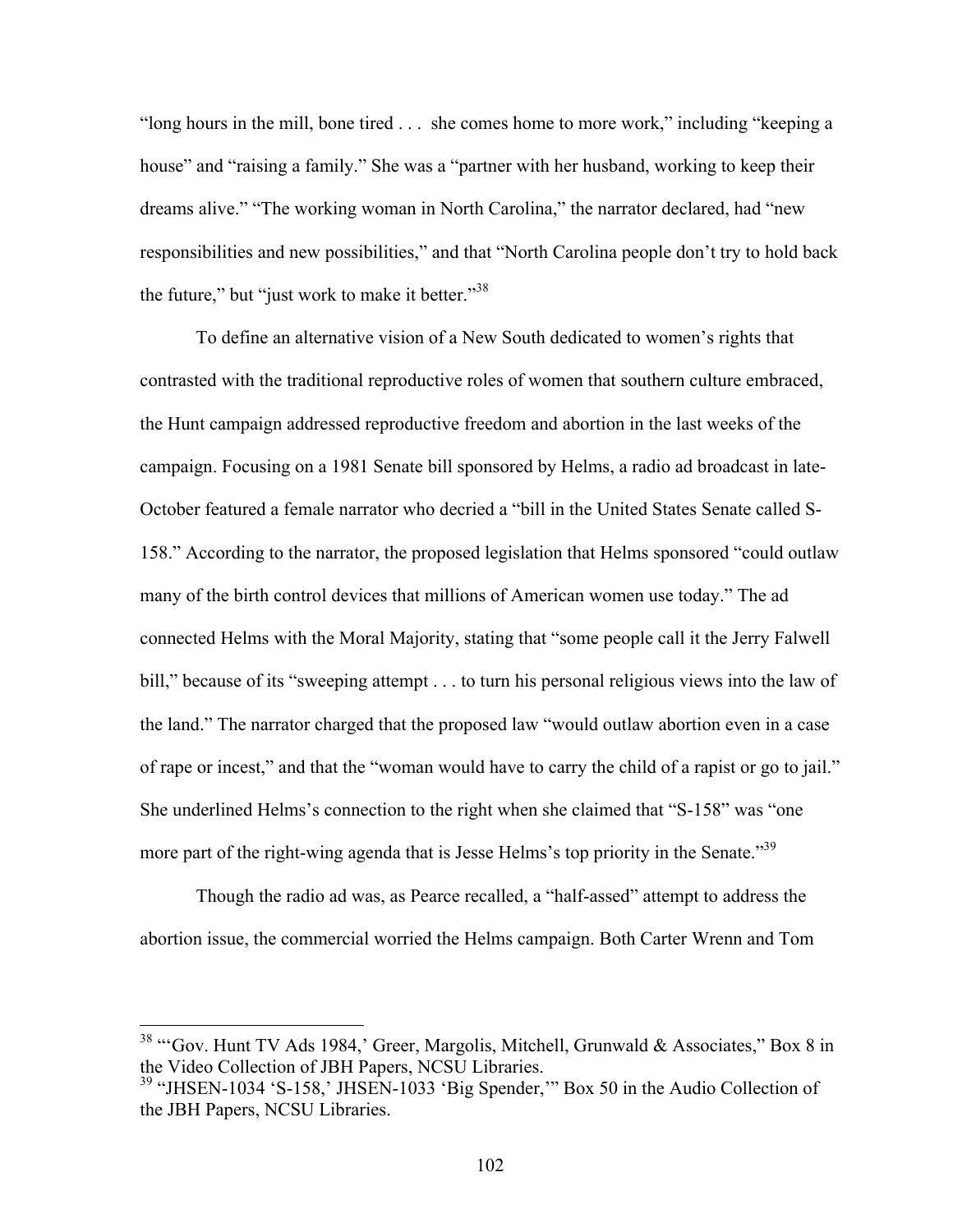Ellis felt panic when the ad hit the radio waves, and Wrenn noted that "we dropped like a rock with women." In an effort to slow the decrease in polling numbers, the campaign presented Dorothy Helms in a rebuttal ad for television in which she held an audio recording of the ad and attacked Hunt's ethics and morality. She declared the ad to be an "out-and-out falsehood" that was both "disgusting and dishonest." She admonished Hunt, stating that she would "never have believed Jim Hunt would stoop this low." Helms himself emphatically denounced the ad and, though there was no mention of the president in the ad, stated that "the public should share my outrage over this cynical, insensitive and outrageous smear of the president and me." He called Hunt a "consummate liar" and "the great manipulator" who "prey[ed] upon the fears of the people of North Carolina." The senator, responding to the ad's charge of a connection with the radical right, said that "he'd rather have those supporters than some Hunt has." Mentioning a known homosexual who supported the governor, the senator, mocking a limp wrist, told a group of supporters that "he's one of these . . . you know $"$ <sup>40</sup>

Another element in the traditional culture of the South was a strong commitment to national defense and the military and a fierce sense of patriotism. With both candidates in vocal support of a strong national defense, Helms and Hunt also closely courted the votes of Tar Heel veterans. They each had their own veterans support groups and attacked one another on policies affecting veterans, including funding of the Veterans Administration. During the third debate, Hunt accused Helms of voting in favor of reduced veterans' pensions and medical benefits. The governor also claimed that Helms had "even voted for

 <sup>40</sup> Link, *Righteous Warrior,* 300; Pearce, *Jim Hunt,* 183; "New Dot Helms Ad," Box 9 in the Video Collection of JBH Papers, NCSU Libraries; Elizabeth Leland, "Helms Calls Hunt a Liar, Criticizes Ad," *Raleigh News & Observer,* October 30, 1984.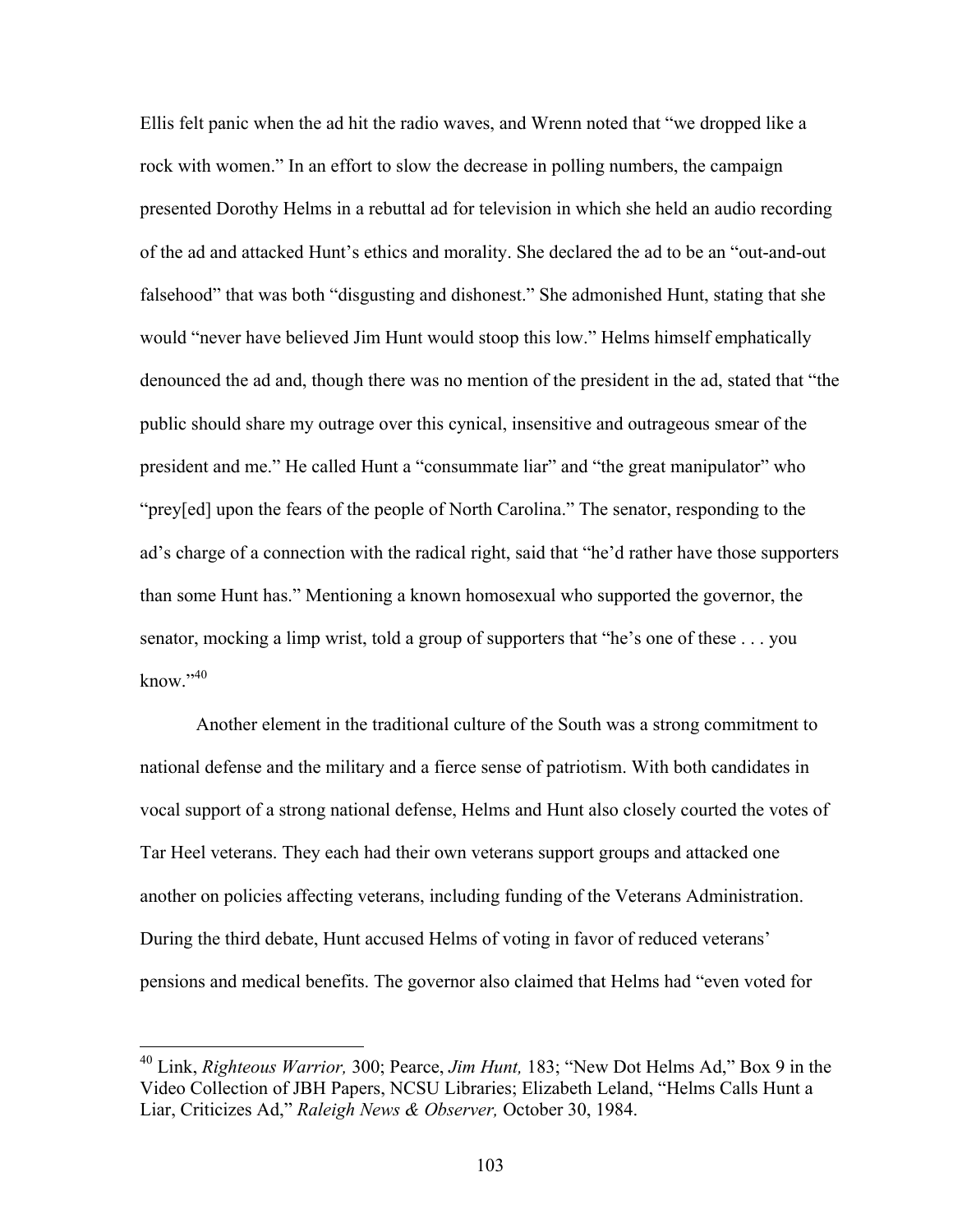cuts that would force some VA hospitals and clinics to shut down." Helms responded that he had been endorsed by the Veterans of Foreign Wars (VFW), and that he "hadn't cast any votes against veterans." He said that veterans knew that Hunt would "flip-flop" and that "they've been dealing with me a long time."<sup>41</sup>

As the two candidates argued over their support of veterans during the debate, Helms quipped, "governor, which war did you serve in?" Hunt, who had not served in the military, stated "I didn't serve in a war," to which Helms responded, "okay." Hunt followed up angrily, "I don't like you questioning my patriotism." Prior to the debate, the North Carolina Veterans of Foreign Wars endorsed Hunt, and, according to Link, Helms took it as a "terrible blow." The blows kept coming for Helms regarding veterans when in late-October, the national VFW withdrew its endorsement of Helms, blaming a computer error for tabulating the organization's endorsement. Hunt used the endorsement withdrawal to underline his charge that Helms had "voted against the veterans every time he's turned around," noting "that's exactly what he deserved." When Helms learned about the loss of the endorsement, he charged that the head of the VFW supported Hunt. Regardless of the lost endorsement, Helms said, "I think the veterans of North Carolina agree with me and not the hierarchy in Washington."<sup>42</sup>

With so much focus on various segments of North Carolina's overwhelmingly white electorate, from homosexuals to evangelical Christians, the elderly, women, and veterans,

 <sup>41</sup> Ben Sherwood, "Retired General Says Veterans Back Helms," *Raleigh News & Observer,*  September 28, 1984; Elizabeth Leland, "Attacks Bitter in 3rd Debate," *Raleigh News & Observer,* September 24, 1984.

 $42$  Sherwood, "Retired General Says Veterans Back Helms"; Leland, "Attacks Bitter in  $3<sup>rd</sup>$ Debate"; Pearce, *Jim Hunt,* 171; Link, *Righteous Warrior,* 298; Leland, "VFW Withdraws Helms Endorsement," *Raleigh News & Observer,* October 31, 1984.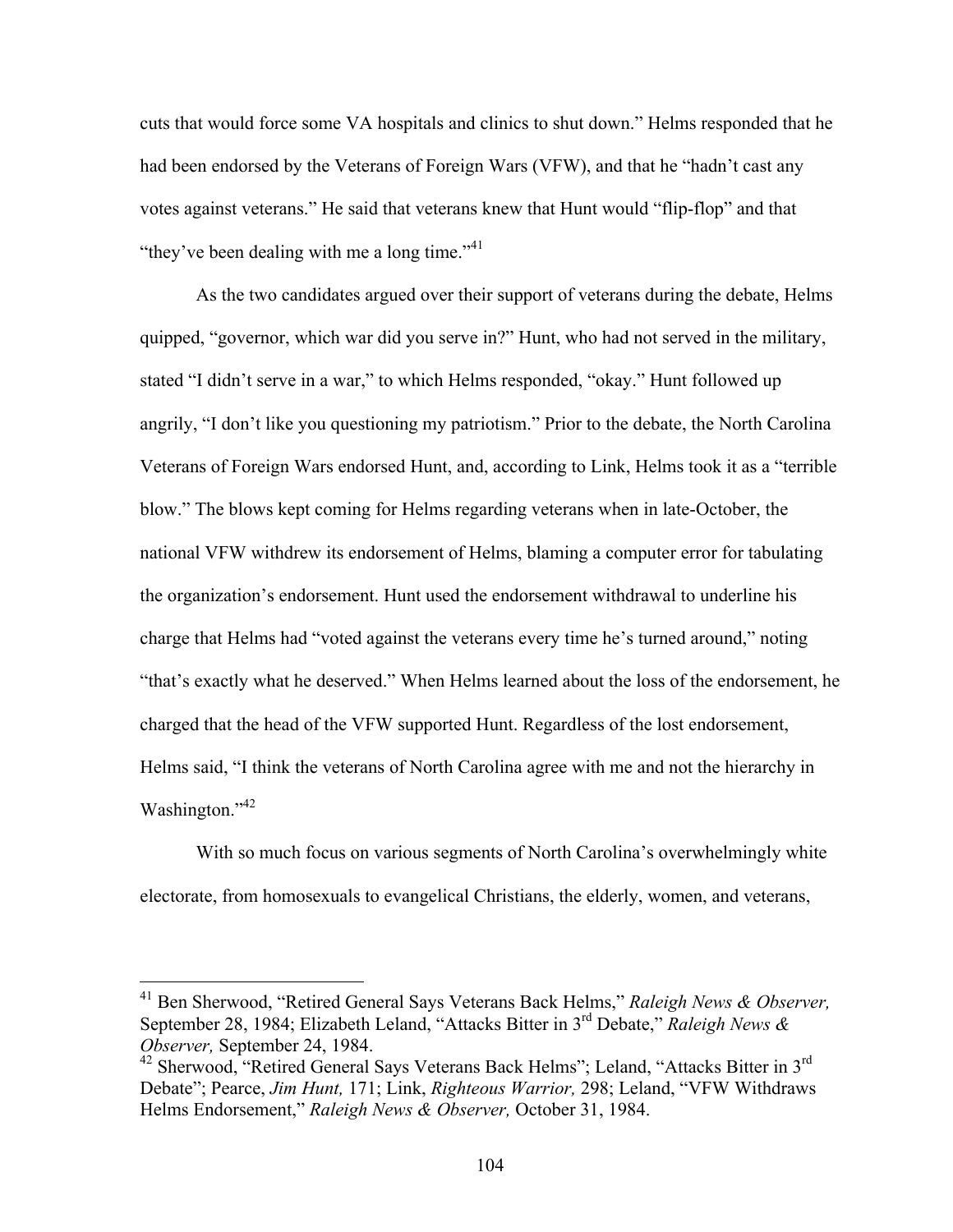race continued as an issue that both candidates used to stir voters' passions. While all the other themes within the campaign carried emotional weight, race remained as the foundational element in the candidates' competing brands of whiteness. Hunt's campaign distributed a flyer that quoted a report in the *Wall Street Journal* that claimed Helms used the "pet name" Fred when referring to blacks. Helms's black campaign press secretary Claude Allen, himself a black man, accused the Hunt campaign of using the charge to "incite emotions against Senator Helms." He continued, stating that Hunt had been advertising in black newspapers in North Carolina that attacked Helms's stand against the Martin Luther King holiday. The *News & Observer* reported that an ad in July editions of black newspapers, including *The Winston-Salem Chronicle,* stated that "Jim Hunt supported a federal holiday honoring Dr. Martin Luther King Jr. and blacks and whites who fought for civil rights and freedom." It also pointed out that "Helms opposed the bipartisan coalition of 10 of North Carolina's 11 House members and opposed the holiday." In response to Allen's charge, Will Marshall, Hunt's campaign press secretary, stated that Hunt supported "civil rights before all kinds of audiences." $43$ 

During the second debate, the King holiday re-emerged as a contentious issue when Helms repeated Allen's allegations that Hunt advertised in support of the holiday in black newspapers while not doing so in newspapers distributed in primarily white markets. He told the governor that "you were hiding your position from two-thirds of the people who oppose that holiday." Hunt responded that the allegation was "absolutely untrue" and that he had "been on record in news conference after news conference" in support of the holiday "in

 <sup>43</sup> "Hunt Flier Cites Reported Remark," in "Under the Dome," *Raleigh News & Observer,*  September 8, 1984; Hunt Campaign Advertisement, *The Winston-Salem Chronicle,* July 5, 1984.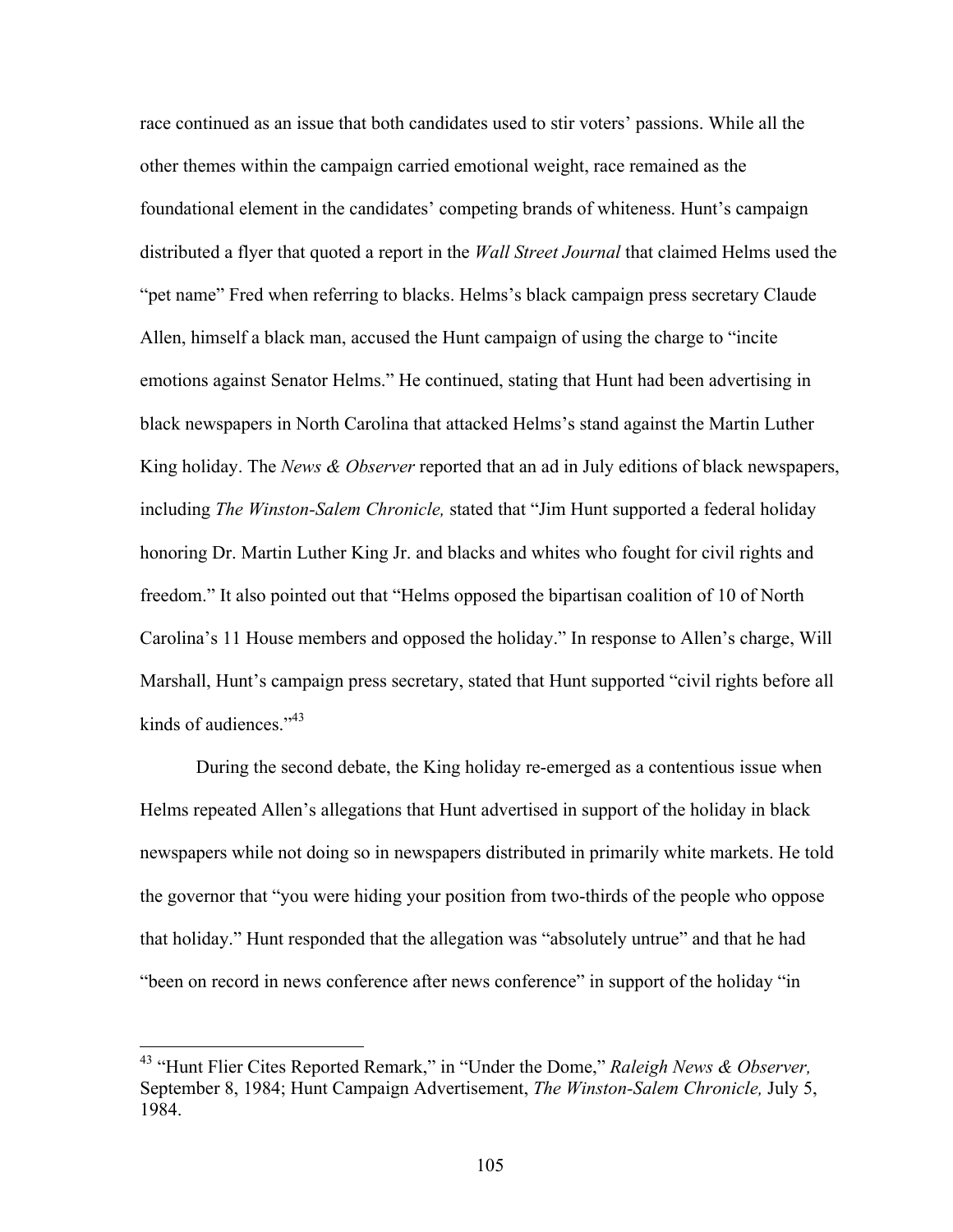honor of all the citizens, black and white, who have worked for equal opportunity, have worked for the future of this state and this country, where people can work together." Hunt continued, "this is 1984," and that "we're not going to go back now and open those old wounds." When Helms pressed again on the issue, Hunt responded, "I'll put ads wherever I choose to put them . . . Surely, you'll let me decide where to put the little bit of money I have." Though Hunt was passionate in his response to Helms's challenge, in a post-debate interview political scientist Merle Black stated that the governor handily deflected the charges put forth by Helms concerning the holiday without responding to them directly.<sup>44</sup>

By late September, the Helms campaign began ushering black evangelical supporters into his campaign's spotlight. James E. Johnson, director of the American Constitution Political Action Committee and a former assistant secretary of the Navy, arrived in North Carolina to stump for Helms on September 29. He told reporters that the idea that Helms stood against civil rights was "just not so." He claimed that if the senator "did not do anything more than oppose abortion, he would go down as one of the greatest senators in history," and that he "[believed] a person's life should line up with Scripture." He went further, underlining the senator's evangelical positions, and declaring that those who supported "abortion, homosexuality, and lesbianism, which are abominations unto God, then a person is not lining up with Scripture." He equated *Roe v. Wade (1973)*, that Johnson said "ruled that the unborn child was not a human being," with the Supreme Court's *Dred Scott*  decision in 1857 that stated, according to Johnson, "blacks were not legal human beings."<sup>45</sup>

 <sup>44</sup> "Complete Text of Second Helms-Hunt Debate," *Raleigh News & Observer,* September 10, 1984; Rob Christensen, "Debate Less Lopsided Than 1st, Experts Say," *Raleigh News & Observer,* September 10, 1984.

<sup>45</sup> Constance Laibe, "Black Former Official Praises Helms' Civil Rights Record," *Raleigh News & Observer,* September 30, 1984;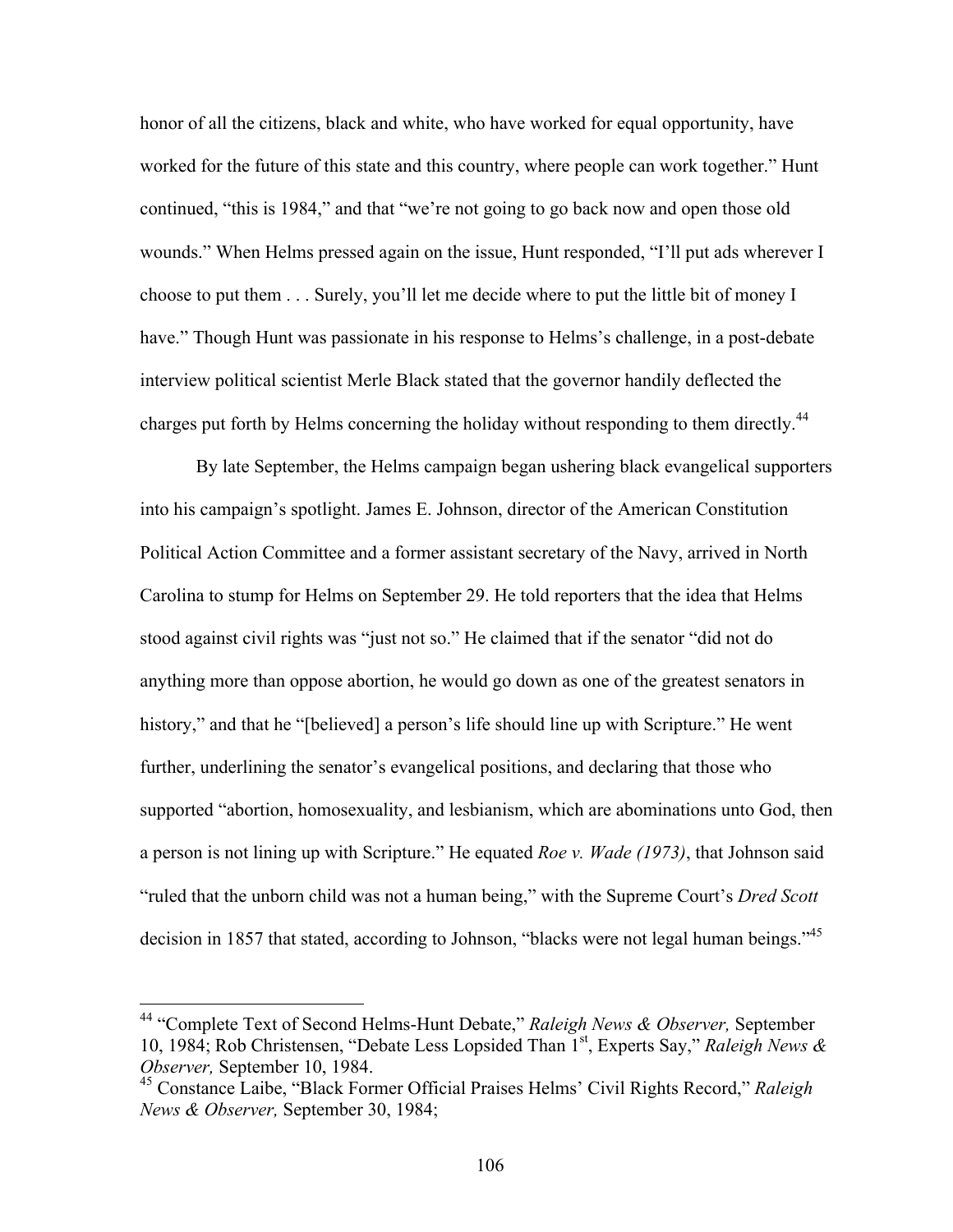Helms continued in his attempt to appeal to black evangelicals in October when he welcomed former NFL star Roosevelt Grier into his campaign. Grier accompanied Helms at a campaign rally in North Carolina's Research Triangle Park where Helms said, regarding civil rights legislation, "we don't need legislation. We need the Ten Commandments." He referred to former Senator Sam Ervin, saying that much of the legislation put forth by Congress, including civil rights legislation and Affirmative Action, "has . . . been harmful to good race relations." North Carolina blacks, Helms declared, did not need to depend on the government for social and economic equality. When reporters asked Grier about his opinion concerning Helms's position on the King holiday, he replied that he had "nothing against Senator Helms for that" and believed Helms was a man who believed in "one nation under God." The Helms campaign featured Grier in a statewide television advertisement in which he professed his admiration of the senator for his "courage to fight for what he believes in" and declared, "count me in as one more American proud to stand tall with Senator Jesse Helms<sup> $,46$ </sup>

Grier also accompanied Helms to a speech the senator gave at historically-black Livingstone College, a private college in Salisbury. Grier addressed a group of students, professing his faith that Helms would continue to lead the country as "one nation under God." The college had invited both Helms and Hunt to speak as part of a lecture series, but Hunt had sent a campaign surrogate to speak on his behalf on an earlier date. Helms accepted and told an audience of 130 students and guests that he hoped that "faith in the Lord" would be the "common denominator" that would bring people together. He claimed that there was a

 <sup>46</sup> Elizabeth Leland, "Helms Courts Blacks On Statewide Swing," *Raleigh News & Observer,*  October 16, 1984; "Rosie Grier for Helms Commercial," Box 3 in the Video Collection of JBH Papers, NCSU Libraries.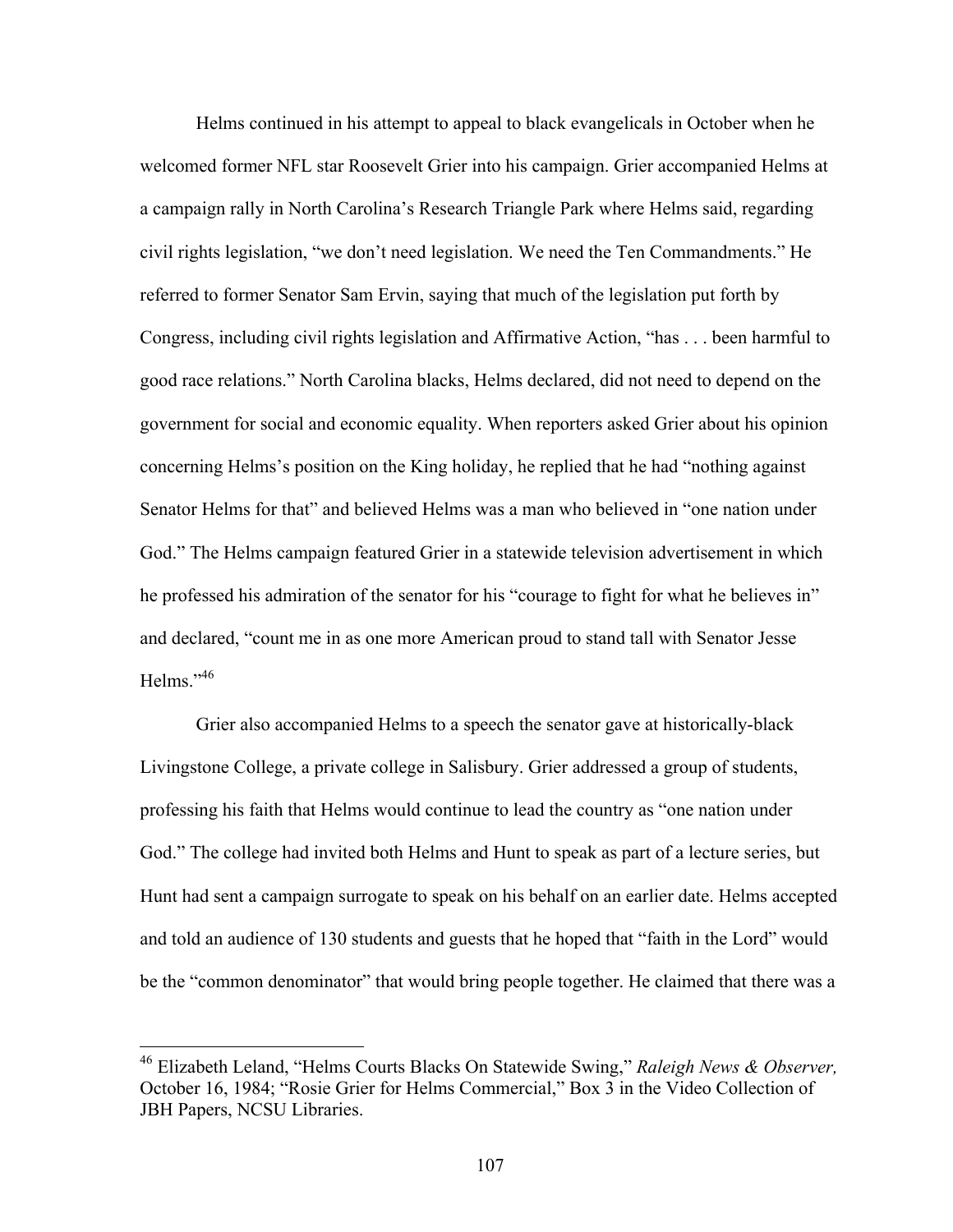"situation in America today where minorities and particularly the black race [was] being used and has been used politically." He stated that Democrats were "jerking" black voters around and that "you are taken for granted." He repeated his belief in the importance of the "freeenterprise system" to lift black Americans economically and socially. He also told the audience of black students that "people who brought slaves over here were blacks themselves." He told the group that neither he or anyone in is family ever "owned a slave." Leland noted that the senator's address began "calmly" and that Helms emphasized the importance of listening to "people with whom you disagree," but that "he became agitated" when asked questions that focused on his past statements about blacks and civil rights. Overall, as Elizabeth Leland reported, the senator's address "elicit[ed] whispered comments from the audience" of black college students that showed their dissatisfaction with Helms.<sup>47</sup>

Helms's inclusion of Grier drew sharp criticism from the black North Carolina elite. The vice president of the state's NAACP, Kelly Alexander Jr. called Grier a "black carpetbagger" and noted that because Helms "couldn't find anyone in North Carolina who lived here and voted here," the senator "had to bring in some hired guns." Irving L. Joyner, the president of the North Carolina Association of Black Lawyers, said that he did not blame Grier for his support of the senator, but that he was "misinformed about the history of Jesse Helms." He further alleged that Helms used Grier to show that he was "not as bad as he has been painted to be on the race issue" and to win the votes of white moderates. The black

 <sup>47</sup> Elizabeth Leland, "Many Blacks Don't Listen to Helms' College Talk," *Raleigh News & Observer,* October 19, 1984.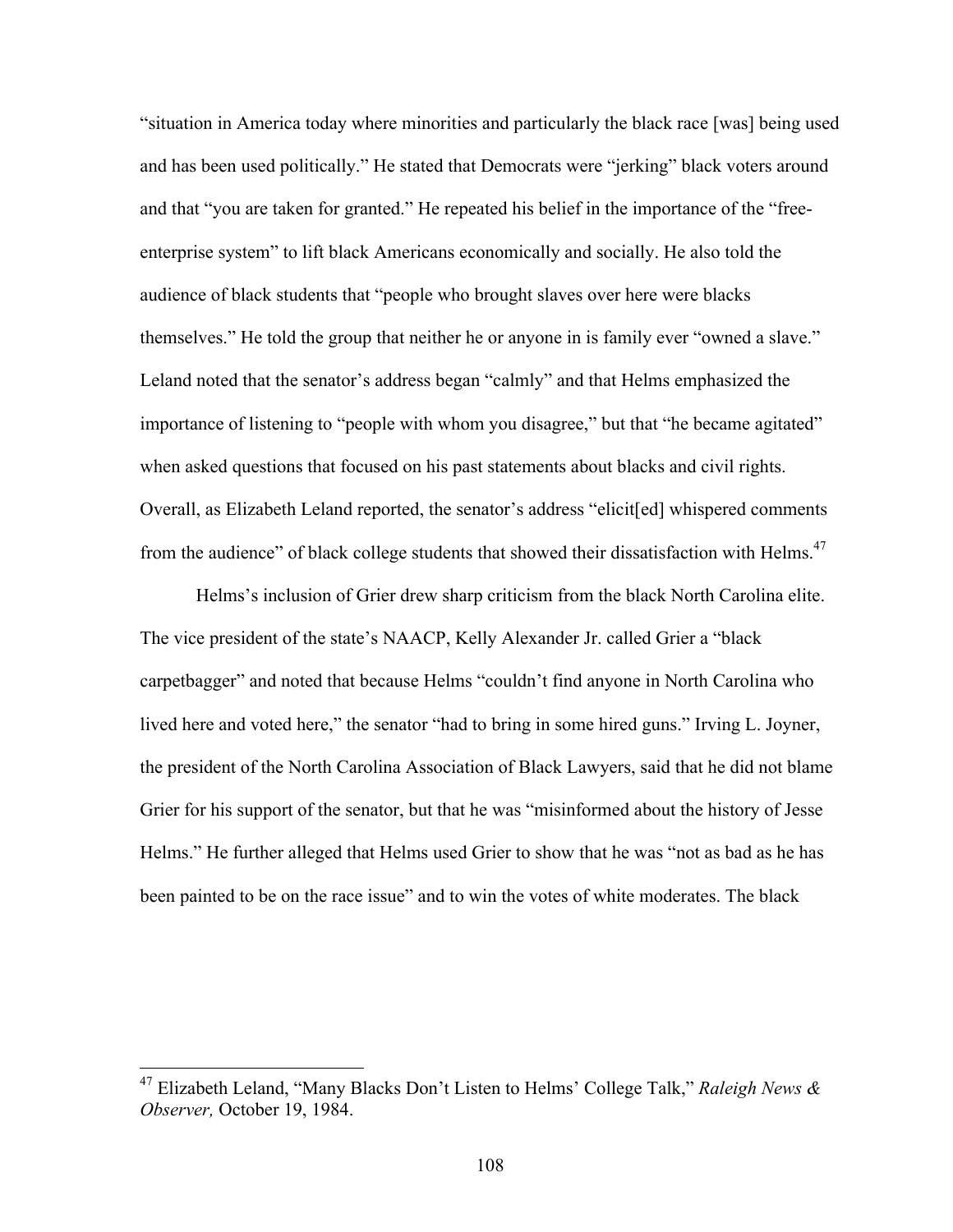lawyer claimed further that "Helms' record" could not be "erase[d] merely by" Grier "appearing in some commercial."<sup>48</sup>

Hunt worked to encourage the inclusion of the wider black community in North Carolina politics in the closing weeks of the campaign. Before speaking at a rally at Wake Forest University in Winston-Salem, he spoke to a crowd of some 600 black North Carolinians in early October and noted the progress that had been made during his eight years as governor, including the black judges he had appointed and black officials elected to various local offices including sheriffs and education board members. He told the group that North Carolinians had "learned to live together, to work together, to play together." He emphasized that Helms sought to instigate racial animosities between whites and blacks who had overcome traditional racial animosities to become a "brotherhood." Later in the same month, Hunt addressed the North Carolina NAACP, telling 150 supporters that Helms "[had] been trying to tell you that you don't know where I stand." The governor contrasted his positions concerning the growth of the black electorate and civil rights, declaring that "you know where I stand and you know where Jesse Helms stands."<sup>49</sup>

The governor also addressed black North Carolinians who had become complacent with regard to voting by producing seven radio advertisements featuring black North Carolinians. Wake County Sheriff John Baker, Charlotte Mayor Harvey Gantt, pop singer Roberta Flack, and University of North Carolina basketball player Sam Perkins narrated the ads and stressed the importance of black participation in the election. John Baker declared in

 <sup>48</sup> "Black Leaders Assail Grier Endorsement," in "Under the Dome," *Raleigh News & Observer,* October 20, 1984.

<sup>49</sup> Associated Press, "Hunt Stresses Brotherhood To Blacks," *Raleigh News & Observer,*  October 4, 1984; Associated Press, "NAACP Delegates Voice Support For Hunt," *Raleigh News & Observer,* October 20, 1984.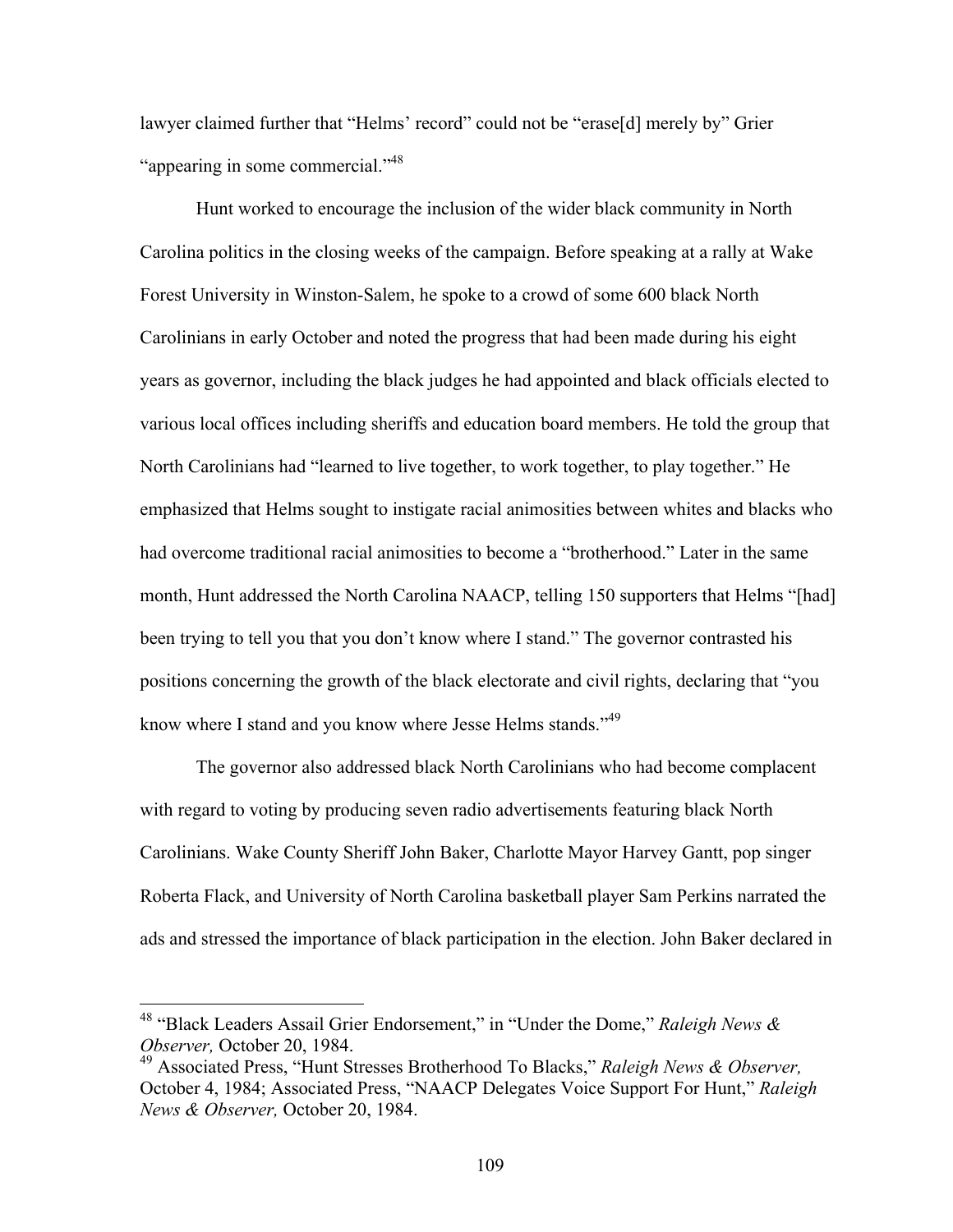one that he "was elected sheriff in Wake County by people who cared enough to get involved." In another, Baker noted that he supported Hunt, and that "Hunt has always been there fighting for us." Gantt noted that "it amazes me that some people say they don't plan on voting." He also pointed out that he never would have been elected had the black community in Charlotte not voted for him. Flack reminded black voters of "the trouble so many people went to to win the right to vote freely." She invoked King, "how can they forget the dream our fathers and mothers, sisters and brothers fought to keep alive for us?" The ad that featured Perkins also invoked the memory of King when Perkins spoke of King's dream, declaring that "we can only keep that dream alive if we exercise" the right to vote.<sup>50</sup>

With the election close at hand, Helms and Hunt continued working for the white votes they needed to win, and the race to the finish was close. During the weekend before the election, the Gallup Organization released a poll taken the week before that showed Helms leading Hunt by 3 percent, 49 to 46, among likely voters. The poll of 1,873 registered voters claimed that Helms had picked up some ground among Tar Heel blacks, people with less than a high school education, and voters under the age of fifty. Hunt led by 5 percent in the eastern part of the state, Helms led in the mountains by 24 percent, and the two split the Piedmont with Helms at 48 percent and Hunt at 47. In the last days of the campaign Helms

 <sup>50</sup> "John Baker – Voter Registration :60/John Baker – Pro-Hunt :60/Harvey Gantt – Voter Registration :60/Harvey Gantt – Pro-Hunt :60"; "Jim Hunt – DHS Films: 'Roberta Flack – Voter Reg.' :60, 'HUNT Robert Flack on Hunt' JHSEN 1030 10/17/84 Radio :60"; "JHSEN 1025 'Sam Perkins on Voter Registration – REVISED,' JHSEN-1026 'Robert Flack on Voter Registration – REVISED' Radio :60 9-26-84 HUNT - #31," Box 50 in the Audio Collection of JBH Papers, NCSU Libraries.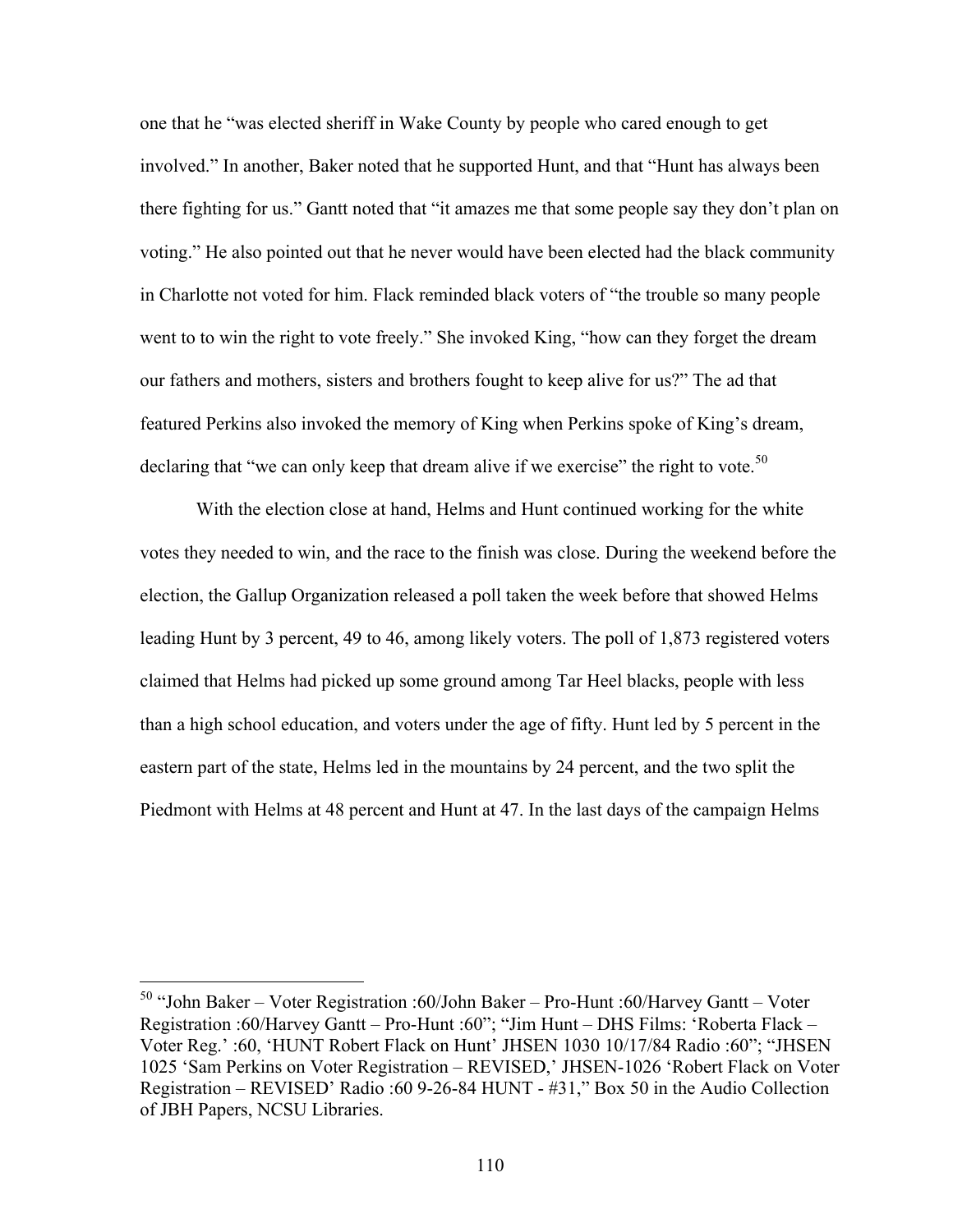held the lead, but there were still three days to make their final appeals and show that they represented the best interests of North Carolina.<sup>51</sup>

On the Sunday and Monday prior to Election Day, the Hunt campaign aired a thirtyminute message for prime-time television that sought to re-emphasize both his fiscal conservatism and Helms's connection to right-wing ideologues, including Jerry Falwell, Phyllis Schlafly, and Sun Myung Moon. Hal Linden, a television actor and narrator of the program, noted Helms's desire to institute school prayer and the senator's connection with military dictators. Reminding viewers of Helms's stand concerning Social Security, Medicare, and veteran's benefits, Linden declared, "his position is consistent with his overall priorities." The narrator posed a question, asking why the right-wing "network" raised "over \$18 million" for Helms, and answered, "Jim Hunt." Changing course, Linden declared that Hunt was among a "new breed of southern Democrats who have shaped their political philosophy around a new pragmatism that puts economic growth, jobs, and education at the head of their priorities." Hunt, according to Linden, fought the fight against the "Helms network" in order to bring people together. In the narrator's conclusion, the ad highlighted Hunt's status as a fiscal conservative and declared that he would keep the Tar Heel state "moving ahead."<sup>52</sup>

Hunt himself concluded the advertisement, beginning with his regret that the campaign had become so negative. He touched on all the original themes of his campaign: the progressive tradition of the Tar Heel state, the ability that North Carolinians had to come

 <sup>51</sup> Rob Christensen, "Helms, Hunt Close, Gallup Poll Shows," *Raleigh News & Observer,*  November 4, 1984.

<sup>52</sup> "Jim Hunt – Campaign 84 64," Box 8 in the Video Collection of JBH Papers, NCSU Libraries; Ben Sherwood, "Hunt's Half-Hour TV Ad Aimed at Sharpening Candidates' Contrast," *Raleigh News & Observer,* November 4, 1984.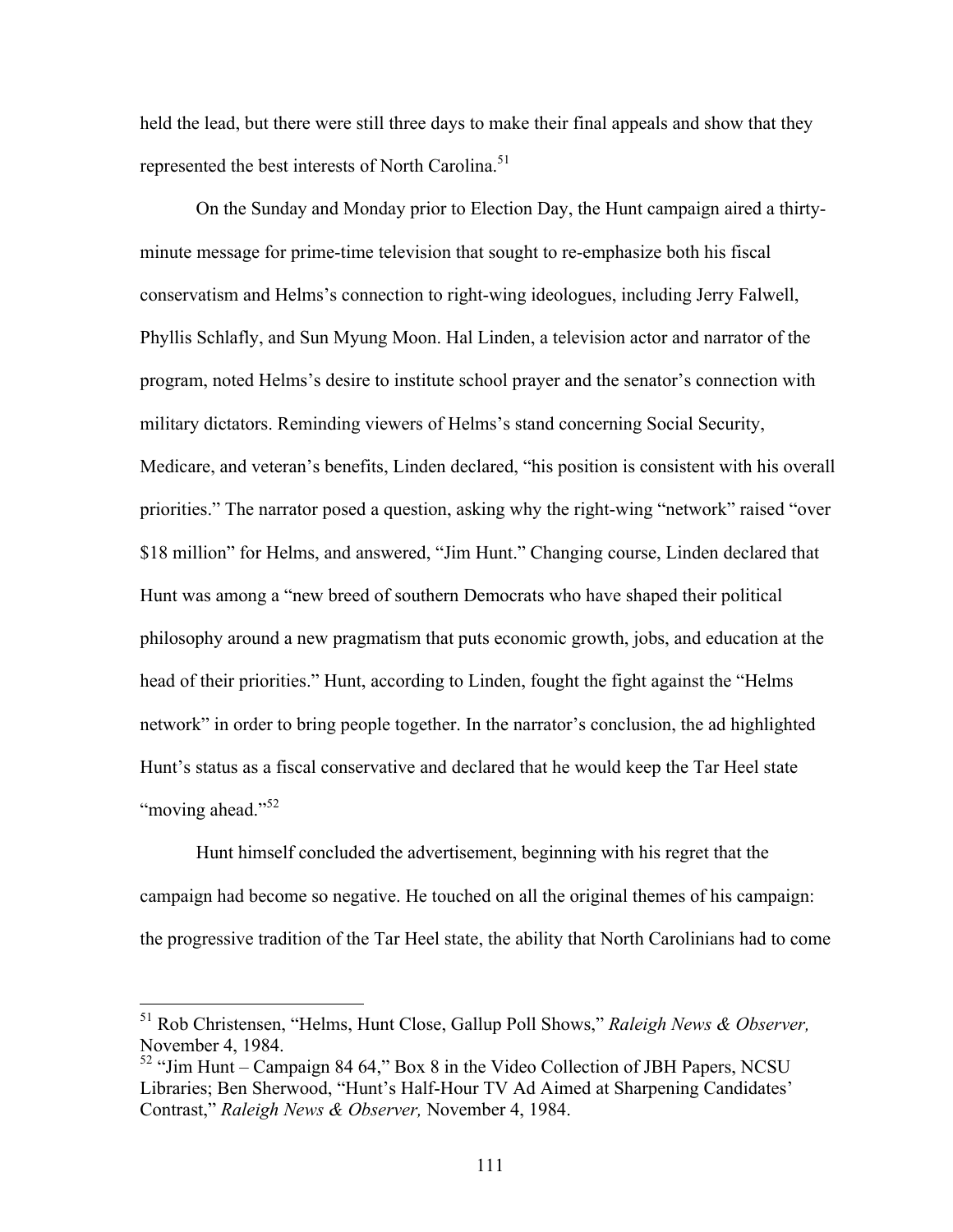together and work for common purpose, and the capacity of the state and its people to "move forward" through any adversity. He spoke about his accomplishments as governor, pointing out the state's fiscal conservatism during his tenure in office and noting that he supported an amendment to the Constitution that required a balanced federal budget. He pointed out the economic expansion the state had experienced and the improvements to education under his administration. After his continued profession of "progress," Hunt made mention of the danger that Falwell and other right-wing conservatives posed to individual freedom and proclaimed that the fight against radical ideology was "fundamental" to the upcoming election. The lengthy advertisement ended with Hunt repeating a line from his most recent television ads that harkened back to the evocative phrases spoken by Franklin D. Roosevelt and John F. Kennedy, stating that "if we don't believe and don't care, nothing can save the nation; if we believe and care, nothing can stop us. $^{55}$ 

The inclusive message Hunt sought to convey in this last appeal to a statewide audience mirrored the color-blind message he had championed since February. He spoke passionately about black leaders including Martin Luther King among black audiences and within black media markets. When it came to addressing mixed or white audiences however, Hunt used the color-blind rhetoric of whiteness to avoid stoking racial animosities among the white North Carolina electorate and advocated for a more inclusive politics.

Hunt had railed against Helms's ties to the religious right for months, and Helms responded to charges that he was a fundamentalist, saying, "That's right. I plead guilty" to the North Carolina Christian Educators Association. He claimed to be "intrigued that I have

 <sup>53</sup> "Jim Hunt – Campaign 84 64," Box 8 in the Video Collection of JBH Papers, NCSU Libraries.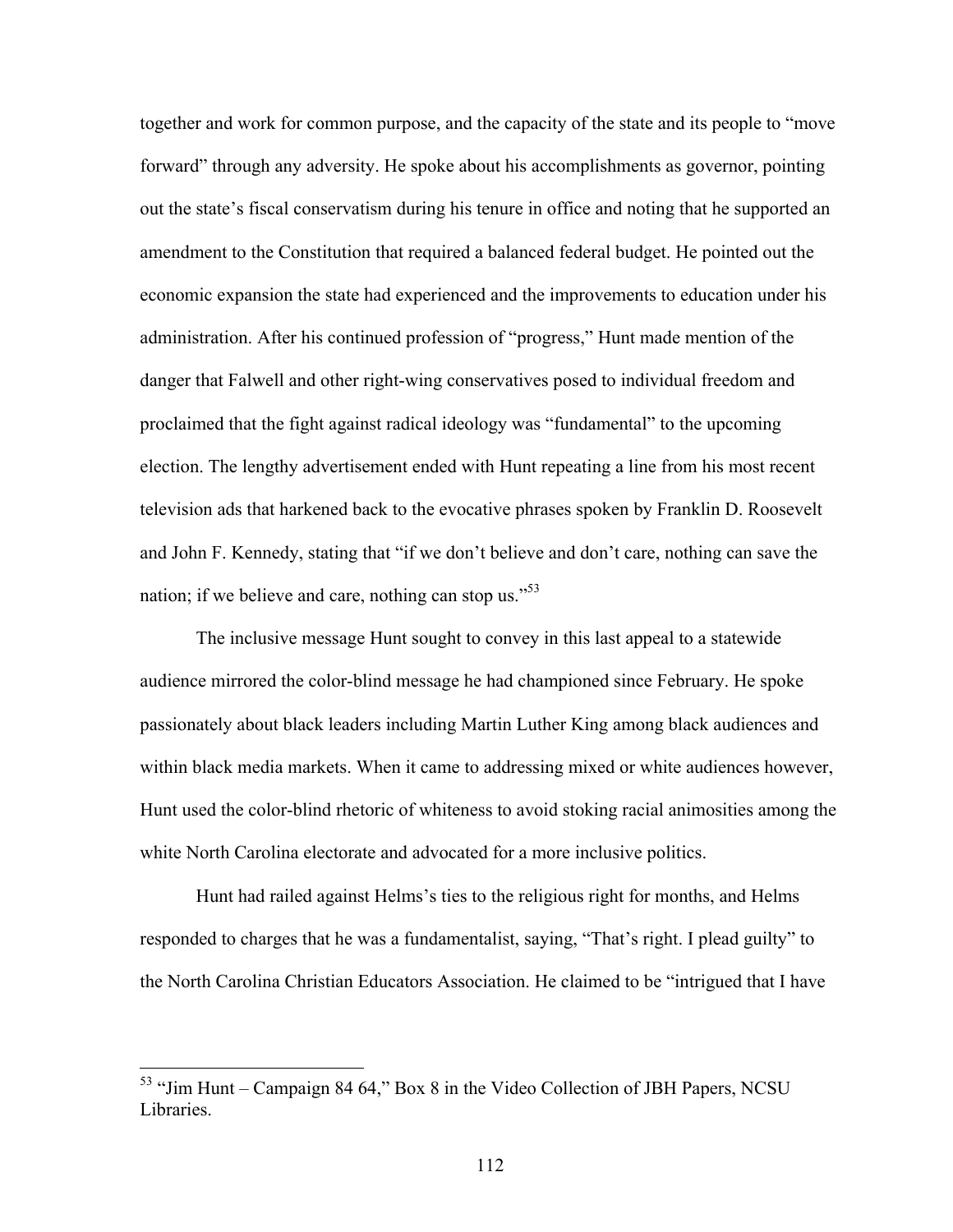been repeatedly called the Prince of Darkness because of my efforts to restore school prayer," and noted that he was a "right-wing extremist because I try to stand up for the most innocent and helpless of humans – the unborn children." Summing up his campaign as a "cause" of religious nationalism, the senator said his campaign was "the conservative cause, the free-enterprise cause, but most of all, the cause of decency and honor and spiritual, moral cleanliness in America today." He suggested that North Carolinians responded favorably to him because they loved both "their country and . . . their God." The senator, recalling the successful character assassinations his campaign had run against Hunt, emphatically stated, "the man is not to be trusted," and declared that he hoped "that he never has another day in public office after he's finished his term as governor." He characterized Hunt as "desperate," "frustrated," and "frightened," and claimed that the negativity of the campaign was the governor's fault.<sup>54</sup>

Helms also continued his divisive politics of whiteness and persisted in provoking racial animosities held by the white electorate. In the closing days of the campaign the senator pointed out that the only way Hunt would win the election was if he won "an enormous bloc vote," in reference to black North Carolinians. He further invigorated white evangelicals and other white cultural conservatives when he declared that he was "proud" of his relationships with the religious right and contrasted that relationship with the "homosexuals that support[ed]" Hunt.<sup>55</sup>

 <sup>54</sup> Elizabeth Leland, "Helms Proud of Label as Fundamentalist," *Raleigh News & Observer,*  November 3, 1984.

<sup>55</sup> A.L. May, "Helms Bitterly Assails Hunt in Tour of State," *Raleigh News & Observer,*  November 6, 1984.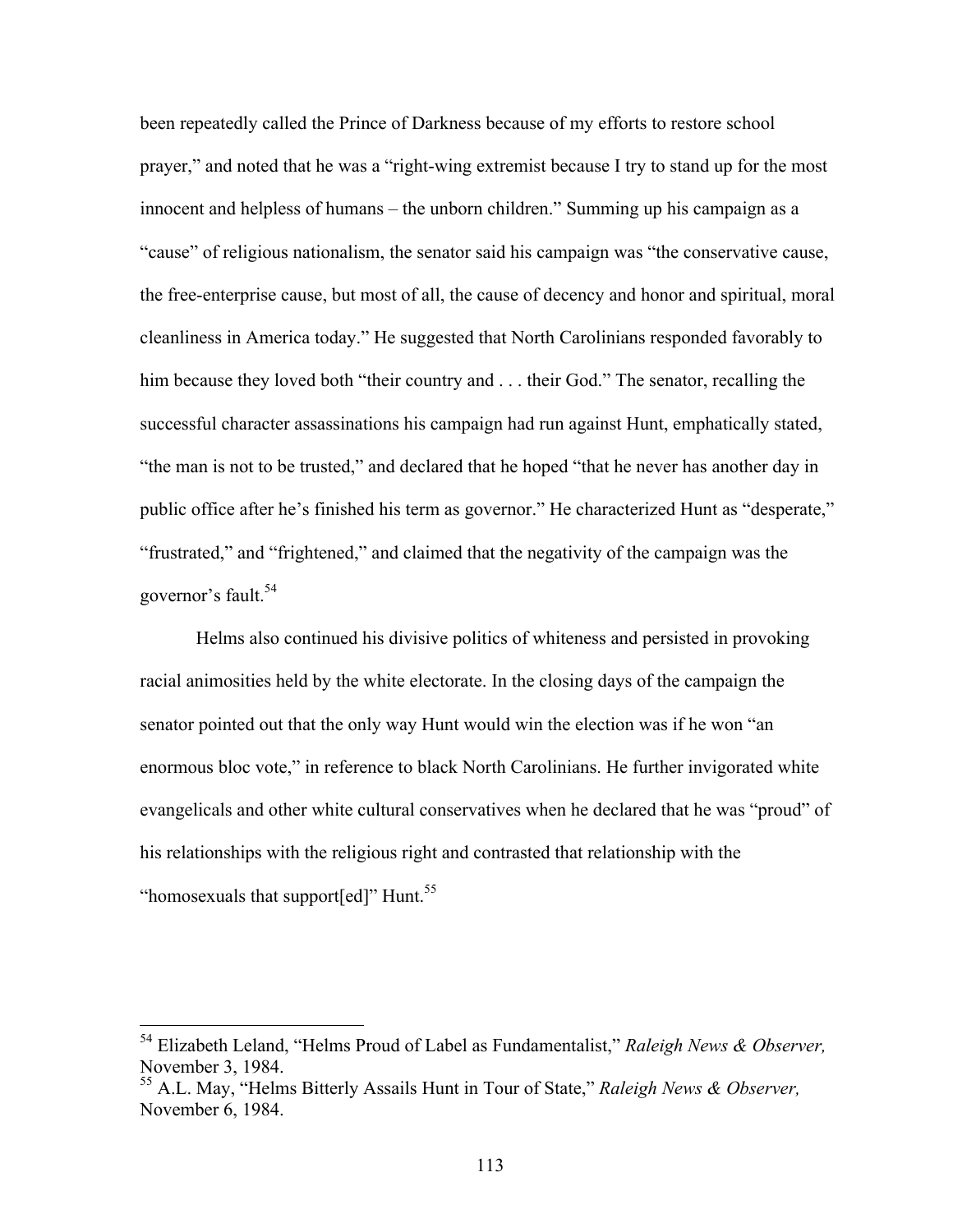As the campaign approached Election Day, both candidates had to wait and see whose message North Carolina voters would prefer. Was it Helms, who worked tirelessly to energize white evangelicals and connected Hunt with the state's homosexual community, feminists who supported abortion, and the black bloc vote? Or, would it be Hunt, who attempted to appeal to blacks, moderate whites, and traditional Democrats through a message of fiscal responsibility, moderate progress, and economic innovation, all of which he claimed would maintain North Carolina's hope for the future? Both candidates campaigned through the end of the day on November 6 to spread their messages among the white North Carolina electorate. The two campaigns spent a total of over \$26.5 million in their efforts to attract white voters. They bombarded the state with nearly 8,000 television ads in the last five weeks of the campaign in their attempts to attract white Tar Heel votes, with Helms's ads playing at a margin of over two-to-one. Only one, however, would emerge victorious when the haze of the nearly two-year-long battle over the white soul of the state settled and the votes cast were counted.<sup>56</sup>

 <sup>56</sup> Link, *Righteous Warrior*, 302.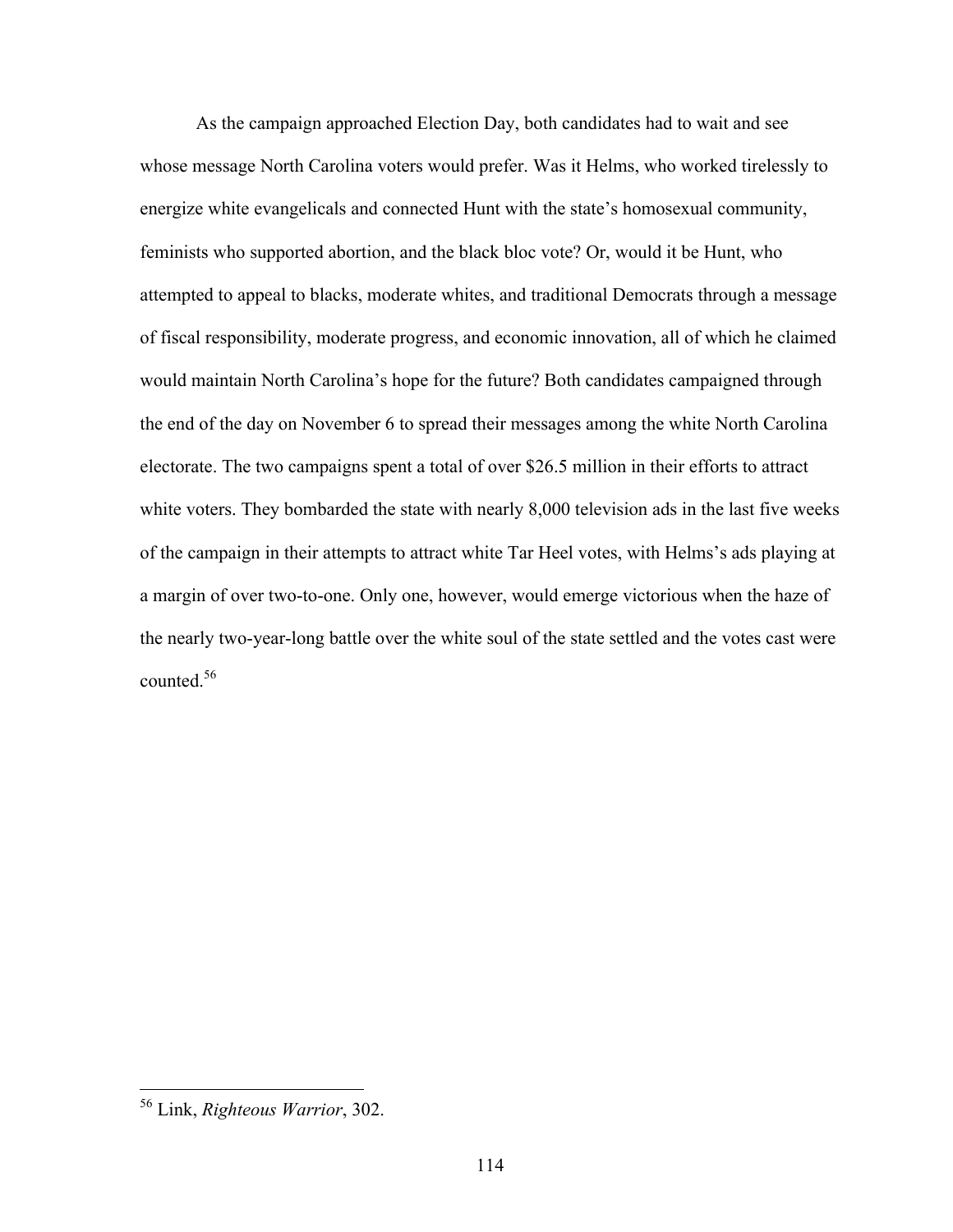## **Conclusion Holding onto Traditional Whiteness: Helms Wins**

At around midnight on November 6, Jim Hunt told a crowd of followers at The Raleigh Inn, the "long and difficult battle [was] over," and that, regardless of the result, "we must respect it." At the North Raleigh Hilton, Jesse Helms proclaimed that voters "sent a signal throughout the world that North Carolina is a God-fearing, conservative state . . . where the majority of the people believe in the free-enterprise system and believe that it ought to be allowed to function." With the election over and the votes counted, for the first time in over eighteen months the airwaves throughout North Carolina were void of political commercials from the campaigns of Jesse Helms and Jim Hunt.<sup>57</sup>

The senator narrowly defeated the governor with nearly 52 percent of the vote, 51.7 to 47.8 percent for Hunt, a margin of just under 87,000 votes out of over two million cast. The senator, however, overwhelmingly won over white North Carolinians with 63 percent of the white vote. Though the overall results proved to be the narrowest margin of victory for Helms in his political career, he won the battle for the white soul of North Carolina, beating Hunt by 26 percent among white voters.<sup>58</sup>

Ronald Reagan won North Carolina's electoral votes for re-election and provided Helms with huge coattails on which to ride back to Washington. Tar Heels voted for the Republican president with 62 percent, an overwhelming rejection of the Democrats' choice of the Minnesotan Walter Mondale. Only one other Republican, Richard Nixon in 1972, had

 <sup>57</sup> Christensen, "Helms Tops Hunt to Win Third Term," *Raleigh News & Observer,*  November 7, 1984; Elizabeth Leland, "Helms Says His Victory Shows N.C. is a 'God-Fearing' State," *Raleigh News & Observer,* November 7, 1984. <sup>58</sup> Pearce, *Jim Hunt*, 188.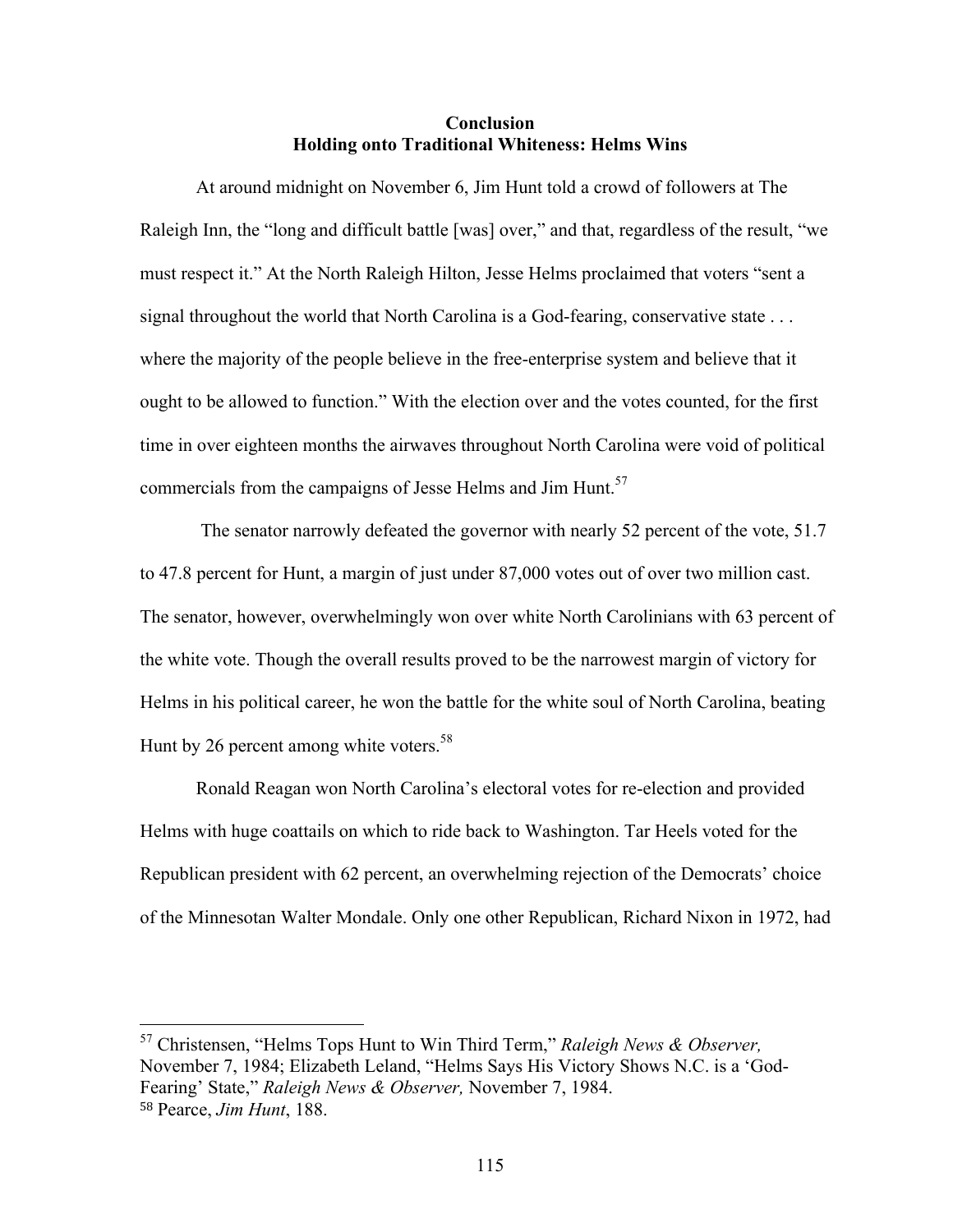won North Carolina with more Tar Heel approval. The Reagan influence proved important. All the counties Helms won supported Reagan with voting margins of at least 60 percent.<sup>59</sup>

In the days that followed, key players within both the Helms and Hunt campaigns offered explanations for the election's outcome that varied from economics to party loyalty. The Congressional Club's Tom Ellis said, "it was the mood of the country that helped," and added that "Helms was as much a part of . . . the mood as Ronald Reagan was." Both Joseph Grimsley, co-director of Hunt's campaign, and Carter Wrenn, executive director of Helms's Congressional Club, agreed that taxes posed the critical issue for the election. Gary Pearce, Hunt's other co-director, said, "the lesson of this election is what the national Democratic Party is going to have to do to appeal to a broader spectrum of voters in the South." Though none of them came out and said it, the campaign came down to race and an appeal to the whiteness within the state's political culture. Noting the issue of race, Grimsley added that, though their campaign turned out the state's black vote, "more people came that nobody turned out. They had a message to send, and they sent it."<sup>60</sup>

Those who helped craft Helms's message credited the senator's victory to their successful advertising strategy. Though both campaigns combined spent over \$26 million, Helms outspent Hunt by over six million with much of that going toward his television advertising. The Helms campaign believed that television offered the only way Helms could effectively communicate with the Tar Heel electorate. The day after the election, Carter Wrenn told a reporter that "none of the media was going to carry our message . . . Every one of them endorsed Hunt." Tom Ellis echoed Wrenn's statement, noting that Helms succeeded

 <sup>59</sup> Eamon, *The Making of a Southern Democracy,* 210; Link, *Righteous Warrior,* 302.

<sup>60</sup> Elizabeth Leland, "Pocketbook Issues Decided Race That Had Everything," *Raleigh News & Observer,* November 8, 1984.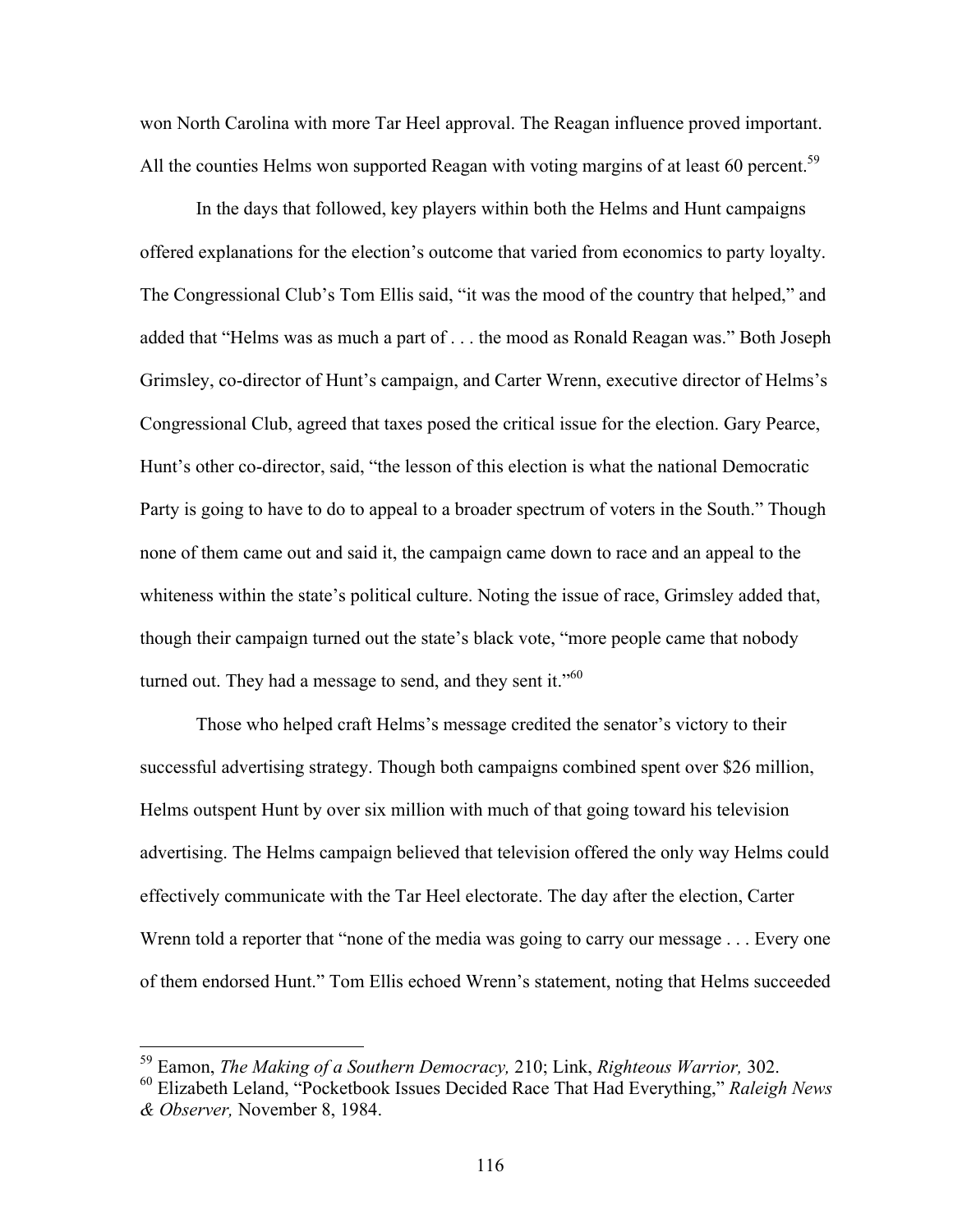by "telling the truth," and asserted that the campaign "[used] enough television, radio, direct mail to go over the top of the North Carolina news media.<sup>"61</sup>

Years later however, Wrenn experienced what he called a "shift in my own thinking." With regard to the *Raleigh News & Observer,* the former executive director of Helms's National Congressional Club said that "when I was really active politically, I thought they were biased, but the truth is I was just wrong." A careful reading of the editorial pages of the *News & Observer* reveals that while the newspaper offered scathing opinions about Helms and generally more positive opinions for Hunt, the paper's actual coverage proved to be just as critical of Hunt as it was of the senator. $62$ 

Both campaigns and their supporters succeeded in increasing voter registration among supporters of both candidates. The state's voter turnout in 1984 exceeded that of the previous presidential election in 1980 by 1.57 percent, 68.45 to 66.88 percent. Black voter registration grew from 451,000 early in 1983 to roughly 619,000 by Election Day in 1984, an increase of some 168,000 voters. But, the actual turnout of black voters decreased slightly from 63 percent in 1980 to 61 percent in 1984. The efforts of Jerry Falwell's Moral Majority provoked the registration of 200,000 evangelical fundamentalist voters during the election year. Most of these new white voters resided in blue-collar areas spanning the Piedmont Interstate 85 corridor from Raleigh to Charlotte. Lamarr Mooneyham, former North Carolina director for the Moral Majority, said that the churches in the rural and small-town

 

<sup>61</sup> Link, *Righteous Warrior,* 302; Elizabeth Leland, "Pocketbook Issues Decided Race That Had Everything," *Raleigh News & Observer*, November 8, 1984.<br><sup>62</sup> Interview with Carter Wrenn by Joseph Mosnier, December 18, 2007, R-0429, in the

Southern Oral History.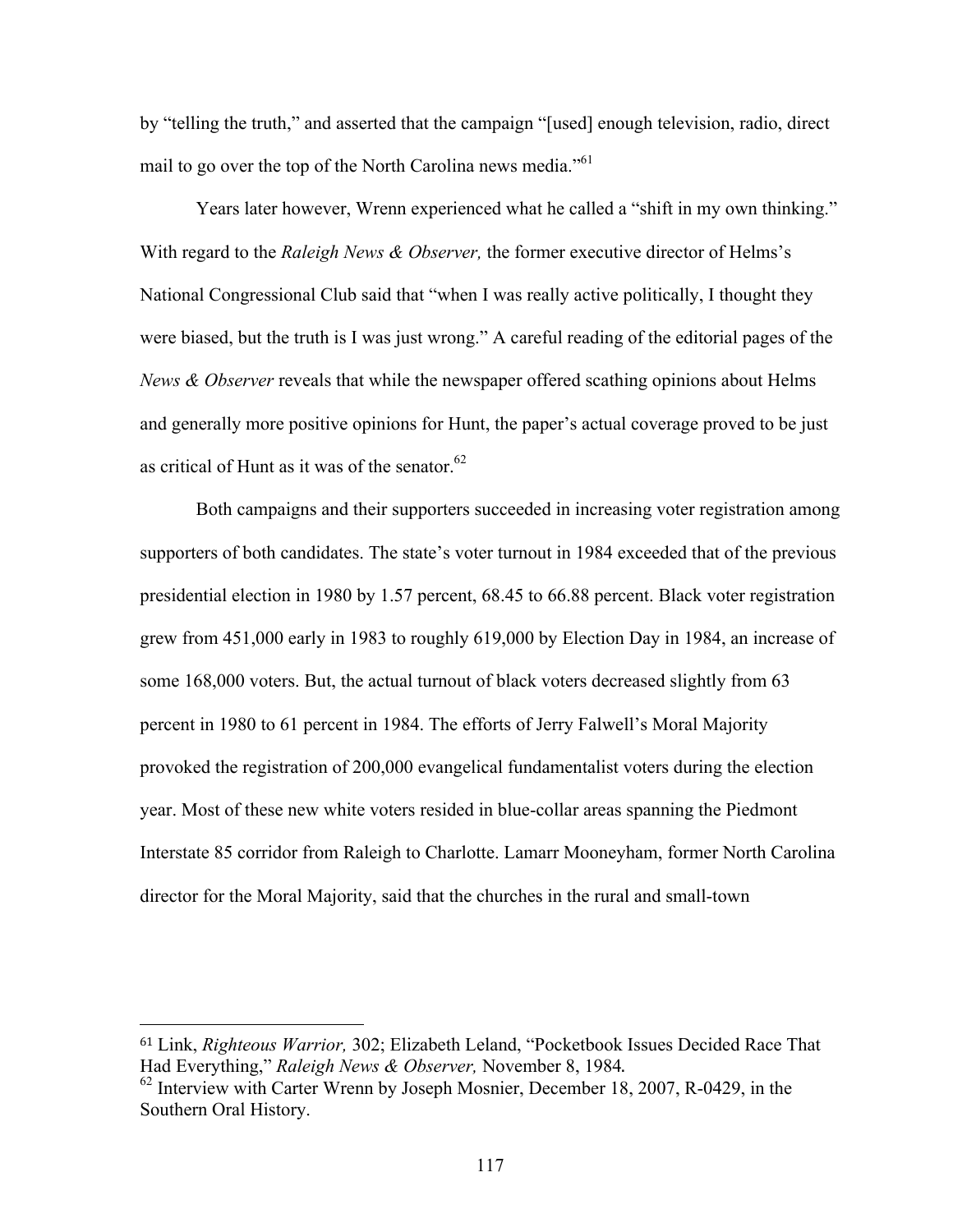communities throughout the Piedmont "did the same thing on Sunday on Tuesday" by organizing and driving conservative Christians to the polls on Election Day.<sup>63</sup>

Helms's greatest support came from white voters in the western Piedmont and the traditional Republican stronghold of the mountain west. The senator received between 60 and 73 percent of the vote in the heavily white Piedmont counties of Stanley, Cabarrus, Gaston, Randolph, Davidson, Rowan, Davie, Yadkin, Catawba, Iredell, and Alexander. He carried the same margins in six mountain counties: Wilkes, Caldwell, Burke, Avery, Mitchell, and Henderson. The senator also garnered majorities of 50 to 59.9 percent in the largely rural Piedmont counties of Rockingham, Alamance, Stokes, Surry, Person, Montgomery, Moore, and Lee. All of the Piedmont counties Helms won, with the exception of Davie, Randolph, and Yadkin, had a majority of registered Democrats and a large population of white bluecollar workers.<sup>64</sup>

Hunt performed best in the traditional Democratic stronghold of the eastern Coastal Plain and the metropolitan Piedmont counties of Wake, Guilford, Forsyth, and Mecklenburg. He won an overwhelming 90 percent of the black vote, particularly in black belt counties of the northeast—such as Northampton, Gates, Hertford, Bertie, Edgecombe, and Greene where the nonwhite population approached or exceeded 50 percent. The governor also won the racially diverse counties of Robeson, Scotland, and Hoke on the Coastal Plain, and Anson

<sup>&</sup>lt;sup>63</sup> North Carolina State Board of Elections, "Turnout Statistics For Presidential Election Years: 1972-Present," https://www.ncsbe.gov/voter-turnout; Elizabeth Leland, "White Fundamentalists May Have Offset Turnout by Blacks in Hunt-Helms Race," *Raleigh News & Observer,* November 9, 1984; Elizabeth Leland, "Pocketbook Issues Decided Race That Had Everything," *Raleigh News & Observer,* November 8, 1984.

<sup>&</sup>lt;sup>64</sup> Frederick A. Day and Gregory A. Weeks, "The 1984 Helms-Hunt Senate Race: A Spatial Postmortem of Emerging Republican Strength in the South," *Social Science Quarterly* 69, no. 4 (December 1988): Table on 947.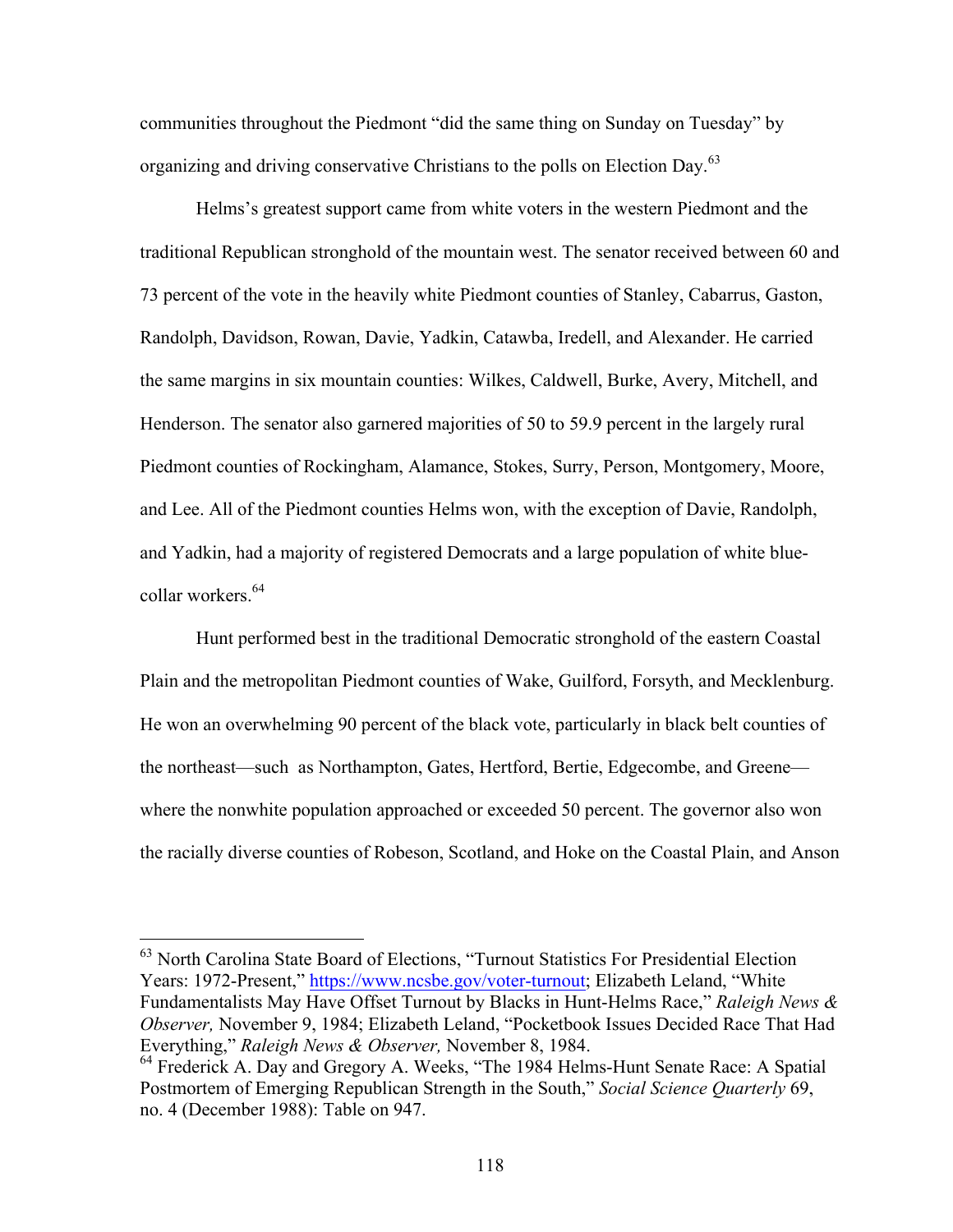County in the southern Piedmont. The only counties Hunt won that were largely white were Orange, Durham, Wake, and Forsyth, which had nonwhite populations of about 10 to 25 percent. Those metro-Piedmont counties, however, consisted of large white liberal and racially-moderate populations. Guilford and Mecklenburg counties, which the governor also won, had nonwhite populations of between 26 and 45 percent, along with comparably more white liberals than surrounding rural counties. The sizeable number of white liberals and blacks in these metropolitan counties provided Hunt with an edge and gave Helms less than 50 percent of their vote, though not enough to counter the rural support given to the senator.<sup>65</sup>

Helms's message proved persuasive in the traditional land of Democratic control. He succeeded in attracting a considerable number of white Democrats in the Coastal Plain who had come to be known as "Jessecrats." He managed to win small majorities in the eastern counties of Harnett, Johnston, Nash, Wayne, Lenoir, Craven, Beaufort, Currituck, Dare, Onslow, New Hanover, and Brunswick. All those counties, except New Hanover, had substantial Democratic majorities among registered voters, ranging between 70 and nearly 90 percent. Most of those counties also had nonwhite populations ranging from 10 to 45 percent, with the exception of Dare. In seven Coastal Plain counties, where Hunt had done well in the past, Helms won over 75 percent of white voters, but he also won the majority of white voters in all 41 counties in the eastern part of the state. These "disenfranchised Democrats," as Helms called them, proved to be crucial to his victory. With Helms's appeal to white

 $65$  See Figures 3, 5, and 6 in Day and Meeks, "The 1984 Helms-Hunt Senate Race": 947-49; Luebke, *Tar Heel Politics 2000*), 185.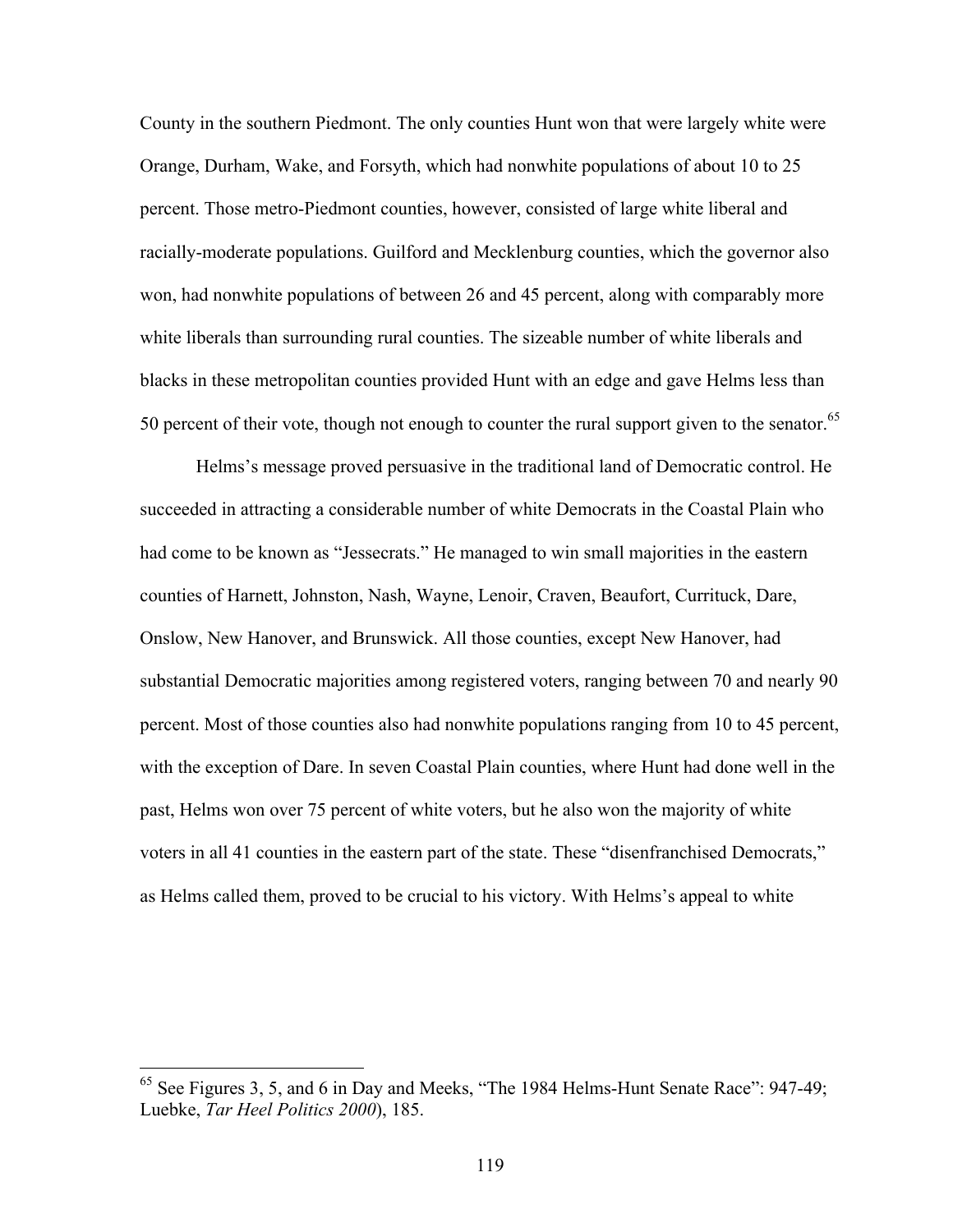conservative Democrats, race played a major role in determining the outcome of the election.<sup>66</sup>

The cultural war of whiteness beyond race, including the debate over women's reproductive rights and conservative evangelicalism, showed in the election results as well. Hunt performed extremely well among women, winning with a margin of 14 percent, 57 to 43. Christians who described themselves as born-again voted for Helms by a 20 percent margin, 60 to 40, and self-described conservatives voted for the senator by a margin of 75 to 25 percent. In one telling instance, when the governor was talking with voters waiting at a polling location, a young woman said that both she and her husband planned to vote "for the Christian," meaning Helms, despite the fact that Hunt, too, was a life-long Christian. As Phil Carlton noted, those involved with the Hunt campaign knew this group proved to be a "problem." He followed up, stating that "a lot of those people were first-time registered [voters]—your fundamentalist church folk."<sup>67</sup>

Helms's divisive use of whiteness proved more convincing to North Carolina's white electorate than Hunt's desire for inclusive politics. Though Hunt campaigned on tax cuts for the working and middle classes, fiscal conservatism, and a strong national defense, all important issues to white North Carolinians, white blue-collar Tar Heels and middle-class conservatives, particularly in the Piedmont and Coastal Plain, voted overwhelmingly for Helms. Helms's classless language of the free-enterprise system and his use of anti-black

 <sup>66</sup> Christensen, *The Paradox of Tar Heel Politics,* 203; See Figures 3, 5, and 6 in Day and Meeks, "The 1984 Helms-Hunt Senate Race": 947-49; Eamon, *The Making of a Southern Democracy,* 212; Jesse Helms, *Here's Where I Stand: A Memoir* (New York: Random House, 2005), 169.

<sup>67</sup> Link, *Righteous Warrior,* 302; Pearce, *Jim Hunt*, 189; Elizabeth Leland, "Pocketbook Issues Decided Race That Had Everything," *Raleigh News & Observer,* November 8, 1984.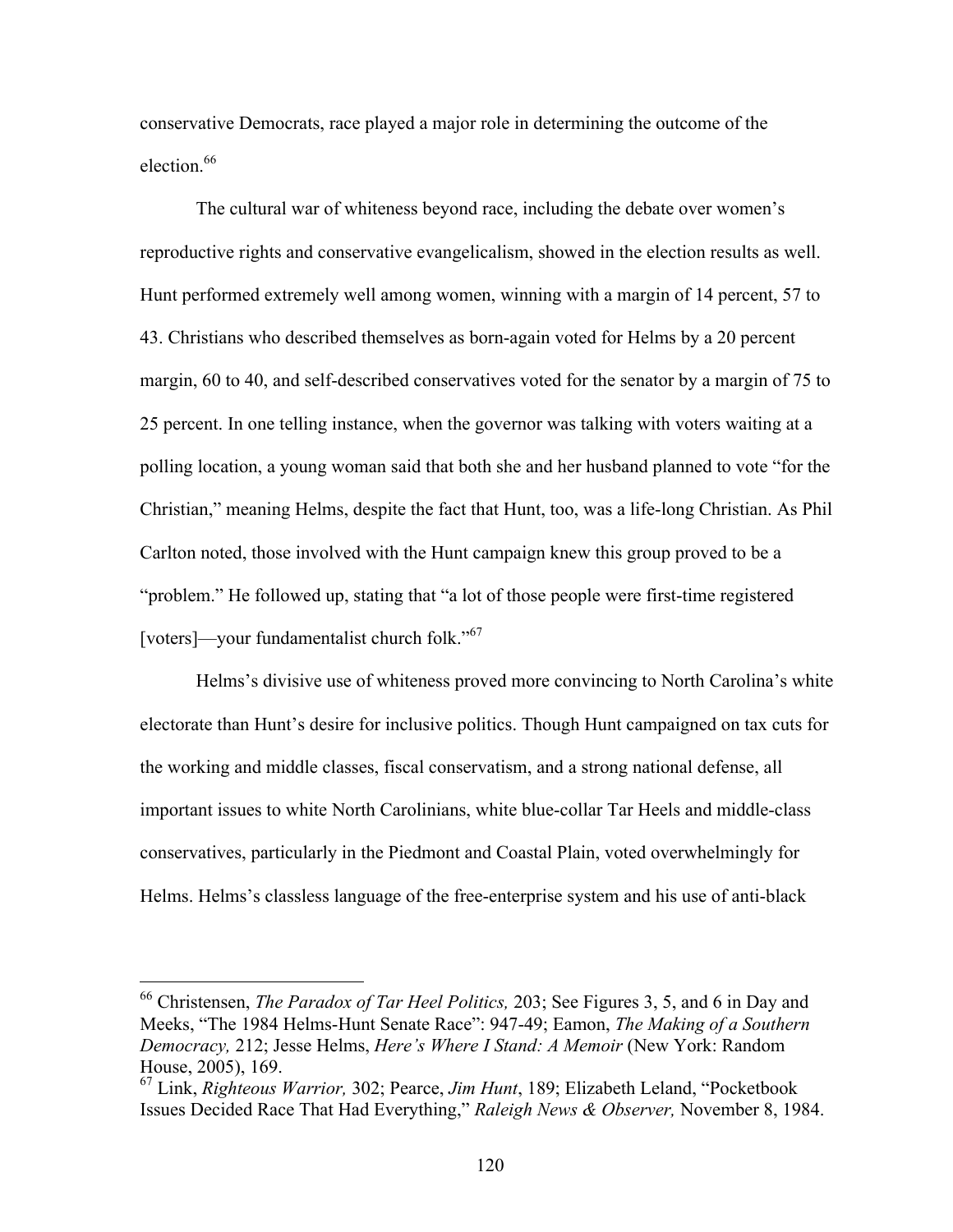prejudice, which has always benefited those with more property, lessened class conflict and brought the white working and middle classes together with Tar Heel business owners, a key characteristic of whiteness. The senator's character attacks proved successful in lessening the governor's integrity and tarnishing his whiteness in the eyes of white Tar Heels.<sup>68</sup>

Hunt did all he could to keep from alienating white voters in his quest for a more inclusive whiteness with his largely color-blind message to white audiences, but his efforts did little more than add fuel to Helms's character attacks. His attempt to energize black voters in conjunction with his color-blind appeals to white conservative Democrats reflected the flip-flopping characterization illustrated by Helms's question, "where do you stand, Jim?" The governor distanced himself from a national Democratic Party that was too liberal to win statewide elections in the South. In only a few instances did the word "Democrat" show up in his advertising or addresses to white audiences, and when it did there were always the qualifiers "southern" or "North Carolina" to illustrate the governor's moderate conservatism. Hunt failed to engage directly in a debate on race and, when pressed by Helms, evaded the issue. Hunt's use of consensus, color-blind politics played against him when Helms challenged the governor on racial issues such as the Martin Luther King Jr. holiday and his connections with Jesse Jackson. The governor's appeals to the state's black electorate in black media markets remained largely absent from his campaign's advertising in white media markets. In the end, his class-based and quasi-color-blind tactics failed to convince white conservative North Carolinians to vote for him.

 <sup>68</sup> Day and Weeks, "The 1984 Helms-Hunt Senate Race": 957; William D. Snider, *Helms and Hunt: The North Carolina Senate Race, 1984* (Chapel Hill: The University of North Carolina Press, 1985), 214-215.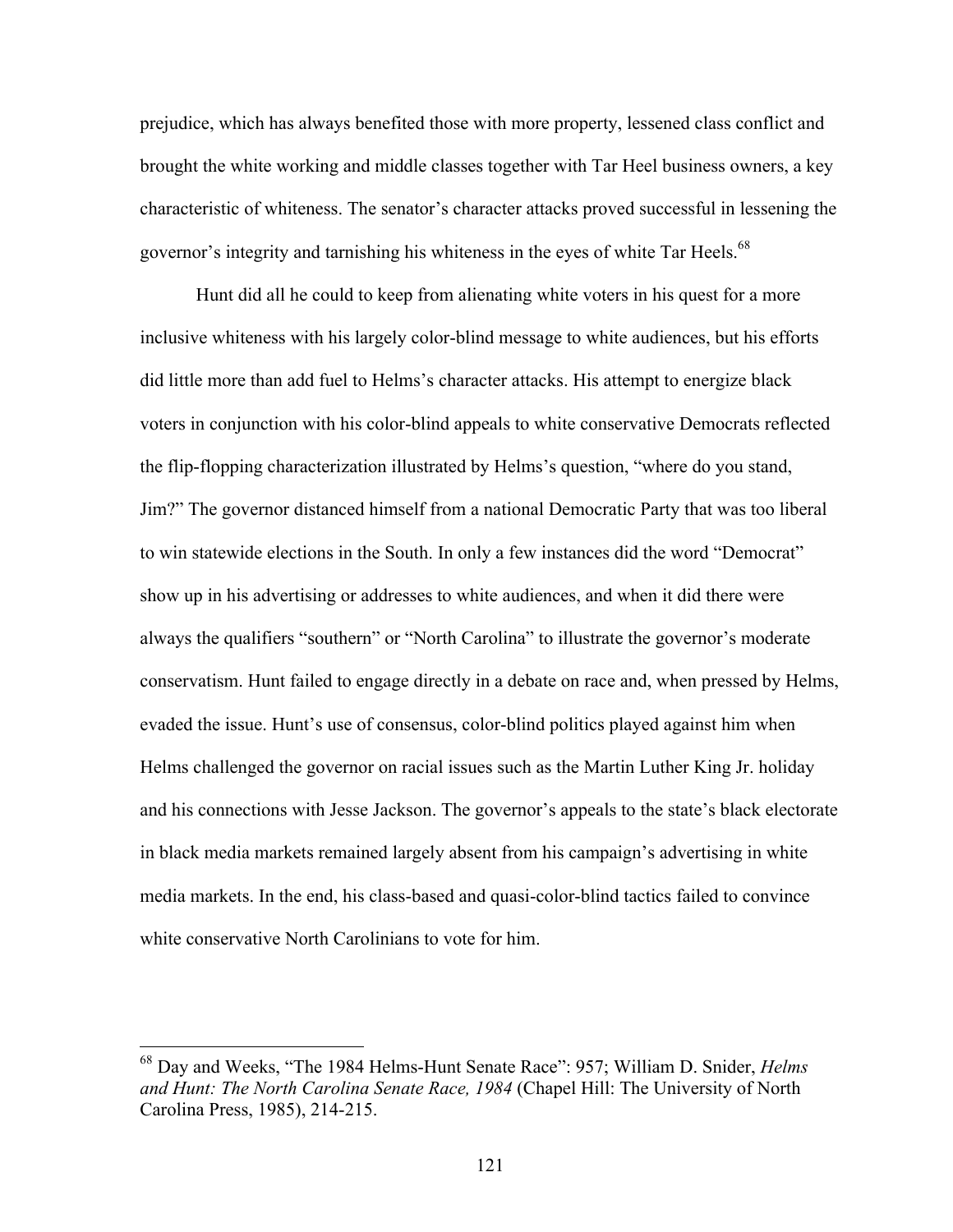Hunt later admitted that the issue of race hurt him in the end, telling Gary Pearce in 2010 that his connection with Jesse Jackson affected the relationship he had "with the kind of rural conservative vote that I'd always done pretty well with before." Hunt knew that many conservative white North Carolinians had what the governor called "strong feelings against integration." White conservative Tar Heels resented the successes of the civil rights movement of two decades prior, the last substantial affront to southern whiteness. With that last assault, white conservative North Carolinians sought the political means with which to protect it and found it in Jesse Helms.<sup>69</sup>

The blowback against racial integration only provided part of the animus felt by white Tar Heels in 1984. The economic revolution that benefited blacks and women through Affirmative Action endangered the opportunities experienced by the traditionally white-male working class. This instigated white resistance to Affirmative Action programs that sought to extend opportunity and greater economic mobility to underprivileged minorities and women. In addition, the cultural weight of the sexual revolution among women who sought to take control of reproductive rights and homosexuals who were becoming more visible in the country's political discourse threatened the very existence of whiteness through a blurring of traditional gender roles and lower rates of reproduction.<sup>70</sup>

Jesse Helms represented a whiteness that sought to quell any attack to the status quo by maintaining whiteness's purity with regard to both race and culture. Jim Hunt, by contrast, sought a cautiously more inclusive whiteness based on racial diversity, the protection of

 <sup>69</sup> Pearce, *Jim Hunt,* 186-187

<sup>70</sup> Nancy MacLean, *Freedom is Not Enough: The Opening of the American Workplace* (New York: Russell Sage Foundation, 2006), 336; Richard Dyer, *White* (New York: Routledge, 1997), 20-21.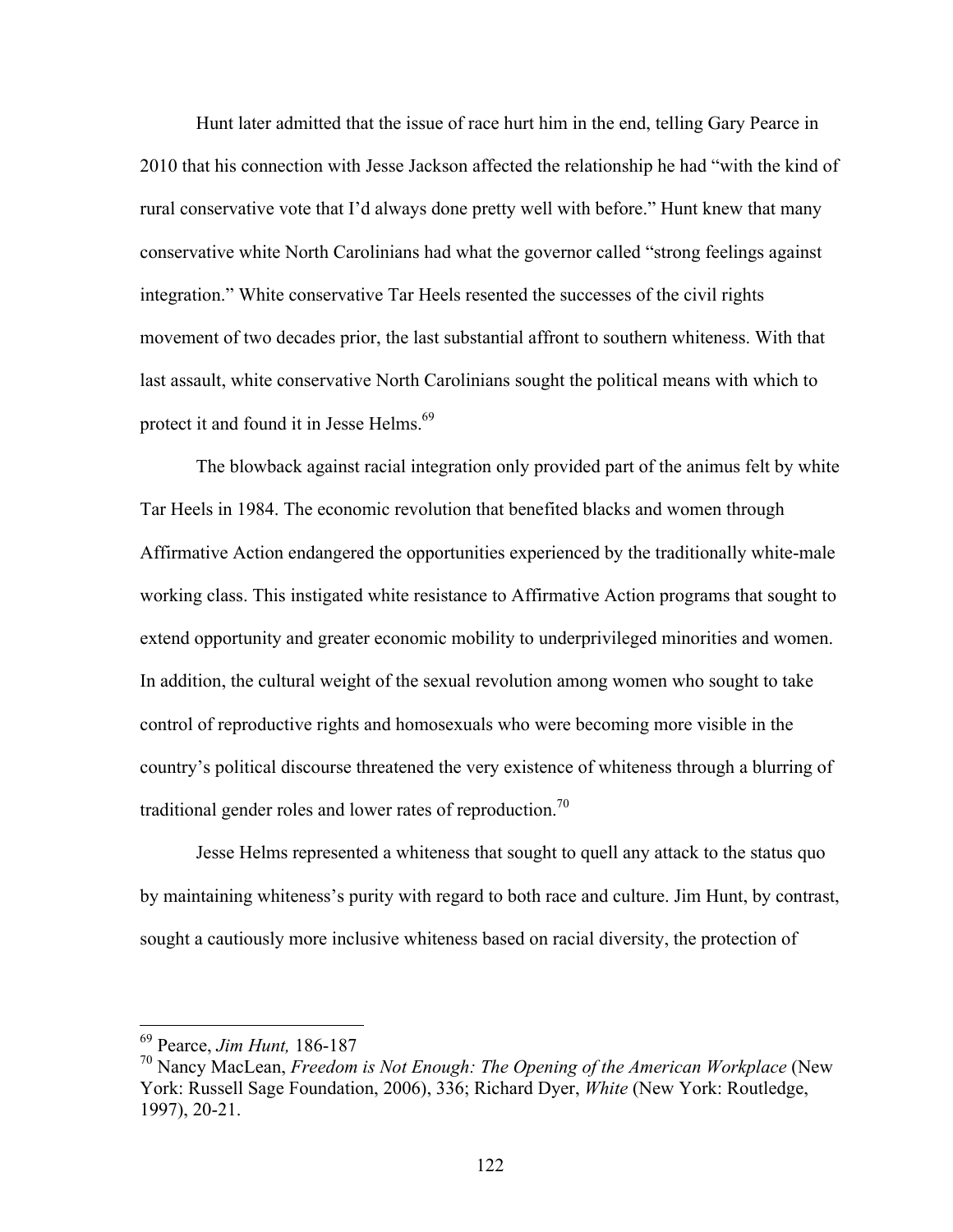women's rights, and a silent, passive acquiescence toward cultural others. Nevertheless, the governor's desire for the political inclusion of cultural others required the consent of much of the state's white population. By a narrow margin, North Carolina elected Jesse Helms to represent the state as a conservative Republican in the United States Senate. By a much larger margin, however, many white North Carolinians elected a standard-bearer in their ideologically-driven senator and rejected the inclusion of racial and cultural others in order to protect against further attacks on the culture of whiteness they were unwilling to see changed.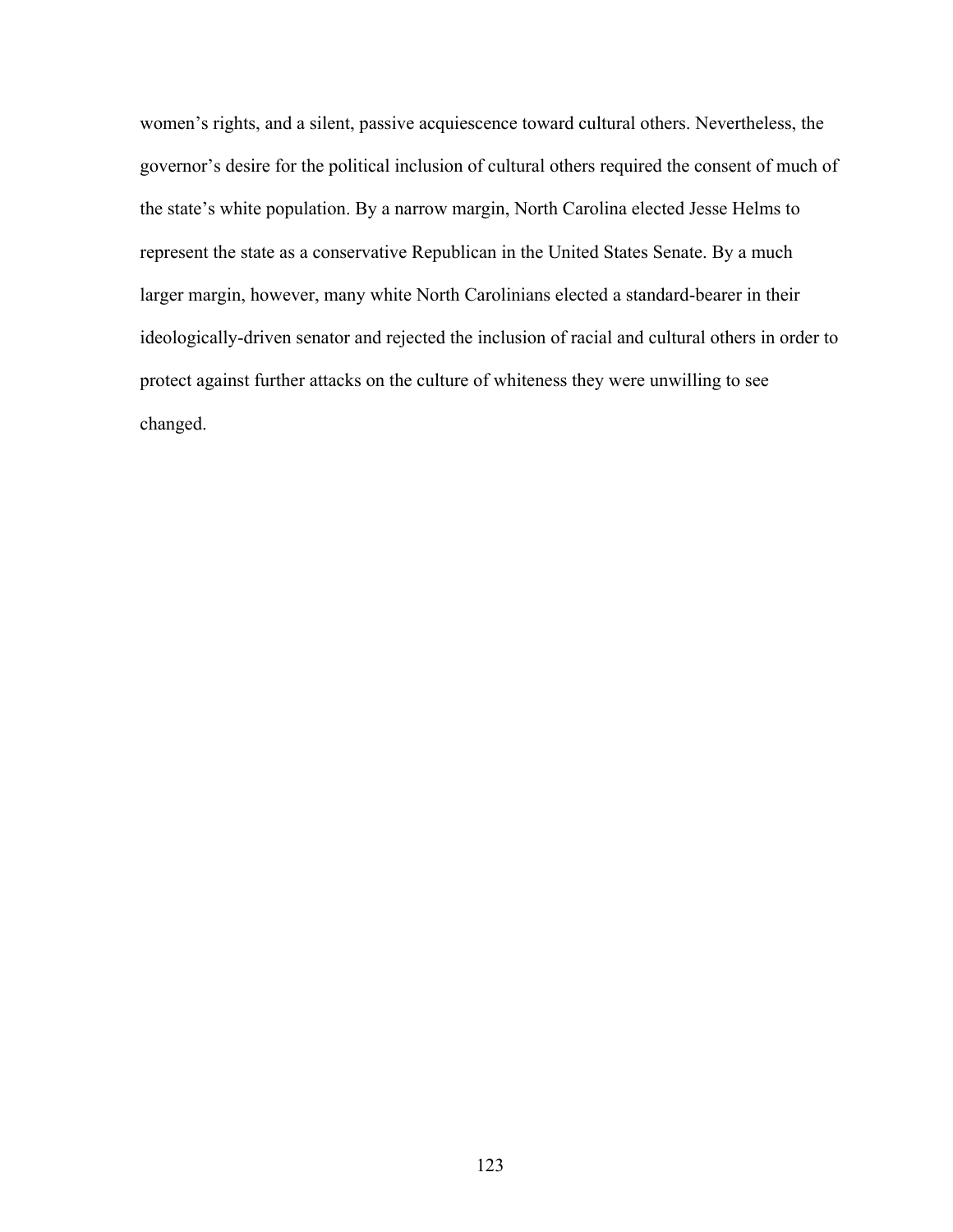## **Bibliography**

## **Primary Sources**

Helms, Jesse A. *Here's Where I Stand: A Memoir.* New York: Random House, 2005.

- James B. Hunt Papers. MC0003. Special Collections Research Center. North Carolina State University Libraries. Raleigh, North Carolina.
- *Raleigh News & Observer.* Raleigh, North Carolina.
- *New York Times.* New York, New York.
- North Carolina Collection. Louis Round Wilson Library. University of North Carolina at Chapel Hill.
- Pearce, Gary. *Jim Hunt: A Biography.* Winston-Salem, NC: John F. Blair, Publisher, 2010.
- Wrenn, Carter. Interview with Carter Wrenn by Joseph Mosnier. R-0429. Southern Oral History Program. December 18, 2007.
- *The Winston-Salem Chronicle.* Winston-Salem, North Carolina.

## **Secondary Sources**

- Allen, Theodore. *The Invention of the White Race, Volume II: The Origin of Racial Oppression in Anglo-America.* Second Edition, with a new introduction by Jeffrey B. Perry. New York: Verso, 2012.
- Black, Earl and Merle Black. *Politics and Society in the South.* Cambridge, MA: Harvard University Press, 1987.
- Black, Earl and Merle Black. *The Rise of Southern Republicans.* Cambridge, MA: Belknap Press, 2003.
- Brattain, Michelle. *The Politics of Whiteness: Race, Workers, and Culture in the Modern South.* Princeton, NJ: Princeton University Press, 2001.
- Campbell, Karl E. *Senator Sam Ervin, Last of the Founding Fathers.* Chapel Hill: The University of North Carolina Press, 2007.
- Chafe, William H. *Civilities and Civil Rights: Greensboro, North Carolina, and the Black Struggle for Freedom.* New York: Oxford University Press, 1980.
- Chait, Jonathan. "The Color of His Presidency." *New York Magazine.* April 6, 2014. http://nymag.com/news/features/obama-presidency-race-2014-4.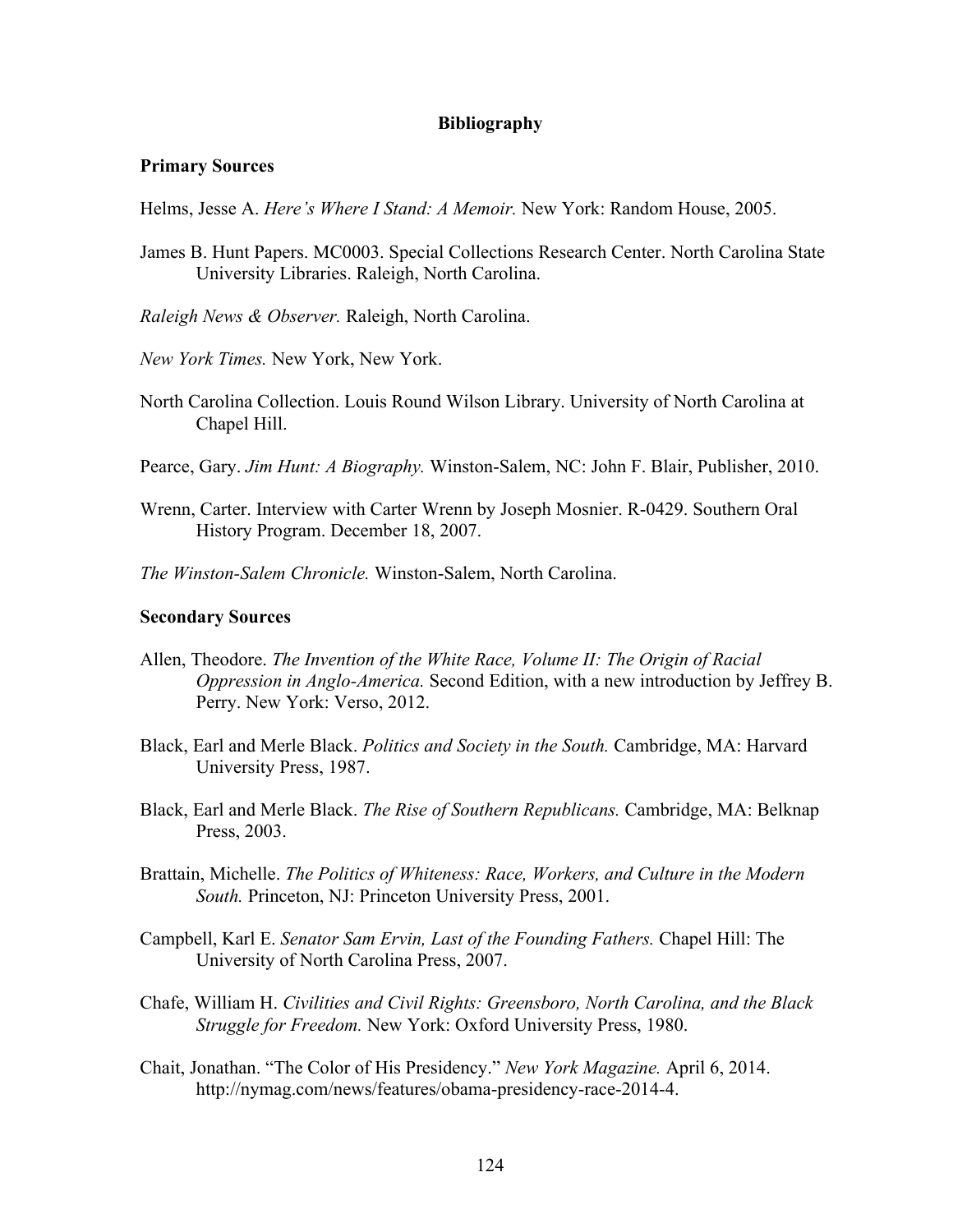- Christensen, Rob. *The Paradox of Tar Heel Politics: The Personalities, Elections, and Events that Shaped Modern North Carolina.* Chapel Hill: The University of North Carolina Press, 2008.
- Cobb, James C. *Away Down South: A History of Southern Identity.* New York: Oxford University Press, 2005.
- Cunningham, David. *Klansville, U.S.A.: The Rise and Fall of the Civil Rights-Era Ku Klux Klan.* New York: Oxford University Press, 2013.
- Cunningham, Sean P. *American Politics in the Postwar Sunbelt: Conservative Growth in a Battleground Region.* Cambridge Essential Histories, Donald Critchlow, ed. New York: Cambridge University Press, 2014.
- Day, Frederick A. and Gregory A. Weeks. "The 1984 Helms-Hunt Senate Race: A Spatial Postmortem of Emerging Republican Strength." *Social Science Quarterly* 69 (December 1988): 942-960.
- Dyer, Richard. *White.* New York: Routledge, 1997.
- Eamon, Tom. *The Making of a Southern Democracy: North Carolina From Kerr Scott to Pat McCrory.* Chapel Hill: University of North Carolina Press, 2014.
- Einhorn, Robin L. *American Taxation, American Slavery.* Chicago: The University of Chicago Press, 2006.
- Feherenbacher, Don E. *The Slaveholding Republic: An Account of the United States Government's Relations to Slavery.* Completed and Edited by Ward M. McAfee. New York: Oxford University Press, 2001.
- Foote, Thelma Wills. *Black and White Manhattan: The History of Racial Formation in Colonial New York City.* New York: Oxford University Press, 2004.
- Furgurson, Ernest B. *Hard Right: The Rise of Jesse Helms.* New York: W.W. Norton & Company, 1986.
- Geertz, Clifford. *The Interpretation of Cultures: Selected Essays.* New York: Basic Books, Inc., 1973.
- Haidt, Jonathan. *The Righteous Mind: Why Good People are Divided by Politics and Religion.* New York: Pantheon Books, 2012.
- Hall, Jacquelyn Dowd. "The Long Civil Rights Movement and the Political Uses of the Past." *The Journal of American History* 91 (March 2005): 1233-1263. http://www.jstor.org/stable/3660172.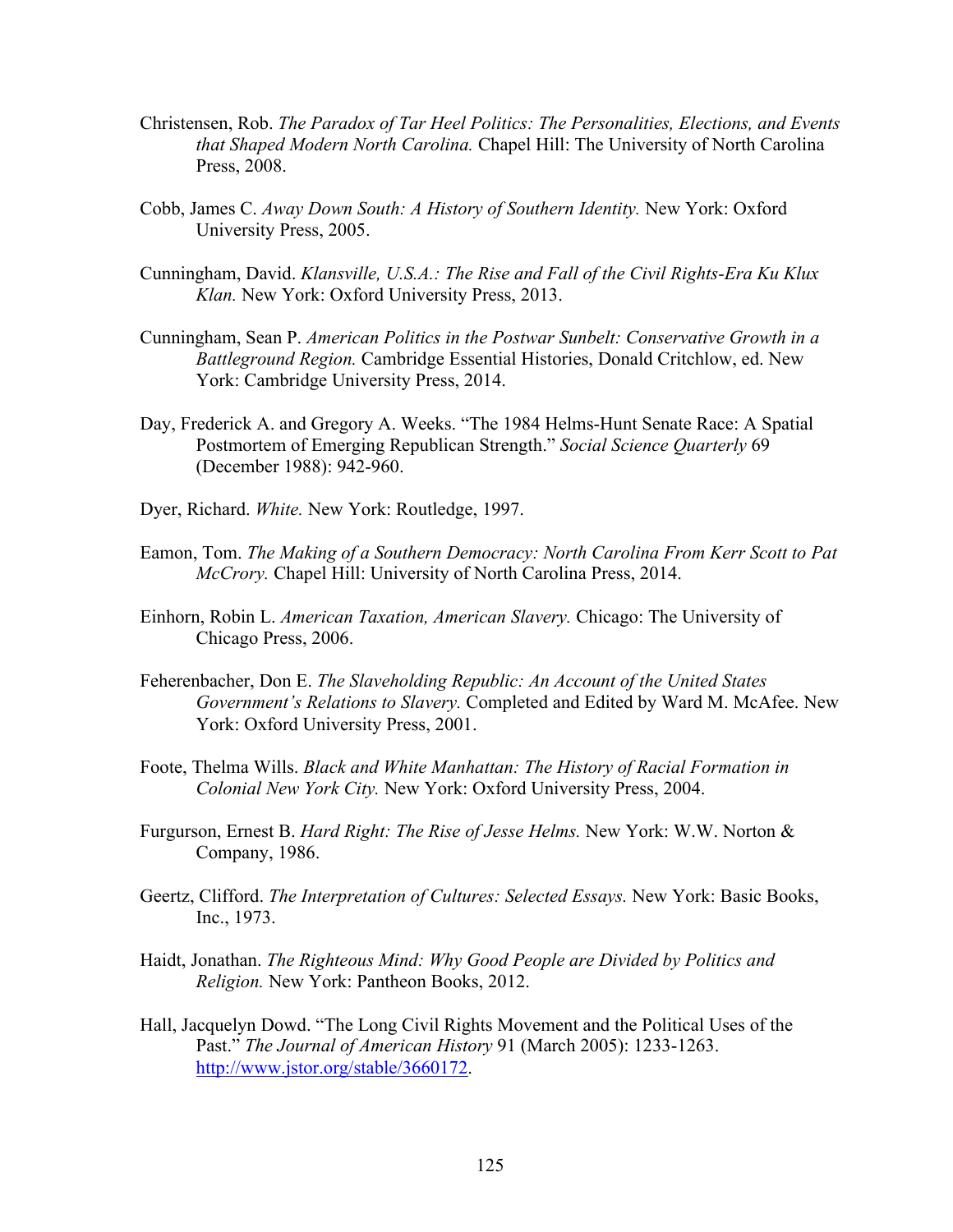- Higginbotham, Jr., A. Leon. *Shades of Freedom: Racial Politics and Presumptions of the American Legal Process.* New York: Oxford University Press, 1996.
- Jordan, Winthrop. *White Over Black: American Attitudes toward the Negro, 1550-1812.* Chapel Hill: University of North Carolina Press, 1968.
- Key, V.O. *Southern Politics in State and Nation.* New York: Alfred A. Knopf, 1950.
- Lamis, Alexander P. *The Two-Party South,* Expanded Edition. New York: Oxford University Press, 1988.
- Lassiter, Matthew D. *The Silent Majority: Suburban Politics in the Sunbelt South.* Princeton, NJ: Princeton University Press, 2006.
- Lears, T.J. Jackson. "The Concept of Cultural Hegemony: Problems and Possibilities." *The American Historical Review* 90, no. 3 (June, 1985): 567-593.
- Link, William A. *Righteous Warrior: Jesse Helms and the Rise of Modern Conservatism.* New York: St. Martin's Press, 2008.
- Lipsitz, George. *The Possessive Investment in Whiteness: How White People Profit from Identity Politics.* Revised and Expanded Edition. Philadelphia: Temple University Press, 1998.
- Luebke, Paul. *Tar Heel Politics 2000.* Chapel Hill: The University of North Carolina Press, 1998.
- North Carolina State Board of Elections. "Turnout Statistics For Presidential Election Years: 1972-Present." https://www.ncsbe.gov/voter-turnout
- MacLean, Nancy. *Freedom is Not Enough: The Opening of the American Workplace.* New York: Russell Sage Foundation, 2006.
- Maxwell, Angie. *The Indicted South: Public Criticism, Southern Inferiority, and the Politics of Whiteness.* Chapel Hill: The University of North Carolina Press, 2014.
- Morgan, Edmund S. *American Slavery, American Freedom: The Ordeal of Colonial Virginia.* New York: W.W. Norton & Company, 1975.
- Nakayama, Thomas K., and Judith N. Martin, eds. *Whiteness: The Communication of Social Identity.* Thousand Oaks, CA: SAGE Publications, Inc., 1999.
- Nash, Gary B. *Forging Freedom: The Formation of Philadelphia's Black Community, 1720- 1840.* Cambridge, MA: Harvard University Press, 1988.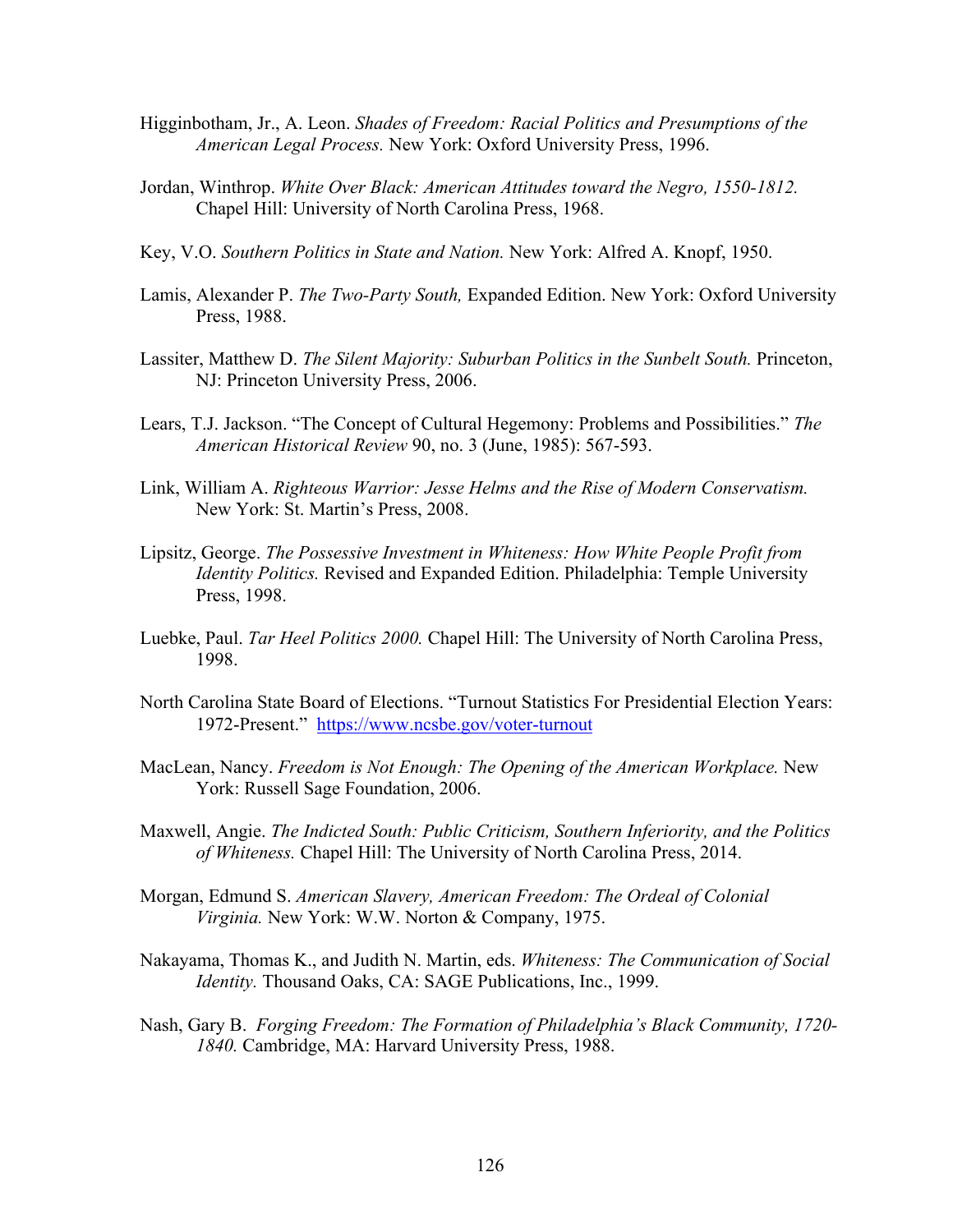- Nickerson, Michelle and Darren Dochuk, eds. *Sunbelt Rising: The Politics of Space, Place, and Region.* Philadelphia: University of Pennsylvania Press, 2011).
- Painter, Nell Irvin. *The History of White People.* New York: W.W. Norton, 2010.
- Roediger, David R. *The Wages of Whiteness: Race and the Making of the American Working Class.* Revised Edition. New York: Verso, 2007.
- Shenkman, Rick. *Political Animals: How Our Stone-Age Brain Gets in the Way of Smart Politics.* New York: Basic Books, 2016.
- Snider, William D. *Helms and Hunt: The North Carolina Senate Race, 1984.* Chapel Hill: The University of North Carolina Press, 1985.
- Ward, Jason Morgan. *Defending White Democracy: The Making of a Segregationist Movement & the Remaking of Racial Politics, 1936-1965.* Chapel Hill: The University of North Carolina Press, 2011.
- Westen, Drew. *The Political Brain: The Role of Emotion in Deciding the Fate of the Nation.* New York: Public Affairs, 2007.
- Wood, Peter H. *Black Majority: Negroes in Colonial South Carolina From 1670 Through the Stono Rebellion.* New York: W.W. Norton & Company, 1974.
- Woodward, C. Vann. *The Burden of Southern History.* Third Edition. Baton Rouge: Louisiana State University Press, 1993.
- Woodward, C. Vann. *The Strange Career of Jim Crow,* A Commemorative Edition with a New Afterword by William S. McFeely. New York: Oxford University Press, 2002.

Zinn, Howard. *The Southern Mystique.* New York: Alfred A. Knopf, 1968.